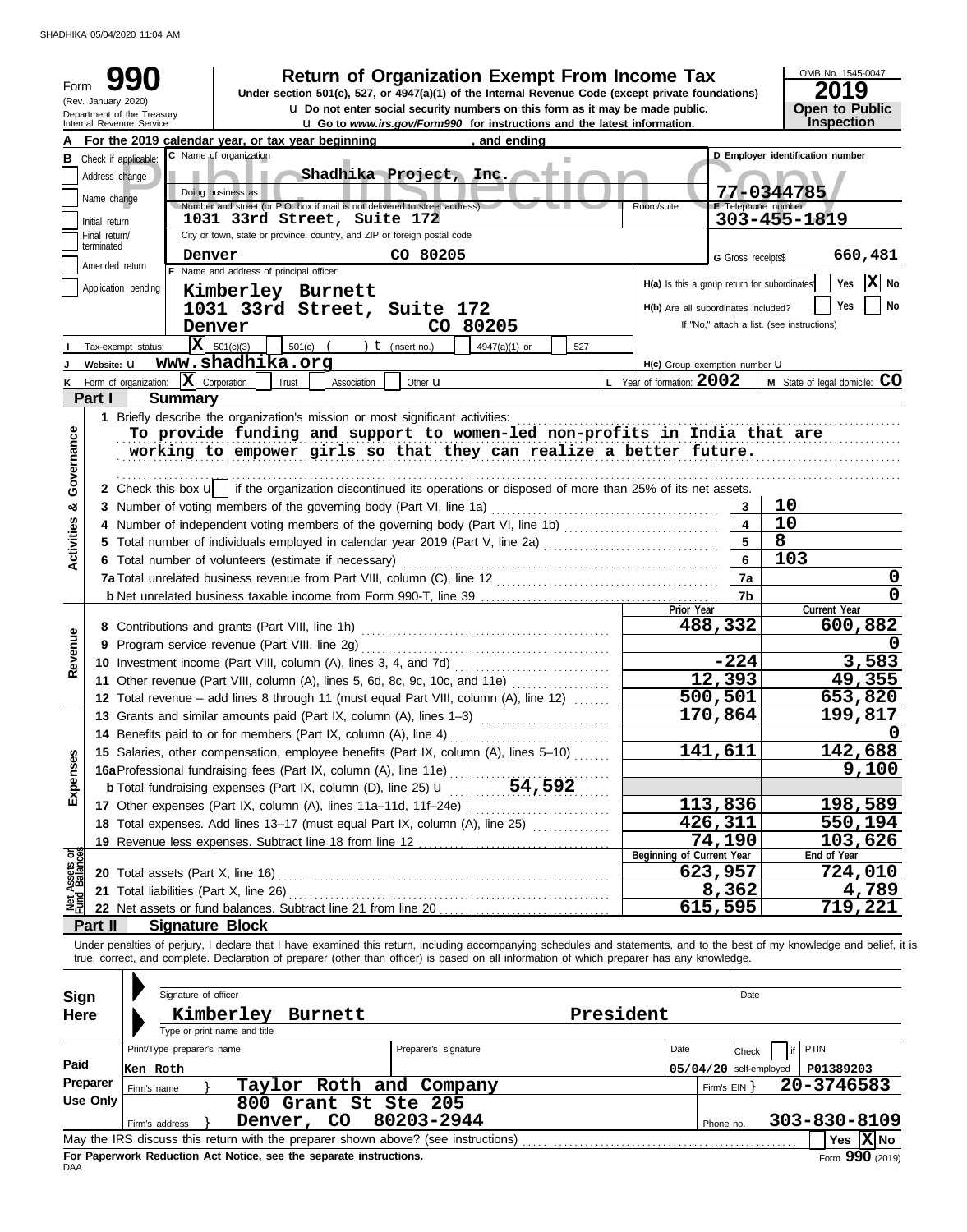| Form 990 (2019) $Shadhika$ $Project, Inc.$                                                                     |                                                     | 77-0344785                                                                                                                     | Page 2                              |
|----------------------------------------------------------------------------------------------------------------|-----------------------------------------------------|--------------------------------------------------------------------------------------------------------------------------------|-------------------------------------|
| Part III                                                                                                       | <b>Statement of Program Service Accomplishments</b> |                                                                                                                                |                                     |
|                                                                                                                |                                                     |                                                                                                                                |                                     |
| 1 Briefly describe the organization's mission:                                                                 |                                                     | To provide funding and support to women-led non-profits in India that are                                                      |                                     |
|                                                                                                                |                                                     | working to empower girls so that they can realize a better future.                                                             |                                     |
|                                                                                                                |                                                     |                                                                                                                                |                                     |
|                                                                                                                |                                                     | <b>ॱ┈┈╢┈┈┈┞╌┦╌┞╌┚┦┇╿┖╌┙┈┈┈┇╌┇╌┇╌╗┦╅┙┛┻╾┛┖╌┛┖╌╝┖╌╝╎┋╌┇</b> ┠┺╌╝┦┨╌┇╌┈┈┺╌╌┛┸┺╌┙┸┺╌┙┸┻┙                                           |                                     |
| 2 Did the organization undertake any significant program services during the year which were not listed on the |                                                     |                                                                                                                                |                                     |
|                                                                                                                |                                                     |                                                                                                                                | $\prod$ Yes $\boxed{\mathbf{X}}$ No |
| If "Yes," describe these new services on Schedule O.                                                           |                                                     |                                                                                                                                |                                     |
| Did the organization cease conducting, or make significant changes in how it conducts, any program<br>3        |                                                     |                                                                                                                                |                                     |
|                                                                                                                |                                                     |                                                                                                                                | $\Box$ Yes $\boxed{\textbf{X}}$ No  |
| If "Yes," describe these changes on Schedule O.                                                                |                                                     |                                                                                                                                |                                     |
| 4                                                                                                              |                                                     | Describe the organization's program service accomplishments for each of its three largest program services, as measured by     |                                     |
|                                                                                                                |                                                     | expenses. Section 501(c)(3) and 501(c)(4) organizations are required to report the amount of grants and allocations to others, |                                     |
| the total expenses, and revenue, if any, for each program service reported.                                    |                                                     |                                                                                                                                |                                     |
|                                                                                                                |                                                     |                                                                                                                                |                                     |
|                                                                                                                |                                                     |                                                                                                                                |                                     |
|                                                                                                                |                                                     | Shadhika's mission is to inspire a culture shift in India by ensuring every                                                    |                                     |
|                                                                                                                |                                                     | young woman is empowered to realize her full potential. Investing from                                                         |                                     |
|                                                                                                                |                                                     |                                                                                                                                |                                     |
|                                                                                                                |                                                     | adolescence to adulthood, we partner with local women-led organizations                                                        |                                     |
|                                                                                                                |                                                     | that serve young women who face the highest discrimination in India.                                                           |                                     |
|                                                                                                                |                                                     | Shadhika empowers young women leaders to address the systemic                                                                  |                                     |
|                                                                                                                |                                                     | discrimination they face from their right to an education, to safety and                                                       |                                     |
|                                                                                                                |                                                     | mobility, to sexual harassment and child marriage. Our bottom up approach                                                      |                                     |
|                                                                                                                |                                                     | creates a generation of young women leaders, each of whom is lifting up a                                                      |                                     |
|                                                                                                                |                                                     | generation beside and behind her. To this end, in 2019 Shadhika empowered                                                      |                                     |
|                                                                                                                |                                                     | over 1,500 young women leaders to champion girls' rights across India.                                                         |                                     |
|                                                                                                                |                                                     |                                                                                                                                |                                     |
|                                                                                                                |                                                     |                                                                                                                                |                                     |
|                                                                                                                |                                                     |                                                                                                                                |                                     |
|                                                                                                                |                                                     |                                                                                                                                |                                     |
|                                                                                                                |                                                     |                                                                                                                                |                                     |
| N/A                                                                                                            |                                                     |                                                                                                                                |                                     |
|                                                                                                                |                                                     |                                                                                                                                |                                     |
|                                                                                                                |                                                     |                                                                                                                                |                                     |
|                                                                                                                |                                                     |                                                                                                                                |                                     |
|                                                                                                                |                                                     |                                                                                                                                |                                     |
|                                                                                                                |                                                     |                                                                                                                                |                                     |
|                                                                                                                |                                                     |                                                                                                                                |                                     |
|                                                                                                                |                                                     |                                                                                                                                |                                     |
|                                                                                                                |                                                     |                                                                                                                                |                                     |
|                                                                                                                |                                                     |                                                                                                                                |                                     |
|                                                                                                                |                                                     |                                                                                                                                |                                     |
|                                                                                                                |                                                     |                                                                                                                                |                                     |
| 4c (Code: ) (Expenses \$                                                                                       |                                                     | $\frac{1}{2}$ including grants of \$                                                                                           | ) (Revenue \$                       |
| N/A                                                                                                            |                                                     |                                                                                                                                |                                     |
|                                                                                                                |                                                     |                                                                                                                                |                                     |
|                                                                                                                |                                                     |                                                                                                                                |                                     |
|                                                                                                                |                                                     |                                                                                                                                |                                     |
|                                                                                                                |                                                     |                                                                                                                                |                                     |
|                                                                                                                |                                                     |                                                                                                                                |                                     |
|                                                                                                                |                                                     |                                                                                                                                |                                     |
|                                                                                                                |                                                     |                                                                                                                                |                                     |
|                                                                                                                |                                                     |                                                                                                                                |                                     |
|                                                                                                                |                                                     |                                                                                                                                |                                     |
|                                                                                                                |                                                     |                                                                                                                                |                                     |
|                                                                                                                |                                                     |                                                                                                                                |                                     |
| 4d Other program services (Describe on Schedule O.)                                                            |                                                     |                                                                                                                                |                                     |
| (Expenses \$<br>4e Total program service expenses u                                                            | including grants of\$<br>450,903                    | (Revenue \$                                                                                                                    |                                     |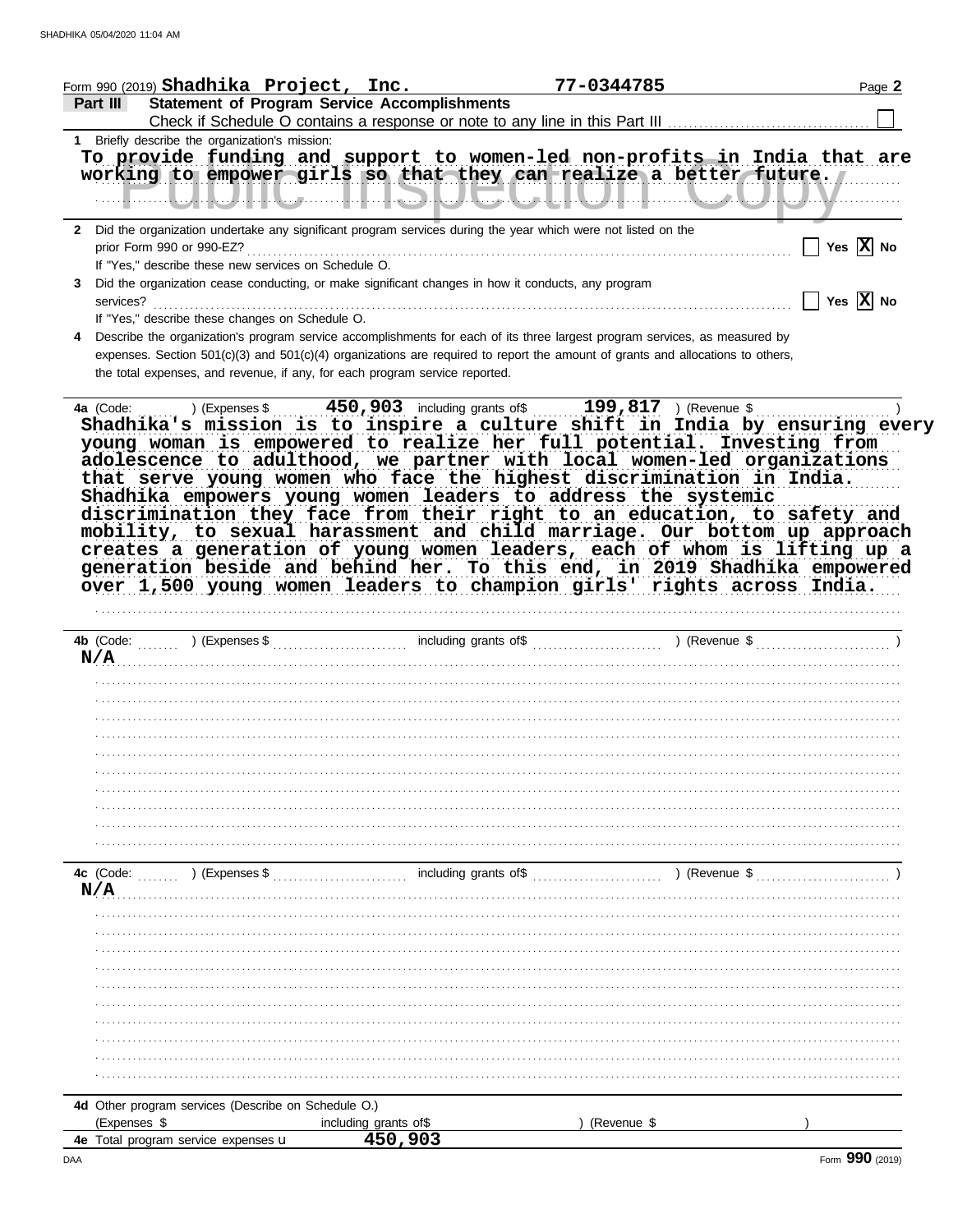|     | 77-0344785<br>Form 990 (2019) Shadhika Project, Inc.                                                                                                                                                     |                 |             | Page 3          |
|-----|----------------------------------------------------------------------------------------------------------------------------------------------------------------------------------------------------------|-----------------|-------------|-----------------|
|     | Part IV<br><b>Checklist of Required Schedules</b>                                                                                                                                                        |                 |             |                 |
|     |                                                                                                                                                                                                          |                 |             | Yes No          |
| 1.  | Is the organization described in section $501(c)(3)$ or $4947(a)(1)$ (other than a private foundation)? If "Yes,"                                                                                        |                 |             |                 |
|     | complete Schedule A                                                                                                                                                                                      | 1               | $\mathbf X$ |                 |
| 2   | Is the organization required to complete Schedule B, Schedule of Contributors (see instructions)?                                                                                                        | $\sqrt{2}$      | X           |                 |
| 3   | Did the organization engage in direct or indirect political campaign activities on behalf of or in opposition to                                                                                         |                 |             |                 |
|     | candidates for public office? If "Yes," complete Schedule C, Part I                                                                                                                                      | 3               |             | X               |
| 4   | Section 501(c)(3) organizations. Did the organization engage in lobbying activities, or have a section 501(h)                                                                                            |                 |             |                 |
|     | election in effect during the tax year? If "Yes," complete Schedule C, Part II                                                                                                                           | 4               |             | X               |
| 5   | Is the organization a section $501(c)(4)$ , $501(c)(5)$ , or $501(c)(6)$ organization that receives membership dues,                                                                                     |                 |             |                 |
|     | assessments, or similar amounts as defined in Revenue Procedure 98-19? If "Yes," complete Schedule C, Part III                                                                                           | 5               |             | X               |
| 6   | Did the organization maintain any donor advised funds or any similar funds or accounts for which donors                                                                                                  |                 |             |                 |
|     | have the right to provide advice on the distribution or investment of amounts in such funds or accounts? If                                                                                              |                 |             |                 |
|     | "Yes," complete Schedule D, Part I                                                                                                                                                                       | 6               |             | X               |
| 7   | Did the organization receive or hold a conservation easement, including easements to preserve open space,                                                                                                |                 |             |                 |
|     | the environment, historic land areas, or historic structures? If "Yes," complete Schedule D, Part II                                                                                                     | 7               |             | X               |
| 8   | Did the organization maintain collections of works of art, historical treasures, or other similar assets? If "Yes,"                                                                                      |                 |             |                 |
|     | complete Schedule D, Part III                                                                                                                                                                            | 8               |             | X               |
| 9   | Did the organization report an amount in Part X, line 21, for escrow or custodial account liability, serve as a                                                                                          |                 |             |                 |
|     | custodian for amounts not listed in Part X; or provide credit counseling, debt management, credit repair, or                                                                                             |                 |             |                 |
|     | debt negotiation services? If "Yes," complete Schedule D, Part IV                                                                                                                                        | 9               |             | X               |
| 10  | Did the organization, directly or through a related organization, hold assets in donor-restricted endowments                                                                                             |                 |             |                 |
|     | or in quasi endowments? If "Yes," complete Schedule D, Part V                                                                                                                                            | 10              |             | X               |
| 11  | If the organization's answer to any of the following questions is "Yes," then complete Schedule D, Parts VI,                                                                                             |                 |             |                 |
|     | VII, VIII, IX, or X as applicable.                                                                                                                                                                       |                 |             |                 |
| а   | Did the organization report an amount for land, buildings, and equipment in Part X, line 10? If "Yes,"                                                                                                   |                 |             | X               |
|     | complete Schedule D, Part VI                                                                                                                                                                             | 11a             |             |                 |
| b   | Did the organization report an amount for investments—other securities in Part X, line 12, that is 5% or more                                                                                            | 11 <sub>b</sub> |             | X               |
|     | of its total assets reported in Part X, line 16? If "Yes," complete Schedule D, Part VII<br>Did the organization report an amount for investments—program related in Part X, line 13, that is 5% or more |                 |             |                 |
| c   | of its total assets reported in Part X, line 16? If "Yes," complete Schedule D, Part VIII                                                                                                                | 11c             |             | X               |
| d   | Did the organization report an amount for other assets in Part X, line 15, that is 5% or more of its total assets                                                                                        |                 |             |                 |
|     | reported in Part X, line 16? If "Yes," complete Schedule D, Part IX                                                                                                                                      | 11d             |             | $\mathbf x$     |
|     | Did the organization report an amount for other liabilities in Part X, line 25? If "Yes," complete Schedule D, Part X                                                                                    | 11e             |             | X               |
| f   | Did the organization's separate or consolidated financial statements for the tax year include a footnote that addresses                                                                                  |                 |             |                 |
|     | the organization's liability for uncertain tax positions under FIN 48 (ASC 740)? If "Yes," complete Schedule D, Part X                                                                                   | 11f             |             | X               |
|     | 12a Did the organization obtain separate, independent audited financial statements for the tax year? If "Yes," complete                                                                                  |                 |             |                 |
|     |                                                                                                                                                                                                          | 12a             | X           |                 |
| b   | Was the organization included in consolidated, independent audited financial statements for the tax year? If                                                                                             |                 |             |                 |
|     | "Yes," and if the organization answered "No" to line 12a, then completing Schedule D, Parts XI and XII is optional                                                                                       | 12b             |             | X               |
| 13  |                                                                                                                                                                                                          | 13              |             | X               |
| 14a | Did the organization maintain an office, employees, or agents outside of the United States?                                                                                                              | 14a             | X           |                 |
| b   | Did the organization have aggregate revenues or expenses of more than \$10,000 from grantmaking,                                                                                                         |                 |             |                 |
|     | fundraising, business, investment, and program service activities outside the United States, or aggregate                                                                                                |                 |             |                 |
|     | foreign investments valued at \$100,000 or more? If "Yes," complete Schedule F, Parts I and IV                                                                                                           | 14b             | X           |                 |
| 15  | Did the organization report on Part IX, column (A), line 3, more than \$5,000 of grants or other assistance to or                                                                                        |                 |             |                 |
|     | for any foreign organization? If "Yes," complete Schedule F, Parts II and IV                                                                                                                             | 15              | X           |                 |
| 16  | Did the organization report on Part IX, column (A), line 3, more than \$5,000 of aggregate grants or other                                                                                               |                 |             |                 |
|     | assistance to or for foreign individuals? If "Yes," complete Schedule F, Parts III and IV                                                                                                                | 16              |             | X               |
| 17  | Did the organization report a total of more than \$15,000 of expenses for professional fundraising services on                                                                                           |                 |             |                 |
|     |                                                                                                                                                                                                          | 17              |             | X               |
| 18  | Did the organization report more than \$15,000 total of fundraising event gross income and contributions on                                                                                              |                 |             |                 |
|     |                                                                                                                                                                                                          | 18              | X           |                 |
| 19  | Did the organization report more than \$15,000 of gross income from gaming activities on Part VIII, line 9a?                                                                                             |                 |             |                 |
|     |                                                                                                                                                                                                          | 19              |             | <u>x</u>        |
| 20a | Did the organization operate one or more hospital facilities? If "Yes," complete Schedule H                                                                                                              | <b>20a</b>      |             | $\mathbf X$     |
| b   |                                                                                                                                                                                                          | 20b             |             |                 |
| 21  | Did the organization report more than \$5,000 of grants or other assistance to any domestic organization or                                                                                              |                 |             |                 |
|     |                                                                                                                                                                                                          | 21              |             | X               |
| DAA |                                                                                                                                                                                                          |                 |             | Form 990 (2019) |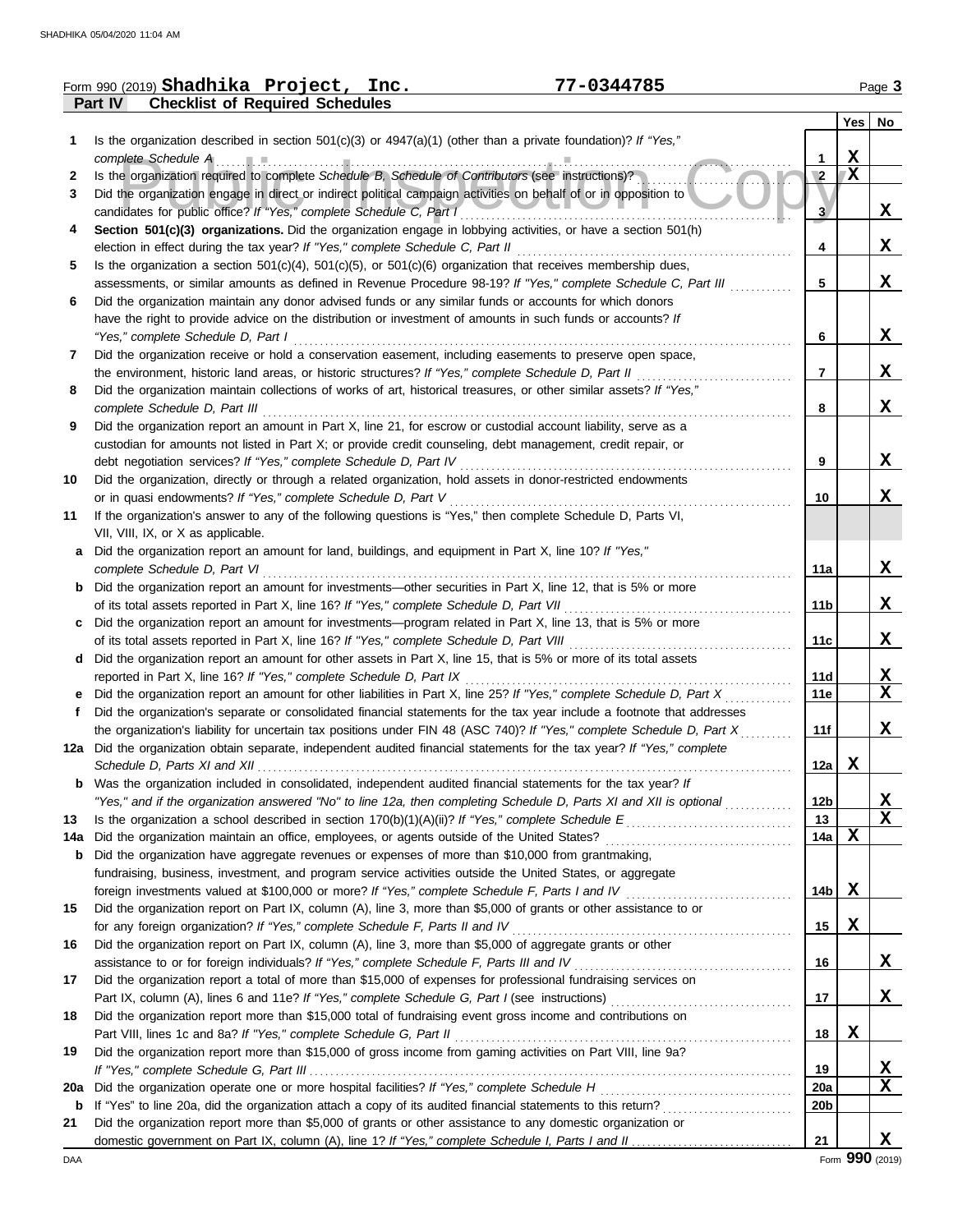|     | 77-0344785<br>Form 990 (2019) Shadhika Project, Inc.                                                                                                                               |                 |     | Page 4                  |
|-----|------------------------------------------------------------------------------------------------------------------------------------------------------------------------------------|-----------------|-----|-------------------------|
|     | <b>Checklist of Required Schedules (continued)</b><br>Part IV                                                                                                                      |                 |     |                         |
|     |                                                                                                                                                                                    |                 | Yes | No                      |
| 22  | Did the organization report more than \$5,000 of grants or other assistance to or for domestic individuals on                                                                      |                 |     |                         |
| 23  | Part IX, column (A), line 2? If "Yes," complete Schedule I, Parts I and III<br>Did the organization answer "Yes" to Part VII, Section A, line 3, 4, or 5 about compensation of the | 22              |     | X                       |
|     | organization's current and former officers, directors, trustees, key employees, and highest compensated                                                                            |                 |     |                         |
|     | employees? If "Yes," complete Schedule J                                                                                                                                           | 23              |     | X                       |
|     | 24a Did the organization have a tax-exempt bond issue with an outstanding principal amount of more than                                                                            |                 |     |                         |
|     | \$100,000 as of the last day of the year, that was issued after December 31, 2002? If "Yes," answer lines 24b                                                                      |                 |     |                         |
|     | through 24d and complete Schedule K. If "No," go to line 25a                                                                                                                       | 24a             |     | $\mathbf x$             |
|     | Did the organization invest any proceeds of tax-exempt bonds beyond a temporary period exception?                                                                                  | 24 <sub>b</sub> |     |                         |
|     | Did the organization maintain an escrow account other than a refunding escrow at any time during the year                                                                          |                 |     |                         |
|     | to defease any tax-exempt bonds?                                                                                                                                                   | 24c             |     |                         |
| d   | Did the organization act as an "on behalf of" issuer for bonds outstanding at any time during the year?                                                                            | 24d             |     |                         |
|     | 25a Section 501(c)(3), 501(c)(4), and 501(c)(29) organizations. Did the organization engage in an excess benefit                                                                   |                 |     |                         |
|     | transaction with a disqualified person during the year? If "Yes," complete Schedule L, Part I                                                                                      | 25a             |     | X                       |
| b   | Is the organization aware that it engaged in an excess benefit transaction with a disqualified person in a prior                                                                   |                 |     |                         |
|     | year, and that the transaction has not been reported on any of the organization's prior Forms 990 or 990-EZ?<br>If "Yes," complete Schedule L, Part I                              | 25 <sub>b</sub> |     | X                       |
| 26  | Did the organization report any amount on Part X, line 5 or 22, for receivables from or payables to any current                                                                    |                 |     |                         |
|     | or former officer, director, trustee, key employee, creator or founder, substantial contributor, or 35%                                                                            |                 |     |                         |
|     | controlled entity or family member of any of these persons? If "Yes," complete Schedule L, Part II                                                                                 | 26              |     | X                       |
| 27  | Did the organization provide a grant or other assistance to any current or former officer, director, trustee, key                                                                  |                 |     |                         |
|     | employee, creator or founder, substantial contributor or employee thereof, a grant selection committee                                                                             |                 |     |                         |
|     | member, or to a 35% controlled entity (including an employee thereof) or family member of any of these                                                                             |                 |     |                         |
|     | persons? If "Yes," complete Schedule L, Part III                                                                                                                                   | 27              |     | X                       |
| 28  | Was the organization a party to a business transaction with one of the following parties (see Schedule L, Part                                                                     |                 |     |                         |
|     | IV instructions, for applicable filing thresholds, conditions, and exceptions):                                                                                                    |                 |     |                         |
| a   | A current or former officer, director, trustee, key employee, creator or founder, or substantial contributor? If                                                                   |                 |     |                         |
|     | "Yes," complete Schedule L, Part IV                                                                                                                                                | 28a             |     | <u>x</u>                |
| b   | A family member of any individual described in line 28a? If "Yes," complete Schedule L, Part IV                                                                                    | 28b             |     | $\mathbf x$             |
| c   | A 35% controlled entity of one or more individuals and/or organizations described in lines 28a or 28b? If<br>"Yes," complete Schedule L, Part IV                                   | 28c             |     | <u>x</u>                |
| 29  | Did the organization receive more than \$25,000 in non-cash contributions? If "Yes," complete Schedule M                                                                           | 29              |     | X                       |
| 30  | Did the organization receive contributions of art, historical treasures, or other similar assets, or qualified                                                                     |                 |     |                         |
|     | conservation contributions? If "Yes," complete Schedule M                                                                                                                          | 30              |     | X                       |
| 31  | Did the organization liquidate, terminate, or dissolve and cease operations? If "Yes," complete Schedule N, Part I                                                                 | 31              |     | $\overline{\mathbf{x}}$ |
| 32  | Did the organization sell, exchange, dispose of, or transfer more than 25% of its net assets? If "Yes,"                                                                            |                 |     |                         |
|     | complete Schedule N, Part II                                                                                                                                                       | 32              |     | X                       |
| 33  | Did the organization own 100% of an entity disregarded as separate from the organization under Regulations                                                                         |                 |     |                         |
|     | sections 301.7701-2 and 301.7701-3? If "Yes," complete Schedule R, Part I                                                                                                          | 33              |     | X                       |
| 34  | Was the organization related to any tax-exempt or taxable entity? If "Yes," complete Schedule R, Part II, III,                                                                     |                 |     |                         |
|     | or IV, and Part V, line 1                                                                                                                                                          | 34              |     | <u>x</u>                |
| 35a | Did the organization have a controlled entity within the meaning of section 512(b)(13)?                                                                                            | 35a             |     | $\overline{\mathbf{x}}$ |
| b   | If "Yes" to line 35a, did the organization receive any payment from or engage in any transaction with a                                                                            |                 |     |                         |
|     | controlled entity within the meaning of section 512(b)(13)? If "Yes," complete Schedule R, Part V, line 2                                                                          | 35 <sub>b</sub> |     |                         |
| 36  | Section 501(c)(3) organizations. Did the organization make any transfers to an exempt non-charitable<br>related organization? If "Yes," complete Schedule R, Part V, line 2        | 36              |     | X                       |
| 37  | Did the organization conduct more than 5% of its activities through an entity that is not a related organization                                                                   |                 |     |                         |
|     | and that is treated as a partnership for federal income tax purposes? If "Yes," complete Schedule R, Part VI                                                                       | 37              |     | X                       |
| 38  | Did the organization complete Schedule O and provide explanations in Schedule O for Part VI, lines 11b and                                                                         |                 |     |                         |
|     | 19? Note: All Form 990 filers are required to complete Schedule O.                                                                                                                 | 38              | X   |                         |
|     | Statements Regarding Other IRS Filings and Tax Compliance<br>Part V                                                                                                                |                 |     |                         |
|     | Check if Schedule O contains a response or note to any line in this Part V                                                                                                         |                 |     |                         |
|     |                                                                                                                                                                                    |                 |     | Yes   No                |
| 1a  | $\overline{\mathbf{3}}$<br>Enter the number reported in Box 3 of Form 1096. Enter -0- if not applicable<br>1a                                                                      |                 |     |                         |
| b   | $\overline{\mathbf{0}}$<br>1 <sub>b</sub><br>Enter the number of Forms W-2G included in line 1a. Enter -0- if not applicable                                                       |                 |     |                         |
| c   | Did the organization comply with backup withholding rules for reportable payments to vendors and                                                                                   |                 |     |                         |
|     |                                                                                                                                                                                    | 1c              | X   |                         |
| DAA |                                                                                                                                                                                    |                 |     | Form 990 (2019)         |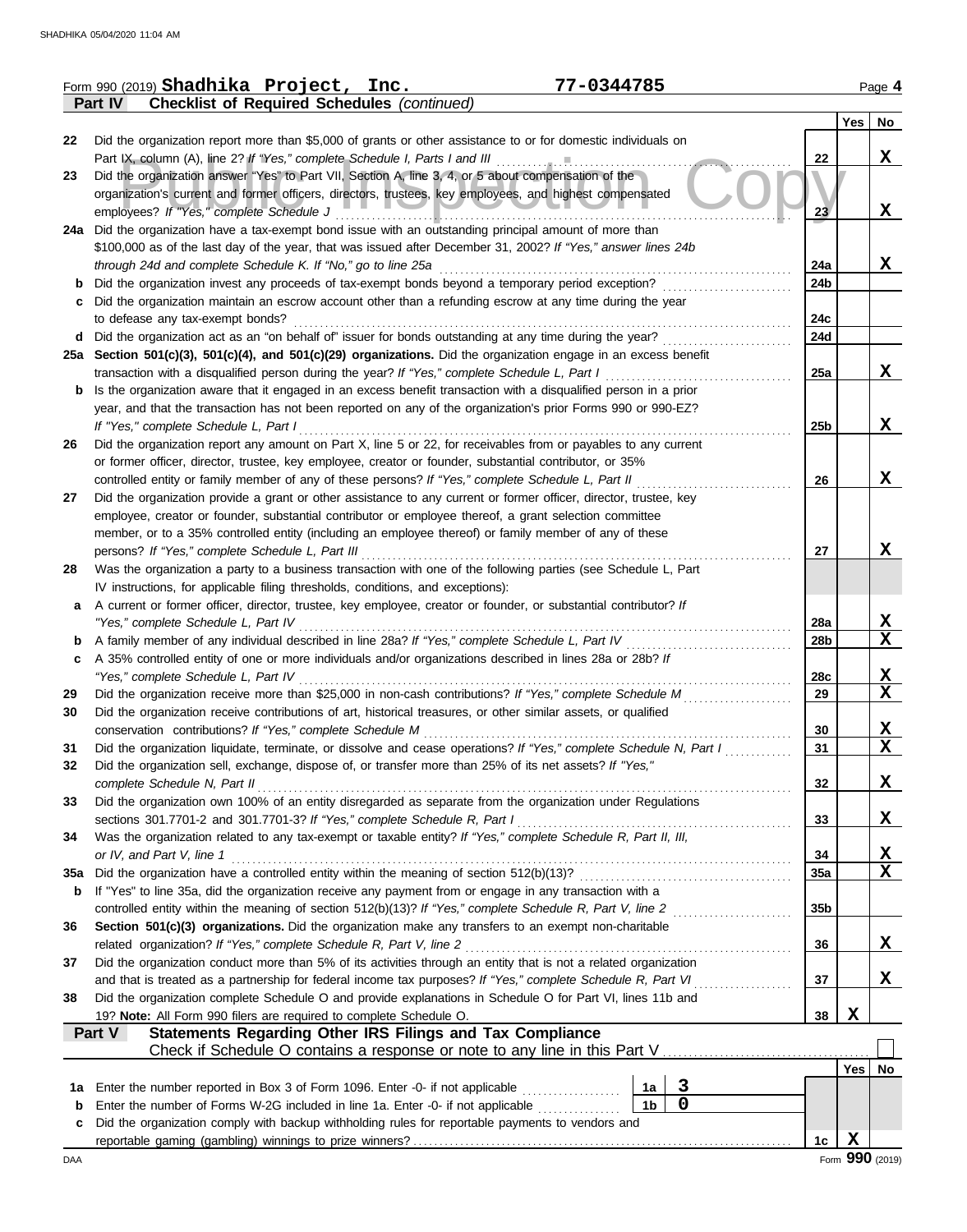|        | Form 990 (2019) Shadhika Project, Inc.<br>77-0344785                                                                                                                                                                                                                   |                 |                |    | Page 5           |
|--------|------------------------------------------------------------------------------------------------------------------------------------------------------------------------------------------------------------------------------------------------------------------------|-----------------|----------------|----|------------------|
|        | Statements Regarding Other IRS Filings and Tax Compliance (continued)<br><b>Part V</b>                                                                                                                                                                                 |                 |                |    |                  |
|        |                                                                                                                                                                                                                                                                        |                 |                |    | Yes   No         |
|        | 2a Enter the number of employees reported on Form W-3, Transmittal of Wage and Tax                                                                                                                                                                                     |                 |                |    |                  |
|        | Statements, filed for the calendar year ending with or within the year covered by this return                                                                                                                                                                          | 8<br>2a         |                |    |                  |
| b      | If at least one is reported on line 2a, did the organization file all required federal employment tax returns?                                                                                                                                                         |                 | 2 <sub>b</sub> | 7X |                  |
|        | Note: If the sum of lines 1a and 2a is greater than 250, you may be required to e-file (see instructions)                                                                                                                                                              |                 |                |    |                  |
| За     | Did the organization have unrelated business gross income of \$1,000 or more during the year?                                                                                                                                                                          |                 | 3a             |    | X                |
| b      | If "Yes," has it filed a Form 990-T for this year? If "No" to line 3b, provide an explanation on Schedule O                                                                                                                                                            |                 | 3 <sub>b</sub> |    |                  |
| 4a     | At any time during the calendar year, did the organization have an interest in, or a signature or other authority over,                                                                                                                                                |                 |                |    |                  |
|        | a financial account in a foreign country (such as a bank account, securities account, or other financial account)?                                                                                                                                                     |                 | 4a             |    | X                |
| b      | If "Yes," enter the name of the foreign country <b>u</b>                                                                                                                                                                                                               |                 |                |    |                  |
|        | See instructions for filing requirements for FinCEN Form 114, Report of Foreign Bank and Financial Accounts (FBAR).                                                                                                                                                    |                 |                |    |                  |
| 5а     | Was the organization a party to a prohibited tax shelter transaction at any time during the tax year?                                                                                                                                                                  |                 | 5a             |    | <u>x</u>         |
| b      |                                                                                                                                                                                                                                                                        |                 | 5 <sub>b</sub> |    | $\mathbf X$      |
| c      | If "Yes" to line 5a or 5b, did the organization file Form 8886-T?                                                                                                                                                                                                      |                 | 5c             |    |                  |
| 6a     | Does the organization have annual gross receipts that are normally greater than \$100,000, and did the                                                                                                                                                                 |                 |                |    |                  |
|        | organization solicit any contributions that were not tax deductible as charitable contributions?                                                                                                                                                                       |                 | 6a             |    | X                |
| b      | If "Yes," did the organization include with every solicitation an express statement that such contributions or                                                                                                                                                         |                 |                |    |                  |
|        | gifts were not tax deductible?                                                                                                                                                                                                                                         |                 | 6b             |    |                  |
| 7      | Organizations that may receive deductible contributions under section 170(c).                                                                                                                                                                                          |                 |                |    |                  |
| a      | Did the organization receive a payment in excess of \$75 made partly as a contribution and partly for goods                                                                                                                                                            |                 |                |    |                  |
|        | and services provided to the payor?                                                                                                                                                                                                                                    |                 | 7a             | X  |                  |
| b      |                                                                                                                                                                                                                                                                        |                 | 7b             | X  |                  |
| c      | Did the organization sell, exchange, or otherwise dispose of tangible personal property for which it was                                                                                                                                                               |                 |                |    |                  |
|        | required to file Form 8282?                                                                                                                                                                                                                                            |                 | 7c             |    | x                |
| d      | If "Yes," indicate the number of Forms 8282 filed during the year<br>[[[[[[[[[[[[[]]]]]]                                                                                                                                                                               | 7d              |                |    |                  |
| е      |                                                                                                                                                                                                                                                                        |                 | 7е<br>7f       |    | X<br>$\mathbf X$ |
|        | Did the organization, during the year, pay premiums, directly or indirectly, on a personal benefit contract?                                                                                                                                                           |                 |                |    |                  |
| g<br>h | If the organization received a contribution of qualified intellectual property, did the organization file Form 8899 as required?<br>If the organization received a contribution of cars, boats, airplanes, or other vehicles, did the organization file a Form 1098-C? |                 | 7g<br>7h       |    |                  |
| 8      | Sponsoring organizations maintaining donor advised funds. Did a donor advised fund maintained by the                                                                                                                                                                   |                 |                |    |                  |
|        |                                                                                                                                                                                                                                                                        |                 | 8              |    |                  |
| 9      | Sponsoring organizations maintaining donor advised funds.                                                                                                                                                                                                              |                 |                |    |                  |
| a      | Did the sponsoring organization make any taxable distributions under section 4966?                                                                                                                                                                                     |                 | 9a             |    |                  |
| b      |                                                                                                                                                                                                                                                                        |                 | 9b             |    |                  |
| 10     | Section 501(c)(7) organizations. Enter:                                                                                                                                                                                                                                |                 |                |    |                  |
| а      | Initiation fees and capital contributions included on Part VIII, line 12 [11][11][11][11][11][11][11][11][11]                                                                                                                                                          | 10a             |                |    |                  |
| b      | Gross receipts, included on Form 990, Part VIII, line 12, for public use of club facilities                                                                                                                                                                            | 10b             |                |    |                  |
| 11     | Section 501(c)(12) organizations. Enter:                                                                                                                                                                                                                               |                 |                |    |                  |
| a      | Gross income from members or shareholders                                                                                                                                                                                                                              | 11a             |                |    |                  |
| b      | Gross income from other sources (Do not net amounts due or paid to other sources                                                                                                                                                                                       |                 |                |    |                  |
|        | against amounts due or received from them.)                                                                                                                                                                                                                            | 11 <sub>b</sub> |                |    |                  |
| 12a    | Section 4947(a)(1) non-exempt charitable trusts. Is the organization filing Form 990 in lieu of Form 1041?                                                                                                                                                             |                 | 12a            |    |                  |
| b      | If "Yes," enter the amount of tax-exempt interest received or accrued during the year                                                                                                                                                                                  | 12b             |                |    |                  |
| 13     | Section 501(c)(29) qualified nonprofit health insurance issuers.                                                                                                                                                                                                       |                 |                |    |                  |
| а      | Is the organization licensed to issue qualified health plans in more than one state?                                                                                                                                                                                   |                 | 13а            |    |                  |
|        | Note: See the instructions for additional information the organization must report on Schedule O.                                                                                                                                                                      |                 |                |    |                  |
| b      | Enter the amount of reserves the organization is required to maintain by the states in which                                                                                                                                                                           |                 |                |    |                  |
|        |                                                                                                                                                                                                                                                                        | 13 <sub>b</sub> |                |    |                  |
| с      | Enter the amount of reserves on hand                                                                                                                                                                                                                                   | 13 <sub>c</sub> |                |    |                  |
| 14a    |                                                                                                                                                                                                                                                                        |                 | 14a            |    | X                |
| b      | If "Yes," has it filed a Form 720 to report these payments? If "No," provide an explanation on Schedule O                                                                                                                                                              |                 | 14b            |    |                  |
| 15     | Is the organization subject to the section 4960 tax on payment(s) of more than \$1,000,000 in remuneration or                                                                                                                                                          |                 |                |    |                  |
|        | excess parachute payment(s) during the year?                                                                                                                                                                                                                           |                 | 15             |    | X                |
|        | If "Yes," see instructions and file Form 4720, Schedule N.                                                                                                                                                                                                             |                 |                |    |                  |
| 16     | Is the organization an educational institution subject to the section 4968 excise tax on net investment income?                                                                                                                                                        |                 | 16             |    | X                |
|        | If "Yes," complete Form 4720, Schedule O.                                                                                                                                                                                                                              |                 |                |    |                  |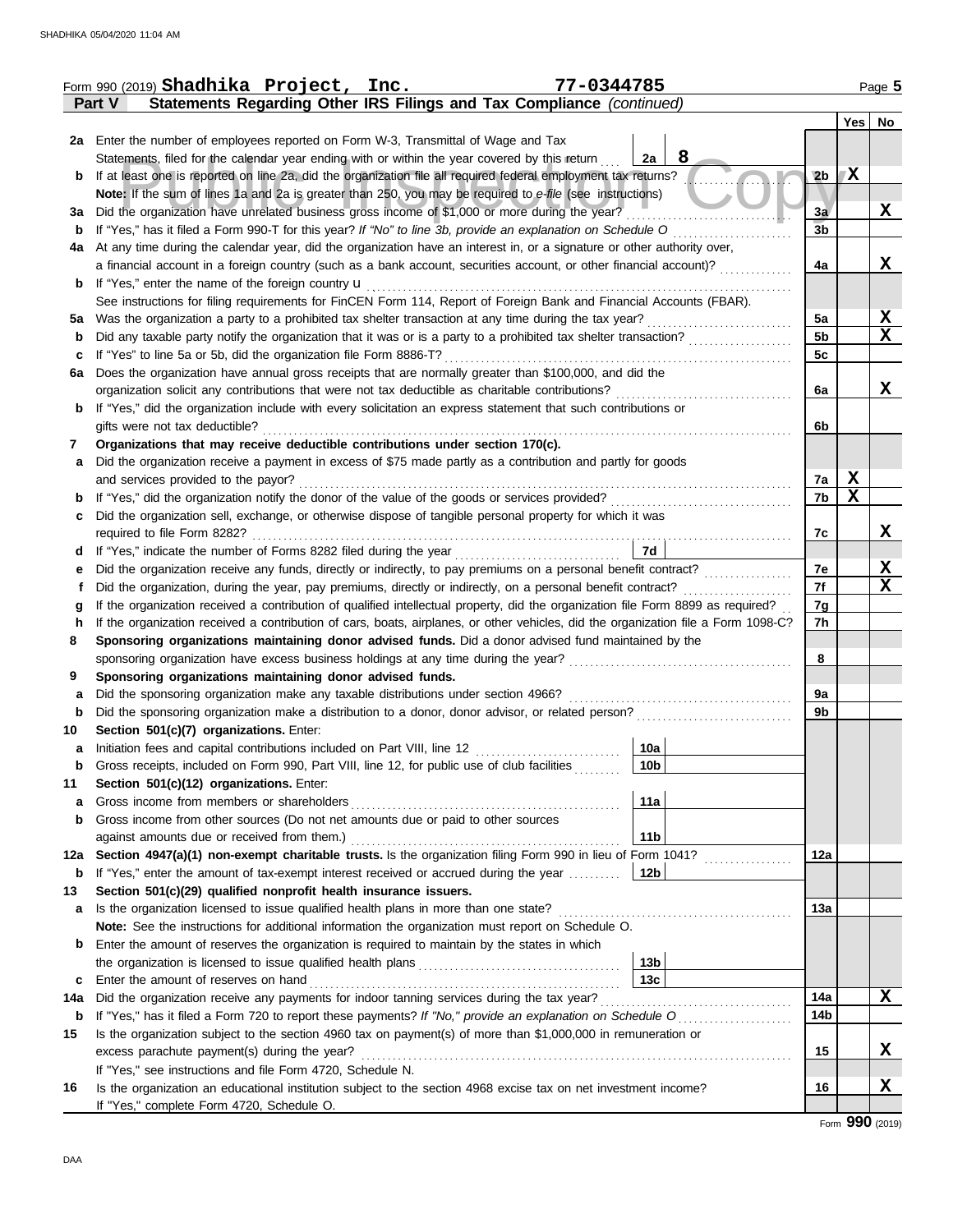|              | Form 990 (2019) Shadhika Project, Inc.<br>77-0344785                                                                                                                                         |                 |                 | Page 6                  |
|--------------|----------------------------------------------------------------------------------------------------------------------------------------------------------------------------------------------|-----------------|-----------------|-------------------------|
|              | Governance, Management, and Disclosure For each "Yes" response to lines 2 through 7b below, and for a "No"<br><b>Part VI</b>                                                                 |                 |                 |                         |
|              | response to line 8a, 8b, or 10b below, describe the circumstances, processes, or changes on Schedule O. See instructions.                                                                    |                 |                 |                         |
|              |                                                                                                                                                                                              |                 |                 | ΙXΙ                     |
|              | Section A. Governing Body and Management                                                                                                                                                     |                 |                 |                         |
|              | 10<br>1a Enter the number of voting members of the governing body at the end of the tax year<br>1a                                                                                           |                 | Yes             | No                      |
|              | If there are material differences in voting rights among members of the governing body, or<br>if the governing body delegated broad authority to an executive committee or similar           |                 |                 |                         |
|              | committee, explain on Schedule O.<br>10<br>Enter the number of voting members included on line 1a, above, who are independent<br>1b                                                          |                 |                 |                         |
| $\mathbf{2}$ | Did any officer, director, trustee, or key employee have a family relationship or a business relationship with                                                                               |                 |                 |                         |
|              | any other officer, director, trustee, or key employee?                                                                                                                                       | $\mathbf{2}$    | X               |                         |
| 3            | Did the organization delegate control over management duties customarily performed by or under the direct                                                                                    |                 |                 |                         |
|              | supervision of officers, directors, trustees, or key employees to a management company or other person?                                                                                      | 3               |                 | X                       |
| 4            | Did the organization make any significant changes to its governing documents since the prior Form 990 was filed?                                                                             | 4               |                 | $\overline{\mathbf{x}}$ |
| 5            | Did the organization become aware during the year of a significant diversion of the organization's assets?                                                                                   | 5               |                 | $\overline{\mathbf{x}}$ |
| 6            | Did the organization have members or stockholders?                                                                                                                                           | 6               |                 | $\overline{\mathbf{x}}$ |
| 7a           | Did the organization have members, stockholders, or other persons who had the power to elect or appoint                                                                                      |                 |                 |                         |
|              | one or more members of the governing body?<br>Are any governance decisions of the organization reserved to (or subject to approval by) members,                                              | 7a              |                 | X                       |
|              |                                                                                                                                                                                              |                 |                 | X                       |
| 8            | stockholders, or persons other than the governing body?<br>Did the organization contemporaneously document the meetings held or written actions undertaken during the year by the following: | 7b              |                 |                         |
|              | The governing body?                                                                                                                                                                          | 8a              | X               |                         |
| а<br>b       | Each committee with authority to act on behalf of the governing body?                                                                                                                        | 8b              | X               |                         |
| 9            | Is there any officer, director, trustee, or key employee listed in Part VII, Section A, who cannot be reached at                                                                             |                 |                 |                         |
|              |                                                                                                                                                                                              | 9               |                 | X                       |
|              | Section B. Policies (This Section B requests information about policies not required by the Internal Revenue Code.)                                                                          |                 |                 |                         |
|              |                                                                                                                                                                                              |                 | Yes             | No                      |
|              | 10a Did the organization have local chapters, branches, or affiliates?                                                                                                                       | 10a             |                 | X                       |
|              | <b>b</b> If "Yes," did the organization have written policies and procedures governing the activities of such chapters,                                                                      |                 |                 |                         |
|              | affiliates, and branches to ensure their operations are consistent with the organization's exempt purposes?                                                                                  | 10b             |                 |                         |
|              | 11a Has the organization provided a complete copy of this Form 990 to all members of its governing body before filing the form?                                                              | 11a             | X               |                         |
| b            | Describe in Schedule O the process, if any, used by the organization to review this Form 990.                                                                                                |                 |                 |                         |
| 12a          | Did the organization have a written conflict of interest policy? If "No," go to line 13                                                                                                      | 12a             | Х               |                         |
| b            | Were officers, directors, or trustees, and key employees required to disclose annually interests that could give rise to conflicts?                                                          | 12b             | X               |                         |
| с            | Did the organization regularly and consistently monitor and enforce compliance with the policy? If "Yes,"                                                                                    |                 |                 |                         |
|              | describe in Schedule O how this was done <i>communication</i> and container and container and container and container                                                                        | 12c             | X               |                         |
| 13           | Did the organization have a written whistleblower policy?                                                                                                                                    | 13              | X               |                         |
| 14           |                                                                                                                                                                                              | 14              | X               |                         |
| 15           | Did the process for determining compensation of the following persons include a review and approval by                                                                                       |                 |                 |                         |
|              | independent persons, comparability data, and contemporaneous substantiation of the deliberation and decision?                                                                                |                 |                 |                         |
| а            |                                                                                                                                                                                              | 15a             | X               |                         |
|              | Other officers or key employees of the organization                                                                                                                                          | 15b             |                 | X                       |
|              | If "Yes" to line 15a or 15b, describe the process in Schedule O (see instructions).                                                                                                          |                 |                 |                         |
| 16a          | Did the organization invest in, contribute assets to, or participate in a joint venture or similar arrangement                                                                               |                 |                 |                         |
|              | with a taxable entity during the year?                                                                                                                                                       | 16a             |                 | Х                       |
| b            | If "Yes," did the organization follow a written policy or procedure requiring the organization to evaluate its                                                                               |                 |                 |                         |
|              | participation in joint venture arrangements under applicable federal tax law, and take steps to safeguard the                                                                                |                 |                 |                         |
|              |                                                                                                                                                                                              | 16 <sub>b</sub> |                 |                         |
|              | <b>Section C. Disclosure</b>                                                                                                                                                                 |                 |                 |                         |
| 17           | List the states with which a copy of this Form 990 is required to be filed $\mathbf u$ None                                                                                                  |                 |                 |                         |
| 18           | Section 6104 requires an organization to make its Forms 1023 (1024 or 1024-A, if applicable), 990, and 990-T (Section 501(c)                                                                 |                 |                 |                         |
|              | (3)s only) available for public inspection. Indicate how you made these available. Check all that apply.                                                                                     |                 |                 |                         |
|              | $ \mathbf{X} $ Own website $ \mathbf{X} $ Another's website $ \mathbf{X} $ Upon request $ \cdot $ Other (explain on Schedule O)                                                              |                 |                 |                         |
| 19           | Describe on Schedule O whether (and if so, how) the organization made its governing documents, conflict of interest policy, and                                                              |                 |                 |                         |
|              | financial statements available to the public during the tax year.<br>State the name, address, and telephone number of the person who possesses the organization's books and records u        |                 |                 |                         |
| 20           | Kimberley Burnett<br>1031 33rd Street                                                                                                                                                        |                 |                 |                         |
|              | CO 80205<br>303-455-1819<br>Denver                                                                                                                                                           |                 |                 |                         |
| DAA          |                                                                                                                                                                                              |                 | Form 990 (2019) |                         |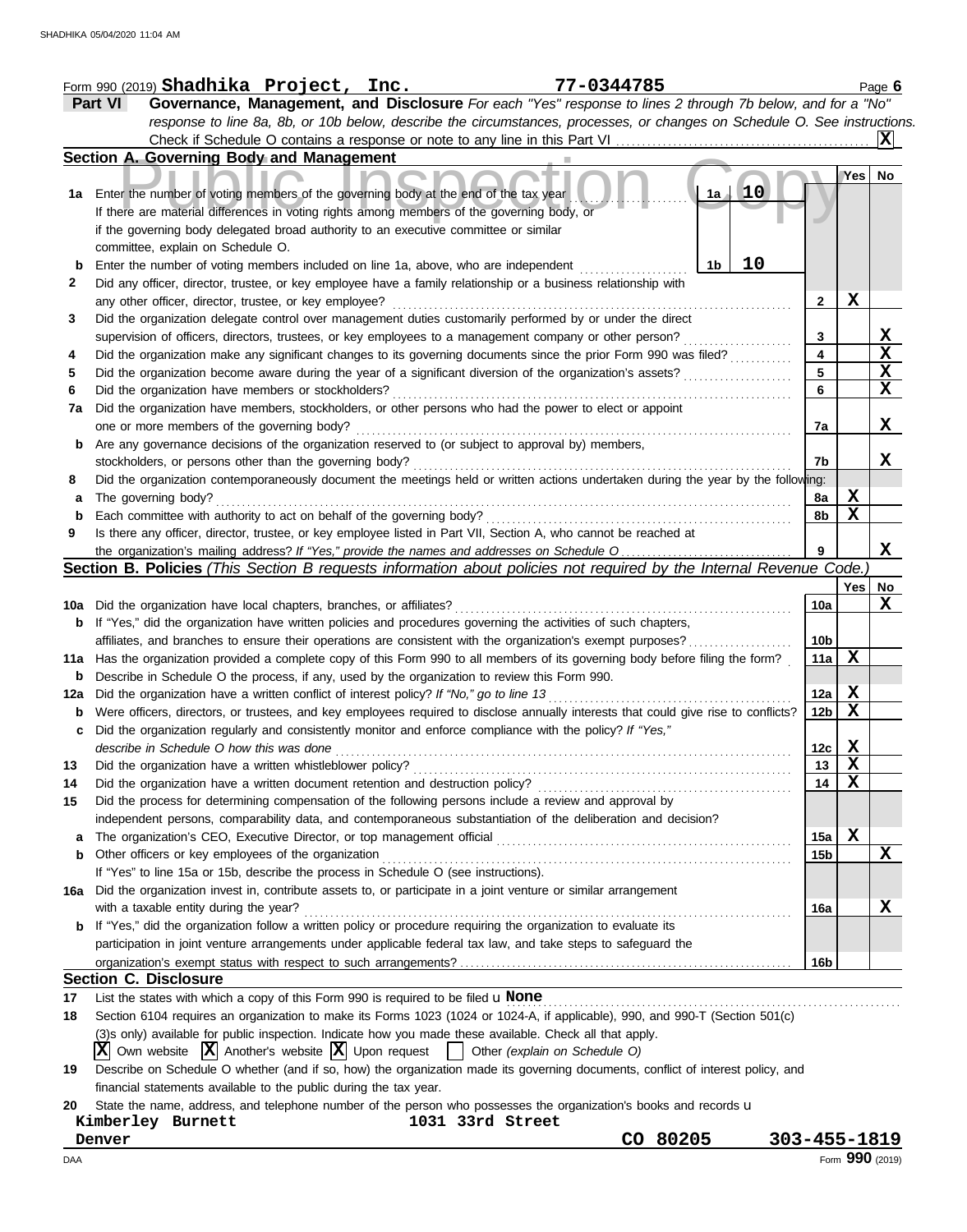| Form 990 (2019) Shadhika Project, Inc.                                                                                                                                                                                      |                          |                                   |                      |             |                                 |                                 |                                 | 77-0344785                                                                   |                              | Page 7                   |  |  |
|-----------------------------------------------------------------------------------------------------------------------------------------------------------------------------------------------------------------------------|--------------------------|-----------------------------------|----------------------|-------------|---------------------------------|---------------------------------|---------------------------------|------------------------------------------------------------------------------|------------------------------|--------------------------|--|--|
| Part VII Compensation of Officers, Directors, Trustees, Key Employees, Highest Compensated Employees, and<br><b>Independent Contractors</b>                                                                                 |                          |                                   |                      |             |                                 |                                 |                                 |                                                                              |                              |                          |  |  |
|                                                                                                                                                                                                                             |                          |                                   |                      |             |                                 |                                 |                                 | Check if Schedule O contains a response or note to any line in this Part VII |                              |                          |  |  |
| Section A. Officers, Directors, Trustees, Key Employees, and Highest Compensated Employees                                                                                                                                  |                          |                                   |                      |             |                                 |                                 |                                 |                                                                              |                              |                          |  |  |
| 1a Complete this table for all persons required to be listed. Report compensation for the calendar year ending with or within the<br>organization's tax year.                                                               |                          |                                   |                      |             |                                 |                                 |                                 |                                                                              |                              |                          |  |  |
| • List all of the organization's current officers, directors, trustees (whether individuals or organizations), regardless of amount of<br>compensation. Enter -0- in columns (D), (E), and (F) if no compensation was paid. |                          |                                   |                      |             |                                 |                                 |                                 |                                                                              |                              |                          |  |  |
| • List all of the organization's current key employees, if any. See instructions for definition of "key employee."                                                                                                          |                          |                                   |                      |             |                                 |                                 |                                 |                                                                              |                              |                          |  |  |
| • List the organization's five current highest compensated employees (other than an officer, director, trustee, or key employee)                                                                                            |                          |                                   |                      |             |                                 |                                 |                                 |                                                                              |                              |                          |  |  |
| who received reportable compensation (Box 5 of Form W-2 and/or Box 7 of Form 1099-MISC) of more than \$100,000 from the<br>organization and any related organizations.                                                      |                          |                                   |                      |             |                                 |                                 |                                 |                                                                              |                              |                          |  |  |
| • List all of the organization's former officers, key employees, and highest compensated employees who received more than<br>\$100,000 of reportable compensation from the organization and any related organizations.      |                          |                                   |                      |             |                                 |                                 |                                 |                                                                              |                              |                          |  |  |
| List all of the organization's former directors or trustees that received, in the capacity as a former director or trustee of the                                                                                           |                          |                                   |                      |             |                                 |                                 |                                 |                                                                              |                              |                          |  |  |
| organization, more than \$10,000 of reportable compensation from the organization and any related organizations.<br>See instructions for the order in which to list the persons above.                                      |                          |                                   |                      |             |                                 |                                 |                                 |                                                                              |                              |                          |  |  |
| Check this box if neither the organization nor any related organization compensated any current officer, director, or trustee.                                                                                              |                          |                                   |                      |             |                                 |                                 |                                 |                                                                              |                              |                          |  |  |
| (A)                                                                                                                                                                                                                         | (B)                      |                                   |                      |             | (C)                             |                                 |                                 | (D)                                                                          | (E)                          | (F)                      |  |  |
| Name and title                                                                                                                                                                                                              | Average                  |                                   |                      | Position    |                                 | (do not check more than one     |                                 | Reportable                                                                   | Reportable<br>compensation   | Estimated amount         |  |  |
|                                                                                                                                                                                                                             | hours<br>per week        |                                   |                      |             |                                 | box, unless person is both an   |                                 | compensation<br>from the                                                     | from related                 | of other<br>compensation |  |  |
|                                                                                                                                                                                                                             |                          |                                   |                      |             | officer and a director/trustee) |                                 | organization<br>(W-2/1099-MISC) | organizations<br>(W-2/1099-MISC)                                             | from the<br>organization and |                          |  |  |
|                                                                                                                                                                                                                             | related<br>organizations |                                   |                      | Officer     | Key employee                    |                                 | Former                          |                                                                              |                              | related organizations    |  |  |
|                                                                                                                                                                                                                             | below                    |                                   |                      |             |                                 |                                 |                                 |                                                                              |                              |                          |  |  |
|                                                                                                                                                                                                                             | dotted line)             | Individual trustee<br>or director | nstitutional trustee |             |                                 | Highest compensated<br>employee |                                 |                                                                              |                              |                          |  |  |
|                                                                                                                                                                                                                             |                          |                                   |                      |             |                                 |                                 |                                 |                                                                              |                              |                          |  |  |
| (1) Kimberley Burnett                                                                                                                                                                                                       |                          |                                   |                      |             |                                 |                                 |                                 |                                                                              |                              |                          |  |  |
|                                                                                                                                                                                                                             | 30.00                    |                                   |                      |             |                                 |                                 |                                 |                                                                              |                              |                          |  |  |
| President<br>(2) Susan Herzig                                                                                                                                                                                               | 0.00                     |                                   |                      | X           |                                 |                                 |                                 | 21,700                                                                       | 0                            | 0                        |  |  |
|                                                                                                                                                                                                                             | 1.00                     |                                   |                      |             |                                 |                                 |                                 |                                                                              |                              |                          |  |  |
| Chair                                                                                                                                                                                                                       | 0.00                     | $\mathbf x$                       |                      | $\mathbf x$ |                                 |                                 |                                 | 0                                                                            | 0                            | $\mathbf 0$              |  |  |
| (3) Diane Sigel                                                                                                                                                                                                             |                          |                                   |                      |             |                                 |                                 |                                 |                                                                              |                              |                          |  |  |
|                                                                                                                                                                                                                             | 1.00                     |                                   |                      |             |                                 |                                 |                                 |                                                                              |                              |                          |  |  |
| Vice Chair<br>(4) Janet Gray                                                                                                                                                                                                | 0.00                     | $\mathbf x$                       |                      | X           |                                 |                                 |                                 | 0                                                                            | 0                            | $\mathbf 0$              |  |  |
|                                                                                                                                                                                                                             | 1.00                     |                                   |                      |             |                                 |                                 |                                 |                                                                              |                              |                          |  |  |
| Immed Past Chair                                                                                                                                                                                                            | 0.00                     | $\mathbf X$                       |                      | $\mathbf X$ |                                 |                                 |                                 | 0                                                                            | $\mathbf 0$                  | $\mathbf 0$              |  |  |
| (5) Aruna Bellary                                                                                                                                                                                                           |                          |                                   |                      |             |                                 |                                 |                                 |                                                                              |                              |                          |  |  |
| Treasurer                                                                                                                                                                                                                   | 1.00<br>0.00             | $\mathbf X$                       |                      | $\mathbf X$ |                                 |                                 |                                 | 0                                                                            | $\Omega$                     | $\mathbf 0$              |  |  |
| (6) Paul Anondo Stangl                                                                                                                                                                                                      |                          |                                   |                      |             |                                 |                                 |                                 |                                                                              |                              |                          |  |  |
|                                                                                                                                                                                                                             | 1.00                     |                                   |                      |             |                                 |                                 |                                 |                                                                              |                              |                          |  |  |
| Secretary                                                                                                                                                                                                                   | 0.00                     | $\mathbf x$                       |                      | $\mathbf X$ |                                 |                                 |                                 | 0                                                                            | 0                            | $\mathbf 0$              |  |  |
| (7) Juliet Page                                                                                                                                                                                                             |                          |                                   |                      |             |                                 |                                 |                                 |                                                                              |                              |                          |  |  |
| Board Member                                                                                                                                                                                                                | 1.00                     | $\mathbf X$                       |                      |             |                                 |                                 |                                 |                                                                              | $\Omega$                     |                          |  |  |
| (8) Sreelata Maddipati                                                                                                                                                                                                      | 0.00                     |                                   |                      |             |                                 |                                 |                                 | 0                                                                            |                              | $\mathbf 0$              |  |  |
|                                                                                                                                                                                                                             | 1.00                     |                                   |                      |             |                                 |                                 |                                 |                                                                              |                              |                          |  |  |
| Board Member                                                                                                                                                                                                                | 0.00                     | $\mathbf x$                       |                      |             |                                 |                                 |                                 | 0                                                                            | $\Omega$                     | $\mathbf 0$              |  |  |
| (9) Nandita Geerdink                                                                                                                                                                                                        |                          |                                   |                      |             |                                 |                                 |                                 |                                                                              |                              |                          |  |  |
|                                                                                                                                                                                                                             | 1.00                     |                                   |                      |             |                                 |                                 |                                 |                                                                              |                              |                          |  |  |
| Board Member<br>$(10)$ Lisa Acree                                                                                                                                                                                           | 0.00                     | $\mathbf x$                       |                      |             |                                 |                                 |                                 | 0                                                                            | $\Omega$                     | $\mathbf 0$              |  |  |
|                                                                                                                                                                                                                             |                          |                                   |                      |             |                                 |                                 |                                 |                                                                              |                              |                          |  |  |

**0.00 X 0 0 0**

**0.00 X 0 0 0**

**(11) Melody Jones**

. . . . . . . . . . . . . . . . . . . . . . . . . . . . . . . . . . . . . . . . . . . . . . . . . . . . . **Board Member**

**1.00**

**1.00**

. . . . . . . . . . . . . . . . . . . . . . . . . . . . . . . . . . . . . . . . . . . . . . . . . . . . . **Board Member**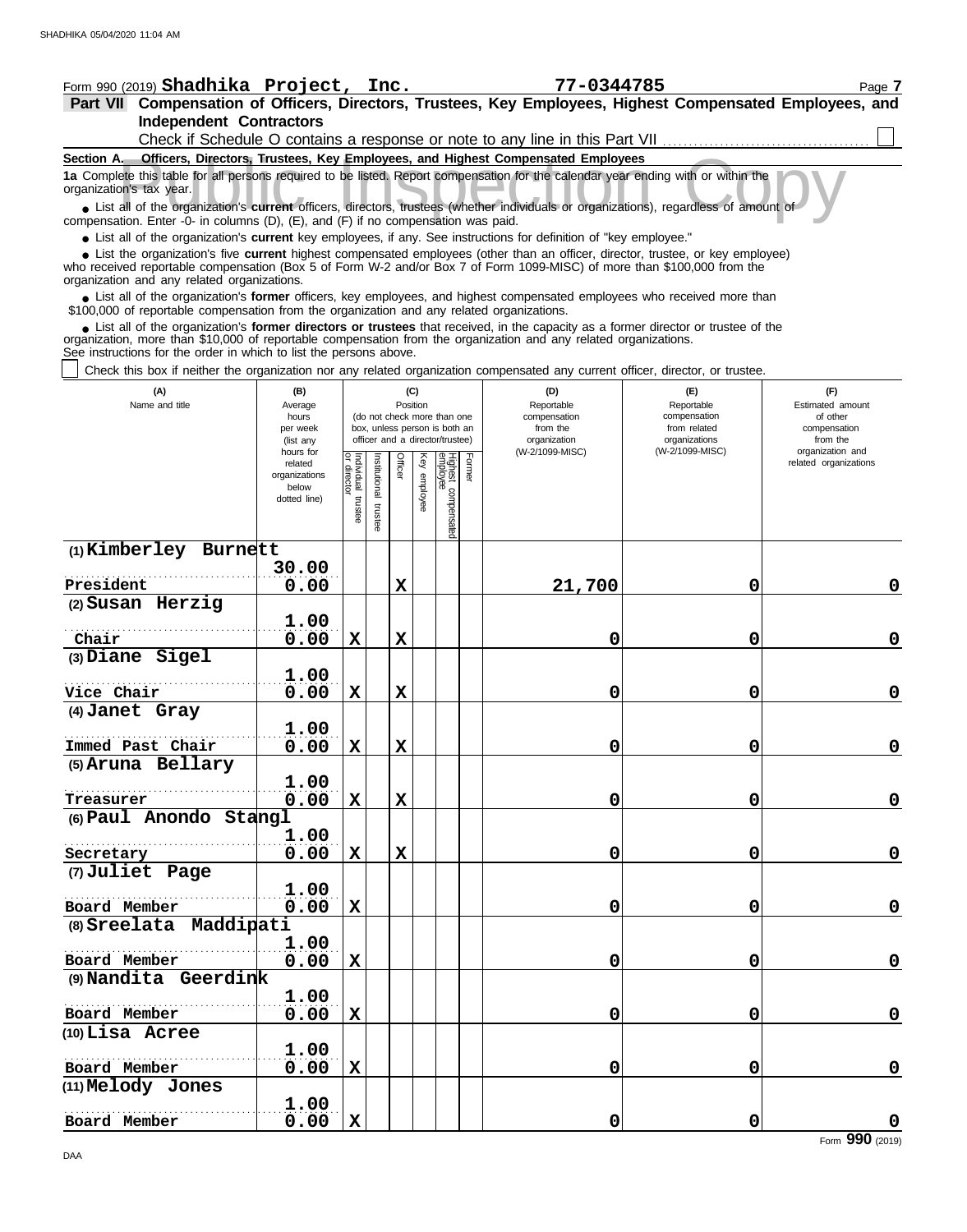|              | Form 990 (2019) Shadhika Project, Inc.                                 |        |                                                                |                                   |                       |         |                 |                                                                                                 |        | 77-0344785                                                                                                                       |                                                                    |                                                                 |                     | Page 8       |
|--------------|------------------------------------------------------------------------|--------|----------------------------------------------------------------|-----------------------------------|-----------------------|---------|-----------------|-------------------------------------------------------------------------------------------------|--------|----------------------------------------------------------------------------------------------------------------------------------|--------------------------------------------------------------------|-----------------------------------------------------------------|---------------------|--------------|
|              | <b>Part VII</b>                                                        |        |                                                                |                                   |                       |         |                 |                                                                                                 |        | Section A. Officers, Directors, Trustees, Key Employees, and Highest Compensated Employees (continued)                           |                                                                    |                                                                 |                     |              |
|              | (A)<br>Name and title                                                  |        | (B)<br>Average<br>hours<br>per week<br>(list any               |                                   |                       |         | (C)<br>Position | (do not check more than one<br>box, unless person is both an<br>officer and a director/trustee) |        | (D)<br>Reportable<br>compensation<br>from the<br>organization                                                                    | (E)<br>Reportable<br>compensation<br>from related<br>organizations | (F)<br>Estimated amount<br>of other<br>compensation<br>from the |                     |              |
|              |                                                                        |        | hours for<br>related<br>organizations<br>below<br>dotted line) | Individual trustee<br>or director | Institutional trustee | Officer | Key employee    | Highest compensate<br>amployee                                                                  | Former | (W-2/1099-MISC)                                                                                                                  | (W-2/1099-MISC)                                                    | organization and<br>related organizations                       |                     |              |
| (12)         | Annie Agarwal                                                          |        |                                                                |                                   |                       |         |                 |                                                                                                 |        |                                                                                                                                  |                                                                    |                                                                 |                     |              |
|              | Board Member                                                           |        | 1.00<br>0.00                                                   | $\mathbf x$                       |                       |         |                 |                                                                                                 |        | 0                                                                                                                                | 0                                                                  |                                                                 |                     | 0            |
| (13)         | Pallavi                                                                | Sharma |                                                                |                                   |                       |         |                 |                                                                                                 |        |                                                                                                                                  |                                                                    |                                                                 |                     |              |
|              | Board Member                                                           |        | 1.00<br>0.00                                                   | X                                 |                       |         |                 |                                                                                                 |        | 0                                                                                                                                | 0                                                                  |                                                                 |                     | 0            |
|              |                                                                        |        |                                                                |                                   |                       |         |                 |                                                                                                 |        |                                                                                                                                  |                                                                    |                                                                 |                     |              |
|              |                                                                        |        |                                                                |                                   |                       |         |                 |                                                                                                 |        |                                                                                                                                  |                                                                    |                                                                 |                     |              |
|              |                                                                        |        |                                                                |                                   |                       |         |                 |                                                                                                 |        |                                                                                                                                  |                                                                    |                                                                 |                     |              |
|              |                                                                        |        |                                                                |                                   |                       |         |                 |                                                                                                 |        |                                                                                                                                  |                                                                    |                                                                 |                     |              |
|              |                                                                        |        |                                                                |                                   |                       |         |                 |                                                                                                 |        |                                                                                                                                  |                                                                    |                                                                 |                     |              |
|              |                                                                        |        |                                                                |                                   |                       |         |                 |                                                                                                 |        |                                                                                                                                  |                                                                    |                                                                 |                     |              |
|              |                                                                        |        |                                                                |                                   |                       |         |                 |                                                                                                 | u      | 21,700                                                                                                                           |                                                                    |                                                                 |                     |              |
| d            | Total from continuation sheets to Part VII, Section A                  |        |                                                                |                                   |                       |         |                 |                                                                                                 | u<br>u | 21,700                                                                                                                           |                                                                    |                                                                 |                     |              |
| $\mathbf{2}$ | reportable compensation from the organization $\mathbf{u}$             |        |                                                                |                                   |                       |         |                 |                                                                                                 |        | Total number of individuals (including but not limited to those listed above) who received more than \$100,000 of                |                                                                    |                                                                 |                     |              |
|              |                                                                        |        |                                                                |                                   |                       |         |                 |                                                                                                 |        |                                                                                                                                  |                                                                    |                                                                 | Yes                 | No           |
| 3            | employee on line 1a? If "Yes," complete Schedule J for such individual |        |                                                                |                                   |                       |         |                 |                                                                                                 |        | Did the organization list any former officer, director, trustee, key employee, or highest compensated                            |                                                                    | 3                                                               |                     | $\mathbf{X}$ |
| 4            |                                                                        |        |                                                                |                                   |                       |         |                 |                                                                                                 |        | For any individual listed on line 1a, is the sum of reportable compensation and other compensation from the                      |                                                                    |                                                                 |                     |              |
|              |                                                                        |        |                                                                |                                   |                       |         |                 |                                                                                                 |        | organization and related organizations greater than \$150,000? If "Yes," complete Schedule J for such                            |                                                                    | 4                                                               |                     | X            |
| 5            |                                                                        |        |                                                                |                                   |                       |         |                 |                                                                                                 |        | Did any person listed on line 1a receive or accrue compensation from any unrelated organization or individual                    |                                                                    |                                                                 |                     |              |
|              |                                                                        |        |                                                                |                                   |                       |         |                 |                                                                                                 |        |                                                                                                                                  |                                                                    | 5                                                               |                     | X            |
| 1            | Section B. Independent Contractors                                     |        |                                                                |                                   |                       |         |                 |                                                                                                 |        | Complete this table for your five highest compensated independent contractors that received more than \$100,000 of               |                                                                    |                                                                 |                     |              |
|              |                                                                        |        |                                                                |                                   |                       |         |                 |                                                                                                 |        | compensation from the organization. Report compensation for the calendar year ending with or within the organization's tax year. |                                                                    |                                                                 |                     |              |
|              |                                                                        |        | (A)<br>Name and business address                               |                                   |                       |         |                 |                                                                                                 |        |                                                                                                                                  | (B)<br>Description of services                                     |                                                                 | (C)<br>Compensation |              |
|              |                                                                        |        |                                                                |                                   |                       |         |                 |                                                                                                 |        |                                                                                                                                  |                                                                    |                                                                 |                     |              |
|              |                                                                        |        |                                                                |                                   |                       |         |                 |                                                                                                 |        |                                                                                                                                  |                                                                    |                                                                 |                     |              |
|              |                                                                        |        |                                                                |                                   |                       |         |                 |                                                                                                 |        |                                                                                                                                  |                                                                    |                                                                 |                     |              |
|              |                                                                        |        |                                                                |                                   |                       |         |                 |                                                                                                 |        |                                                                                                                                  |                                                                    |                                                                 |                     |              |
|              |                                                                        |        |                                                                |                                   |                       |         |                 |                                                                                                 |        |                                                                                                                                  |                                                                    |                                                                 |                     |              |
|              |                                                                        |        |                                                                |                                   |                       |         |                 |                                                                                                 |        |                                                                                                                                  |                                                                    |                                                                 |                     |              |

**2** Total number of independent contractors (including but not limited to those listed above) who received more than \$100,000 of compensation from the organization u

**0**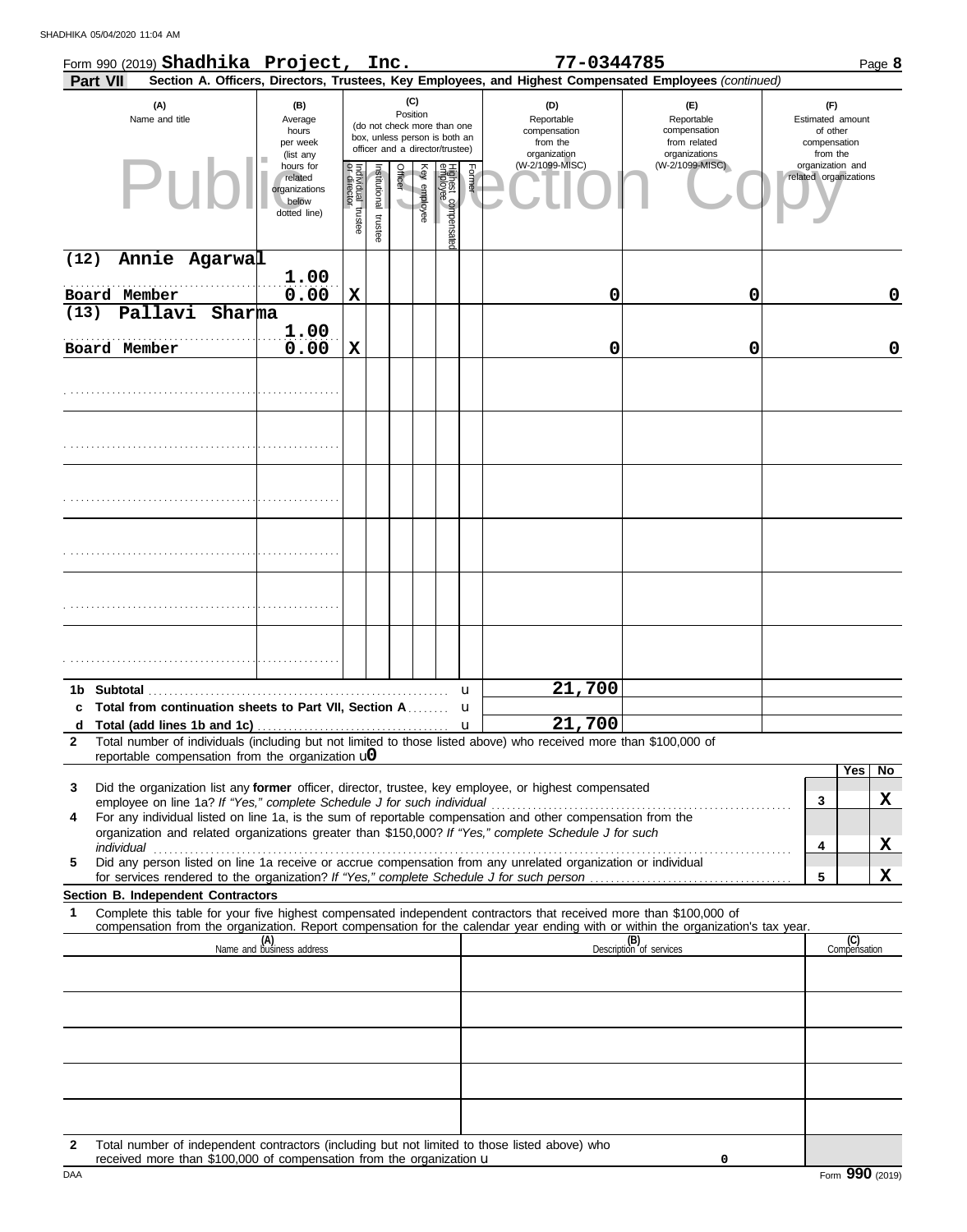|                                                                  |                  | Form 990 (2019) Shadhika Project, Inc.                                                         |          |                             |                      |               |                      |                                                                                                       | 77-0344785                                   |                  | Page 9                             |
|------------------------------------------------------------------|------------------|------------------------------------------------------------------------------------------------|----------|-----------------------------|----------------------|---------------|----------------------|-------------------------------------------------------------------------------------------------------|----------------------------------------------|------------------|------------------------------------|
|                                                                  | <b>Part VIII</b> |                                                                                                |          | <b>Statement of Revenue</b> |                      |               |                      |                                                                                                       |                                              |                  |                                    |
|                                                                  |                  |                                                                                                |          |                             |                      |               |                      | Check if Schedule O contains a response or note to any line in this Part VIII<br>(A)<br>Total revenue | (B)<br>Related or exempt<br>function revenue | (C)<br>Unrelated | (D)<br>Revenue excluded            |
|                                                                  |                  |                                                                                                |          |                             |                      |               |                      |                                                                                                       |                                              | business revenue | from tax under<br>sections 512-514 |
| <b>Contributions, Gifts, Grants</b><br>and Other Similar Amounts |                  | 1a Federated campaigns                                                                         |          |                             | 1a                   |               |                      |                                                                                                       |                                              |                  |                                    |
|                                                                  |                  | <b>b</b> Membership dues                                                                       |          |                             | 1 <sub>b</sub>       |               |                      |                                                                                                       |                                              |                  |                                    |
|                                                                  |                  | c Fundraising events                                                                           |          |                             | 1 <sub>c</sub>       |               | 33,000               |                                                                                                       |                                              |                  |                                    |
|                                                                  |                  | d Related organizations                                                                        |          |                             | 1 <sub>d</sub>       |               |                      |                                                                                                       |                                              |                  |                                    |
|                                                                  |                  | <b>e</b> Government grants (contributions)                                                     |          |                             | 1e                   |               |                      |                                                                                                       |                                              |                  |                                    |
|                                                                  |                  | f All other contributions, gifts, grants,<br>and similar amounts not included above            |          |                             |                      |               |                      |                                                                                                       |                                              |                  |                                    |
|                                                                  |                  |                                                                                                |          |                             | 1f                   | 567,882       |                      |                                                                                                       |                                              |                  |                                    |
|                                                                  |                  | <b>g</b> Noncash contributions included in lines 1a-1f.                                        |          |                             | $1g \sqrt{3}$        |               |                      | 600,882                                                                                               |                                              |                  |                                    |
|                                                                  |                  |                                                                                                |          |                             |                      |               | <b>Business Code</b> |                                                                                                       |                                              |                  |                                    |
|                                                                  | 2a               |                                                                                                |          |                             |                      |               |                      |                                                                                                       |                                              |                  |                                    |
| Program Service<br>Revenue                                       | b                |                                                                                                |          |                             |                      |               |                      |                                                                                                       |                                              |                  |                                    |
|                                                                  | с                |                                                                                                |          |                             |                      |               |                      |                                                                                                       |                                              |                  |                                    |
|                                                                  | d                |                                                                                                |          |                             |                      |               |                      |                                                                                                       |                                              |                  |                                    |
|                                                                  | е                |                                                                                                |          |                             |                      |               |                      |                                                                                                       |                                              |                  |                                    |
|                                                                  |                  | f All other program service revenue                                                            |          |                             |                      |               |                      |                                                                                                       |                                              |                  |                                    |
|                                                                  |                  |                                                                                                |          |                             |                      |               |                      |                                                                                                       |                                              |                  |                                    |
|                                                                  | 3                | Investment income (including dividends, interest, and                                          |          |                             |                      |               |                      | 3,583                                                                                                 |                                              |                  | 3,583                              |
|                                                                  | 4                | Income from investment of tax-exempt bond proceeds                                             |          |                             |                      |               | u<br>u               |                                                                                                       |                                              |                  |                                    |
|                                                                  | 5                |                                                                                                |          |                             |                      |               | u                    |                                                                                                       |                                              |                  |                                    |
|                                                                  |                  |                                                                                                |          | (i) Real                    |                      | (ii) Personal |                      |                                                                                                       |                                              |                  |                                    |
|                                                                  |                  | 6a Gross rents                                                                                 | 6a       |                             |                      |               |                      |                                                                                                       |                                              |                  |                                    |
|                                                                  |                  | <b>b</b> Less: rental expenses                                                                 | 6b       |                             |                      |               |                      |                                                                                                       |                                              |                  |                                    |
|                                                                  |                  | <b>c</b> Rental inc. or (loss)                                                                 | 6с       |                             |                      |               |                      |                                                                                                       |                                              |                  |                                    |
|                                                                  |                  | <b>7a</b> Gross amount from                                                                    |          |                             |                      |               | u                    |                                                                                                       |                                              |                  |                                    |
|                                                                  |                  | sales of assets                                                                                |          | (i) Securities              |                      | (ii) Other    |                      |                                                                                                       |                                              |                  |                                    |
|                                                                  |                  | other than inventory                                                                           | 7a       |                             |                      |               |                      |                                                                                                       |                                              |                  |                                    |
|                                                                  |                  | <b>b</b> Less: cost or other                                                                   |          |                             |                      |               |                      |                                                                                                       |                                              |                  |                                    |
| Revenue                                                          |                  | basis and sales exps.<br>c Gain or (loss)                                                      | 7b<br>7c |                             |                      |               |                      |                                                                                                       |                                              |                  |                                    |
|                                                                  |                  |                                                                                                |          |                             |                      |               | u                    |                                                                                                       |                                              |                  |                                    |
| Other                                                            |                  | 8a Gross income from fundraising events                                                        |          |                             |                      |               |                      |                                                                                                       |                                              |                  |                                    |
|                                                                  |                  | (not including \$ 33,000                                                                       |          |                             |                      |               |                      |                                                                                                       |                                              |                  |                                    |
|                                                                  |                  | of contributions reported on line 1c).                                                         |          |                             |                      |               |                      |                                                                                                       |                                              |                  |                                    |
|                                                                  |                  | See Part IV, line 18                                                                           |          |                             | 8a                   |               | 55,182               |                                                                                                       |                                              |                  |                                    |
|                                                                  |                  | <b>b</b> Less: direct expenses <i>minimum</i>                                                  |          |                             | 8b                   |               | 6,661                |                                                                                                       |                                              |                  |                                    |
|                                                                  |                  | c Net income or (loss) from fundraising events                                                 |          |                             |                      |               | u                    | 48,521                                                                                                |                                              |                  | 48,521                             |
|                                                                  |                  | 9a Gross income from gaming activities.                                                        |          |                             |                      |               |                      |                                                                                                       |                                              |                  |                                    |
|                                                                  |                  | See Part IV, line $19$                                                                         |          |                             | 9а<br>9 <sub>b</sub> |               |                      |                                                                                                       |                                              |                  |                                    |
|                                                                  |                  | <b>b</b> Less: direct expenses <i>minimum</i><br>c Net income or (loss) from gaming activities |          |                             |                      |               | u                    |                                                                                                       |                                              |                  |                                    |
|                                                                  |                  | 10a Gross sales of inventory, less                                                             |          |                             |                      |               |                      |                                                                                                       |                                              |                  |                                    |
|                                                                  |                  | returns and allowances                                                                         |          |                             | 10a                  |               |                      |                                                                                                       |                                              |                  |                                    |
|                                                                  |                  | <b>b</b> Less: cost of goods sold                                                              |          |                             | 10b                  |               |                      |                                                                                                       |                                              |                  |                                    |
|                                                                  |                  | <b>c</b> Net income or (loss) from sales of inventory                                          |          |                             |                      |               | u                    |                                                                                                       |                                              |                  |                                    |
|                                                                  |                  |                                                                                                |          |                             |                      |               | <b>Business Code</b> |                                                                                                       |                                              |                  |                                    |
| Miscellaneous<br>Revenue                                         |                  | 11a Other Income                                                                               |          |                             |                      |               |                      | 834                                                                                                   | 834                                          |                  |                                    |
|                                                                  | b                |                                                                                                |          |                             |                      |               |                      |                                                                                                       |                                              |                  |                                    |
|                                                                  |                  |                                                                                                |          |                             |                      |               |                      |                                                                                                       |                                              |                  |                                    |
|                                                                  |                  |                                                                                                |          |                             |                      |               | u                    | 834                                                                                                   |                                              |                  |                                    |
|                                                                  |                  |                                                                                                |          |                             |                      |               | $\mathbf{u}$         | 653,820                                                                                               | 834                                          | 0                | 52,104                             |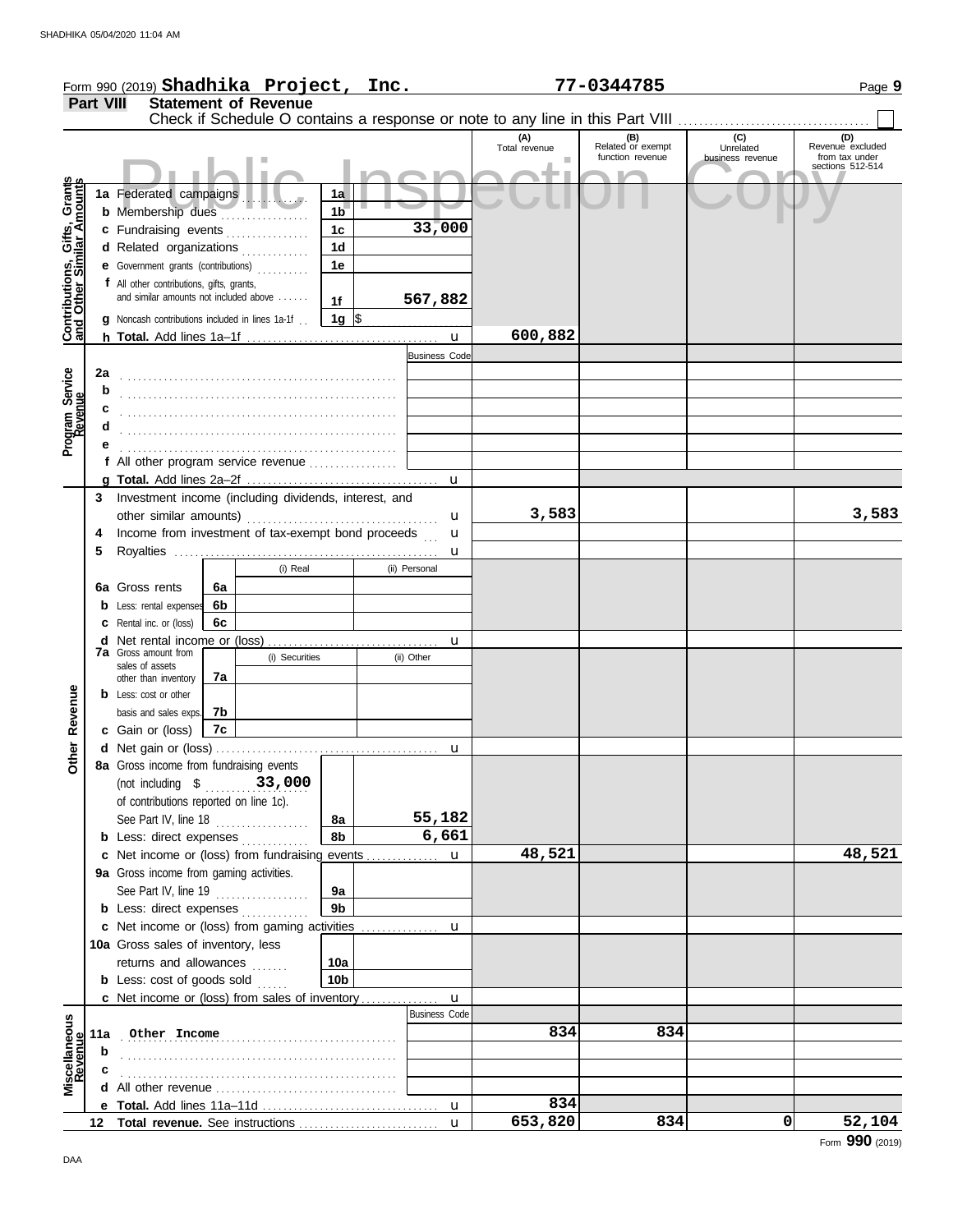## Form 990 (2019) Page **10 Shadhika Project, Inc. 77-0344785**

**Part IX Statement of Functional Expenses**

|              | <b>Fail IN</b><br>Statement of Functional Expenses<br>Section 501(c)(3) and 501(c)(4) organizations must complete all columns. All other organizations must complete column (A). |                         |                        |                       |                    |  |  |  |  |  |  |
|--------------|----------------------------------------------------------------------------------------------------------------------------------------------------------------------------------|-------------------------|------------------------|-----------------------|--------------------|--|--|--|--|--|--|
|              |                                                                                                                                                                                  |                         |                        |                       |                    |  |  |  |  |  |  |
|              | Check if Schedule O contains a response or note to any line in this Part IX                                                                                                      |                         |                        |                       |                    |  |  |  |  |  |  |
|              | Do not include amounts reported on lines 6b,                                                                                                                                     | $(A)$<br>Total expenses | (B)<br>Program service | (C)<br>Management and | (D)<br>Fundraising |  |  |  |  |  |  |
|              | 7b, 8b, 9b, and 10b of Part VIII.                                                                                                                                                |                         | expenses               | general expenses      | expenses           |  |  |  |  |  |  |
|              | 1 Grants and other assistance to domestic organizations                                                                                                                          |                         |                        |                       |                    |  |  |  |  |  |  |
|              | and domestic governments. See Part IV, line 21                                                                                                                                   |                         |                        |                       |                    |  |  |  |  |  |  |
| $\mathbf{2}$ | Grants and other assistance to domestic                                                                                                                                          |                         |                        |                       |                    |  |  |  |  |  |  |
|              | individuals. See Part IV, line 22                                                                                                                                                |                         |                        |                       |                    |  |  |  |  |  |  |
| 3            | Grants and other assistance to foreign                                                                                                                                           |                         |                        |                       |                    |  |  |  |  |  |  |
|              | organizations, foreign governments, and foreign                                                                                                                                  |                         |                        |                       |                    |  |  |  |  |  |  |
|              | individuals. See Part IV, lines 15 and 16                                                                                                                                        | 199,817                 | 199,817                |                       |                    |  |  |  |  |  |  |
| 4            | Benefits paid to or for members                                                                                                                                                  |                         |                        |                       |                    |  |  |  |  |  |  |
| 5.           | Compensation of current officers, directors,                                                                                                                                     |                         |                        |                       |                    |  |  |  |  |  |  |
|              | trustees, and key employees                                                                                                                                                      | 21,700                  | 17,132                 | 1,272                 | 3,296              |  |  |  |  |  |  |
| 6.           | Compensation not included above to disqualified                                                                                                                                  |                         |                        |                       |                    |  |  |  |  |  |  |
|              | persons (as defined under section 4958(f)(1)) and                                                                                                                                |                         |                        |                       |                    |  |  |  |  |  |  |
|              | persons described in section 4958(c)(3)(B)                                                                                                                                       |                         |                        |                       |                    |  |  |  |  |  |  |
| 7            | Other salaries and wages                                                                                                                                                         | 106,243                 | 83,879                 | 6,225                 | 16, 139            |  |  |  |  |  |  |
| 8            | Pension plan accruals and contributions (include                                                                                                                                 |                         |                        |                       |                    |  |  |  |  |  |  |
|              | section 401(k) and 403(b) employer contributions)                                                                                                                                |                         |                        |                       |                    |  |  |  |  |  |  |
| 9            |                                                                                                                                                                                  | 3,744                   | 2,956                  | 219                   | 569                |  |  |  |  |  |  |
| 10           | Payroll taxes                                                                                                                                                                    | $\overline{11}$ ,001    | 8,685                  | 645                   | 1,671              |  |  |  |  |  |  |
| 11           | Fees for services (nonemployees):                                                                                                                                                |                         |                        |                       |                    |  |  |  |  |  |  |
| a            | Management                                                                                                                                                                       |                         |                        |                       |                    |  |  |  |  |  |  |
| b            | Legal                                                                                                                                                                            |                         |                        |                       |                    |  |  |  |  |  |  |
| c            |                                                                                                                                                                                  | 12,815                  |                        | 12,815                |                    |  |  |  |  |  |  |
|              | d Lobbying                                                                                                                                                                       |                         |                        |                       |                    |  |  |  |  |  |  |
| е            | Professional fundraising services. See Part IV, line                                                                                                                             | 9,100                   |                        |                       | 9,100              |  |  |  |  |  |  |
| f.           | Investment management fees                                                                                                                                                       |                         |                        |                       |                    |  |  |  |  |  |  |
| α            | Other. (If line 11g amount exceeds 10% of line 25, column                                                                                                                        |                         |                        |                       |                    |  |  |  |  |  |  |
|              | (A) amount, list line 11g expenses on Schedule O.)                                                                                                                               | 26,387                  | 21,369                 | 3,439                 | <u>1,579</u>       |  |  |  |  |  |  |
|              | 12 Advertising and promotion                                                                                                                                                     |                         |                        |                       |                    |  |  |  |  |  |  |
| 13           |                                                                                                                                                                                  | 15,440                  | 6,609                  | 401                   | 8,430              |  |  |  |  |  |  |
| 14           | Information technology                                                                                                                                                           | $\overline{10,}$ 549    | 4,350                  | 272                   | 5,927              |  |  |  |  |  |  |
| 15           | Royalties                                                                                                                                                                        |                         |                        |                       |                    |  |  |  |  |  |  |
| 16           | Occupancy                                                                                                                                                                        | 11,706                  | 9,365                  | 585                   | 1,756              |  |  |  |  |  |  |
|              | 17 Travel                                                                                                                                                                        | 32,606                  | 25,742                 | 2,038                 | 4,826              |  |  |  |  |  |  |
|              | 18 Payments of travel or entertainment expenses                                                                                                                                  |                         |                        |                       |                    |  |  |  |  |  |  |
|              | for any federal, state, or local public officials                                                                                                                                |                         |                        |                       |                    |  |  |  |  |  |  |
| 19           | Conferences, conventions, and meetings                                                                                                                                           | 21,936                  | 21,936                 |                       |                    |  |  |  |  |  |  |
| 20           | Interest                                                                                                                                                                         |                         |                        |                       |                    |  |  |  |  |  |  |
| 21           | Payments to affiliates                                                                                                                                                           |                         |                        |                       |                    |  |  |  |  |  |  |
| 22           | Depreciation, depletion, and amortization                                                                                                                                        |                         |                        |                       |                    |  |  |  |  |  |  |
| 23           | Insurance                                                                                                                                                                        | 1,930                   | 1,543                  | 97                    | 290                |  |  |  |  |  |  |
| 24           | Other expenses. Itemize expenses not covered                                                                                                                                     |                         |                        |                       |                    |  |  |  |  |  |  |
|              | above (List miscellaneous expenses on line 24e. If                                                                                                                               |                         |                        |                       |                    |  |  |  |  |  |  |
|              | line 24e amount exceeds 10% of line 25, column                                                                                                                                   |                         |                        |                       |                    |  |  |  |  |  |  |
|              | (A) amount, list line 24e expenses on Schedule O.)                                                                                                                               |                         |                        |                       |                    |  |  |  |  |  |  |
| a            | Marketing & communication                                                                                                                                                        | 61,266                  | 45,506                 | 15,081                | 679                |  |  |  |  |  |  |
| b            | Bad debts                                                                                                                                                                        | 1,500                   |                        | 1,500                 |                    |  |  |  |  |  |  |
| c            | Dues & subscriptions                                                                                                                                                             | 1,010                   | 807                    | 51                    | 152                |  |  |  |  |  |  |
| d            | All other                                                                                                                                                                        | 725                     | 580                    | 36                    | 109                |  |  |  |  |  |  |
| е            | All other expenses                                                                                                                                                               | 719                     | 627                    | 23                    | 69                 |  |  |  |  |  |  |
| 25<br>26     | Total functional expenses. Add lines 1 through 24e.<br>Joint costs. Complete this line only if the                                                                               | 550,194                 | 450,903                | 44,699                | 54,592             |  |  |  |  |  |  |
|              | organization reported in column (B) joint costs                                                                                                                                  |                         |                        |                       |                    |  |  |  |  |  |  |
|              | from a combined educational campaign and                                                                                                                                         |                         |                        |                       |                    |  |  |  |  |  |  |
|              | fundraising solicitation. Check here $\mathbf{u}$                                                                                                                                |                         |                        |                       |                    |  |  |  |  |  |  |
|              | following SOP 98-2 (ASC 958-720)                                                                                                                                                 |                         |                        |                       |                    |  |  |  |  |  |  |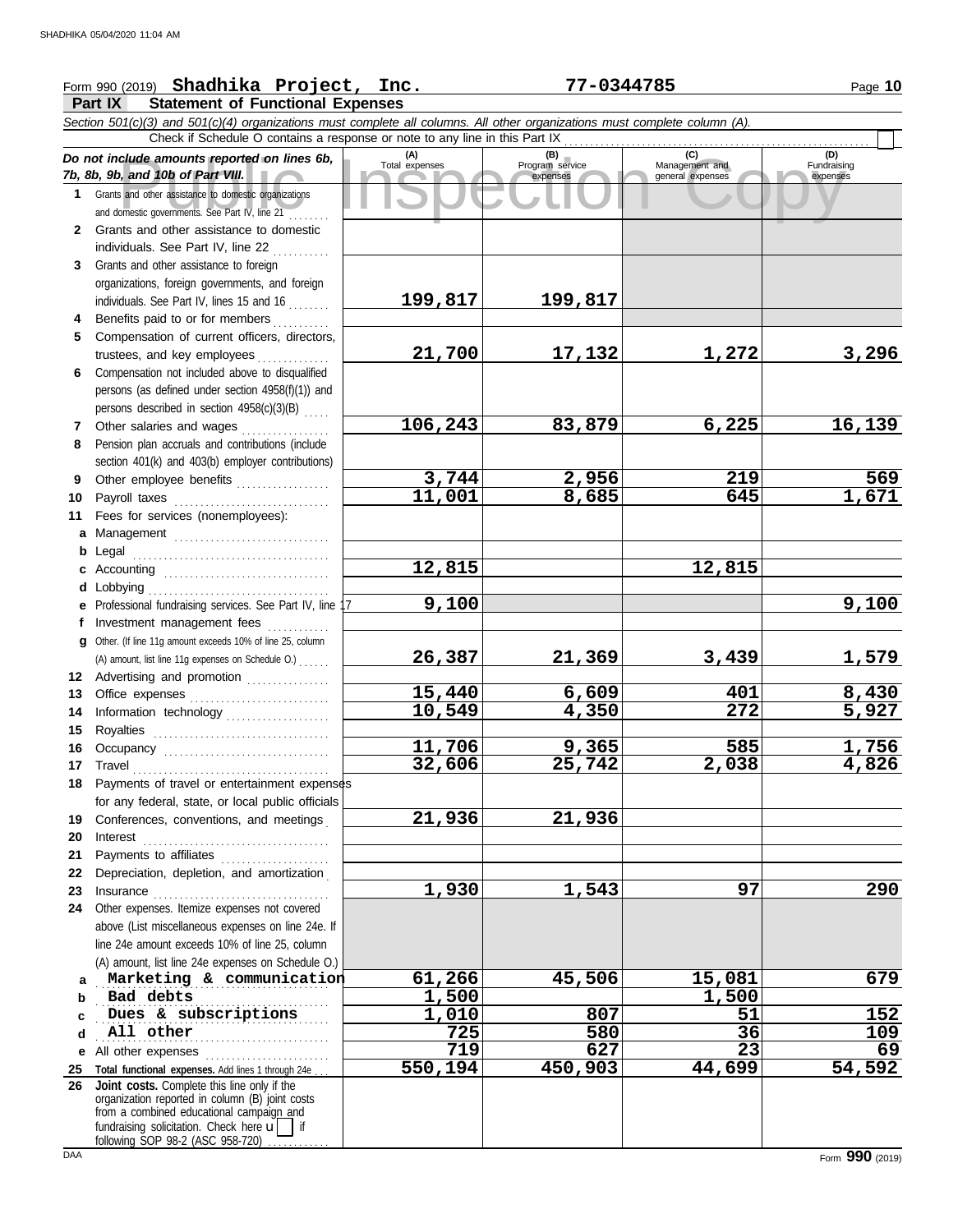|                         |        | Form 990 (2019) Shadhika Project, Inc.                                          | 77-0344785               |                         | Page 11            |
|-------------------------|--------|---------------------------------------------------------------------------------|--------------------------|-------------------------|--------------------|
|                         | Part X | <b>Balance Sheet</b>                                                            |                          |                         |                    |
|                         |        |                                                                                 |                          |                         |                    |
|                         |        |                                                                                 | (A)<br>Beginning of year |                         | (B)<br>End of year |
|                         | 1      | <u>a Inghanati</u><br>Cash-non-interest-bearing                                 | $\sim 73,044$            | $\sqrt{ }$              | 17,246             |
|                         | 2      |                                                                                 | 402,561                  | <b>2</b>                | 414,910            |
|                         | З      |                                                                                 | 127,194                  | $\overline{\mathbf{3}}$ | 208,657            |
|                         | 4      |                                                                                 | 7,924                    | $\overline{\mathbf{4}}$ | 31,661             |
|                         | 5      | Loans and other receivables from any current or former officer, director,       |                          |                         |                    |
|                         |        | trustee, key employee, creator or founder, substantial contributor, or 35%      |                          |                         |                    |
|                         |        | controlled entity or family member of any of these persons                      |                          | 5                       |                    |
|                         | 6      | Loans and other receivables from other disqualified persons (as defined         |                          |                         |                    |
|                         |        | under section 4958(f)(1)), and persons described in section $4958(c)(3)(B)$     |                          | 6                       |                    |
| Assets                  | 7      |                                                                                 |                          | $\overline{7}$          |                    |
|                         | 8      | Inventories for sale or use                                                     |                          | 8                       |                    |
|                         | 9      | Prepaid expenses and deferred charges                                           | 13,234                   | 9                       | 21,536             |
|                         |        | 10a Land, buildings, and equipment: cost or other                               |                          |                         |                    |
|                         |        |                                                                                 |                          |                         |                    |
|                         |        | 10 <sub>b</sub><br><b>b</b> Less: accumulated depreciation                      |                          | 10c                     |                    |
|                         | 11     | .                                                                               |                          | 11                      |                    |
|                         | 12     |                                                                                 |                          | 12                      |                    |
|                         | 13     |                                                                                 |                          | 13                      |                    |
|                         | 14     | Intangible assets                                                               |                          | 14                      |                    |
|                         | 15     | Other assets. See Part IV, line 11                                              |                          | 15                      |                    |
|                         | 16     |                                                                                 | 623,957                  | 16                      | 724,010            |
|                         | 17     |                                                                                 | 8,362                    | 17                      | 4,789              |
|                         | 18     | Grants payable                                                                  |                          | 18                      |                    |
|                         | 19     | Deferred revenue                                                                |                          | 19                      |                    |
|                         | 20     | Tax-exempt bond liabilities                                                     |                          | 20                      |                    |
|                         | 21     | Escrow or custodial account liability. Complete Part IV of Schedule D           |                          | 21                      |                    |
|                         | 22     | Loans and other payables to any current or former officer, director,            |                          |                         |                    |
| Liabilities             |        | trustee, key employee, creator or founder, substantial contributor, or 35%      |                          |                         |                    |
|                         |        |                                                                                 |                          | 22                      |                    |
|                         | 23     | Secured mortgages and notes payable to unrelated third parties                  |                          | 23                      |                    |
|                         | 24     | Unsecured notes and loans payable to unrelated third parties                    |                          | 24                      |                    |
|                         | 25     | .<br>Other liabilities (including federal income tax, payables to related third |                          |                         |                    |
|                         |        | parties, and other liabilities not included on lines 17-24). Complete Part X    |                          |                         |                    |
|                         |        | of Schedule D                                                                   |                          | 25                      |                    |
|                         | 26     |                                                                                 | 8,362                    | 26                      | 4,789              |
|                         |        | Organizations that follow FASB ASC 958, check here $\boxed{\mathbf{X}}$         |                          |                         |                    |
|                         |        | and complete lines 27, 28, 32, and 33.                                          |                          |                         |                    |
|                         | 27     | Net assets without donor restrictions                                           | 411,267                  | 27                      | 488,973            |
|                         | 28     | Net assets with donor restrictions                                              | 204,328                  | 28                      | 230,248            |
|                         |        | Organizations that do not follow FASB ASC 958, check here $\mathbf{u}$          |                          |                         |                    |
|                         |        | and complete lines 29 through 33.                                               |                          |                         |                    |
|                         | 29     | Capital stock or trust principal, or current funds                              |                          | 29                      |                    |
|                         | 30     | Paid-in or capital surplus, or land, building, or equipment fund                |                          | 30                      |                    |
| Assets or Fund Balances | 31     | Retained earnings, endowment, accumulated income, or other funds                |                          | 31                      |                    |
| <b>Net</b>              | 32     | Total net assets or fund balances                                               | 615,595                  | 32                      | 719,221            |
|                         | 33     |                                                                                 | 623,957                  | 33                      | 724,010            |
|                         |        |                                                                                 |                          |                         |                    |

Form **990** (2019)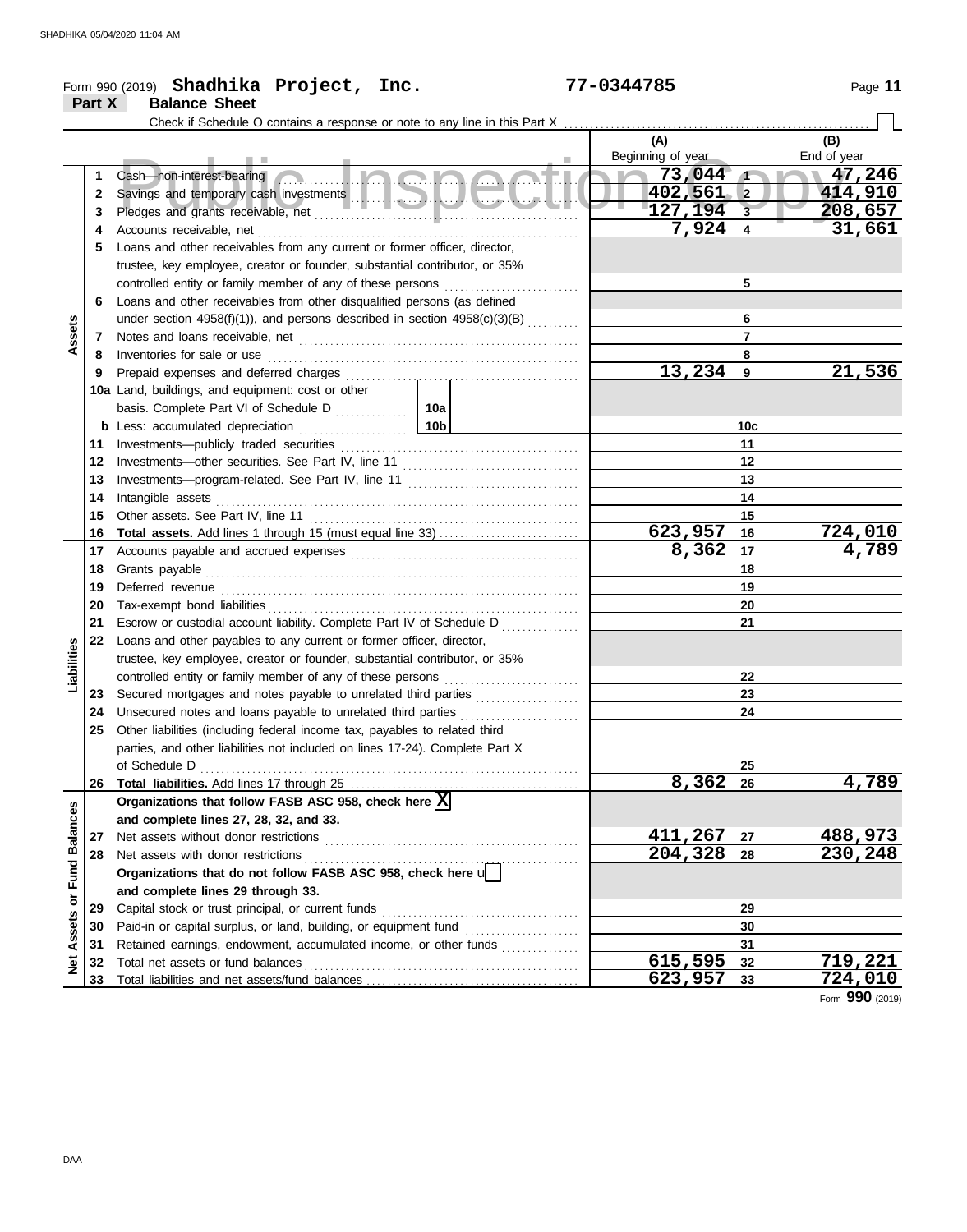| <b>Reconciliation of Net Assets</b><br>Part XI<br>653,820<br>$\mathbf{1}$<br>1<br>550,194<br>$\overline{2}$<br>2<br>$3^{\circ}$<br>$\overline{103,626}$<br>Revenue less expenses. Subtract line 2 from line 1 and 1 and 1 and 1 and 1 and 1 and 1 and 1 and 1 and 1 and 1<br>3<br>615,595<br>$\overline{4}$<br>4<br>$\overline{5}$<br>5<br>$6\phantom{a}$<br>6<br>$\overline{7}$<br>Investment expenses<br>7<br>8<br>Prior period adjustments [11, 12] and the contract of the contract of the contract of the contract of the contract of the contract of the contract of the contract of the contract of the contract of the contract of the cont<br>8<br>$\overline{9}$<br>Other changes in net assets or fund balances (explain on Schedule O) [11] content changes in net assets or fund balances (explain on Schedule O) [11] content changes in net assets or fund balances (explain on Schedule O) [<br>9<br>Net assets or fund balances at end of year. Combine lines 3 through 9 (must equal Part X, line<br>10<br>719,221<br>32, column (B)).<br>10<br><b>Financial Statements and Reporting</b><br><b>Part XII</b><br>Yes<br><b>No</b><br>$ \mathbf{X} $ Accrual<br>Accounting method used to prepare the Form 990:     Cash<br>Other<br>1.<br>If the organization changed its method of accounting from a prior year or checked "Other," explain in<br>Schedule O.<br>х<br>2a Were the organization's financial statements compiled or reviewed by an independent accountant?<br>2a<br>If "Yes," check a box below to indicate whether the financial statements for the year were compiled or<br>reviewed on a separate basis, consolidated basis, or both:<br>Separate basis     Consolidated basis     Both consolidated and separate basis<br>$\mathbf x$<br><b>b</b> Were the organization's financial statements audited by an independent accountant?<br>2b<br>If "Yes," check a box below to indicate whether the financial statements for the year were audited on a<br>separate basis, consolidated basis, or both:<br>$ \mathbf{X} $ Separate basis<br>  Consolidated basis<br>Both consolidated and separate basis<br>c If "Yes" to line 2a or 2b, does the organization have a committee that assumes responsibility for oversight of<br>Х<br>the audit, review, or compilation of its financial statements and selection of an independent accountant?<br>2c<br>If the organization changed either its oversight process or selection process during the tax year, explain on<br>Schedule O.<br>3a As a result of a federal award, was the organization required to undergo an audit or audits as set forth in the<br>X<br>Single Audit Act and OMB Circular A-133?<br>3a<br><b>b</b> If "Yes," did the organization undergo the required audit or audits? If the organization did not undergo the<br>required audit or audits, explain why on Schedule O and describe any steps taken to undergo such audits<br>3 <sub>b</sub> | 77-0344785<br>Form 990 (2019) $Shadhika$ $Project, Inc.$ |  |  | Page 12 |
|-----------------------------------------------------------------------------------------------------------------------------------------------------------------------------------------------------------------------------------------------------------------------------------------------------------------------------------------------------------------------------------------------------------------------------------------------------------------------------------------------------------------------------------------------------------------------------------------------------------------------------------------------------------------------------------------------------------------------------------------------------------------------------------------------------------------------------------------------------------------------------------------------------------------------------------------------------------------------------------------------------------------------------------------------------------------------------------------------------------------------------------------------------------------------------------------------------------------------------------------------------------------------------------------------------------------------------------------------------------------------------------------------------------------------------------------------------------------------------------------------------------------------------------------------------------------------------------------------------------------------------------------------------------------------------------------------------------------------------------------------------------------------------------------------------------------------------------------------------------------------------------------------------------------------------------------------------------------------------------------------------------------------------------------------------------------------------------------------------------------------------------------------------------------------------------------------------------------------------------------------------------------------------------------------------------------------------------------------------------------------------------------------------------------------------------------------------------------------------------------------------------------------------------------------------------------------------------------------------------------------------------------------------------------------------------------------------------------------------------------------------------------------------------------------------------------------------------------------------------------------------------------------------------------------------------------------------------|----------------------------------------------------------|--|--|---------|
|                                                                                                                                                                                                                                                                                                                                                                                                                                                                                                                                                                                                                                                                                                                                                                                                                                                                                                                                                                                                                                                                                                                                                                                                                                                                                                                                                                                                                                                                                                                                                                                                                                                                                                                                                                                                                                                                                                                                                                                                                                                                                                                                                                                                                                                                                                                                                                                                                                                                                                                                                                                                                                                                                                                                                                                                                                                                                                                                                           |                                                          |  |  |         |
|                                                                                                                                                                                                                                                                                                                                                                                                                                                                                                                                                                                                                                                                                                                                                                                                                                                                                                                                                                                                                                                                                                                                                                                                                                                                                                                                                                                                                                                                                                                                                                                                                                                                                                                                                                                                                                                                                                                                                                                                                                                                                                                                                                                                                                                                                                                                                                                                                                                                                                                                                                                                                                                                                                                                                                                                                                                                                                                                                           |                                                          |  |  |         |
|                                                                                                                                                                                                                                                                                                                                                                                                                                                                                                                                                                                                                                                                                                                                                                                                                                                                                                                                                                                                                                                                                                                                                                                                                                                                                                                                                                                                                                                                                                                                                                                                                                                                                                                                                                                                                                                                                                                                                                                                                                                                                                                                                                                                                                                                                                                                                                                                                                                                                                                                                                                                                                                                                                                                                                                                                                                                                                                                                           |                                                          |  |  |         |
|                                                                                                                                                                                                                                                                                                                                                                                                                                                                                                                                                                                                                                                                                                                                                                                                                                                                                                                                                                                                                                                                                                                                                                                                                                                                                                                                                                                                                                                                                                                                                                                                                                                                                                                                                                                                                                                                                                                                                                                                                                                                                                                                                                                                                                                                                                                                                                                                                                                                                                                                                                                                                                                                                                                                                                                                                                                                                                                                                           |                                                          |  |  |         |
|                                                                                                                                                                                                                                                                                                                                                                                                                                                                                                                                                                                                                                                                                                                                                                                                                                                                                                                                                                                                                                                                                                                                                                                                                                                                                                                                                                                                                                                                                                                                                                                                                                                                                                                                                                                                                                                                                                                                                                                                                                                                                                                                                                                                                                                                                                                                                                                                                                                                                                                                                                                                                                                                                                                                                                                                                                                                                                                                                           |                                                          |  |  |         |
|                                                                                                                                                                                                                                                                                                                                                                                                                                                                                                                                                                                                                                                                                                                                                                                                                                                                                                                                                                                                                                                                                                                                                                                                                                                                                                                                                                                                                                                                                                                                                                                                                                                                                                                                                                                                                                                                                                                                                                                                                                                                                                                                                                                                                                                                                                                                                                                                                                                                                                                                                                                                                                                                                                                                                                                                                                                                                                                                                           |                                                          |  |  |         |
|                                                                                                                                                                                                                                                                                                                                                                                                                                                                                                                                                                                                                                                                                                                                                                                                                                                                                                                                                                                                                                                                                                                                                                                                                                                                                                                                                                                                                                                                                                                                                                                                                                                                                                                                                                                                                                                                                                                                                                                                                                                                                                                                                                                                                                                                                                                                                                                                                                                                                                                                                                                                                                                                                                                                                                                                                                                                                                                                                           |                                                          |  |  |         |
|                                                                                                                                                                                                                                                                                                                                                                                                                                                                                                                                                                                                                                                                                                                                                                                                                                                                                                                                                                                                                                                                                                                                                                                                                                                                                                                                                                                                                                                                                                                                                                                                                                                                                                                                                                                                                                                                                                                                                                                                                                                                                                                                                                                                                                                                                                                                                                                                                                                                                                                                                                                                                                                                                                                                                                                                                                                                                                                                                           |                                                          |  |  |         |
|                                                                                                                                                                                                                                                                                                                                                                                                                                                                                                                                                                                                                                                                                                                                                                                                                                                                                                                                                                                                                                                                                                                                                                                                                                                                                                                                                                                                                                                                                                                                                                                                                                                                                                                                                                                                                                                                                                                                                                                                                                                                                                                                                                                                                                                                                                                                                                                                                                                                                                                                                                                                                                                                                                                                                                                                                                                                                                                                                           |                                                          |  |  |         |
|                                                                                                                                                                                                                                                                                                                                                                                                                                                                                                                                                                                                                                                                                                                                                                                                                                                                                                                                                                                                                                                                                                                                                                                                                                                                                                                                                                                                                                                                                                                                                                                                                                                                                                                                                                                                                                                                                                                                                                                                                                                                                                                                                                                                                                                                                                                                                                                                                                                                                                                                                                                                                                                                                                                                                                                                                                                                                                                                                           |                                                          |  |  |         |
|                                                                                                                                                                                                                                                                                                                                                                                                                                                                                                                                                                                                                                                                                                                                                                                                                                                                                                                                                                                                                                                                                                                                                                                                                                                                                                                                                                                                                                                                                                                                                                                                                                                                                                                                                                                                                                                                                                                                                                                                                                                                                                                                                                                                                                                                                                                                                                                                                                                                                                                                                                                                                                                                                                                                                                                                                                                                                                                                                           |                                                          |  |  |         |
|                                                                                                                                                                                                                                                                                                                                                                                                                                                                                                                                                                                                                                                                                                                                                                                                                                                                                                                                                                                                                                                                                                                                                                                                                                                                                                                                                                                                                                                                                                                                                                                                                                                                                                                                                                                                                                                                                                                                                                                                                                                                                                                                                                                                                                                                                                                                                                                                                                                                                                                                                                                                                                                                                                                                                                                                                                                                                                                                                           |                                                          |  |  |         |
|                                                                                                                                                                                                                                                                                                                                                                                                                                                                                                                                                                                                                                                                                                                                                                                                                                                                                                                                                                                                                                                                                                                                                                                                                                                                                                                                                                                                                                                                                                                                                                                                                                                                                                                                                                                                                                                                                                                                                                                                                                                                                                                                                                                                                                                                                                                                                                                                                                                                                                                                                                                                                                                                                                                                                                                                                                                                                                                                                           |                                                          |  |  |         |
|                                                                                                                                                                                                                                                                                                                                                                                                                                                                                                                                                                                                                                                                                                                                                                                                                                                                                                                                                                                                                                                                                                                                                                                                                                                                                                                                                                                                                                                                                                                                                                                                                                                                                                                                                                                                                                                                                                                                                                                                                                                                                                                                                                                                                                                                                                                                                                                                                                                                                                                                                                                                                                                                                                                                                                                                                                                                                                                                                           |                                                          |  |  |         |
|                                                                                                                                                                                                                                                                                                                                                                                                                                                                                                                                                                                                                                                                                                                                                                                                                                                                                                                                                                                                                                                                                                                                                                                                                                                                                                                                                                                                                                                                                                                                                                                                                                                                                                                                                                                                                                                                                                                                                                                                                                                                                                                                                                                                                                                                                                                                                                                                                                                                                                                                                                                                                                                                                                                                                                                                                                                                                                                                                           |                                                          |  |  |         |
|                                                                                                                                                                                                                                                                                                                                                                                                                                                                                                                                                                                                                                                                                                                                                                                                                                                                                                                                                                                                                                                                                                                                                                                                                                                                                                                                                                                                                                                                                                                                                                                                                                                                                                                                                                                                                                                                                                                                                                                                                                                                                                                                                                                                                                                                                                                                                                                                                                                                                                                                                                                                                                                                                                                                                                                                                                                                                                                                                           |                                                          |  |  |         |
|                                                                                                                                                                                                                                                                                                                                                                                                                                                                                                                                                                                                                                                                                                                                                                                                                                                                                                                                                                                                                                                                                                                                                                                                                                                                                                                                                                                                                                                                                                                                                                                                                                                                                                                                                                                                                                                                                                                                                                                                                                                                                                                                                                                                                                                                                                                                                                                                                                                                                                                                                                                                                                                                                                                                                                                                                                                                                                                                                           |                                                          |  |  |         |
|                                                                                                                                                                                                                                                                                                                                                                                                                                                                                                                                                                                                                                                                                                                                                                                                                                                                                                                                                                                                                                                                                                                                                                                                                                                                                                                                                                                                                                                                                                                                                                                                                                                                                                                                                                                                                                                                                                                                                                                                                                                                                                                                                                                                                                                                                                                                                                                                                                                                                                                                                                                                                                                                                                                                                                                                                                                                                                                                                           |                                                          |  |  |         |
|                                                                                                                                                                                                                                                                                                                                                                                                                                                                                                                                                                                                                                                                                                                                                                                                                                                                                                                                                                                                                                                                                                                                                                                                                                                                                                                                                                                                                                                                                                                                                                                                                                                                                                                                                                                                                                                                                                                                                                                                                                                                                                                                                                                                                                                                                                                                                                                                                                                                                                                                                                                                                                                                                                                                                                                                                                                                                                                                                           |                                                          |  |  |         |
|                                                                                                                                                                                                                                                                                                                                                                                                                                                                                                                                                                                                                                                                                                                                                                                                                                                                                                                                                                                                                                                                                                                                                                                                                                                                                                                                                                                                                                                                                                                                                                                                                                                                                                                                                                                                                                                                                                                                                                                                                                                                                                                                                                                                                                                                                                                                                                                                                                                                                                                                                                                                                                                                                                                                                                                                                                                                                                                                                           |                                                          |  |  |         |
|                                                                                                                                                                                                                                                                                                                                                                                                                                                                                                                                                                                                                                                                                                                                                                                                                                                                                                                                                                                                                                                                                                                                                                                                                                                                                                                                                                                                                                                                                                                                                                                                                                                                                                                                                                                                                                                                                                                                                                                                                                                                                                                                                                                                                                                                                                                                                                                                                                                                                                                                                                                                                                                                                                                                                                                                                                                                                                                                                           |                                                          |  |  |         |
|                                                                                                                                                                                                                                                                                                                                                                                                                                                                                                                                                                                                                                                                                                                                                                                                                                                                                                                                                                                                                                                                                                                                                                                                                                                                                                                                                                                                                                                                                                                                                                                                                                                                                                                                                                                                                                                                                                                                                                                                                                                                                                                                                                                                                                                                                                                                                                                                                                                                                                                                                                                                                                                                                                                                                                                                                                                                                                                                                           |                                                          |  |  |         |
|                                                                                                                                                                                                                                                                                                                                                                                                                                                                                                                                                                                                                                                                                                                                                                                                                                                                                                                                                                                                                                                                                                                                                                                                                                                                                                                                                                                                                                                                                                                                                                                                                                                                                                                                                                                                                                                                                                                                                                                                                                                                                                                                                                                                                                                                                                                                                                                                                                                                                                                                                                                                                                                                                                                                                                                                                                                                                                                                                           |                                                          |  |  |         |
|                                                                                                                                                                                                                                                                                                                                                                                                                                                                                                                                                                                                                                                                                                                                                                                                                                                                                                                                                                                                                                                                                                                                                                                                                                                                                                                                                                                                                                                                                                                                                                                                                                                                                                                                                                                                                                                                                                                                                                                                                                                                                                                                                                                                                                                                                                                                                                                                                                                                                                                                                                                                                                                                                                                                                                                                                                                                                                                                                           |                                                          |  |  |         |
|                                                                                                                                                                                                                                                                                                                                                                                                                                                                                                                                                                                                                                                                                                                                                                                                                                                                                                                                                                                                                                                                                                                                                                                                                                                                                                                                                                                                                                                                                                                                                                                                                                                                                                                                                                                                                                                                                                                                                                                                                                                                                                                                                                                                                                                                                                                                                                                                                                                                                                                                                                                                                                                                                                                                                                                                                                                                                                                                                           |                                                          |  |  |         |
|                                                                                                                                                                                                                                                                                                                                                                                                                                                                                                                                                                                                                                                                                                                                                                                                                                                                                                                                                                                                                                                                                                                                                                                                                                                                                                                                                                                                                                                                                                                                                                                                                                                                                                                                                                                                                                                                                                                                                                                                                                                                                                                                                                                                                                                                                                                                                                                                                                                                                                                                                                                                                                                                                                                                                                                                                                                                                                                                                           |                                                          |  |  |         |
|                                                                                                                                                                                                                                                                                                                                                                                                                                                                                                                                                                                                                                                                                                                                                                                                                                                                                                                                                                                                                                                                                                                                                                                                                                                                                                                                                                                                                                                                                                                                                                                                                                                                                                                                                                                                                                                                                                                                                                                                                                                                                                                                                                                                                                                                                                                                                                                                                                                                                                                                                                                                                                                                                                                                                                                                                                                                                                                                                           |                                                          |  |  |         |
|                                                                                                                                                                                                                                                                                                                                                                                                                                                                                                                                                                                                                                                                                                                                                                                                                                                                                                                                                                                                                                                                                                                                                                                                                                                                                                                                                                                                                                                                                                                                                                                                                                                                                                                                                                                                                                                                                                                                                                                                                                                                                                                                                                                                                                                                                                                                                                                                                                                                                                                                                                                                                                                                                                                                                                                                                                                                                                                                                           |                                                          |  |  |         |
|                                                                                                                                                                                                                                                                                                                                                                                                                                                                                                                                                                                                                                                                                                                                                                                                                                                                                                                                                                                                                                                                                                                                                                                                                                                                                                                                                                                                                                                                                                                                                                                                                                                                                                                                                                                                                                                                                                                                                                                                                                                                                                                                                                                                                                                                                                                                                                                                                                                                                                                                                                                                                                                                                                                                                                                                                                                                                                                                                           |                                                          |  |  |         |
|                                                                                                                                                                                                                                                                                                                                                                                                                                                                                                                                                                                                                                                                                                                                                                                                                                                                                                                                                                                                                                                                                                                                                                                                                                                                                                                                                                                                                                                                                                                                                                                                                                                                                                                                                                                                                                                                                                                                                                                                                                                                                                                                                                                                                                                                                                                                                                                                                                                                                                                                                                                                                                                                                                                                                                                                                                                                                                                                                           |                                                          |  |  |         |
|                                                                                                                                                                                                                                                                                                                                                                                                                                                                                                                                                                                                                                                                                                                                                                                                                                                                                                                                                                                                                                                                                                                                                                                                                                                                                                                                                                                                                                                                                                                                                                                                                                                                                                                                                                                                                                                                                                                                                                                                                                                                                                                                                                                                                                                                                                                                                                                                                                                                                                                                                                                                                                                                                                                                                                                                                                                                                                                                                           |                                                          |  |  |         |
|                                                                                                                                                                                                                                                                                                                                                                                                                                                                                                                                                                                                                                                                                                                                                                                                                                                                                                                                                                                                                                                                                                                                                                                                                                                                                                                                                                                                                                                                                                                                                                                                                                                                                                                                                                                                                                                                                                                                                                                                                                                                                                                                                                                                                                                                                                                                                                                                                                                                                                                                                                                                                                                                                                                                                                                                                                                                                                                                                           |                                                          |  |  |         |
|                                                                                                                                                                                                                                                                                                                                                                                                                                                                                                                                                                                                                                                                                                                                                                                                                                                                                                                                                                                                                                                                                                                                                                                                                                                                                                                                                                                                                                                                                                                                                                                                                                                                                                                                                                                                                                                                                                                                                                                                                                                                                                                                                                                                                                                                                                                                                                                                                                                                                                                                                                                                                                                                                                                                                                                                                                                                                                                                                           |                                                          |  |  |         |
|                                                                                                                                                                                                                                                                                                                                                                                                                                                                                                                                                                                                                                                                                                                                                                                                                                                                                                                                                                                                                                                                                                                                                                                                                                                                                                                                                                                                                                                                                                                                                                                                                                                                                                                                                                                                                                                                                                                                                                                                                                                                                                                                                                                                                                                                                                                                                                                                                                                                                                                                                                                                                                                                                                                                                                                                                                                                                                                                                           |                                                          |  |  |         |
|                                                                                                                                                                                                                                                                                                                                                                                                                                                                                                                                                                                                                                                                                                                                                                                                                                                                                                                                                                                                                                                                                                                                                                                                                                                                                                                                                                                                                                                                                                                                                                                                                                                                                                                                                                                                                                                                                                                                                                                                                                                                                                                                                                                                                                                                                                                                                                                                                                                                                                                                                                                                                                                                                                                                                                                                                                                                                                                                                           |                                                          |  |  |         |

Form **990** (2019)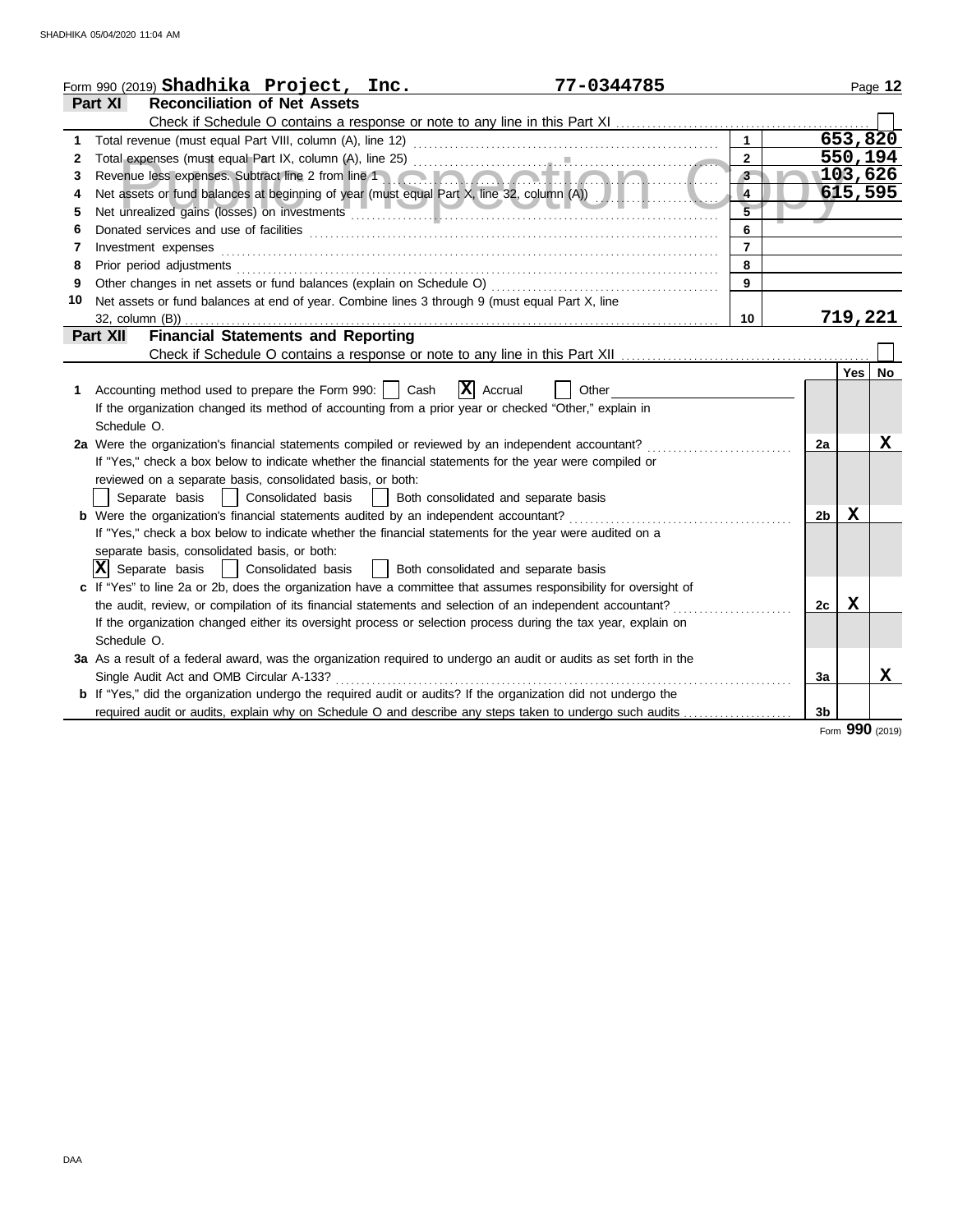| <b>SCHEDULE A</b>          |                                                            | <b>Public Charity Status and Public Support</b>                                                                                                                                                                                                                                                                                                                                 |                                       |                               | OMB No. 1545-0047                    |
|----------------------------|------------------------------------------------------------|---------------------------------------------------------------------------------------------------------------------------------------------------------------------------------------------------------------------------------------------------------------------------------------------------------------------------------------------------------------------------------|---------------------------------------|-------------------------------|--------------------------------------|
| (Form 990 or 990-EZ)       |                                                            | Complete if the organization is a section 501(c)(3) organization or a section 4947(a)(1) nonexempt charitable trust.                                                                                                                                                                                                                                                            |                                       |                               | 9                                    |
| Department of the Treasury |                                                            | u Attach to Form 990 or Form 990-EZ.                                                                                                                                                                                                                                                                                                                                            | <b>Open to Public</b>                 |                               |                                      |
| Internal Revenue Service   |                                                            | u Go to www.irs.gov/Form990 for instructions and the latest information.                                                                                                                                                                                                                                                                                                        |                                       |                               | Inspection                           |
| Name of the organization   | Shadhika Project,                                          | Inc.                                                                                                                                                                                                                                                                                                                                                                            |                                       | 77-0344785                    | Employer identification number       |
| Part I                     |                                                            | Reason for Public Charity Status (All organizations must complete this part.) See instructions.                                                                                                                                                                                                                                                                                 |                                       |                               |                                      |
|                            |                                                            | The organization is not a private foundation because it is: (For lines 1 through 12, check only one box.)                                                                                                                                                                                                                                                                       |                                       |                               |                                      |
| 1<br>2                     |                                                            | A church, convention of churches, or association of churches described in section 170(b)(1)(A)(i).<br>A school described in section 170(b)(1)(A)(ii). (Attach Schedule E (Form 990 or 990-EZ).)                                                                                                                                                                                 |                                       |                               |                                      |
| 3                          |                                                            | A hospital or a cooperative hospital service organization described in section 170(b)(1)(A)(iii).                                                                                                                                                                                                                                                                               |                                       |                               |                                      |
| 4                          |                                                            | A medical research organization operated in conjunction with a hospital described in section 170(b)(1)(A)(iii). Enter the hospital's name,                                                                                                                                                                                                                                      |                                       |                               |                                      |
| city, and state:           |                                                            |                                                                                                                                                                                                                                                                                                                                                                                 |                                       |                               |                                      |
| 5                          |                                                            | An organization operated for the benefit of a college or university owned or operated by a governmental unit described in                                                                                                                                                                                                                                                       |                                       |                               |                                      |
| 6                          | section 170(b)(1)(A)(iv). (Complete Part II.)              | A federal, state, or local government or governmental unit described in section 170(b)(1)(A)(v).                                                                                                                                                                                                                                                                                |                                       |                               |                                      |
| X<br>7                     | described in section 170(b)(1)(A)(vi). (Complete Part II.) | An organization that normally receives a substantial part of its support from a governmental unit or from the general public                                                                                                                                                                                                                                                    |                                       |                               |                                      |
| 8                          |                                                            | A community trust described in section 170(b)(1)(A)(vi). (Complete Part II.)                                                                                                                                                                                                                                                                                                    |                                       |                               |                                      |
| 9                          |                                                            | An agricultural research organization described in section 170(b)(1)(A)(ix) operated in conjunction with a land-grant college<br>or university or a non-land-grant college of agriculture (see instructions). Enter the name, city, and state of the college or                                                                                                                 |                                       |                               |                                      |
| university:<br>10          |                                                            | An organization that normally receives: (1) more than 33 1/3% of its support from contributions, membership fees, and gross<br>receipts from activities related to its exempt functions—subject to certain exceptions, and (2) no more than 33 1/3% of its<br>support from gross investment income and unrelated business taxable income (less section 511 tax) from businesses |                                       |                               |                                      |
|                            |                                                            | acquired by the organization after June 30, 1975. See section 509(a)(2). (Complete Part III.)                                                                                                                                                                                                                                                                                   |                                       |                               |                                      |
| 11<br>12                   |                                                            | An organization organized and operated exclusively to test for public safety. See section 509(a)(4).<br>An organization organized and operated exclusively for the benefit of, to perform the functions of, or to carry out the purposes                                                                                                                                        |                                       |                               |                                      |
|                            |                                                            | of one or more publicly supported organizations described in section 509(a)(1) or section 509(a)(2). See section 509(a)(3).                                                                                                                                                                                                                                                     |                                       |                               |                                      |
|                            |                                                            | Check the box in lines 12a through 12d that describes the type of supporting organization and complete lines 12e, 12f, and 12g.                                                                                                                                                                                                                                                 |                                       |                               |                                      |
| a                          |                                                            | Type I. A supporting organization operated, supervised, or controlled by its supported organization(s), typically by giving<br>the supported organization(s) the power to regularly appoint or elect a majority of the directors or trustees of the                                                                                                                             |                                       |                               |                                      |
|                            |                                                            | supporting organization. You must complete Part IV, Sections A and B.                                                                                                                                                                                                                                                                                                           |                                       |                               |                                      |
| b                          |                                                            | Type II. A supporting organization supervised or controlled in connection with its supported organization(s), by having<br>control or management of the supporting organization vested in the same persons that control or manage the supported                                                                                                                                 |                                       |                               |                                      |
| с                          |                                                            | organization(s). You must complete Part IV, Sections A and C.<br>Type III functionally integrated. A supporting organization operated in connection with, and functionally integrated with,<br>its supported organization(s) (see instructions). You must complete Part IV, Sections A, D, and E.                                                                               |                                       |                               |                                      |
| d                          |                                                            | Type III non-functionally integrated. A supporting organization operated in connection with its supported organization(s)<br>that is not functionally integrated. The organization generally must satisfy a distribution requirement and an attentiveness                                                                                                                       |                                       |                               |                                      |
|                            |                                                            | requirement (see instructions). You must complete Part IV, Sections A and D, and Part V.                                                                                                                                                                                                                                                                                        |                                       |                               |                                      |
| е                          |                                                            | Check this box if the organization received a written determination from the IRS that it is a Type I, Type II, Type III                                                                                                                                                                                                                                                         |                                       |                               |                                      |
| t.                         | Enter the number of supported organizations                | functionally integrated, or Type III non-functionally integrated supporting organization.                                                                                                                                                                                                                                                                                       |                                       |                               |                                      |
| g                          |                                                            | Provide the following information about the supported organization(s).                                                                                                                                                                                                                                                                                                          |                                       |                               |                                      |
| (i) Name of supported      | (ii) EIN                                                   | (iii) Type of organization                                                                                                                                                                                                                                                                                                                                                      | (iv) Is the organization              | (v) Amount of monetary        | (vi) Amount of                       |
| organization               |                                                            | (described on lines 1-10<br>above (see instructions))                                                                                                                                                                                                                                                                                                                           | listed in your governing<br>document? | support (see<br>instructions) | other support (see<br>instructions)  |
|                            |                                                            |                                                                                                                                                                                                                                                                                                                                                                                 | Yes<br>No                             |                               |                                      |
| (A)                        |                                                            |                                                                                                                                                                                                                                                                                                                                                                                 |                                       |                               |                                      |
| (B)                        |                                                            |                                                                                                                                                                                                                                                                                                                                                                                 |                                       |                               |                                      |
| (C)                        |                                                            |                                                                                                                                                                                                                                                                                                                                                                                 |                                       |                               |                                      |
| (D)                        |                                                            |                                                                                                                                                                                                                                                                                                                                                                                 |                                       |                               |                                      |
| (E)                        |                                                            |                                                                                                                                                                                                                                                                                                                                                                                 |                                       |                               |                                      |
|                            |                                                            |                                                                                                                                                                                                                                                                                                                                                                                 |                                       |                               |                                      |
| Total                      |                                                            | For Paperwork Reduction Act Notice, see the Instructions for Form 990 or 990-EZ.                                                                                                                                                                                                                                                                                                |                                       |                               | Schedule A (Form 990 or 990-EZ) 2019 |
|                            |                                                            |                                                                                                                                                                                                                                                                                                                                                                                 |                                       |                               |                                      |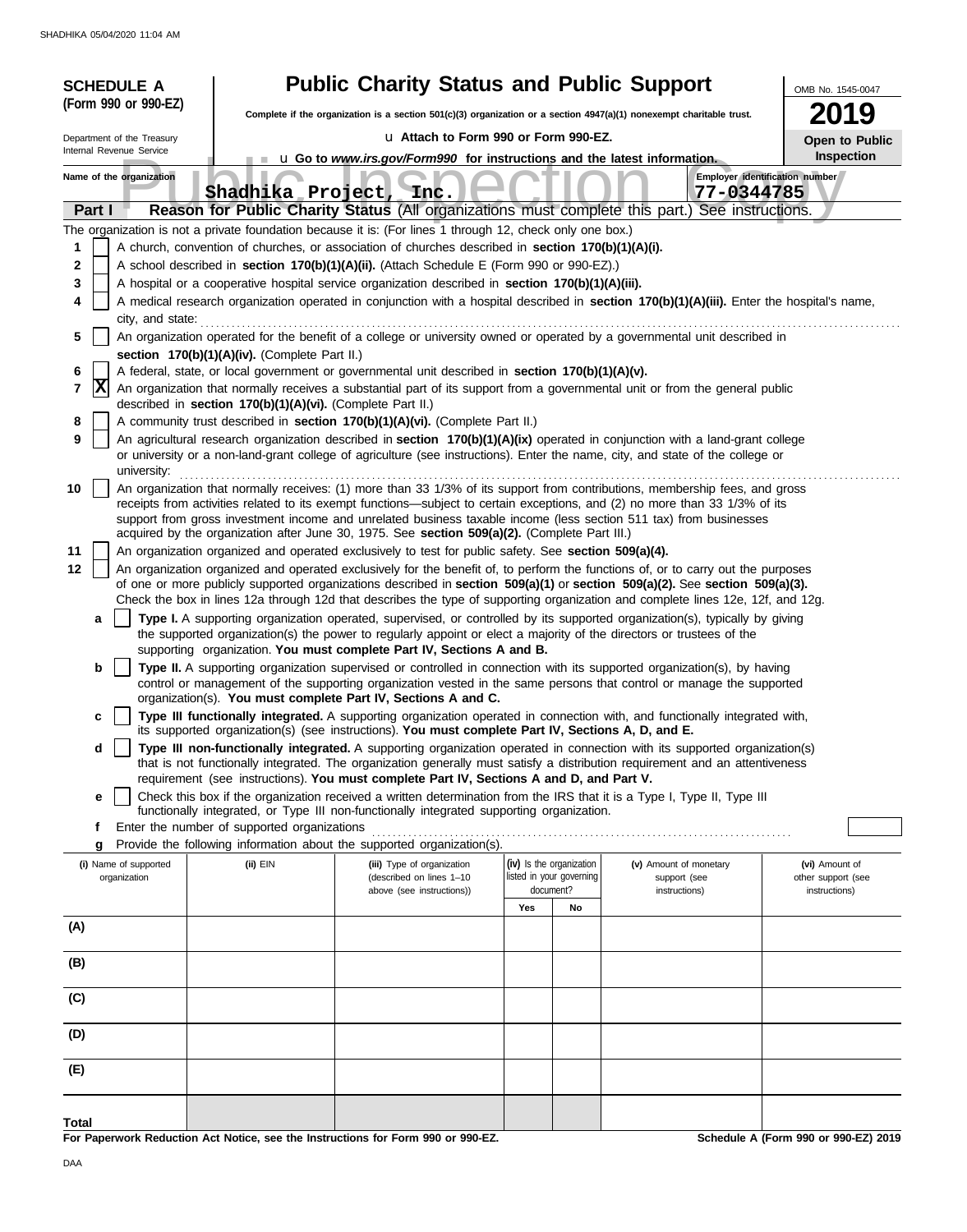|              | Schedule A (Form 990 or 990-EZ) 2019                                                                                                                                                                                           | Shadhika Project, Inc. |            |          |            | 77-0344785 | Page 2                                 |  |  |
|--------------|--------------------------------------------------------------------------------------------------------------------------------------------------------------------------------------------------------------------------------|------------------------|------------|----------|------------|------------|----------------------------------------|--|--|
|              | Support Schedule for Organizations Described in Sections 170(b)(1)(A)(iv) and 170(b)(1)(A)(vi)<br>Part II                                                                                                                      |                        |            |          |            |            |                                        |  |  |
|              | (Complete only if you checked the box on line 5, 7, or 8 of Part I or if the organization failed to qualify under<br>Part III. If the organization fails to qualify under the tests listed below, please complete Part III.)   |                        |            |          |            |            |                                        |  |  |
|              |                                                                                                                                                                                                                                |                        |            |          |            |            |                                        |  |  |
|              | Section A. Public Support                                                                                                                                                                                                      |                        |            |          |            |            |                                        |  |  |
|              | Calendar year (or fiscal year beginning in) u                                                                                                                                                                                  | $(a)$ 2015             | (b) 2016   | (c) 2017 | $(d)$ 2018 | (e) $2019$ | (f) Total                              |  |  |
| 1            | Gifts, grants, contributions, and<br>membership fees received. (Do not                                                                                                                                                         |                        |            |          |            |            |                                        |  |  |
|              | include any "unusual grants.")                                                                                                                                                                                                 | 250,963                | 361,125    | 440,277  | 488,332    | 600,882    | 2,141,579                              |  |  |
| $\mathbf{2}$ | Tax revenues levied for the<br>organization's benefit and either paid<br>to or expended on its behalf                                                                                                                          |                        |            |          |            |            |                                        |  |  |
| 3            | The value of services or facilities<br>furnished by a governmental unit to the<br>organization without charge                                                                                                                  |                        |            |          |            |            |                                        |  |  |
| 4            | Total. Add lines 1 through 3                                                                                                                                                                                                   | 250,963                | 361,125    | 440,277  | 488,332    | 600,882    | 2,141,579                              |  |  |
| 5            | The portion of total contributions by<br>each person (other than a<br>governmental unit or publicly<br>supported organization) included on<br>line 1 that exceeds 2% of the amount                                             |                        |            |          |            |            |                                        |  |  |
| 6            | shown on line 11, column $(f)$<br>Public support. Subtract line 5 from line 4                                                                                                                                                  |                        |            |          |            |            | 122,835<br>2,018,744                   |  |  |
|              | <b>Section B. Total Support</b>                                                                                                                                                                                                |                        |            |          |            |            |                                        |  |  |
|              | Calendar year (or fiscal year beginning in) <b>u</b>                                                                                                                                                                           | (a) 2015               | (b) $2016$ | (c) 2017 | $(d)$ 2018 | (e) $2019$ | (f) Total                              |  |  |
| 7            | Amounts from line 4                                                                                                                                                                                                            | 250,963                | 361,125    | 440,277  | 488,332    | 600,882    | 2,141,579                              |  |  |
| 8            | Gross income from interest, dividends,<br>payments received on securities loans,<br>rents, royalties, and income from                                                                                                          | 128                    | 135        | 816      | $-224$     | 3,583      | 4,438                                  |  |  |
| 9            | Net income from unrelated business<br>activities, whether or not the business<br>is regularly carried on                                                                                                                       |                        |            |          |            |            |                                        |  |  |
| 10           | Other income. Do not include gain or<br>loss from the sale of capital assets<br>(Explain in Part VI.)                                                                                                                          |                        |            |          |            |            |                                        |  |  |
| 11           | Total support. Add lines 7 through 10                                                                                                                                                                                          |                        |            |          |            |            | 2,146,017                              |  |  |
| 12           | Gross receipts from related activities, etc. (see instructions)                                                                                                                                                                |                        |            |          |            | $12 \,$    | 1,340                                  |  |  |
| 13           | First five years. If the Form 990 is for the organization's first, second, third, fourth, or fifth tax year as a section 501(c)(3)                                                                                             |                        |            |          |            |            |                                        |  |  |
|              | organization, check this box and stop here                                                                                                                                                                                     |                        |            |          |            |            | $\blacktriangleright \Box$             |  |  |
|              | Section C. Computation of Public Support Percentage                                                                                                                                                                            |                        |            |          |            |            |                                        |  |  |
| 14           |                                                                                                                                                                                                                                |                        |            |          |            | 14         | 94.07%                                 |  |  |
| 15           | Public support percentage from 2018 Schedule A, Part II, line 14<br>33 1/3% support test-2019. If the organization did not check the box on line 13, and line 14 is 33 1/3% or more, check this                                |                        |            |          |            | 15         | 96.79%                                 |  |  |
| 16a          |                                                                                                                                                                                                                                |                        |            |          |            |            |                                        |  |  |
| b            | box and stop here. The organization qualifies as a publicly supported organization<br>33 1/3% support test-2018. If the organization did not check a box on line 13 or 16a, and line 15 is 33 1/3% or more, check              |                        |            |          |            |            | $\blacktriangleright \boxed{\text{X}}$ |  |  |
|              | this box and stop here. The organization qualifies as a publicly supported organization [11] content content to the content of the content of the content of the content of the content of the content of the content of the c |                        |            |          |            |            |                                        |  |  |
| 17а          | 10%-facts-and-circumstances test-2019. If the organization did not check a box on line 13, 16a, or 16b, and line 14 is                                                                                                         |                        |            |          |            |            |                                        |  |  |
|              | 10% or more, and if the organization meets the "facts-and-circumstances" test, check this box and stop here. Explain in                                                                                                        |                        |            |          |            |            |                                        |  |  |
|              | Part VI how the organization meets the "facts-and-circumstances" test. The organization qualifies as a publicly supported<br>organization                                                                                      |                        |            |          |            |            |                                        |  |  |
| b            | 10%-facts-and-circumstances test-2018. If the organization did not check a box on line 13, 16a, 16b, or 17a, and line                                                                                                          |                        |            |          |            |            |                                        |  |  |
|              | 15 is 10% or more, and if the organization meets the "facts-and-circumstances" test, check this box and stop here.                                                                                                             |                        |            |          |            |            |                                        |  |  |
|              | Explain in Part VI how the organization meets the "facts-and-circumstances" test. The organization qualifies as a publicly                                                                                                     |                        |            |          |            |            |                                        |  |  |
|              | supported organization contains and contains a supported organization of the supported organization contains and contains a supported organization contains a supported or supported or supported or support of the support of |                        |            |          |            |            |                                        |  |  |
| 18           | Private foundation. If the organization did not check a box on line 13, 16a, 16b, 17a, or 17b, check this box and see                                                                                                          |                        |            |          |            |            |                                        |  |  |
|              | <b>instructions</b>                                                                                                                                                                                                            |                        |            |          |            |            |                                        |  |  |
|              |                                                                                                                                                                                                                                |                        |            |          |            |            |                                        |  |  |

**Schedule A (Form 990 or 990-EZ) 2019**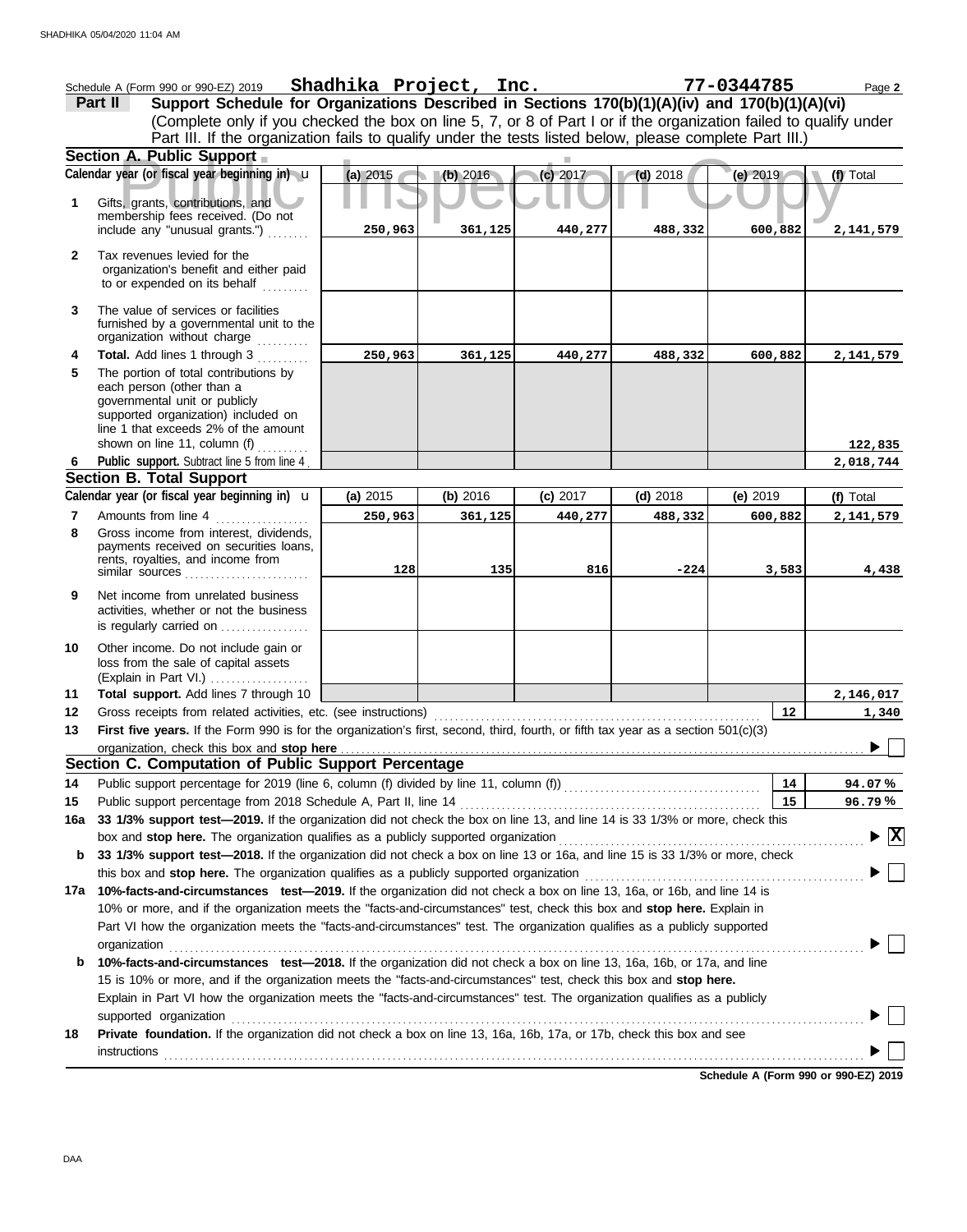|     | Schedule A (Form 990 or 990-EZ) 2019                                                                                                                                              |          | Shadhika Project, Inc. |            |            | 77-0344785 | Page 3    |
|-----|-----------------------------------------------------------------------------------------------------------------------------------------------------------------------------------|----------|------------------------|------------|------------|------------|-----------|
|     | Support Schedule for Organizations Described in Section 509(a)(2)<br>Part III                                                                                                     |          |                        |            |            |            |           |
|     | (Complete only if you checked the box on line 10 of Part I or if the organization failed to qualify under Part II.                                                                |          |                        |            |            |            |           |
|     | If the organization fails to qualify under the tests listed below, please complete Part II.)                                                                                      |          |                        |            |            |            |           |
|     | Section A. Public Support                                                                                                                                                         |          |                        |            |            |            |           |
|     | Calendar year (or fiscal year beginning in) u                                                                                                                                     | (a) 2015 | (b) 2016               | (c) 2017   | $(d)$ 2018 | (e) 2019   | (f) Total |
| 1   | Gifts, grants, contributions, and membership fees<br>received. (Do not include any "unusual grants.")                                                                             |          |                        |            |            |            |           |
| 2   | Gross receipts from admissions, merchandise<br>sold or services performed, or facilities<br>furnished in any activity that is related to the<br>organization's tax-exempt purpose |          |                        |            |            |            |           |
| 3   | Gross receipts from activities that are not an<br>unrelated trade or business under section 513                                                                                   |          |                        |            |            |            |           |
| 4   | Tax revenues levied for the<br>organization's benefit and either paid<br>to or expended on its behalf<br>in de Berlin                                                             |          |                        |            |            |            |           |
| 5   | The value of services or facilities<br>furnished by a governmental unit to the<br>organization without charge                                                                     |          |                        |            |            |            |           |
| 6   | Total. Add lines 1 through 5                                                                                                                                                      |          |                        |            |            |            |           |
|     | <b>7a</b> Amounts included on lines 1, 2, and 3<br>received from disqualified persons                                                                                             |          |                        |            |            |            |           |
| b   | Amounts included on lines 2 and 3<br>received from other than disqualified<br>persons that exceed the greater of \$5,000<br>or 1% of the amount on line 13 for the year           |          |                        |            |            |            |           |
| c   | Add lines 7a and 7b                                                                                                                                                               |          |                        |            |            |            |           |
| 8   | Public support. (Subtract line 7c from                                                                                                                                            |          |                        |            |            |            |           |
|     | <b>Section B. Total Support</b>                                                                                                                                                   |          |                        |            |            |            |           |
|     | Calendar year (or fiscal year beginning in) $\mathbf u$                                                                                                                           | (a) 2015 | (b) 2016               | $(c)$ 2017 | $(d)$ 2018 | (e) $2019$ | (f) Total |
| 9   | Amounts from line 6<br>.                                                                                                                                                          |          |                        |            |            |            |           |
| 10a | Gross income from interest, dividends,<br>payments received on securities loans, rents,<br>royalties, and income from similar sources.                                            |          |                        |            |            |            |           |
|     | Unrelated business taxable income (less<br>section 511 taxes) from businesses<br>acquired after June 30, 1975                                                                     |          |                        |            |            |            |           |
|     | Add lines 10a and 10b                                                                                                                                                             |          |                        |            |            |            |           |
| 11  | Net income from unrelated business<br>activities not included in line 10b, whether<br>or not the business is regularly carried on                                                 |          |                        |            |            |            |           |
| 12  | Other income. Do not include gain or<br>loss from the sale of capital assets<br>(Explain in Part VI.)                                                                             |          |                        |            |            |            |           |
| 13  | Total support. (Add lines 9, 10c, 11,<br>and 12.)                                                                                                                                 |          |                        |            |            |            |           |
| 14  | First five years. If the Form 990 is for the organization's first, second, third, fourth, or fifth tax year as a section 501(c)(3)<br>organization, check this box and stop here  |          |                        |            |            |            |           |
|     | Section C. Computation of Public Support Percentage                                                                                                                               |          |                        |            |            |            |           |
| 15  |                                                                                                                                                                                   |          |                        |            |            | 15         | $\%$      |
| 16  |                                                                                                                                                                                   |          |                        |            |            | 16         | %         |
|     | Section D. Computation of Investment Income Percentage                                                                                                                            |          |                        |            |            |            |           |
| 17  |                                                                                                                                                                                   |          |                        |            |            | 17         | $\%$      |
| 18  |                                                                                                                                                                                   |          |                        |            |            | 18         | %         |
| 19a | 33 1/3% support tests—2019. If the organization did not check the box on line 14, and line 15 is more than 33 1/3%, and line                                                      |          |                        |            |            |            |           |
|     | 17 is not more than 33 1/3%, check this box and stop here. The organization qualifies as a publicly supported organization                                                        |          |                        |            |            |            |           |
| b   | 33 1/3% support tests-2018. If the organization did not check a box on line 14 or line 19a, and line 16 is more than 33 1/3%, and                                                 |          |                        |            |            |            |           |
|     | line 18 is not more than 33 1/3%, check this box and stop here. The organization qualifies as a publicly supported organization                                                   |          |                        |            |            |            |           |
| 20  |                                                                                                                                                                                   |          |                        |            |            |            |           |

**Schedule A (Form 990 or 990-EZ) 2019**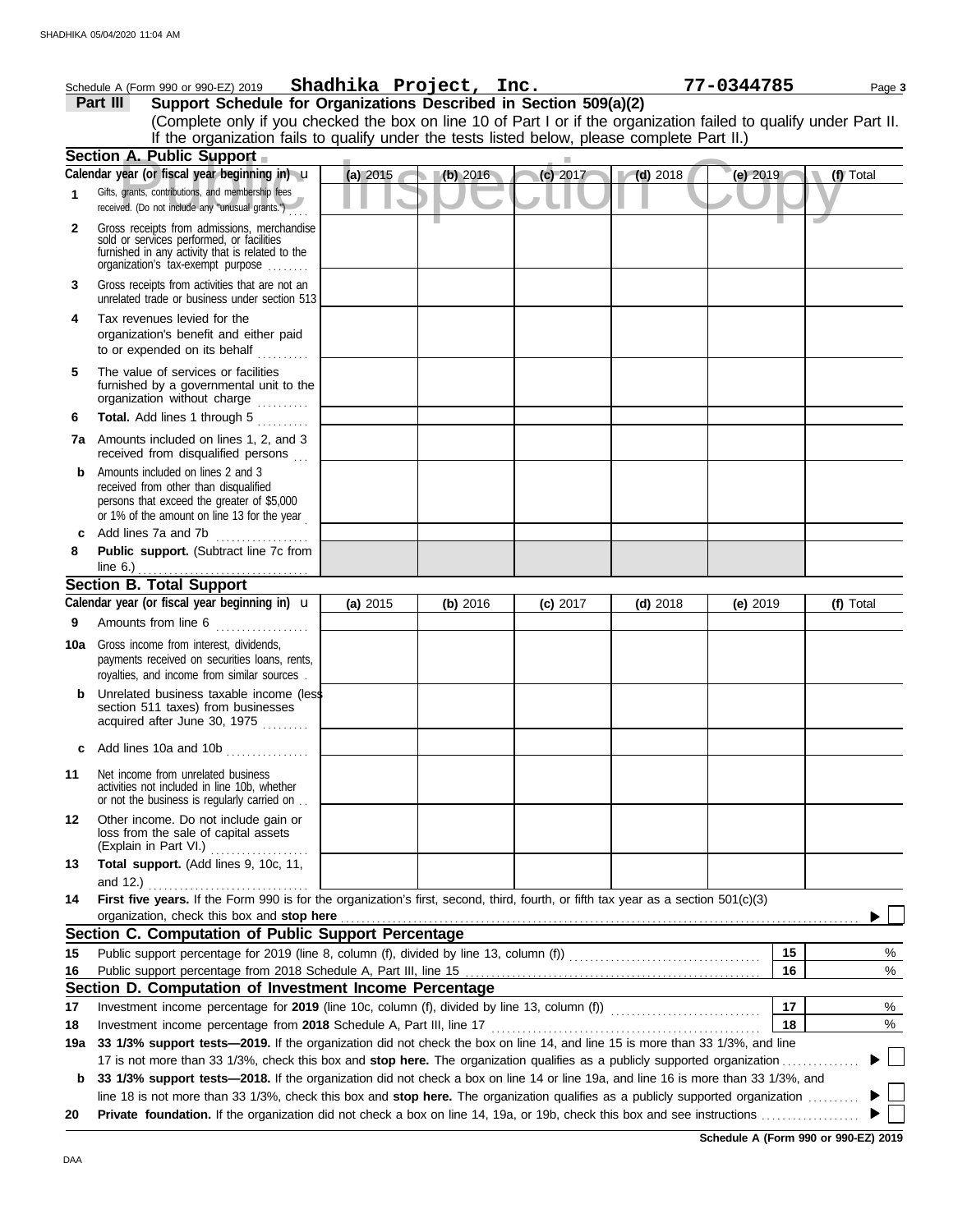| Part IV<br><b>Supporting Organizations</b><br>(Complete only if you checked a box in line 12 on Part I. If you checked 12a of Part I, complete Sections A<br>and B. If you checked 12b of Part I, complete Sections A and C. If you checked 12c of Part I, complete<br>Sections A, D, and E. If you checked 12d of Part I, complete Sections A and D, and complete Part V.)<br><b>Section A. All Supporting Organizations</b><br>Yes<br>No<br>Are all of the organization's supported organizations listed by name in the organization's governing<br>1<br>documents? If "No," describe in Part VI how the supported organizations are designated. If designated by<br>class or purpose, describe the designation. If historic and continuing relationship, explain.<br>1<br>2<br>Did the organization have any supported organization that does not have an IRS determination of status<br>under section 509(a)(1) or (2)? If "Yes," explain in Part VI how the organization determined that the supported<br>$\mathbf{2}$<br>organization was described in section 509(a)(1) or (2).<br>Did the organization have a supported organization described in section 501(c)(4), (5), or (6)? If "Yes," answer<br>3a<br>$(b)$ and $(c)$ below.<br>3a<br>Did the organization confirm that each supported organization qualified under section $501(c)(4)$ , (5), or (6) and<br>b<br>satisfied the public support tests under section 509(a)(2)? If "Yes," describe in Part VI when and how the<br>organization made the determination.<br>3b<br>Did the organization ensure that all support to such organizations was used exclusively for section $170(c)(2)(B)$<br>c<br>purposes? If "Yes," explain in Part VI what controls the organization put in place to ensure such use.<br>3c<br>Was any supported organization not organized in the United States ("foreign supported organization")? If<br>4a<br>"Yes," and if you checked 12a or 12b in Part I, answer (b) and (c) below.<br>4a<br>Did the organization have ultimate control and discretion in deciding whether to make grants to the foreign<br>b<br>supported organization? If "Yes," describe in Part VI how the organization had such control and discretion<br>despite being controlled or supervised by or in connection with its supported organizations.<br>4b<br>Did the organization support any foreign supported organization that does not have an IRS determination<br>c<br>under sections $501(c)(3)$ and $509(a)(1)$ or (2)? If "Yes," explain in Part VI what controls the organization used<br>to ensure that all support to the foreign supported organization was used exclusively for section 170(c)(2)(B)<br>4c<br>purposes.<br>Did the organization add, substitute, or remove any supported organizations during the tax year? If "Yes,"<br>5a<br>answer (b) and (c) below (if applicable). Also, provide detail in Part VI, including (i) the names and EIN<br>numbers of the supported organizations added, substituted, or removed; (ii) the reasons for each such action;<br>(iii) the authority under the organization's organizing document authorizing such action; and (iv) how the action<br>was accomplished (such as by amendment to the organizing document).<br>5a<br>Type I or Type II only. Was any added or substituted supported organization part of a class already<br>b<br>designated in the organization's organizing document?<br>5b<br>5c<br>Substitutions only. Was the substitution the result of an event beyond the organization's control?<br>6<br>Did the organization provide support (whether in the form of grants or the provision of services or facilities) to<br>anyone other than (i) its supported organizations, (ii) individuals that are part of the charitable class benefited<br>by one or more of its supported organizations, or (iii) other supporting organizations that also support or<br>benefit one or more of the filing organization's supported organizations? If "Yes," provide detail in Part VI.<br>6<br>7<br>Did the organization provide a grant, loan, compensation, or other similar payment to a substantial contributor<br>(as defined in section 4958(c)(3)(C)), a family member of a substantial contributor, or a 35% controlled entity<br>with regard to a substantial contributor? If "Yes," complete Part I of Schedule L (Form 990 or 990-EZ).<br>7<br>Did the organization make a loan to a disqualified person (as defined in section 4958) not described in line 7?<br>8<br>If "Yes," complete Part I of Schedule L (Form 990 or 990-EZ).<br>8<br>Was the organization controlled directly or indirectly at any time during the tax year by one or more<br>9a<br>disqualified persons as defined in section 4946 (other than foundation managers and organizations described<br>in section $509(a)(1)$ or $(2)$ ? If "Yes," provide detail in Part VI.<br>9а<br>Did one or more disqualified persons (as defined in line 9a) hold a controlling interest in any entity in which<br>b<br>the supporting organization had an interest? If "Yes," provide detail in Part VI.<br>9b<br>Did a disqualified person (as defined in line 9a) have an ownership interest in, or derive any personal benefit<br>c<br>from, assets in which the supporting organization also had an interest? If "Yes," provide detail in Part VI.<br>9с<br>Was the organization subject to the excess business holdings rules of section 4943 because of section<br>10a<br>4943(f) (regarding certain Type II supporting organizations, and all Type III non-functionally integrated<br>supporting organizations)? If "Yes," answer 10b below.<br>10a<br>Did the organization have any excess business holdings in the tax year? (Use Schedule C, Form 4720, to<br>b<br>determine whether the organization had excess business holdings.)<br>10b<br>Schedule A (Form 990 or 990-EZ) 2019 | Shadhika Project, Inc.<br>Schedule A (Form 990 or 990-EZ) 2019 | 77-0344785 | Page 4 |
|---------------------------------------------------------------------------------------------------------------------------------------------------------------------------------------------------------------------------------------------------------------------------------------------------------------------------------------------------------------------------------------------------------------------------------------------------------------------------------------------------------------------------------------------------------------------------------------------------------------------------------------------------------------------------------------------------------------------------------------------------------------------------------------------------------------------------------------------------------------------------------------------------------------------------------------------------------------------------------------------------------------------------------------------------------------------------------------------------------------------------------------------------------------------------------------------------------------------------------------------------------------------------------------------------------------------------------------------------------------------------------------------------------------------------------------------------------------------------------------------------------------------------------------------------------------------------------------------------------------------------------------------------------------------------------------------------------------------------------------------------------------------------------------------------------------------------------------------------------------------------------------------------------------------------------------------------------------------------------------------------------------------------------------------------------------------------------------------------------------------------------------------------------------------------------------------------------------------------------------------------------------------------------------------------------------------------------------------------------------------------------------------------------------------------------------------------------------------------------------------------------------------------------------------------------------------------------------------------------------------------------------------------------------------------------------------------------------------------------------------------------------------------------------------------------------------------------------------------------------------------------------------------------------------------------------------------------------------------------------------------------------------------------------------------------------------------------------------------------------------------------------------------------------------------------------------------------------------------------------------------------------------------------------------------------------------------------------------------------------------------------------------------------------------------------------------------------------------------------------------------------------------------------------------------------------------------------------------------------------------------------------------------------------------------------------------------------------------------------------------------------------------------------------------------------------------------------------------------------------------------------------------------------------------------------------------------------------------------------------------------------------------------------------------------------------------------------------------------------------------------------------------------------------------------------------------------------------------------------------------------------------------------------------------------------------------------------------------------------------------------------------------------------------------------------------------------------------------------------------------------------------------------------------------------------------------------------------------------------------------------------------------------------------------------------------------------------------------------------------------------------------------------------------------------------------------------------------------------------------------------------------------------------------------------------------------------------------------------------------------------------------------------------------------------------------------------------------------------------------------------------------------------------------------------------------------------------------------------------------------------------------------------------------------------------------------------------------------------------------------------------------------------------------------------------------------------------------------------------------------------------------------------------------------------------------------------------------------------------------------------------------------------------------------------------------------------------------------------------------------------------------------------------------------------------------------------------------------------------------------------------------------------------------------------|----------------------------------------------------------------|------------|--------|
|                                                                                                                                                                                                                                                                                                                                                                                                                                                                                                                                                                                                                                                                                                                                                                                                                                                                                                                                                                                                                                                                                                                                                                                                                                                                                                                                                                                                                                                                                                                                                                                                                                                                                                                                                                                                                                                                                                                                                                                                                                                                                                                                                                                                                                                                                                                                                                                                                                                                                                                                                                                                                                                                                                                                                                                                                                                                                                                                                                                                                                                                                                                                                                                                                                                                                                                                                                                                                                                                                                                                                                                                                                                                                                                                                                                                                                                                                                                                                                                                                                                                                                                                                                                                                                                                                                                                                                                                                                                                                                                                                                                                                                                                                                                                                                                                                                                                                                                                                                                                                                                                                                                                                                                                                                                                                                                                                                                                                                                                                                                                                                                                                                                                                                                                                                                                                                                                                                                           |                                                                |            |        |
|                                                                                                                                                                                                                                                                                                                                                                                                                                                                                                                                                                                                                                                                                                                                                                                                                                                                                                                                                                                                                                                                                                                                                                                                                                                                                                                                                                                                                                                                                                                                                                                                                                                                                                                                                                                                                                                                                                                                                                                                                                                                                                                                                                                                                                                                                                                                                                                                                                                                                                                                                                                                                                                                                                                                                                                                                                                                                                                                                                                                                                                                                                                                                                                                                                                                                                                                                                                                                                                                                                                                                                                                                                                                                                                                                                                                                                                                                                                                                                                                                                                                                                                                                                                                                                                                                                                                                                                                                                                                                                                                                                                                                                                                                                                                                                                                                                                                                                                                                                                                                                                                                                                                                                                                                                                                                                                                                                                                                                                                                                                                                                                                                                                                                                                                                                                                                                                                                                                           |                                                                |            |        |
|                                                                                                                                                                                                                                                                                                                                                                                                                                                                                                                                                                                                                                                                                                                                                                                                                                                                                                                                                                                                                                                                                                                                                                                                                                                                                                                                                                                                                                                                                                                                                                                                                                                                                                                                                                                                                                                                                                                                                                                                                                                                                                                                                                                                                                                                                                                                                                                                                                                                                                                                                                                                                                                                                                                                                                                                                                                                                                                                                                                                                                                                                                                                                                                                                                                                                                                                                                                                                                                                                                                                                                                                                                                                                                                                                                                                                                                                                                                                                                                                                                                                                                                                                                                                                                                                                                                                                                                                                                                                                                                                                                                                                                                                                                                                                                                                                                                                                                                                                                                                                                                                                                                                                                                                                                                                                                                                                                                                                                                                                                                                                                                                                                                                                                                                                                                                                                                                                                                           |                                                                |            |        |
|                                                                                                                                                                                                                                                                                                                                                                                                                                                                                                                                                                                                                                                                                                                                                                                                                                                                                                                                                                                                                                                                                                                                                                                                                                                                                                                                                                                                                                                                                                                                                                                                                                                                                                                                                                                                                                                                                                                                                                                                                                                                                                                                                                                                                                                                                                                                                                                                                                                                                                                                                                                                                                                                                                                                                                                                                                                                                                                                                                                                                                                                                                                                                                                                                                                                                                                                                                                                                                                                                                                                                                                                                                                                                                                                                                                                                                                                                                                                                                                                                                                                                                                                                                                                                                                                                                                                                                                                                                                                                                                                                                                                                                                                                                                                                                                                                                                                                                                                                                                                                                                                                                                                                                                                                                                                                                                                                                                                                                                                                                                                                                                                                                                                                                                                                                                                                                                                                                                           |                                                                |            |        |
|                                                                                                                                                                                                                                                                                                                                                                                                                                                                                                                                                                                                                                                                                                                                                                                                                                                                                                                                                                                                                                                                                                                                                                                                                                                                                                                                                                                                                                                                                                                                                                                                                                                                                                                                                                                                                                                                                                                                                                                                                                                                                                                                                                                                                                                                                                                                                                                                                                                                                                                                                                                                                                                                                                                                                                                                                                                                                                                                                                                                                                                                                                                                                                                                                                                                                                                                                                                                                                                                                                                                                                                                                                                                                                                                                                                                                                                                                                                                                                                                                                                                                                                                                                                                                                                                                                                                                                                                                                                                                                                                                                                                                                                                                                                                                                                                                                                                                                                                                                                                                                                                                                                                                                                                                                                                                                                                                                                                                                                                                                                                                                                                                                                                                                                                                                                                                                                                                                                           |                                                                |            |        |
|                                                                                                                                                                                                                                                                                                                                                                                                                                                                                                                                                                                                                                                                                                                                                                                                                                                                                                                                                                                                                                                                                                                                                                                                                                                                                                                                                                                                                                                                                                                                                                                                                                                                                                                                                                                                                                                                                                                                                                                                                                                                                                                                                                                                                                                                                                                                                                                                                                                                                                                                                                                                                                                                                                                                                                                                                                                                                                                                                                                                                                                                                                                                                                                                                                                                                                                                                                                                                                                                                                                                                                                                                                                                                                                                                                                                                                                                                                                                                                                                                                                                                                                                                                                                                                                                                                                                                                                                                                                                                                                                                                                                                                                                                                                                                                                                                                                                                                                                                                                                                                                                                                                                                                                                                                                                                                                                                                                                                                                                                                                                                                                                                                                                                                                                                                                                                                                                                                                           |                                                                |            |        |
|                                                                                                                                                                                                                                                                                                                                                                                                                                                                                                                                                                                                                                                                                                                                                                                                                                                                                                                                                                                                                                                                                                                                                                                                                                                                                                                                                                                                                                                                                                                                                                                                                                                                                                                                                                                                                                                                                                                                                                                                                                                                                                                                                                                                                                                                                                                                                                                                                                                                                                                                                                                                                                                                                                                                                                                                                                                                                                                                                                                                                                                                                                                                                                                                                                                                                                                                                                                                                                                                                                                                                                                                                                                                                                                                                                                                                                                                                                                                                                                                                                                                                                                                                                                                                                                                                                                                                                                                                                                                                                                                                                                                                                                                                                                                                                                                                                                                                                                                                                                                                                                                                                                                                                                                                                                                                                                                                                                                                                                                                                                                                                                                                                                                                                                                                                                                                                                                                                                           |                                                                |            |        |
|                                                                                                                                                                                                                                                                                                                                                                                                                                                                                                                                                                                                                                                                                                                                                                                                                                                                                                                                                                                                                                                                                                                                                                                                                                                                                                                                                                                                                                                                                                                                                                                                                                                                                                                                                                                                                                                                                                                                                                                                                                                                                                                                                                                                                                                                                                                                                                                                                                                                                                                                                                                                                                                                                                                                                                                                                                                                                                                                                                                                                                                                                                                                                                                                                                                                                                                                                                                                                                                                                                                                                                                                                                                                                                                                                                                                                                                                                                                                                                                                                                                                                                                                                                                                                                                                                                                                                                                                                                                                                                                                                                                                                                                                                                                                                                                                                                                                                                                                                                                                                                                                                                                                                                                                                                                                                                                                                                                                                                                                                                                                                                                                                                                                                                                                                                                                                                                                                                                           |                                                                |            |        |
|                                                                                                                                                                                                                                                                                                                                                                                                                                                                                                                                                                                                                                                                                                                                                                                                                                                                                                                                                                                                                                                                                                                                                                                                                                                                                                                                                                                                                                                                                                                                                                                                                                                                                                                                                                                                                                                                                                                                                                                                                                                                                                                                                                                                                                                                                                                                                                                                                                                                                                                                                                                                                                                                                                                                                                                                                                                                                                                                                                                                                                                                                                                                                                                                                                                                                                                                                                                                                                                                                                                                                                                                                                                                                                                                                                                                                                                                                                                                                                                                                                                                                                                                                                                                                                                                                                                                                                                                                                                                                                                                                                                                                                                                                                                                                                                                                                                                                                                                                                                                                                                                                                                                                                                                                                                                                                                                                                                                                                                                                                                                                                                                                                                                                                                                                                                                                                                                                                                           |                                                                |            |        |
|                                                                                                                                                                                                                                                                                                                                                                                                                                                                                                                                                                                                                                                                                                                                                                                                                                                                                                                                                                                                                                                                                                                                                                                                                                                                                                                                                                                                                                                                                                                                                                                                                                                                                                                                                                                                                                                                                                                                                                                                                                                                                                                                                                                                                                                                                                                                                                                                                                                                                                                                                                                                                                                                                                                                                                                                                                                                                                                                                                                                                                                                                                                                                                                                                                                                                                                                                                                                                                                                                                                                                                                                                                                                                                                                                                                                                                                                                                                                                                                                                                                                                                                                                                                                                                                                                                                                                                                                                                                                                                                                                                                                                                                                                                                                                                                                                                                                                                                                                                                                                                                                                                                                                                                                                                                                                                                                                                                                                                                                                                                                                                                                                                                                                                                                                                                                                                                                                                                           |                                                                |            |        |
|                                                                                                                                                                                                                                                                                                                                                                                                                                                                                                                                                                                                                                                                                                                                                                                                                                                                                                                                                                                                                                                                                                                                                                                                                                                                                                                                                                                                                                                                                                                                                                                                                                                                                                                                                                                                                                                                                                                                                                                                                                                                                                                                                                                                                                                                                                                                                                                                                                                                                                                                                                                                                                                                                                                                                                                                                                                                                                                                                                                                                                                                                                                                                                                                                                                                                                                                                                                                                                                                                                                                                                                                                                                                                                                                                                                                                                                                                                                                                                                                                                                                                                                                                                                                                                                                                                                                                                                                                                                                                                                                                                                                                                                                                                                                                                                                                                                                                                                                                                                                                                                                                                                                                                                                                                                                                                                                                                                                                                                                                                                                                                                                                                                                                                                                                                                                                                                                                                                           |                                                                |            |        |
|                                                                                                                                                                                                                                                                                                                                                                                                                                                                                                                                                                                                                                                                                                                                                                                                                                                                                                                                                                                                                                                                                                                                                                                                                                                                                                                                                                                                                                                                                                                                                                                                                                                                                                                                                                                                                                                                                                                                                                                                                                                                                                                                                                                                                                                                                                                                                                                                                                                                                                                                                                                                                                                                                                                                                                                                                                                                                                                                                                                                                                                                                                                                                                                                                                                                                                                                                                                                                                                                                                                                                                                                                                                                                                                                                                                                                                                                                                                                                                                                                                                                                                                                                                                                                                                                                                                                                                                                                                                                                                                                                                                                                                                                                                                                                                                                                                                                                                                                                                                                                                                                                                                                                                                                                                                                                                                                                                                                                                                                                                                                                                                                                                                                                                                                                                                                                                                                                                                           |                                                                |            |        |
|                                                                                                                                                                                                                                                                                                                                                                                                                                                                                                                                                                                                                                                                                                                                                                                                                                                                                                                                                                                                                                                                                                                                                                                                                                                                                                                                                                                                                                                                                                                                                                                                                                                                                                                                                                                                                                                                                                                                                                                                                                                                                                                                                                                                                                                                                                                                                                                                                                                                                                                                                                                                                                                                                                                                                                                                                                                                                                                                                                                                                                                                                                                                                                                                                                                                                                                                                                                                                                                                                                                                                                                                                                                                                                                                                                                                                                                                                                                                                                                                                                                                                                                                                                                                                                                                                                                                                                                                                                                                                                                                                                                                                                                                                                                                                                                                                                                                                                                                                                                                                                                                                                                                                                                                                                                                                                                                                                                                                                                                                                                                                                                                                                                                                                                                                                                                                                                                                                                           |                                                                |            |        |
|                                                                                                                                                                                                                                                                                                                                                                                                                                                                                                                                                                                                                                                                                                                                                                                                                                                                                                                                                                                                                                                                                                                                                                                                                                                                                                                                                                                                                                                                                                                                                                                                                                                                                                                                                                                                                                                                                                                                                                                                                                                                                                                                                                                                                                                                                                                                                                                                                                                                                                                                                                                                                                                                                                                                                                                                                                                                                                                                                                                                                                                                                                                                                                                                                                                                                                                                                                                                                                                                                                                                                                                                                                                                                                                                                                                                                                                                                                                                                                                                                                                                                                                                                                                                                                                                                                                                                                                                                                                                                                                                                                                                                                                                                                                                                                                                                                                                                                                                                                                                                                                                                                                                                                                                                                                                                                                                                                                                                                                                                                                                                                                                                                                                                                                                                                                                                                                                                                                           |                                                                |            |        |
|                                                                                                                                                                                                                                                                                                                                                                                                                                                                                                                                                                                                                                                                                                                                                                                                                                                                                                                                                                                                                                                                                                                                                                                                                                                                                                                                                                                                                                                                                                                                                                                                                                                                                                                                                                                                                                                                                                                                                                                                                                                                                                                                                                                                                                                                                                                                                                                                                                                                                                                                                                                                                                                                                                                                                                                                                                                                                                                                                                                                                                                                                                                                                                                                                                                                                                                                                                                                                                                                                                                                                                                                                                                                                                                                                                                                                                                                                                                                                                                                                                                                                                                                                                                                                                                                                                                                                                                                                                                                                                                                                                                                                                                                                                                                                                                                                                                                                                                                                                                                                                                                                                                                                                                                                                                                                                                                                                                                                                                                                                                                                                                                                                                                                                                                                                                                                                                                                                                           |                                                                |            |        |
|                                                                                                                                                                                                                                                                                                                                                                                                                                                                                                                                                                                                                                                                                                                                                                                                                                                                                                                                                                                                                                                                                                                                                                                                                                                                                                                                                                                                                                                                                                                                                                                                                                                                                                                                                                                                                                                                                                                                                                                                                                                                                                                                                                                                                                                                                                                                                                                                                                                                                                                                                                                                                                                                                                                                                                                                                                                                                                                                                                                                                                                                                                                                                                                                                                                                                                                                                                                                                                                                                                                                                                                                                                                                                                                                                                                                                                                                                                                                                                                                                                                                                                                                                                                                                                                                                                                                                                                                                                                                                                                                                                                                                                                                                                                                                                                                                                                                                                                                                                                                                                                                                                                                                                                                                                                                                                                                                                                                                                                                                                                                                                                                                                                                                                                                                                                                                                                                                                                           |                                                                |            |        |
|                                                                                                                                                                                                                                                                                                                                                                                                                                                                                                                                                                                                                                                                                                                                                                                                                                                                                                                                                                                                                                                                                                                                                                                                                                                                                                                                                                                                                                                                                                                                                                                                                                                                                                                                                                                                                                                                                                                                                                                                                                                                                                                                                                                                                                                                                                                                                                                                                                                                                                                                                                                                                                                                                                                                                                                                                                                                                                                                                                                                                                                                                                                                                                                                                                                                                                                                                                                                                                                                                                                                                                                                                                                                                                                                                                                                                                                                                                                                                                                                                                                                                                                                                                                                                                                                                                                                                                                                                                                                                                                                                                                                                                                                                                                                                                                                                                                                                                                                                                                                                                                                                                                                                                                                                                                                                                                                                                                                                                                                                                                                                                                                                                                                                                                                                                                                                                                                                                                           |                                                                |            |        |
|                                                                                                                                                                                                                                                                                                                                                                                                                                                                                                                                                                                                                                                                                                                                                                                                                                                                                                                                                                                                                                                                                                                                                                                                                                                                                                                                                                                                                                                                                                                                                                                                                                                                                                                                                                                                                                                                                                                                                                                                                                                                                                                                                                                                                                                                                                                                                                                                                                                                                                                                                                                                                                                                                                                                                                                                                                                                                                                                                                                                                                                                                                                                                                                                                                                                                                                                                                                                                                                                                                                                                                                                                                                                                                                                                                                                                                                                                                                                                                                                                                                                                                                                                                                                                                                                                                                                                                                                                                                                                                                                                                                                                                                                                                                                                                                                                                                                                                                                                                                                                                                                                                                                                                                                                                                                                                                                                                                                                                                                                                                                                                                                                                                                                                                                                                                                                                                                                                                           |                                                                |            |        |
|                                                                                                                                                                                                                                                                                                                                                                                                                                                                                                                                                                                                                                                                                                                                                                                                                                                                                                                                                                                                                                                                                                                                                                                                                                                                                                                                                                                                                                                                                                                                                                                                                                                                                                                                                                                                                                                                                                                                                                                                                                                                                                                                                                                                                                                                                                                                                                                                                                                                                                                                                                                                                                                                                                                                                                                                                                                                                                                                                                                                                                                                                                                                                                                                                                                                                                                                                                                                                                                                                                                                                                                                                                                                                                                                                                                                                                                                                                                                                                                                                                                                                                                                                                                                                                                                                                                                                                                                                                                                                                                                                                                                                                                                                                                                                                                                                                                                                                                                                                                                                                                                                                                                                                                                                                                                                                                                                                                                                                                                                                                                                                                                                                                                                                                                                                                                                                                                                                                           |                                                                |            |        |
|                                                                                                                                                                                                                                                                                                                                                                                                                                                                                                                                                                                                                                                                                                                                                                                                                                                                                                                                                                                                                                                                                                                                                                                                                                                                                                                                                                                                                                                                                                                                                                                                                                                                                                                                                                                                                                                                                                                                                                                                                                                                                                                                                                                                                                                                                                                                                                                                                                                                                                                                                                                                                                                                                                                                                                                                                                                                                                                                                                                                                                                                                                                                                                                                                                                                                                                                                                                                                                                                                                                                                                                                                                                                                                                                                                                                                                                                                                                                                                                                                                                                                                                                                                                                                                                                                                                                                                                                                                                                                                                                                                                                                                                                                                                                                                                                                                                                                                                                                                                                                                                                                                                                                                                                                                                                                                                                                                                                                                                                                                                                                                                                                                                                                                                                                                                                                                                                                                                           |                                                                |            |        |
|                                                                                                                                                                                                                                                                                                                                                                                                                                                                                                                                                                                                                                                                                                                                                                                                                                                                                                                                                                                                                                                                                                                                                                                                                                                                                                                                                                                                                                                                                                                                                                                                                                                                                                                                                                                                                                                                                                                                                                                                                                                                                                                                                                                                                                                                                                                                                                                                                                                                                                                                                                                                                                                                                                                                                                                                                                                                                                                                                                                                                                                                                                                                                                                                                                                                                                                                                                                                                                                                                                                                                                                                                                                                                                                                                                                                                                                                                                                                                                                                                                                                                                                                                                                                                                                                                                                                                                                                                                                                                                                                                                                                                                                                                                                                                                                                                                                                                                                                                                                                                                                                                                                                                                                                                                                                                                                                                                                                                                                                                                                                                                                                                                                                                                                                                                                                                                                                                                                           |                                                                |            |        |
|                                                                                                                                                                                                                                                                                                                                                                                                                                                                                                                                                                                                                                                                                                                                                                                                                                                                                                                                                                                                                                                                                                                                                                                                                                                                                                                                                                                                                                                                                                                                                                                                                                                                                                                                                                                                                                                                                                                                                                                                                                                                                                                                                                                                                                                                                                                                                                                                                                                                                                                                                                                                                                                                                                                                                                                                                                                                                                                                                                                                                                                                                                                                                                                                                                                                                                                                                                                                                                                                                                                                                                                                                                                                                                                                                                                                                                                                                                                                                                                                                                                                                                                                                                                                                                                                                                                                                                                                                                                                                                                                                                                                                                                                                                                                                                                                                                                                                                                                                                                                                                                                                                                                                                                                                                                                                                                                                                                                                                                                                                                                                                                                                                                                                                                                                                                                                                                                                                                           |                                                                |            |        |
|                                                                                                                                                                                                                                                                                                                                                                                                                                                                                                                                                                                                                                                                                                                                                                                                                                                                                                                                                                                                                                                                                                                                                                                                                                                                                                                                                                                                                                                                                                                                                                                                                                                                                                                                                                                                                                                                                                                                                                                                                                                                                                                                                                                                                                                                                                                                                                                                                                                                                                                                                                                                                                                                                                                                                                                                                                                                                                                                                                                                                                                                                                                                                                                                                                                                                                                                                                                                                                                                                                                                                                                                                                                                                                                                                                                                                                                                                                                                                                                                                                                                                                                                                                                                                                                                                                                                                                                                                                                                                                                                                                                                                                                                                                                                                                                                                                                                                                                                                                                                                                                                                                                                                                                                                                                                                                                                                                                                                                                                                                                                                                                                                                                                                                                                                                                                                                                                                                                           |                                                                |            |        |
|                                                                                                                                                                                                                                                                                                                                                                                                                                                                                                                                                                                                                                                                                                                                                                                                                                                                                                                                                                                                                                                                                                                                                                                                                                                                                                                                                                                                                                                                                                                                                                                                                                                                                                                                                                                                                                                                                                                                                                                                                                                                                                                                                                                                                                                                                                                                                                                                                                                                                                                                                                                                                                                                                                                                                                                                                                                                                                                                                                                                                                                                                                                                                                                                                                                                                                                                                                                                                                                                                                                                                                                                                                                                                                                                                                                                                                                                                                                                                                                                                                                                                                                                                                                                                                                                                                                                                                                                                                                                                                                                                                                                                                                                                                                                                                                                                                                                                                                                                                                                                                                                                                                                                                                                                                                                                                                                                                                                                                                                                                                                                                                                                                                                                                                                                                                                                                                                                                                           |                                                                |            |        |
|                                                                                                                                                                                                                                                                                                                                                                                                                                                                                                                                                                                                                                                                                                                                                                                                                                                                                                                                                                                                                                                                                                                                                                                                                                                                                                                                                                                                                                                                                                                                                                                                                                                                                                                                                                                                                                                                                                                                                                                                                                                                                                                                                                                                                                                                                                                                                                                                                                                                                                                                                                                                                                                                                                                                                                                                                                                                                                                                                                                                                                                                                                                                                                                                                                                                                                                                                                                                                                                                                                                                                                                                                                                                                                                                                                                                                                                                                                                                                                                                                                                                                                                                                                                                                                                                                                                                                                                                                                                                                                                                                                                                                                                                                                                                                                                                                                                                                                                                                                                                                                                                                                                                                                                                                                                                                                                                                                                                                                                                                                                                                                                                                                                                                                                                                                                                                                                                                                                           |                                                                |            |        |
|                                                                                                                                                                                                                                                                                                                                                                                                                                                                                                                                                                                                                                                                                                                                                                                                                                                                                                                                                                                                                                                                                                                                                                                                                                                                                                                                                                                                                                                                                                                                                                                                                                                                                                                                                                                                                                                                                                                                                                                                                                                                                                                                                                                                                                                                                                                                                                                                                                                                                                                                                                                                                                                                                                                                                                                                                                                                                                                                                                                                                                                                                                                                                                                                                                                                                                                                                                                                                                                                                                                                                                                                                                                                                                                                                                                                                                                                                                                                                                                                                                                                                                                                                                                                                                                                                                                                                                                                                                                                                                                                                                                                                                                                                                                                                                                                                                                                                                                                                                                                                                                                                                                                                                                                                                                                                                                                                                                                                                                                                                                                                                                                                                                                                                                                                                                                                                                                                                                           |                                                                |            |        |
|                                                                                                                                                                                                                                                                                                                                                                                                                                                                                                                                                                                                                                                                                                                                                                                                                                                                                                                                                                                                                                                                                                                                                                                                                                                                                                                                                                                                                                                                                                                                                                                                                                                                                                                                                                                                                                                                                                                                                                                                                                                                                                                                                                                                                                                                                                                                                                                                                                                                                                                                                                                                                                                                                                                                                                                                                                                                                                                                                                                                                                                                                                                                                                                                                                                                                                                                                                                                                                                                                                                                                                                                                                                                                                                                                                                                                                                                                                                                                                                                                                                                                                                                                                                                                                                                                                                                                                                                                                                                                                                                                                                                                                                                                                                                                                                                                                                                                                                                                                                                                                                                                                                                                                                                                                                                                                                                                                                                                                                                                                                                                                                                                                                                                                                                                                                                                                                                                                                           |                                                                |            |        |
|                                                                                                                                                                                                                                                                                                                                                                                                                                                                                                                                                                                                                                                                                                                                                                                                                                                                                                                                                                                                                                                                                                                                                                                                                                                                                                                                                                                                                                                                                                                                                                                                                                                                                                                                                                                                                                                                                                                                                                                                                                                                                                                                                                                                                                                                                                                                                                                                                                                                                                                                                                                                                                                                                                                                                                                                                                                                                                                                                                                                                                                                                                                                                                                                                                                                                                                                                                                                                                                                                                                                                                                                                                                                                                                                                                                                                                                                                                                                                                                                                                                                                                                                                                                                                                                                                                                                                                                                                                                                                                                                                                                                                                                                                                                                                                                                                                                                                                                                                                                                                                                                                                                                                                                                                                                                                                                                                                                                                                                                                                                                                                                                                                                                                                                                                                                                                                                                                                                           |                                                                |            |        |
|                                                                                                                                                                                                                                                                                                                                                                                                                                                                                                                                                                                                                                                                                                                                                                                                                                                                                                                                                                                                                                                                                                                                                                                                                                                                                                                                                                                                                                                                                                                                                                                                                                                                                                                                                                                                                                                                                                                                                                                                                                                                                                                                                                                                                                                                                                                                                                                                                                                                                                                                                                                                                                                                                                                                                                                                                                                                                                                                                                                                                                                                                                                                                                                                                                                                                                                                                                                                                                                                                                                                                                                                                                                                                                                                                                                                                                                                                                                                                                                                                                                                                                                                                                                                                                                                                                                                                                                                                                                                                                                                                                                                                                                                                                                                                                                                                                                                                                                                                                                                                                                                                                                                                                                                                                                                                                                                                                                                                                                                                                                                                                                                                                                                                                                                                                                                                                                                                                                           |                                                                |            |        |
|                                                                                                                                                                                                                                                                                                                                                                                                                                                                                                                                                                                                                                                                                                                                                                                                                                                                                                                                                                                                                                                                                                                                                                                                                                                                                                                                                                                                                                                                                                                                                                                                                                                                                                                                                                                                                                                                                                                                                                                                                                                                                                                                                                                                                                                                                                                                                                                                                                                                                                                                                                                                                                                                                                                                                                                                                                                                                                                                                                                                                                                                                                                                                                                                                                                                                                                                                                                                                                                                                                                                                                                                                                                                                                                                                                                                                                                                                                                                                                                                                                                                                                                                                                                                                                                                                                                                                                                                                                                                                                                                                                                                                                                                                                                                                                                                                                                                                                                                                                                                                                                                                                                                                                                                                                                                                                                                                                                                                                                                                                                                                                                                                                                                                                                                                                                                                                                                                                                           |                                                                |            |        |
|                                                                                                                                                                                                                                                                                                                                                                                                                                                                                                                                                                                                                                                                                                                                                                                                                                                                                                                                                                                                                                                                                                                                                                                                                                                                                                                                                                                                                                                                                                                                                                                                                                                                                                                                                                                                                                                                                                                                                                                                                                                                                                                                                                                                                                                                                                                                                                                                                                                                                                                                                                                                                                                                                                                                                                                                                                                                                                                                                                                                                                                                                                                                                                                                                                                                                                                                                                                                                                                                                                                                                                                                                                                                                                                                                                                                                                                                                                                                                                                                                                                                                                                                                                                                                                                                                                                                                                                                                                                                                                                                                                                                                                                                                                                                                                                                                                                                                                                                                                                                                                                                                                                                                                                                                                                                                                                                                                                                                                                                                                                                                                                                                                                                                                                                                                                                                                                                                                                           |                                                                |            |        |
|                                                                                                                                                                                                                                                                                                                                                                                                                                                                                                                                                                                                                                                                                                                                                                                                                                                                                                                                                                                                                                                                                                                                                                                                                                                                                                                                                                                                                                                                                                                                                                                                                                                                                                                                                                                                                                                                                                                                                                                                                                                                                                                                                                                                                                                                                                                                                                                                                                                                                                                                                                                                                                                                                                                                                                                                                                                                                                                                                                                                                                                                                                                                                                                                                                                                                                                                                                                                                                                                                                                                                                                                                                                                                                                                                                                                                                                                                                                                                                                                                                                                                                                                                                                                                                                                                                                                                                                                                                                                                                                                                                                                                                                                                                                                                                                                                                                                                                                                                                                                                                                                                                                                                                                                                                                                                                                                                                                                                                                                                                                                                                                                                                                                                                                                                                                                                                                                                                                           |                                                                |            |        |
|                                                                                                                                                                                                                                                                                                                                                                                                                                                                                                                                                                                                                                                                                                                                                                                                                                                                                                                                                                                                                                                                                                                                                                                                                                                                                                                                                                                                                                                                                                                                                                                                                                                                                                                                                                                                                                                                                                                                                                                                                                                                                                                                                                                                                                                                                                                                                                                                                                                                                                                                                                                                                                                                                                                                                                                                                                                                                                                                                                                                                                                                                                                                                                                                                                                                                                                                                                                                                                                                                                                                                                                                                                                                                                                                                                                                                                                                                                                                                                                                                                                                                                                                                                                                                                                                                                                                                                                                                                                                                                                                                                                                                                                                                                                                                                                                                                                                                                                                                                                                                                                                                                                                                                                                                                                                                                                                                                                                                                                                                                                                                                                                                                                                                                                                                                                                                                                                                                                           |                                                                |            |        |
|                                                                                                                                                                                                                                                                                                                                                                                                                                                                                                                                                                                                                                                                                                                                                                                                                                                                                                                                                                                                                                                                                                                                                                                                                                                                                                                                                                                                                                                                                                                                                                                                                                                                                                                                                                                                                                                                                                                                                                                                                                                                                                                                                                                                                                                                                                                                                                                                                                                                                                                                                                                                                                                                                                                                                                                                                                                                                                                                                                                                                                                                                                                                                                                                                                                                                                                                                                                                                                                                                                                                                                                                                                                                                                                                                                                                                                                                                                                                                                                                                                                                                                                                                                                                                                                                                                                                                                                                                                                                                                                                                                                                                                                                                                                                                                                                                                                                                                                                                                                                                                                                                                                                                                                                                                                                                                                                                                                                                                                                                                                                                                                                                                                                                                                                                                                                                                                                                                                           |                                                                |            |        |
|                                                                                                                                                                                                                                                                                                                                                                                                                                                                                                                                                                                                                                                                                                                                                                                                                                                                                                                                                                                                                                                                                                                                                                                                                                                                                                                                                                                                                                                                                                                                                                                                                                                                                                                                                                                                                                                                                                                                                                                                                                                                                                                                                                                                                                                                                                                                                                                                                                                                                                                                                                                                                                                                                                                                                                                                                                                                                                                                                                                                                                                                                                                                                                                                                                                                                                                                                                                                                                                                                                                                                                                                                                                                                                                                                                                                                                                                                                                                                                                                                                                                                                                                                                                                                                                                                                                                                                                                                                                                                                                                                                                                                                                                                                                                                                                                                                                                                                                                                                                                                                                                                                                                                                                                                                                                                                                                                                                                                                                                                                                                                                                                                                                                                                                                                                                                                                                                                                                           |                                                                |            |        |
|                                                                                                                                                                                                                                                                                                                                                                                                                                                                                                                                                                                                                                                                                                                                                                                                                                                                                                                                                                                                                                                                                                                                                                                                                                                                                                                                                                                                                                                                                                                                                                                                                                                                                                                                                                                                                                                                                                                                                                                                                                                                                                                                                                                                                                                                                                                                                                                                                                                                                                                                                                                                                                                                                                                                                                                                                                                                                                                                                                                                                                                                                                                                                                                                                                                                                                                                                                                                                                                                                                                                                                                                                                                                                                                                                                                                                                                                                                                                                                                                                                                                                                                                                                                                                                                                                                                                                                                                                                                                                                                                                                                                                                                                                                                                                                                                                                                                                                                                                                                                                                                                                                                                                                                                                                                                                                                                                                                                                                                                                                                                                                                                                                                                                                                                                                                                                                                                                                                           |                                                                |            |        |
|                                                                                                                                                                                                                                                                                                                                                                                                                                                                                                                                                                                                                                                                                                                                                                                                                                                                                                                                                                                                                                                                                                                                                                                                                                                                                                                                                                                                                                                                                                                                                                                                                                                                                                                                                                                                                                                                                                                                                                                                                                                                                                                                                                                                                                                                                                                                                                                                                                                                                                                                                                                                                                                                                                                                                                                                                                                                                                                                                                                                                                                                                                                                                                                                                                                                                                                                                                                                                                                                                                                                                                                                                                                                                                                                                                                                                                                                                                                                                                                                                                                                                                                                                                                                                                                                                                                                                                                                                                                                                                                                                                                                                                                                                                                                                                                                                                                                                                                                                                                                                                                                                                                                                                                                                                                                                                                                                                                                                                                                                                                                                                                                                                                                                                                                                                                                                                                                                                                           |                                                                |            |        |
|                                                                                                                                                                                                                                                                                                                                                                                                                                                                                                                                                                                                                                                                                                                                                                                                                                                                                                                                                                                                                                                                                                                                                                                                                                                                                                                                                                                                                                                                                                                                                                                                                                                                                                                                                                                                                                                                                                                                                                                                                                                                                                                                                                                                                                                                                                                                                                                                                                                                                                                                                                                                                                                                                                                                                                                                                                                                                                                                                                                                                                                                                                                                                                                                                                                                                                                                                                                                                                                                                                                                                                                                                                                                                                                                                                                                                                                                                                                                                                                                                                                                                                                                                                                                                                                                                                                                                                                                                                                                                                                                                                                                                                                                                                                                                                                                                                                                                                                                                                                                                                                                                                                                                                                                                                                                                                                                                                                                                                                                                                                                                                                                                                                                                                                                                                                                                                                                                                                           |                                                                |            |        |
|                                                                                                                                                                                                                                                                                                                                                                                                                                                                                                                                                                                                                                                                                                                                                                                                                                                                                                                                                                                                                                                                                                                                                                                                                                                                                                                                                                                                                                                                                                                                                                                                                                                                                                                                                                                                                                                                                                                                                                                                                                                                                                                                                                                                                                                                                                                                                                                                                                                                                                                                                                                                                                                                                                                                                                                                                                                                                                                                                                                                                                                                                                                                                                                                                                                                                                                                                                                                                                                                                                                                                                                                                                                                                                                                                                                                                                                                                                                                                                                                                                                                                                                                                                                                                                                                                                                                                                                                                                                                                                                                                                                                                                                                                                                                                                                                                                                                                                                                                                                                                                                                                                                                                                                                                                                                                                                                                                                                                                                                                                                                                                                                                                                                                                                                                                                                                                                                                                                           |                                                                |            |        |
|                                                                                                                                                                                                                                                                                                                                                                                                                                                                                                                                                                                                                                                                                                                                                                                                                                                                                                                                                                                                                                                                                                                                                                                                                                                                                                                                                                                                                                                                                                                                                                                                                                                                                                                                                                                                                                                                                                                                                                                                                                                                                                                                                                                                                                                                                                                                                                                                                                                                                                                                                                                                                                                                                                                                                                                                                                                                                                                                                                                                                                                                                                                                                                                                                                                                                                                                                                                                                                                                                                                                                                                                                                                                                                                                                                                                                                                                                                                                                                                                                                                                                                                                                                                                                                                                                                                                                                                                                                                                                                                                                                                                                                                                                                                                                                                                                                                                                                                                                                                                                                                                                                                                                                                                                                                                                                                                                                                                                                                                                                                                                                                                                                                                                                                                                                                                                                                                                                                           |                                                                |            |        |
|                                                                                                                                                                                                                                                                                                                                                                                                                                                                                                                                                                                                                                                                                                                                                                                                                                                                                                                                                                                                                                                                                                                                                                                                                                                                                                                                                                                                                                                                                                                                                                                                                                                                                                                                                                                                                                                                                                                                                                                                                                                                                                                                                                                                                                                                                                                                                                                                                                                                                                                                                                                                                                                                                                                                                                                                                                                                                                                                                                                                                                                                                                                                                                                                                                                                                                                                                                                                                                                                                                                                                                                                                                                                                                                                                                                                                                                                                                                                                                                                                                                                                                                                                                                                                                                                                                                                                                                                                                                                                                                                                                                                                                                                                                                                                                                                                                                                                                                                                                                                                                                                                                                                                                                                                                                                                                                                                                                                                                                                                                                                                                                                                                                                                                                                                                                                                                                                                                                           |                                                                |            |        |
|                                                                                                                                                                                                                                                                                                                                                                                                                                                                                                                                                                                                                                                                                                                                                                                                                                                                                                                                                                                                                                                                                                                                                                                                                                                                                                                                                                                                                                                                                                                                                                                                                                                                                                                                                                                                                                                                                                                                                                                                                                                                                                                                                                                                                                                                                                                                                                                                                                                                                                                                                                                                                                                                                                                                                                                                                                                                                                                                                                                                                                                                                                                                                                                                                                                                                                                                                                                                                                                                                                                                                                                                                                                                                                                                                                                                                                                                                                                                                                                                                                                                                                                                                                                                                                                                                                                                                                                                                                                                                                                                                                                                                                                                                                                                                                                                                                                                                                                                                                                                                                                                                                                                                                                                                                                                                                                                                                                                                                                                                                                                                                                                                                                                                                                                                                                                                                                                                                                           |                                                                |            |        |
|                                                                                                                                                                                                                                                                                                                                                                                                                                                                                                                                                                                                                                                                                                                                                                                                                                                                                                                                                                                                                                                                                                                                                                                                                                                                                                                                                                                                                                                                                                                                                                                                                                                                                                                                                                                                                                                                                                                                                                                                                                                                                                                                                                                                                                                                                                                                                                                                                                                                                                                                                                                                                                                                                                                                                                                                                                                                                                                                                                                                                                                                                                                                                                                                                                                                                                                                                                                                                                                                                                                                                                                                                                                                                                                                                                                                                                                                                                                                                                                                                                                                                                                                                                                                                                                                                                                                                                                                                                                                                                                                                                                                                                                                                                                                                                                                                                                                                                                                                                                                                                                                                                                                                                                                                                                                                                                                                                                                                                                                                                                                                                                                                                                                                                                                                                                                                                                                                                                           |                                                                |            |        |
|                                                                                                                                                                                                                                                                                                                                                                                                                                                                                                                                                                                                                                                                                                                                                                                                                                                                                                                                                                                                                                                                                                                                                                                                                                                                                                                                                                                                                                                                                                                                                                                                                                                                                                                                                                                                                                                                                                                                                                                                                                                                                                                                                                                                                                                                                                                                                                                                                                                                                                                                                                                                                                                                                                                                                                                                                                                                                                                                                                                                                                                                                                                                                                                                                                                                                                                                                                                                                                                                                                                                                                                                                                                                                                                                                                                                                                                                                                                                                                                                                                                                                                                                                                                                                                                                                                                                                                                                                                                                                                                                                                                                                                                                                                                                                                                                                                                                                                                                                                                                                                                                                                                                                                                                                                                                                                                                                                                                                                                                                                                                                                                                                                                                                                                                                                                                                                                                                                                           |                                                                |            |        |
|                                                                                                                                                                                                                                                                                                                                                                                                                                                                                                                                                                                                                                                                                                                                                                                                                                                                                                                                                                                                                                                                                                                                                                                                                                                                                                                                                                                                                                                                                                                                                                                                                                                                                                                                                                                                                                                                                                                                                                                                                                                                                                                                                                                                                                                                                                                                                                                                                                                                                                                                                                                                                                                                                                                                                                                                                                                                                                                                                                                                                                                                                                                                                                                                                                                                                                                                                                                                                                                                                                                                                                                                                                                                                                                                                                                                                                                                                                                                                                                                                                                                                                                                                                                                                                                                                                                                                                                                                                                                                                                                                                                                                                                                                                                                                                                                                                                                                                                                                                                                                                                                                                                                                                                                                                                                                                                                                                                                                                                                                                                                                                                                                                                                                                                                                                                                                                                                                                                           |                                                                |            |        |
|                                                                                                                                                                                                                                                                                                                                                                                                                                                                                                                                                                                                                                                                                                                                                                                                                                                                                                                                                                                                                                                                                                                                                                                                                                                                                                                                                                                                                                                                                                                                                                                                                                                                                                                                                                                                                                                                                                                                                                                                                                                                                                                                                                                                                                                                                                                                                                                                                                                                                                                                                                                                                                                                                                                                                                                                                                                                                                                                                                                                                                                                                                                                                                                                                                                                                                                                                                                                                                                                                                                                                                                                                                                                                                                                                                                                                                                                                                                                                                                                                                                                                                                                                                                                                                                                                                                                                                                                                                                                                                                                                                                                                                                                                                                                                                                                                                                                                                                                                                                                                                                                                                                                                                                                                                                                                                                                                                                                                                                                                                                                                                                                                                                                                                                                                                                                                                                                                                                           |                                                                |            |        |
|                                                                                                                                                                                                                                                                                                                                                                                                                                                                                                                                                                                                                                                                                                                                                                                                                                                                                                                                                                                                                                                                                                                                                                                                                                                                                                                                                                                                                                                                                                                                                                                                                                                                                                                                                                                                                                                                                                                                                                                                                                                                                                                                                                                                                                                                                                                                                                                                                                                                                                                                                                                                                                                                                                                                                                                                                                                                                                                                                                                                                                                                                                                                                                                                                                                                                                                                                                                                                                                                                                                                                                                                                                                                                                                                                                                                                                                                                                                                                                                                                                                                                                                                                                                                                                                                                                                                                                                                                                                                                                                                                                                                                                                                                                                                                                                                                                                                                                                                                                                                                                                                                                                                                                                                                                                                                                                                                                                                                                                                                                                                                                                                                                                                                                                                                                                                                                                                                                                           |                                                                |            |        |
|                                                                                                                                                                                                                                                                                                                                                                                                                                                                                                                                                                                                                                                                                                                                                                                                                                                                                                                                                                                                                                                                                                                                                                                                                                                                                                                                                                                                                                                                                                                                                                                                                                                                                                                                                                                                                                                                                                                                                                                                                                                                                                                                                                                                                                                                                                                                                                                                                                                                                                                                                                                                                                                                                                                                                                                                                                                                                                                                                                                                                                                                                                                                                                                                                                                                                                                                                                                                                                                                                                                                                                                                                                                                                                                                                                                                                                                                                                                                                                                                                                                                                                                                                                                                                                                                                                                                                                                                                                                                                                                                                                                                                                                                                                                                                                                                                                                                                                                                                                                                                                                                                                                                                                                                                                                                                                                                                                                                                                                                                                                                                                                                                                                                                                                                                                                                                                                                                                                           |                                                                |            |        |
|                                                                                                                                                                                                                                                                                                                                                                                                                                                                                                                                                                                                                                                                                                                                                                                                                                                                                                                                                                                                                                                                                                                                                                                                                                                                                                                                                                                                                                                                                                                                                                                                                                                                                                                                                                                                                                                                                                                                                                                                                                                                                                                                                                                                                                                                                                                                                                                                                                                                                                                                                                                                                                                                                                                                                                                                                                                                                                                                                                                                                                                                                                                                                                                                                                                                                                                                                                                                                                                                                                                                                                                                                                                                                                                                                                                                                                                                                                                                                                                                                                                                                                                                                                                                                                                                                                                                                                                                                                                                                                                                                                                                                                                                                                                                                                                                                                                                                                                                                                                                                                                                                                                                                                                                                                                                                                                                                                                                                                                                                                                                                                                                                                                                                                                                                                                                                                                                                                                           |                                                                |            |        |
|                                                                                                                                                                                                                                                                                                                                                                                                                                                                                                                                                                                                                                                                                                                                                                                                                                                                                                                                                                                                                                                                                                                                                                                                                                                                                                                                                                                                                                                                                                                                                                                                                                                                                                                                                                                                                                                                                                                                                                                                                                                                                                                                                                                                                                                                                                                                                                                                                                                                                                                                                                                                                                                                                                                                                                                                                                                                                                                                                                                                                                                                                                                                                                                                                                                                                                                                                                                                                                                                                                                                                                                                                                                                                                                                                                                                                                                                                                                                                                                                                                                                                                                                                                                                                                                                                                                                                                                                                                                                                                                                                                                                                                                                                                                                                                                                                                                                                                                                                                                                                                                                                                                                                                                                                                                                                                                                                                                                                                                                                                                                                                                                                                                                                                                                                                                                                                                                                                                           |                                                                |            |        |
|                                                                                                                                                                                                                                                                                                                                                                                                                                                                                                                                                                                                                                                                                                                                                                                                                                                                                                                                                                                                                                                                                                                                                                                                                                                                                                                                                                                                                                                                                                                                                                                                                                                                                                                                                                                                                                                                                                                                                                                                                                                                                                                                                                                                                                                                                                                                                                                                                                                                                                                                                                                                                                                                                                                                                                                                                                                                                                                                                                                                                                                                                                                                                                                                                                                                                                                                                                                                                                                                                                                                                                                                                                                                                                                                                                                                                                                                                                                                                                                                                                                                                                                                                                                                                                                                                                                                                                                                                                                                                                                                                                                                                                                                                                                                                                                                                                                                                                                                                                                                                                                                                                                                                                                                                                                                                                                                                                                                                                                                                                                                                                                                                                                                                                                                                                                                                                                                                                                           |                                                                |            |        |
|                                                                                                                                                                                                                                                                                                                                                                                                                                                                                                                                                                                                                                                                                                                                                                                                                                                                                                                                                                                                                                                                                                                                                                                                                                                                                                                                                                                                                                                                                                                                                                                                                                                                                                                                                                                                                                                                                                                                                                                                                                                                                                                                                                                                                                                                                                                                                                                                                                                                                                                                                                                                                                                                                                                                                                                                                                                                                                                                                                                                                                                                                                                                                                                                                                                                                                                                                                                                                                                                                                                                                                                                                                                                                                                                                                                                                                                                                                                                                                                                                                                                                                                                                                                                                                                                                                                                                                                                                                                                                                                                                                                                                                                                                                                                                                                                                                                                                                                                                                                                                                                                                                                                                                                                                                                                                                                                                                                                                                                                                                                                                                                                                                                                                                                                                                                                                                                                                                                           |                                                                |            |        |
|                                                                                                                                                                                                                                                                                                                                                                                                                                                                                                                                                                                                                                                                                                                                                                                                                                                                                                                                                                                                                                                                                                                                                                                                                                                                                                                                                                                                                                                                                                                                                                                                                                                                                                                                                                                                                                                                                                                                                                                                                                                                                                                                                                                                                                                                                                                                                                                                                                                                                                                                                                                                                                                                                                                                                                                                                                                                                                                                                                                                                                                                                                                                                                                                                                                                                                                                                                                                                                                                                                                                                                                                                                                                                                                                                                                                                                                                                                                                                                                                                                                                                                                                                                                                                                                                                                                                                                                                                                                                                                                                                                                                                                                                                                                                                                                                                                                                                                                                                                                                                                                                                                                                                                                                                                                                                                                                                                                                                                                                                                                                                                                                                                                                                                                                                                                                                                                                                                                           |                                                                |            |        |
|                                                                                                                                                                                                                                                                                                                                                                                                                                                                                                                                                                                                                                                                                                                                                                                                                                                                                                                                                                                                                                                                                                                                                                                                                                                                                                                                                                                                                                                                                                                                                                                                                                                                                                                                                                                                                                                                                                                                                                                                                                                                                                                                                                                                                                                                                                                                                                                                                                                                                                                                                                                                                                                                                                                                                                                                                                                                                                                                                                                                                                                                                                                                                                                                                                                                                                                                                                                                                                                                                                                                                                                                                                                                                                                                                                                                                                                                                                                                                                                                                                                                                                                                                                                                                                                                                                                                                                                                                                                                                                                                                                                                                                                                                                                                                                                                                                                                                                                                                                                                                                                                                                                                                                                                                                                                                                                                                                                                                                                                                                                                                                                                                                                                                                                                                                                                                                                                                                                           |                                                                |            |        |
|                                                                                                                                                                                                                                                                                                                                                                                                                                                                                                                                                                                                                                                                                                                                                                                                                                                                                                                                                                                                                                                                                                                                                                                                                                                                                                                                                                                                                                                                                                                                                                                                                                                                                                                                                                                                                                                                                                                                                                                                                                                                                                                                                                                                                                                                                                                                                                                                                                                                                                                                                                                                                                                                                                                                                                                                                                                                                                                                                                                                                                                                                                                                                                                                                                                                                                                                                                                                                                                                                                                                                                                                                                                                                                                                                                                                                                                                                                                                                                                                                                                                                                                                                                                                                                                                                                                                                                                                                                                                                                                                                                                                                                                                                                                                                                                                                                                                                                                                                                                                                                                                                                                                                                                                                                                                                                                                                                                                                                                                                                                                                                                                                                                                                                                                                                                                                                                                                                                           |                                                                |            |        |
|                                                                                                                                                                                                                                                                                                                                                                                                                                                                                                                                                                                                                                                                                                                                                                                                                                                                                                                                                                                                                                                                                                                                                                                                                                                                                                                                                                                                                                                                                                                                                                                                                                                                                                                                                                                                                                                                                                                                                                                                                                                                                                                                                                                                                                                                                                                                                                                                                                                                                                                                                                                                                                                                                                                                                                                                                                                                                                                                                                                                                                                                                                                                                                                                                                                                                                                                                                                                                                                                                                                                                                                                                                                                                                                                                                                                                                                                                                                                                                                                                                                                                                                                                                                                                                                                                                                                                                                                                                                                                                                                                                                                                                                                                                                                                                                                                                                                                                                                                                                                                                                                                                                                                                                                                                                                                                                                                                                                                                                                                                                                                                                                                                                                                                                                                                                                                                                                                                                           |                                                                |            |        |
|                                                                                                                                                                                                                                                                                                                                                                                                                                                                                                                                                                                                                                                                                                                                                                                                                                                                                                                                                                                                                                                                                                                                                                                                                                                                                                                                                                                                                                                                                                                                                                                                                                                                                                                                                                                                                                                                                                                                                                                                                                                                                                                                                                                                                                                                                                                                                                                                                                                                                                                                                                                                                                                                                                                                                                                                                                                                                                                                                                                                                                                                                                                                                                                                                                                                                                                                                                                                                                                                                                                                                                                                                                                                                                                                                                                                                                                                                                                                                                                                                                                                                                                                                                                                                                                                                                                                                                                                                                                                                                                                                                                                                                                                                                                                                                                                                                                                                                                                                                                                                                                                                                                                                                                                                                                                                                                                                                                                                                                                                                                                                                                                                                                                                                                                                                                                                                                                                                                           |                                                                |            |        |
|                                                                                                                                                                                                                                                                                                                                                                                                                                                                                                                                                                                                                                                                                                                                                                                                                                                                                                                                                                                                                                                                                                                                                                                                                                                                                                                                                                                                                                                                                                                                                                                                                                                                                                                                                                                                                                                                                                                                                                                                                                                                                                                                                                                                                                                                                                                                                                                                                                                                                                                                                                                                                                                                                                                                                                                                                                                                                                                                                                                                                                                                                                                                                                                                                                                                                                                                                                                                                                                                                                                                                                                                                                                                                                                                                                                                                                                                                                                                                                                                                                                                                                                                                                                                                                                                                                                                                                                                                                                                                                                                                                                                                                                                                                                                                                                                                                                                                                                                                                                                                                                                                                                                                                                                                                                                                                                                                                                                                                                                                                                                                                                                                                                                                                                                                                                                                                                                                                                           |                                                                |            |        |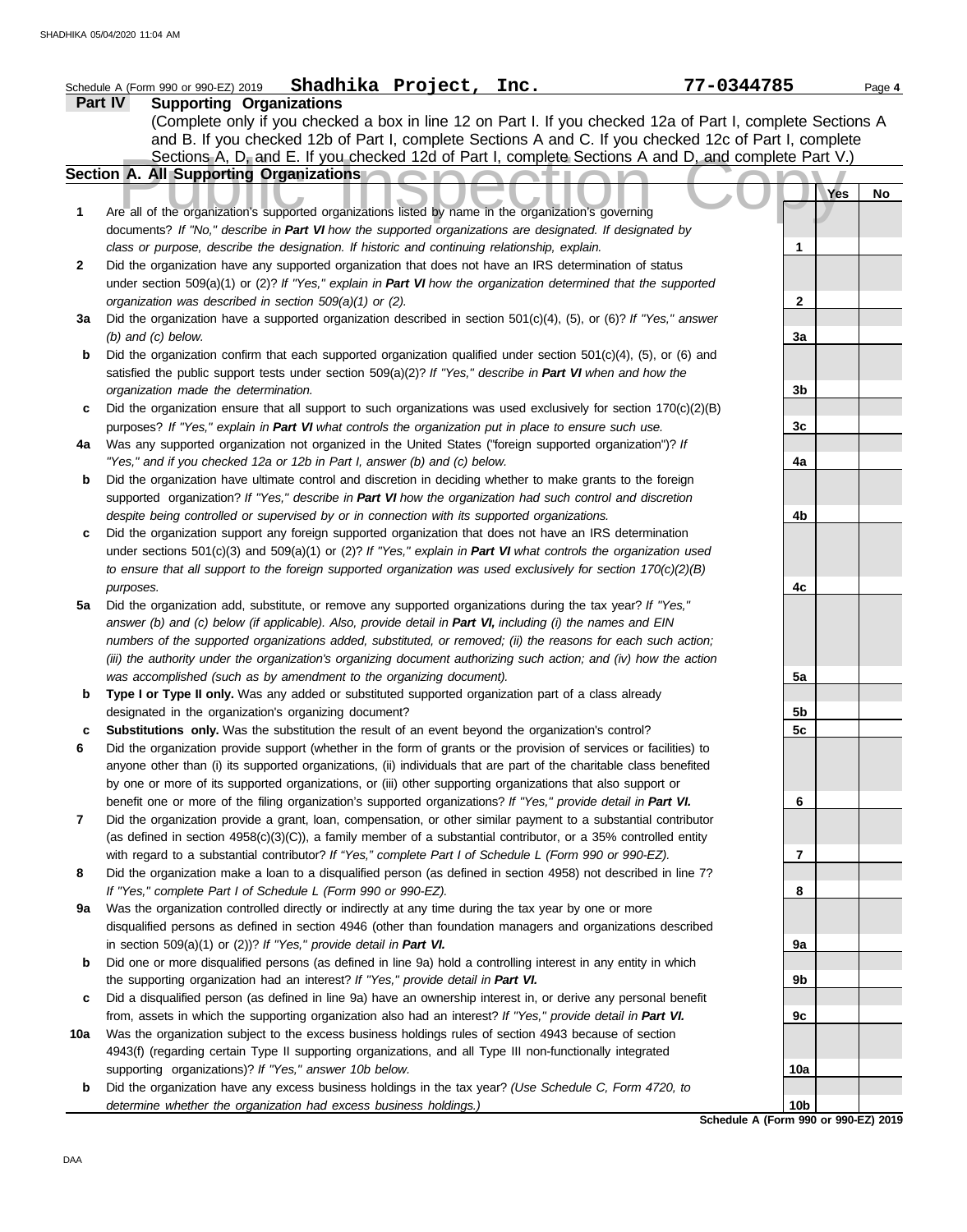| <b>Supporting Organizations (continued)</b><br>Part IV<br><b>Yes</b><br>No<br>11<br>Has the organization accepted a gift or contribution from any of the following persons?<br>A person who directly or indirectly controls, either alone or together with persons described in (b) and (c)<br>a<br>below, the governing body of a supported organization?<br>11a<br>11 <sub>b</sub><br><b>b</b> A family member of a person described in (a) above?<br>11c<br>A 35% controlled entity of a person described in (a) or (b) above? If "Yes" to a, b, or c, provide detail in Part VI.<br>C.<br><b>Section B. Type I Supporting Organizations</b><br><b>Yes</b><br>No<br>1<br>Did the directors, trustees, or membership of one or more supported organizations have the power to<br>regularly appoint or elect at least a majority of the organization's directors or trustees at all times during the<br>tax year? If "No," describe in Part VI how the supported organization(s) effectively operated, supervised, or<br>controlled the organization's activities. If the organization had more than one supported organization,<br>describe how the powers to appoint and/or remove directors or trustees were allocated among the supported<br>organizations and what conditions or restrictions, if any, applied to such powers during the tax year.<br>1<br>$\mathbf{2}$<br>Did the organization operate for the benefit of any supported organization other than the supported<br>organization(s) that operated, supervised, or controlled the supporting organization? If "Yes," explain in Part<br>VI how providing such benefit carried out the purposes of the supported organization(s) that operated,<br>supervised, or controlled the supporting organization.<br>2<br>Section C. Type II Supporting Organizations<br><b>Yes</b><br>No<br>1<br>Were a majority of the organization's directors or trustees during the tax year also a majority of the directors<br>or trustees of each of the organization's supported organization(s)? If "No," describe in Part VI how control<br>or management of the supporting organization was vested in the same persons that controlled or managed<br>1<br>the supported organization(s).<br>Section D. All Type III Supporting Organizations<br>Yes<br>No<br>1<br>Did the organization provide to each of its supported organizations, by the last day of the fifth month of the<br>organization's tax year, (i) a written notice describing the type and amount of support provided during the prior tax<br>year, (ii) a copy of the Form 990 that was most recently filed as of the date of notification, and (iii) copies of the<br>organization's governing documents in effect on the date of notification, to the extent not previously provided?<br>1<br>Were any of the organization's officers, directors, or trustees either (i) appointed or elected by the supported<br>2<br>organization(s) or (ii) serving on the governing body of a supported organization? If "No," explain in Part VI how<br>2<br>the organization maintained a close and continuous working relationship with the supported organization(s).<br>By reason of the relationship described in (2), did the organization's supported organizations have a<br>3<br>significant voice in the organization's investment policies and in directing the use of the organization's<br>income or assets at all times during the tax year? If "Yes," describe in Part VI the role the organization's<br>3<br>supported organizations played in this regard.<br>Section E. Type III Functionally-Integrated Supporting Organizations<br>Check the box next to the method that the organization used to satisfy the Integral Part Test during the year (see instructions).<br>1<br>The organization satisfied the Activities Test. Complete line 2 below.<br>a<br>The organization is the parent of each of its supported organizations. Complete line 3 below.<br>b<br>The organization supported a governmental entity. Describe in Part VI how you supported a government entity (see instructions).<br>c<br>2 Activities Test. Answer (a) and (b) below.<br>Yes<br><b>No</b><br>Did substantially all of the organization's activities during the tax year directly further the exempt purposes of<br>a<br>the supported organization(s) to which the organization was responsive? If "Yes," then in Part VI identify<br>those supported organizations and explain how these activities directly furthered their exempt purposes,<br>how the organization was responsive to those supported organizations, and how the organization determined<br>that these activities constituted substantially all of its activities.<br>2a<br>Did the activities described in (a) constitute activities that, but for the organization's involvement, one or more<br>b<br>of the organization's supported organization(s) would have been engaged in? If "Yes," explain in Part VI the<br>reasons for the organization's position that its supported organization(s) would have engaged in these<br>activities but for the organization's involvement.<br>2b<br>Parent of Supported Organizations. Answer (a) and (b) below.<br>3<br>Did the organization have the power to regularly appoint or elect a majority of the officers, directors, or<br>a | Shadhika Project, Inc.<br>Schedule A (Form 990 or 990-EZ) 2019               | 77-0344785 | Page 5 |
|--------------------------------------------------------------------------------------------------------------------------------------------------------------------------------------------------------------------------------------------------------------------------------------------------------------------------------------------------------------------------------------------------------------------------------------------------------------------------------------------------------------------------------------------------------------------------------------------------------------------------------------------------------------------------------------------------------------------------------------------------------------------------------------------------------------------------------------------------------------------------------------------------------------------------------------------------------------------------------------------------------------------------------------------------------------------------------------------------------------------------------------------------------------------------------------------------------------------------------------------------------------------------------------------------------------------------------------------------------------------------------------------------------------------------------------------------------------------------------------------------------------------------------------------------------------------------------------------------------------------------------------------------------------------------------------------------------------------------------------------------------------------------------------------------------------------------------------------------------------------------------------------------------------------------------------------------------------------------------------------------------------------------------------------------------------------------------------------------------------------------------------------------------------------------------------------------------------------------------------------------------------------------------------------------------------------------------------------------------------------------------------------------------------------------------------------------------------------------------------------------------------------------------------------------------------------------------------------------------------------------------------------------------------------------------------------------------------------------------------------------------------------------------------------------------------------------------------------------------------------------------------------------------------------------------------------------------------------------------------------------------------------------------------------------------------------------------------------------------------------------------------------------------------------------------------------------------------------------------------------------------------------------------------------------------------------------------------------------------------------------------------------------------------------------------------------------------------------------------------------------------------------------------------------------------------------------------------------------------------------------------------------------------------------------------------------------------------------------------------------------------------------------------------------------------------------------------------------------------------------------------------------------------------------------------------------------------------------------------------------------------------------------------------------------------------------------------------------------------------------------------------------------------------------------------------------------------------------------------------------------------------------------------------------------------------------------------------------------------------------------------------------------------------------------------------------------------------------------------------------------------------------------------------------------------------------------------------------------------------------------------------------------------------------------------------------------------------------------------------------------------------------------------------------------------------------------------------------------------------------------------------------------------------------------------------------------------------------------------------------------------------------------------------------------------------------------------------------------------------------------------------------------------------------------------------------------------------------------------------------------------------------------------------------------------------------------------------------------------------------------|------------------------------------------------------------------------------|------------|--------|
|                                                                                                                                                                                                                                                                                                                                                                                                                                                                                                                                                                                                                                                                                                                                                                                                                                                                                                                                                                                                                                                                                                                                                                                                                                                                                                                                                                                                                                                                                                                                                                                                                                                                                                                                                                                                                                                                                                                                                                                                                                                                                                                                                                                                                                                                                                                                                                                                                                                                                                                                                                                                                                                                                                                                                                                                                                                                                                                                                                                                                                                                                                                                                                                                                                                                                                                                                                                                                                                                                                                                                                                                                                                                                                                                                                                                                                                                                                                                                                                                                                                                                                                                                                                                                                                                                                                                                                                                                                                                                                                                                                                                                                                                                                                                                                                                                                                                                                                                                                                                                                                                                                                                                                                                                                                                                                                                                                          |                                                                              |            |        |
|                                                                                                                                                                                                                                                                                                                                                                                                                                                                                                                                                                                                                                                                                                                                                                                                                                                                                                                                                                                                                                                                                                                                                                                                                                                                                                                                                                                                                                                                                                                                                                                                                                                                                                                                                                                                                                                                                                                                                                                                                                                                                                                                                                                                                                                                                                                                                                                                                                                                                                                                                                                                                                                                                                                                                                                                                                                                                                                                                                                                                                                                                                                                                                                                                                                                                                                                                                                                                                                                                                                                                                                                                                                                                                                                                                                                                                                                                                                                                                                                                                                                                                                                                                                                                                                                                                                                                                                                                                                                                                                                                                                                                                                                                                                                                                                                                                                                                                                                                                                                                                                                                                                                                                                                                                                                                                                                                                          |                                                                              |            |        |
|                                                                                                                                                                                                                                                                                                                                                                                                                                                                                                                                                                                                                                                                                                                                                                                                                                                                                                                                                                                                                                                                                                                                                                                                                                                                                                                                                                                                                                                                                                                                                                                                                                                                                                                                                                                                                                                                                                                                                                                                                                                                                                                                                                                                                                                                                                                                                                                                                                                                                                                                                                                                                                                                                                                                                                                                                                                                                                                                                                                                                                                                                                                                                                                                                                                                                                                                                                                                                                                                                                                                                                                                                                                                                                                                                                                                                                                                                                                                                                                                                                                                                                                                                                                                                                                                                                                                                                                                                                                                                                                                                                                                                                                                                                                                                                                                                                                                                                                                                                                                                                                                                                                                                                                                                                                                                                                                                                          |                                                                              |            |        |
|                                                                                                                                                                                                                                                                                                                                                                                                                                                                                                                                                                                                                                                                                                                                                                                                                                                                                                                                                                                                                                                                                                                                                                                                                                                                                                                                                                                                                                                                                                                                                                                                                                                                                                                                                                                                                                                                                                                                                                                                                                                                                                                                                                                                                                                                                                                                                                                                                                                                                                                                                                                                                                                                                                                                                                                                                                                                                                                                                                                                                                                                                                                                                                                                                                                                                                                                                                                                                                                                                                                                                                                                                                                                                                                                                                                                                                                                                                                                                                                                                                                                                                                                                                                                                                                                                                                                                                                                                                                                                                                                                                                                                                                                                                                                                                                                                                                                                                                                                                                                                                                                                                                                                                                                                                                                                                                                                                          |                                                                              |            |        |
|                                                                                                                                                                                                                                                                                                                                                                                                                                                                                                                                                                                                                                                                                                                                                                                                                                                                                                                                                                                                                                                                                                                                                                                                                                                                                                                                                                                                                                                                                                                                                                                                                                                                                                                                                                                                                                                                                                                                                                                                                                                                                                                                                                                                                                                                                                                                                                                                                                                                                                                                                                                                                                                                                                                                                                                                                                                                                                                                                                                                                                                                                                                                                                                                                                                                                                                                                                                                                                                                                                                                                                                                                                                                                                                                                                                                                                                                                                                                                                                                                                                                                                                                                                                                                                                                                                                                                                                                                                                                                                                                                                                                                                                                                                                                                                                                                                                                                                                                                                                                                                                                                                                                                                                                                                                                                                                                                                          |                                                                              |            |        |
|                                                                                                                                                                                                                                                                                                                                                                                                                                                                                                                                                                                                                                                                                                                                                                                                                                                                                                                                                                                                                                                                                                                                                                                                                                                                                                                                                                                                                                                                                                                                                                                                                                                                                                                                                                                                                                                                                                                                                                                                                                                                                                                                                                                                                                                                                                                                                                                                                                                                                                                                                                                                                                                                                                                                                                                                                                                                                                                                                                                                                                                                                                                                                                                                                                                                                                                                                                                                                                                                                                                                                                                                                                                                                                                                                                                                                                                                                                                                                                                                                                                                                                                                                                                                                                                                                                                                                                                                                                                                                                                                                                                                                                                                                                                                                                                                                                                                                                                                                                                                                                                                                                                                                                                                                                                                                                                                                                          |                                                                              |            |        |
|                                                                                                                                                                                                                                                                                                                                                                                                                                                                                                                                                                                                                                                                                                                                                                                                                                                                                                                                                                                                                                                                                                                                                                                                                                                                                                                                                                                                                                                                                                                                                                                                                                                                                                                                                                                                                                                                                                                                                                                                                                                                                                                                                                                                                                                                                                                                                                                                                                                                                                                                                                                                                                                                                                                                                                                                                                                                                                                                                                                                                                                                                                                                                                                                                                                                                                                                                                                                                                                                                                                                                                                                                                                                                                                                                                                                                                                                                                                                                                                                                                                                                                                                                                                                                                                                                                                                                                                                                                                                                                                                                                                                                                                                                                                                                                                                                                                                                                                                                                                                                                                                                                                                                                                                                                                                                                                                                                          |                                                                              |            |        |
|                                                                                                                                                                                                                                                                                                                                                                                                                                                                                                                                                                                                                                                                                                                                                                                                                                                                                                                                                                                                                                                                                                                                                                                                                                                                                                                                                                                                                                                                                                                                                                                                                                                                                                                                                                                                                                                                                                                                                                                                                                                                                                                                                                                                                                                                                                                                                                                                                                                                                                                                                                                                                                                                                                                                                                                                                                                                                                                                                                                                                                                                                                                                                                                                                                                                                                                                                                                                                                                                                                                                                                                                                                                                                                                                                                                                                                                                                                                                                                                                                                                                                                                                                                                                                                                                                                                                                                                                                                                                                                                                                                                                                                                                                                                                                                                                                                                                                                                                                                                                                                                                                                                                                                                                                                                                                                                                                                          |                                                                              |            |        |
|                                                                                                                                                                                                                                                                                                                                                                                                                                                                                                                                                                                                                                                                                                                                                                                                                                                                                                                                                                                                                                                                                                                                                                                                                                                                                                                                                                                                                                                                                                                                                                                                                                                                                                                                                                                                                                                                                                                                                                                                                                                                                                                                                                                                                                                                                                                                                                                                                                                                                                                                                                                                                                                                                                                                                                                                                                                                                                                                                                                                                                                                                                                                                                                                                                                                                                                                                                                                                                                                                                                                                                                                                                                                                                                                                                                                                                                                                                                                                                                                                                                                                                                                                                                                                                                                                                                                                                                                                                                                                                                                                                                                                                                                                                                                                                                                                                                                                                                                                                                                                                                                                                                                                                                                                                                                                                                                                                          |                                                                              |            |        |
|                                                                                                                                                                                                                                                                                                                                                                                                                                                                                                                                                                                                                                                                                                                                                                                                                                                                                                                                                                                                                                                                                                                                                                                                                                                                                                                                                                                                                                                                                                                                                                                                                                                                                                                                                                                                                                                                                                                                                                                                                                                                                                                                                                                                                                                                                                                                                                                                                                                                                                                                                                                                                                                                                                                                                                                                                                                                                                                                                                                                                                                                                                                                                                                                                                                                                                                                                                                                                                                                                                                                                                                                                                                                                                                                                                                                                                                                                                                                                                                                                                                                                                                                                                                                                                                                                                                                                                                                                                                                                                                                                                                                                                                                                                                                                                                                                                                                                                                                                                                                                                                                                                                                                                                                                                                                                                                                                                          |                                                                              |            |        |
|                                                                                                                                                                                                                                                                                                                                                                                                                                                                                                                                                                                                                                                                                                                                                                                                                                                                                                                                                                                                                                                                                                                                                                                                                                                                                                                                                                                                                                                                                                                                                                                                                                                                                                                                                                                                                                                                                                                                                                                                                                                                                                                                                                                                                                                                                                                                                                                                                                                                                                                                                                                                                                                                                                                                                                                                                                                                                                                                                                                                                                                                                                                                                                                                                                                                                                                                                                                                                                                                                                                                                                                                                                                                                                                                                                                                                                                                                                                                                                                                                                                                                                                                                                                                                                                                                                                                                                                                                                                                                                                                                                                                                                                                                                                                                                                                                                                                                                                                                                                                                                                                                                                                                                                                                                                                                                                                                                          |                                                                              |            |        |
|                                                                                                                                                                                                                                                                                                                                                                                                                                                                                                                                                                                                                                                                                                                                                                                                                                                                                                                                                                                                                                                                                                                                                                                                                                                                                                                                                                                                                                                                                                                                                                                                                                                                                                                                                                                                                                                                                                                                                                                                                                                                                                                                                                                                                                                                                                                                                                                                                                                                                                                                                                                                                                                                                                                                                                                                                                                                                                                                                                                                                                                                                                                                                                                                                                                                                                                                                                                                                                                                                                                                                                                                                                                                                                                                                                                                                                                                                                                                                                                                                                                                                                                                                                                                                                                                                                                                                                                                                                                                                                                                                                                                                                                                                                                                                                                                                                                                                                                                                                                                                                                                                                                                                                                                                                                                                                                                                                          |                                                                              |            |        |
|                                                                                                                                                                                                                                                                                                                                                                                                                                                                                                                                                                                                                                                                                                                                                                                                                                                                                                                                                                                                                                                                                                                                                                                                                                                                                                                                                                                                                                                                                                                                                                                                                                                                                                                                                                                                                                                                                                                                                                                                                                                                                                                                                                                                                                                                                                                                                                                                                                                                                                                                                                                                                                                                                                                                                                                                                                                                                                                                                                                                                                                                                                                                                                                                                                                                                                                                                                                                                                                                                                                                                                                                                                                                                                                                                                                                                                                                                                                                                                                                                                                                                                                                                                                                                                                                                                                                                                                                                                                                                                                                                                                                                                                                                                                                                                                                                                                                                                                                                                                                                                                                                                                                                                                                                                                                                                                                                                          |                                                                              |            |        |
|                                                                                                                                                                                                                                                                                                                                                                                                                                                                                                                                                                                                                                                                                                                                                                                                                                                                                                                                                                                                                                                                                                                                                                                                                                                                                                                                                                                                                                                                                                                                                                                                                                                                                                                                                                                                                                                                                                                                                                                                                                                                                                                                                                                                                                                                                                                                                                                                                                                                                                                                                                                                                                                                                                                                                                                                                                                                                                                                                                                                                                                                                                                                                                                                                                                                                                                                                                                                                                                                                                                                                                                                                                                                                                                                                                                                                                                                                                                                                                                                                                                                                                                                                                                                                                                                                                                                                                                                                                                                                                                                                                                                                                                                                                                                                                                                                                                                                                                                                                                                                                                                                                                                                                                                                                                                                                                                                                          |                                                                              |            |        |
|                                                                                                                                                                                                                                                                                                                                                                                                                                                                                                                                                                                                                                                                                                                                                                                                                                                                                                                                                                                                                                                                                                                                                                                                                                                                                                                                                                                                                                                                                                                                                                                                                                                                                                                                                                                                                                                                                                                                                                                                                                                                                                                                                                                                                                                                                                                                                                                                                                                                                                                                                                                                                                                                                                                                                                                                                                                                                                                                                                                                                                                                                                                                                                                                                                                                                                                                                                                                                                                                                                                                                                                                                                                                                                                                                                                                                                                                                                                                                                                                                                                                                                                                                                                                                                                                                                                                                                                                                                                                                                                                                                                                                                                                                                                                                                                                                                                                                                                                                                                                                                                                                                                                                                                                                                                                                                                                                                          |                                                                              |            |        |
|                                                                                                                                                                                                                                                                                                                                                                                                                                                                                                                                                                                                                                                                                                                                                                                                                                                                                                                                                                                                                                                                                                                                                                                                                                                                                                                                                                                                                                                                                                                                                                                                                                                                                                                                                                                                                                                                                                                                                                                                                                                                                                                                                                                                                                                                                                                                                                                                                                                                                                                                                                                                                                                                                                                                                                                                                                                                                                                                                                                                                                                                                                                                                                                                                                                                                                                                                                                                                                                                                                                                                                                                                                                                                                                                                                                                                                                                                                                                                                                                                                                                                                                                                                                                                                                                                                                                                                                                                                                                                                                                                                                                                                                                                                                                                                                                                                                                                                                                                                                                                                                                                                                                                                                                                                                                                                                                                                          |                                                                              |            |        |
|                                                                                                                                                                                                                                                                                                                                                                                                                                                                                                                                                                                                                                                                                                                                                                                                                                                                                                                                                                                                                                                                                                                                                                                                                                                                                                                                                                                                                                                                                                                                                                                                                                                                                                                                                                                                                                                                                                                                                                                                                                                                                                                                                                                                                                                                                                                                                                                                                                                                                                                                                                                                                                                                                                                                                                                                                                                                                                                                                                                                                                                                                                                                                                                                                                                                                                                                                                                                                                                                                                                                                                                                                                                                                                                                                                                                                                                                                                                                                                                                                                                                                                                                                                                                                                                                                                                                                                                                                                                                                                                                                                                                                                                                                                                                                                                                                                                                                                                                                                                                                                                                                                                                                                                                                                                                                                                                                                          |                                                                              |            |        |
|                                                                                                                                                                                                                                                                                                                                                                                                                                                                                                                                                                                                                                                                                                                                                                                                                                                                                                                                                                                                                                                                                                                                                                                                                                                                                                                                                                                                                                                                                                                                                                                                                                                                                                                                                                                                                                                                                                                                                                                                                                                                                                                                                                                                                                                                                                                                                                                                                                                                                                                                                                                                                                                                                                                                                                                                                                                                                                                                                                                                                                                                                                                                                                                                                                                                                                                                                                                                                                                                                                                                                                                                                                                                                                                                                                                                                                                                                                                                                                                                                                                                                                                                                                                                                                                                                                                                                                                                                                                                                                                                                                                                                                                                                                                                                                                                                                                                                                                                                                                                                                                                                                                                                                                                                                                                                                                                                                          |                                                                              |            |        |
|                                                                                                                                                                                                                                                                                                                                                                                                                                                                                                                                                                                                                                                                                                                                                                                                                                                                                                                                                                                                                                                                                                                                                                                                                                                                                                                                                                                                                                                                                                                                                                                                                                                                                                                                                                                                                                                                                                                                                                                                                                                                                                                                                                                                                                                                                                                                                                                                                                                                                                                                                                                                                                                                                                                                                                                                                                                                                                                                                                                                                                                                                                                                                                                                                                                                                                                                                                                                                                                                                                                                                                                                                                                                                                                                                                                                                                                                                                                                                                                                                                                                                                                                                                                                                                                                                                                                                                                                                                                                                                                                                                                                                                                                                                                                                                                                                                                                                                                                                                                                                                                                                                                                                                                                                                                                                                                                                                          |                                                                              |            |        |
|                                                                                                                                                                                                                                                                                                                                                                                                                                                                                                                                                                                                                                                                                                                                                                                                                                                                                                                                                                                                                                                                                                                                                                                                                                                                                                                                                                                                                                                                                                                                                                                                                                                                                                                                                                                                                                                                                                                                                                                                                                                                                                                                                                                                                                                                                                                                                                                                                                                                                                                                                                                                                                                                                                                                                                                                                                                                                                                                                                                                                                                                                                                                                                                                                                                                                                                                                                                                                                                                                                                                                                                                                                                                                                                                                                                                                                                                                                                                                                                                                                                                                                                                                                                                                                                                                                                                                                                                                                                                                                                                                                                                                                                                                                                                                                                                                                                                                                                                                                                                                                                                                                                                                                                                                                                                                                                                                                          |                                                                              |            |        |
|                                                                                                                                                                                                                                                                                                                                                                                                                                                                                                                                                                                                                                                                                                                                                                                                                                                                                                                                                                                                                                                                                                                                                                                                                                                                                                                                                                                                                                                                                                                                                                                                                                                                                                                                                                                                                                                                                                                                                                                                                                                                                                                                                                                                                                                                                                                                                                                                                                                                                                                                                                                                                                                                                                                                                                                                                                                                                                                                                                                                                                                                                                                                                                                                                                                                                                                                                                                                                                                                                                                                                                                                                                                                                                                                                                                                                                                                                                                                                                                                                                                                                                                                                                                                                                                                                                                                                                                                                                                                                                                                                                                                                                                                                                                                                                                                                                                                                                                                                                                                                                                                                                                                                                                                                                                                                                                                                                          |                                                                              |            |        |
|                                                                                                                                                                                                                                                                                                                                                                                                                                                                                                                                                                                                                                                                                                                                                                                                                                                                                                                                                                                                                                                                                                                                                                                                                                                                                                                                                                                                                                                                                                                                                                                                                                                                                                                                                                                                                                                                                                                                                                                                                                                                                                                                                                                                                                                                                                                                                                                                                                                                                                                                                                                                                                                                                                                                                                                                                                                                                                                                                                                                                                                                                                                                                                                                                                                                                                                                                                                                                                                                                                                                                                                                                                                                                                                                                                                                                                                                                                                                                                                                                                                                                                                                                                                                                                                                                                                                                                                                                                                                                                                                                                                                                                                                                                                                                                                                                                                                                                                                                                                                                                                                                                                                                                                                                                                                                                                                                                          |                                                                              |            |        |
|                                                                                                                                                                                                                                                                                                                                                                                                                                                                                                                                                                                                                                                                                                                                                                                                                                                                                                                                                                                                                                                                                                                                                                                                                                                                                                                                                                                                                                                                                                                                                                                                                                                                                                                                                                                                                                                                                                                                                                                                                                                                                                                                                                                                                                                                                                                                                                                                                                                                                                                                                                                                                                                                                                                                                                                                                                                                                                                                                                                                                                                                                                                                                                                                                                                                                                                                                                                                                                                                                                                                                                                                                                                                                                                                                                                                                                                                                                                                                                                                                                                                                                                                                                                                                                                                                                                                                                                                                                                                                                                                                                                                                                                                                                                                                                                                                                                                                                                                                                                                                                                                                                                                                                                                                                                                                                                                                                          |                                                                              |            |        |
|                                                                                                                                                                                                                                                                                                                                                                                                                                                                                                                                                                                                                                                                                                                                                                                                                                                                                                                                                                                                                                                                                                                                                                                                                                                                                                                                                                                                                                                                                                                                                                                                                                                                                                                                                                                                                                                                                                                                                                                                                                                                                                                                                                                                                                                                                                                                                                                                                                                                                                                                                                                                                                                                                                                                                                                                                                                                                                                                                                                                                                                                                                                                                                                                                                                                                                                                                                                                                                                                                                                                                                                                                                                                                                                                                                                                                                                                                                                                                                                                                                                                                                                                                                                                                                                                                                                                                                                                                                                                                                                                                                                                                                                                                                                                                                                                                                                                                                                                                                                                                                                                                                                                                                                                                                                                                                                                                                          |                                                                              |            |        |
|                                                                                                                                                                                                                                                                                                                                                                                                                                                                                                                                                                                                                                                                                                                                                                                                                                                                                                                                                                                                                                                                                                                                                                                                                                                                                                                                                                                                                                                                                                                                                                                                                                                                                                                                                                                                                                                                                                                                                                                                                                                                                                                                                                                                                                                                                                                                                                                                                                                                                                                                                                                                                                                                                                                                                                                                                                                                                                                                                                                                                                                                                                                                                                                                                                                                                                                                                                                                                                                                                                                                                                                                                                                                                                                                                                                                                                                                                                                                                                                                                                                                                                                                                                                                                                                                                                                                                                                                                                                                                                                                                                                                                                                                                                                                                                                                                                                                                                                                                                                                                                                                                                                                                                                                                                                                                                                                                                          |                                                                              |            |        |
|                                                                                                                                                                                                                                                                                                                                                                                                                                                                                                                                                                                                                                                                                                                                                                                                                                                                                                                                                                                                                                                                                                                                                                                                                                                                                                                                                                                                                                                                                                                                                                                                                                                                                                                                                                                                                                                                                                                                                                                                                                                                                                                                                                                                                                                                                                                                                                                                                                                                                                                                                                                                                                                                                                                                                                                                                                                                                                                                                                                                                                                                                                                                                                                                                                                                                                                                                                                                                                                                                                                                                                                                                                                                                                                                                                                                                                                                                                                                                                                                                                                                                                                                                                                                                                                                                                                                                                                                                                                                                                                                                                                                                                                                                                                                                                                                                                                                                                                                                                                                                                                                                                                                                                                                                                                                                                                                                                          |                                                                              |            |        |
|                                                                                                                                                                                                                                                                                                                                                                                                                                                                                                                                                                                                                                                                                                                                                                                                                                                                                                                                                                                                                                                                                                                                                                                                                                                                                                                                                                                                                                                                                                                                                                                                                                                                                                                                                                                                                                                                                                                                                                                                                                                                                                                                                                                                                                                                                                                                                                                                                                                                                                                                                                                                                                                                                                                                                                                                                                                                                                                                                                                                                                                                                                                                                                                                                                                                                                                                                                                                                                                                                                                                                                                                                                                                                                                                                                                                                                                                                                                                                                                                                                                                                                                                                                                                                                                                                                                                                                                                                                                                                                                                                                                                                                                                                                                                                                                                                                                                                                                                                                                                                                                                                                                                                                                                                                                                                                                                                                          |                                                                              |            |        |
|                                                                                                                                                                                                                                                                                                                                                                                                                                                                                                                                                                                                                                                                                                                                                                                                                                                                                                                                                                                                                                                                                                                                                                                                                                                                                                                                                                                                                                                                                                                                                                                                                                                                                                                                                                                                                                                                                                                                                                                                                                                                                                                                                                                                                                                                                                                                                                                                                                                                                                                                                                                                                                                                                                                                                                                                                                                                                                                                                                                                                                                                                                                                                                                                                                                                                                                                                                                                                                                                                                                                                                                                                                                                                                                                                                                                                                                                                                                                                                                                                                                                                                                                                                                                                                                                                                                                                                                                                                                                                                                                                                                                                                                                                                                                                                                                                                                                                                                                                                                                                                                                                                                                                                                                                                                                                                                                                                          |                                                                              |            |        |
|                                                                                                                                                                                                                                                                                                                                                                                                                                                                                                                                                                                                                                                                                                                                                                                                                                                                                                                                                                                                                                                                                                                                                                                                                                                                                                                                                                                                                                                                                                                                                                                                                                                                                                                                                                                                                                                                                                                                                                                                                                                                                                                                                                                                                                                                                                                                                                                                                                                                                                                                                                                                                                                                                                                                                                                                                                                                                                                                                                                                                                                                                                                                                                                                                                                                                                                                                                                                                                                                                                                                                                                                                                                                                                                                                                                                                                                                                                                                                                                                                                                                                                                                                                                                                                                                                                                                                                                                                                                                                                                                                                                                                                                                                                                                                                                                                                                                                                                                                                                                                                                                                                                                                                                                                                                                                                                                                                          |                                                                              |            |        |
|                                                                                                                                                                                                                                                                                                                                                                                                                                                                                                                                                                                                                                                                                                                                                                                                                                                                                                                                                                                                                                                                                                                                                                                                                                                                                                                                                                                                                                                                                                                                                                                                                                                                                                                                                                                                                                                                                                                                                                                                                                                                                                                                                                                                                                                                                                                                                                                                                                                                                                                                                                                                                                                                                                                                                                                                                                                                                                                                                                                                                                                                                                                                                                                                                                                                                                                                                                                                                                                                                                                                                                                                                                                                                                                                                                                                                                                                                                                                                                                                                                                                                                                                                                                                                                                                                                                                                                                                                                                                                                                                                                                                                                                                                                                                                                                                                                                                                                                                                                                                                                                                                                                                                                                                                                                                                                                                                                          |                                                                              |            |        |
|                                                                                                                                                                                                                                                                                                                                                                                                                                                                                                                                                                                                                                                                                                                                                                                                                                                                                                                                                                                                                                                                                                                                                                                                                                                                                                                                                                                                                                                                                                                                                                                                                                                                                                                                                                                                                                                                                                                                                                                                                                                                                                                                                                                                                                                                                                                                                                                                                                                                                                                                                                                                                                                                                                                                                                                                                                                                                                                                                                                                                                                                                                                                                                                                                                                                                                                                                                                                                                                                                                                                                                                                                                                                                                                                                                                                                                                                                                                                                                                                                                                                                                                                                                                                                                                                                                                                                                                                                                                                                                                                                                                                                                                                                                                                                                                                                                                                                                                                                                                                                                                                                                                                                                                                                                                                                                                                                                          |                                                                              |            |        |
|                                                                                                                                                                                                                                                                                                                                                                                                                                                                                                                                                                                                                                                                                                                                                                                                                                                                                                                                                                                                                                                                                                                                                                                                                                                                                                                                                                                                                                                                                                                                                                                                                                                                                                                                                                                                                                                                                                                                                                                                                                                                                                                                                                                                                                                                                                                                                                                                                                                                                                                                                                                                                                                                                                                                                                                                                                                                                                                                                                                                                                                                                                                                                                                                                                                                                                                                                                                                                                                                                                                                                                                                                                                                                                                                                                                                                                                                                                                                                                                                                                                                                                                                                                                                                                                                                                                                                                                                                                                                                                                                                                                                                                                                                                                                                                                                                                                                                                                                                                                                                                                                                                                                                                                                                                                                                                                                                                          |                                                                              |            |        |
|                                                                                                                                                                                                                                                                                                                                                                                                                                                                                                                                                                                                                                                                                                                                                                                                                                                                                                                                                                                                                                                                                                                                                                                                                                                                                                                                                                                                                                                                                                                                                                                                                                                                                                                                                                                                                                                                                                                                                                                                                                                                                                                                                                                                                                                                                                                                                                                                                                                                                                                                                                                                                                                                                                                                                                                                                                                                                                                                                                                                                                                                                                                                                                                                                                                                                                                                                                                                                                                                                                                                                                                                                                                                                                                                                                                                                                                                                                                                                                                                                                                                                                                                                                                                                                                                                                                                                                                                                                                                                                                                                                                                                                                                                                                                                                                                                                                                                                                                                                                                                                                                                                                                                                                                                                                                                                                                                                          |                                                                              |            |        |
|                                                                                                                                                                                                                                                                                                                                                                                                                                                                                                                                                                                                                                                                                                                                                                                                                                                                                                                                                                                                                                                                                                                                                                                                                                                                                                                                                                                                                                                                                                                                                                                                                                                                                                                                                                                                                                                                                                                                                                                                                                                                                                                                                                                                                                                                                                                                                                                                                                                                                                                                                                                                                                                                                                                                                                                                                                                                                                                                                                                                                                                                                                                                                                                                                                                                                                                                                                                                                                                                                                                                                                                                                                                                                                                                                                                                                                                                                                                                                                                                                                                                                                                                                                                                                                                                                                                                                                                                                                                                                                                                                                                                                                                                                                                                                                                                                                                                                                                                                                                                                                                                                                                                                                                                                                                                                                                                                                          |                                                                              |            |        |
|                                                                                                                                                                                                                                                                                                                                                                                                                                                                                                                                                                                                                                                                                                                                                                                                                                                                                                                                                                                                                                                                                                                                                                                                                                                                                                                                                                                                                                                                                                                                                                                                                                                                                                                                                                                                                                                                                                                                                                                                                                                                                                                                                                                                                                                                                                                                                                                                                                                                                                                                                                                                                                                                                                                                                                                                                                                                                                                                                                                                                                                                                                                                                                                                                                                                                                                                                                                                                                                                                                                                                                                                                                                                                                                                                                                                                                                                                                                                                                                                                                                                                                                                                                                                                                                                                                                                                                                                                                                                                                                                                                                                                                                                                                                                                                                                                                                                                                                                                                                                                                                                                                                                                                                                                                                                                                                                                                          |                                                                              |            |        |
|                                                                                                                                                                                                                                                                                                                                                                                                                                                                                                                                                                                                                                                                                                                                                                                                                                                                                                                                                                                                                                                                                                                                                                                                                                                                                                                                                                                                                                                                                                                                                                                                                                                                                                                                                                                                                                                                                                                                                                                                                                                                                                                                                                                                                                                                                                                                                                                                                                                                                                                                                                                                                                                                                                                                                                                                                                                                                                                                                                                                                                                                                                                                                                                                                                                                                                                                                                                                                                                                                                                                                                                                                                                                                                                                                                                                                                                                                                                                                                                                                                                                                                                                                                                                                                                                                                                                                                                                                                                                                                                                                                                                                                                                                                                                                                                                                                                                                                                                                                                                                                                                                                                                                                                                                                                                                                                                                                          |                                                                              |            |        |
|                                                                                                                                                                                                                                                                                                                                                                                                                                                                                                                                                                                                                                                                                                                                                                                                                                                                                                                                                                                                                                                                                                                                                                                                                                                                                                                                                                                                                                                                                                                                                                                                                                                                                                                                                                                                                                                                                                                                                                                                                                                                                                                                                                                                                                                                                                                                                                                                                                                                                                                                                                                                                                                                                                                                                                                                                                                                                                                                                                                                                                                                                                                                                                                                                                                                                                                                                                                                                                                                                                                                                                                                                                                                                                                                                                                                                                                                                                                                                                                                                                                                                                                                                                                                                                                                                                                                                                                                                                                                                                                                                                                                                                                                                                                                                                                                                                                                                                                                                                                                                                                                                                                                                                                                                                                                                                                                                                          |                                                                              |            |        |
|                                                                                                                                                                                                                                                                                                                                                                                                                                                                                                                                                                                                                                                                                                                                                                                                                                                                                                                                                                                                                                                                                                                                                                                                                                                                                                                                                                                                                                                                                                                                                                                                                                                                                                                                                                                                                                                                                                                                                                                                                                                                                                                                                                                                                                                                                                                                                                                                                                                                                                                                                                                                                                                                                                                                                                                                                                                                                                                                                                                                                                                                                                                                                                                                                                                                                                                                                                                                                                                                                                                                                                                                                                                                                                                                                                                                                                                                                                                                                                                                                                                                                                                                                                                                                                                                                                                                                                                                                                                                                                                                                                                                                                                                                                                                                                                                                                                                                                                                                                                                                                                                                                                                                                                                                                                                                                                                                                          |                                                                              |            |        |
|                                                                                                                                                                                                                                                                                                                                                                                                                                                                                                                                                                                                                                                                                                                                                                                                                                                                                                                                                                                                                                                                                                                                                                                                                                                                                                                                                                                                                                                                                                                                                                                                                                                                                                                                                                                                                                                                                                                                                                                                                                                                                                                                                                                                                                                                                                                                                                                                                                                                                                                                                                                                                                                                                                                                                                                                                                                                                                                                                                                                                                                                                                                                                                                                                                                                                                                                                                                                                                                                                                                                                                                                                                                                                                                                                                                                                                                                                                                                                                                                                                                                                                                                                                                                                                                                                                                                                                                                                                                                                                                                                                                                                                                                                                                                                                                                                                                                                                                                                                                                                                                                                                                                                                                                                                                                                                                                                                          |                                                                              |            |        |
|                                                                                                                                                                                                                                                                                                                                                                                                                                                                                                                                                                                                                                                                                                                                                                                                                                                                                                                                                                                                                                                                                                                                                                                                                                                                                                                                                                                                                                                                                                                                                                                                                                                                                                                                                                                                                                                                                                                                                                                                                                                                                                                                                                                                                                                                                                                                                                                                                                                                                                                                                                                                                                                                                                                                                                                                                                                                                                                                                                                                                                                                                                                                                                                                                                                                                                                                                                                                                                                                                                                                                                                                                                                                                                                                                                                                                                                                                                                                                                                                                                                                                                                                                                                                                                                                                                                                                                                                                                                                                                                                                                                                                                                                                                                                                                                                                                                                                                                                                                                                                                                                                                                                                                                                                                                                                                                                                                          |                                                                              |            |        |
|                                                                                                                                                                                                                                                                                                                                                                                                                                                                                                                                                                                                                                                                                                                                                                                                                                                                                                                                                                                                                                                                                                                                                                                                                                                                                                                                                                                                                                                                                                                                                                                                                                                                                                                                                                                                                                                                                                                                                                                                                                                                                                                                                                                                                                                                                                                                                                                                                                                                                                                                                                                                                                                                                                                                                                                                                                                                                                                                                                                                                                                                                                                                                                                                                                                                                                                                                                                                                                                                                                                                                                                                                                                                                                                                                                                                                                                                                                                                                                                                                                                                                                                                                                                                                                                                                                                                                                                                                                                                                                                                                                                                                                                                                                                                                                                                                                                                                                                                                                                                                                                                                                                                                                                                                                                                                                                                                                          |                                                                              |            |        |
|                                                                                                                                                                                                                                                                                                                                                                                                                                                                                                                                                                                                                                                                                                                                                                                                                                                                                                                                                                                                                                                                                                                                                                                                                                                                                                                                                                                                                                                                                                                                                                                                                                                                                                                                                                                                                                                                                                                                                                                                                                                                                                                                                                                                                                                                                                                                                                                                                                                                                                                                                                                                                                                                                                                                                                                                                                                                                                                                                                                                                                                                                                                                                                                                                                                                                                                                                                                                                                                                                                                                                                                                                                                                                                                                                                                                                                                                                                                                                                                                                                                                                                                                                                                                                                                                                                                                                                                                                                                                                                                                                                                                                                                                                                                                                                                                                                                                                                                                                                                                                                                                                                                                                                                                                                                                                                                                                                          |                                                                              |            |        |
|                                                                                                                                                                                                                                                                                                                                                                                                                                                                                                                                                                                                                                                                                                                                                                                                                                                                                                                                                                                                                                                                                                                                                                                                                                                                                                                                                                                                                                                                                                                                                                                                                                                                                                                                                                                                                                                                                                                                                                                                                                                                                                                                                                                                                                                                                                                                                                                                                                                                                                                                                                                                                                                                                                                                                                                                                                                                                                                                                                                                                                                                                                                                                                                                                                                                                                                                                                                                                                                                                                                                                                                                                                                                                                                                                                                                                                                                                                                                                                                                                                                                                                                                                                                                                                                                                                                                                                                                                                                                                                                                                                                                                                                                                                                                                                                                                                                                                                                                                                                                                                                                                                                                                                                                                                                                                                                                                                          |                                                                              |            |        |
|                                                                                                                                                                                                                                                                                                                                                                                                                                                                                                                                                                                                                                                                                                                                                                                                                                                                                                                                                                                                                                                                                                                                                                                                                                                                                                                                                                                                                                                                                                                                                                                                                                                                                                                                                                                                                                                                                                                                                                                                                                                                                                                                                                                                                                                                                                                                                                                                                                                                                                                                                                                                                                                                                                                                                                                                                                                                                                                                                                                                                                                                                                                                                                                                                                                                                                                                                                                                                                                                                                                                                                                                                                                                                                                                                                                                                                                                                                                                                                                                                                                                                                                                                                                                                                                                                                                                                                                                                                                                                                                                                                                                                                                                                                                                                                                                                                                                                                                                                                                                                                                                                                                                                                                                                                                                                                                                                                          |                                                                              |            |        |
|                                                                                                                                                                                                                                                                                                                                                                                                                                                                                                                                                                                                                                                                                                                                                                                                                                                                                                                                                                                                                                                                                                                                                                                                                                                                                                                                                                                                                                                                                                                                                                                                                                                                                                                                                                                                                                                                                                                                                                                                                                                                                                                                                                                                                                                                                                                                                                                                                                                                                                                                                                                                                                                                                                                                                                                                                                                                                                                                                                                                                                                                                                                                                                                                                                                                                                                                                                                                                                                                                                                                                                                                                                                                                                                                                                                                                                                                                                                                                                                                                                                                                                                                                                                                                                                                                                                                                                                                                                                                                                                                                                                                                                                                                                                                                                                                                                                                                                                                                                                                                                                                                                                                                                                                                                                                                                                                                                          |                                                                              |            |        |
|                                                                                                                                                                                                                                                                                                                                                                                                                                                                                                                                                                                                                                                                                                                                                                                                                                                                                                                                                                                                                                                                                                                                                                                                                                                                                                                                                                                                                                                                                                                                                                                                                                                                                                                                                                                                                                                                                                                                                                                                                                                                                                                                                                                                                                                                                                                                                                                                                                                                                                                                                                                                                                                                                                                                                                                                                                                                                                                                                                                                                                                                                                                                                                                                                                                                                                                                                                                                                                                                                                                                                                                                                                                                                                                                                                                                                                                                                                                                                                                                                                                                                                                                                                                                                                                                                                                                                                                                                                                                                                                                                                                                                                                                                                                                                                                                                                                                                                                                                                                                                                                                                                                                                                                                                                                                                                                                                                          |                                                                              |            |        |
|                                                                                                                                                                                                                                                                                                                                                                                                                                                                                                                                                                                                                                                                                                                                                                                                                                                                                                                                                                                                                                                                                                                                                                                                                                                                                                                                                                                                                                                                                                                                                                                                                                                                                                                                                                                                                                                                                                                                                                                                                                                                                                                                                                                                                                                                                                                                                                                                                                                                                                                                                                                                                                                                                                                                                                                                                                                                                                                                                                                                                                                                                                                                                                                                                                                                                                                                                                                                                                                                                                                                                                                                                                                                                                                                                                                                                                                                                                                                                                                                                                                                                                                                                                                                                                                                                                                                                                                                                                                                                                                                                                                                                                                                                                                                                                                                                                                                                                                                                                                                                                                                                                                                                                                                                                                                                                                                                                          |                                                                              |            |        |
|                                                                                                                                                                                                                                                                                                                                                                                                                                                                                                                                                                                                                                                                                                                                                                                                                                                                                                                                                                                                                                                                                                                                                                                                                                                                                                                                                                                                                                                                                                                                                                                                                                                                                                                                                                                                                                                                                                                                                                                                                                                                                                                                                                                                                                                                                                                                                                                                                                                                                                                                                                                                                                                                                                                                                                                                                                                                                                                                                                                                                                                                                                                                                                                                                                                                                                                                                                                                                                                                                                                                                                                                                                                                                                                                                                                                                                                                                                                                                                                                                                                                                                                                                                                                                                                                                                                                                                                                                                                                                                                                                                                                                                                                                                                                                                                                                                                                                                                                                                                                                                                                                                                                                                                                                                                                                                                                                                          |                                                                              |            |        |
|                                                                                                                                                                                                                                                                                                                                                                                                                                                                                                                                                                                                                                                                                                                                                                                                                                                                                                                                                                                                                                                                                                                                                                                                                                                                                                                                                                                                                                                                                                                                                                                                                                                                                                                                                                                                                                                                                                                                                                                                                                                                                                                                                                                                                                                                                                                                                                                                                                                                                                                                                                                                                                                                                                                                                                                                                                                                                                                                                                                                                                                                                                                                                                                                                                                                                                                                                                                                                                                                                                                                                                                                                                                                                                                                                                                                                                                                                                                                                                                                                                                                                                                                                                                                                                                                                                                                                                                                                                                                                                                                                                                                                                                                                                                                                                                                                                                                                                                                                                                                                                                                                                                                                                                                                                                                                                                                                                          |                                                                              |            |        |
|                                                                                                                                                                                                                                                                                                                                                                                                                                                                                                                                                                                                                                                                                                                                                                                                                                                                                                                                                                                                                                                                                                                                                                                                                                                                                                                                                                                                                                                                                                                                                                                                                                                                                                                                                                                                                                                                                                                                                                                                                                                                                                                                                                                                                                                                                                                                                                                                                                                                                                                                                                                                                                                                                                                                                                                                                                                                                                                                                                                                                                                                                                                                                                                                                                                                                                                                                                                                                                                                                                                                                                                                                                                                                                                                                                                                                                                                                                                                                                                                                                                                                                                                                                                                                                                                                                                                                                                                                                                                                                                                                                                                                                                                                                                                                                                                                                                                                                                                                                                                                                                                                                                                                                                                                                                                                                                                                                          |                                                                              |            |        |
|                                                                                                                                                                                                                                                                                                                                                                                                                                                                                                                                                                                                                                                                                                                                                                                                                                                                                                                                                                                                                                                                                                                                                                                                                                                                                                                                                                                                                                                                                                                                                                                                                                                                                                                                                                                                                                                                                                                                                                                                                                                                                                                                                                                                                                                                                                                                                                                                                                                                                                                                                                                                                                                                                                                                                                                                                                                                                                                                                                                                                                                                                                                                                                                                                                                                                                                                                                                                                                                                                                                                                                                                                                                                                                                                                                                                                                                                                                                                                                                                                                                                                                                                                                                                                                                                                                                                                                                                                                                                                                                                                                                                                                                                                                                                                                                                                                                                                                                                                                                                                                                                                                                                                                                                                                                                                                                                                                          |                                                                              |            |        |
|                                                                                                                                                                                                                                                                                                                                                                                                                                                                                                                                                                                                                                                                                                                                                                                                                                                                                                                                                                                                                                                                                                                                                                                                                                                                                                                                                                                                                                                                                                                                                                                                                                                                                                                                                                                                                                                                                                                                                                                                                                                                                                                                                                                                                                                                                                                                                                                                                                                                                                                                                                                                                                                                                                                                                                                                                                                                                                                                                                                                                                                                                                                                                                                                                                                                                                                                                                                                                                                                                                                                                                                                                                                                                                                                                                                                                                                                                                                                                                                                                                                                                                                                                                                                                                                                                                                                                                                                                                                                                                                                                                                                                                                                                                                                                                                                                                                                                                                                                                                                                                                                                                                                                                                                                                                                                                                                                                          |                                                                              |            |        |
|                                                                                                                                                                                                                                                                                                                                                                                                                                                                                                                                                                                                                                                                                                                                                                                                                                                                                                                                                                                                                                                                                                                                                                                                                                                                                                                                                                                                                                                                                                                                                                                                                                                                                                                                                                                                                                                                                                                                                                                                                                                                                                                                                                                                                                                                                                                                                                                                                                                                                                                                                                                                                                                                                                                                                                                                                                                                                                                                                                                                                                                                                                                                                                                                                                                                                                                                                                                                                                                                                                                                                                                                                                                                                                                                                                                                                                                                                                                                                                                                                                                                                                                                                                                                                                                                                                                                                                                                                                                                                                                                                                                                                                                                                                                                                                                                                                                                                                                                                                                                                                                                                                                                                                                                                                                                                                                                                                          |                                                                              |            |        |
|                                                                                                                                                                                                                                                                                                                                                                                                                                                                                                                                                                                                                                                                                                                                                                                                                                                                                                                                                                                                                                                                                                                                                                                                                                                                                                                                                                                                                                                                                                                                                                                                                                                                                                                                                                                                                                                                                                                                                                                                                                                                                                                                                                                                                                                                                                                                                                                                                                                                                                                                                                                                                                                                                                                                                                                                                                                                                                                                                                                                                                                                                                                                                                                                                                                                                                                                                                                                                                                                                                                                                                                                                                                                                                                                                                                                                                                                                                                                                                                                                                                                                                                                                                                                                                                                                                                                                                                                                                                                                                                                                                                                                                                                                                                                                                                                                                                                                                                                                                                                                                                                                                                                                                                                                                                                                                                                                                          |                                                                              |            |        |
|                                                                                                                                                                                                                                                                                                                                                                                                                                                                                                                                                                                                                                                                                                                                                                                                                                                                                                                                                                                                                                                                                                                                                                                                                                                                                                                                                                                                                                                                                                                                                                                                                                                                                                                                                                                                                                                                                                                                                                                                                                                                                                                                                                                                                                                                                                                                                                                                                                                                                                                                                                                                                                                                                                                                                                                                                                                                                                                                                                                                                                                                                                                                                                                                                                                                                                                                                                                                                                                                                                                                                                                                                                                                                                                                                                                                                                                                                                                                                                                                                                                                                                                                                                                                                                                                                                                                                                                                                                                                                                                                                                                                                                                                                                                                                                                                                                                                                                                                                                                                                                                                                                                                                                                                                                                                                                                                                                          |                                                                              |            |        |
|                                                                                                                                                                                                                                                                                                                                                                                                                                                                                                                                                                                                                                                                                                                                                                                                                                                                                                                                                                                                                                                                                                                                                                                                                                                                                                                                                                                                                                                                                                                                                                                                                                                                                                                                                                                                                                                                                                                                                                                                                                                                                                                                                                                                                                                                                                                                                                                                                                                                                                                                                                                                                                                                                                                                                                                                                                                                                                                                                                                                                                                                                                                                                                                                                                                                                                                                                                                                                                                                                                                                                                                                                                                                                                                                                                                                                                                                                                                                                                                                                                                                                                                                                                                                                                                                                                                                                                                                                                                                                                                                                                                                                                                                                                                                                                                                                                                                                                                                                                                                                                                                                                                                                                                                                                                                                                                                                                          | trustees of each of the supported organizations? Provide details in Part VI. | 3a         |        |

**b** Did the organization exercise a substantial degree of direction over the policies, programs, and activities of each of its supported organizations? *If "Yes," describe in Part VI the role played by the organization in this regard.* **3b**

DAA **Schedule A (Form 990 or 990-EZ) 2019**

| on B. Type I Supporting Organizations                                                                              |              |            |    |
|--------------------------------------------------------------------------------------------------------------------|--------------|------------|----|
|                                                                                                                    |              | Yes        | No |
| Did the directors, trustees, or membership of one or more supported organizations have the power to                |              |            |    |
| regularly appoint or elect at least a majority of the organization's directors or trustees at all times during the |              |            |    |
| tax year? If "No," describe in Part VI how the supported organization(s) effectively operated, supervised, or      |              |            |    |
| controlled the organization's activities. If the organization had more than one supported organization,            |              |            |    |
| describe how the powers to appoint and/or remove directors or trustees were allocated among the supported          |              |            |    |
| organizations and what conditions or restrictions, if any, applied to such powers during the tax year.             |              |            |    |
| Did the organization operate for the benefit of any supported organization other than the supported                |              |            |    |
| organization(s) that operated, supervised, or controlled the supporting organization? If "Yes," explain in Part    |              |            |    |
| VI how providing such benefit carried out the purposes of the supported organization(s) that operated,             |              |            |    |
| supervised, or controlled the supporting organization.                                                             | $\mathbf{2}$ |            |    |
| on C. Type II Supporting Organizations                                                                             |              |            |    |
|                                                                                                                    |              | <b>Yes</b> | No |
| Were a majority of the organization's directors or trustees during the tax year also a majority of the directors   |              |            |    |
| or trustees of each of the organization's supported organization(s)? If "No," describe in Part VI how control      |              |            |    |
| or management of the supporting organization was vested in the same persons that controlled or managed             |              |            |    |
| the supported organization(s).                                                                                     |              |            |    |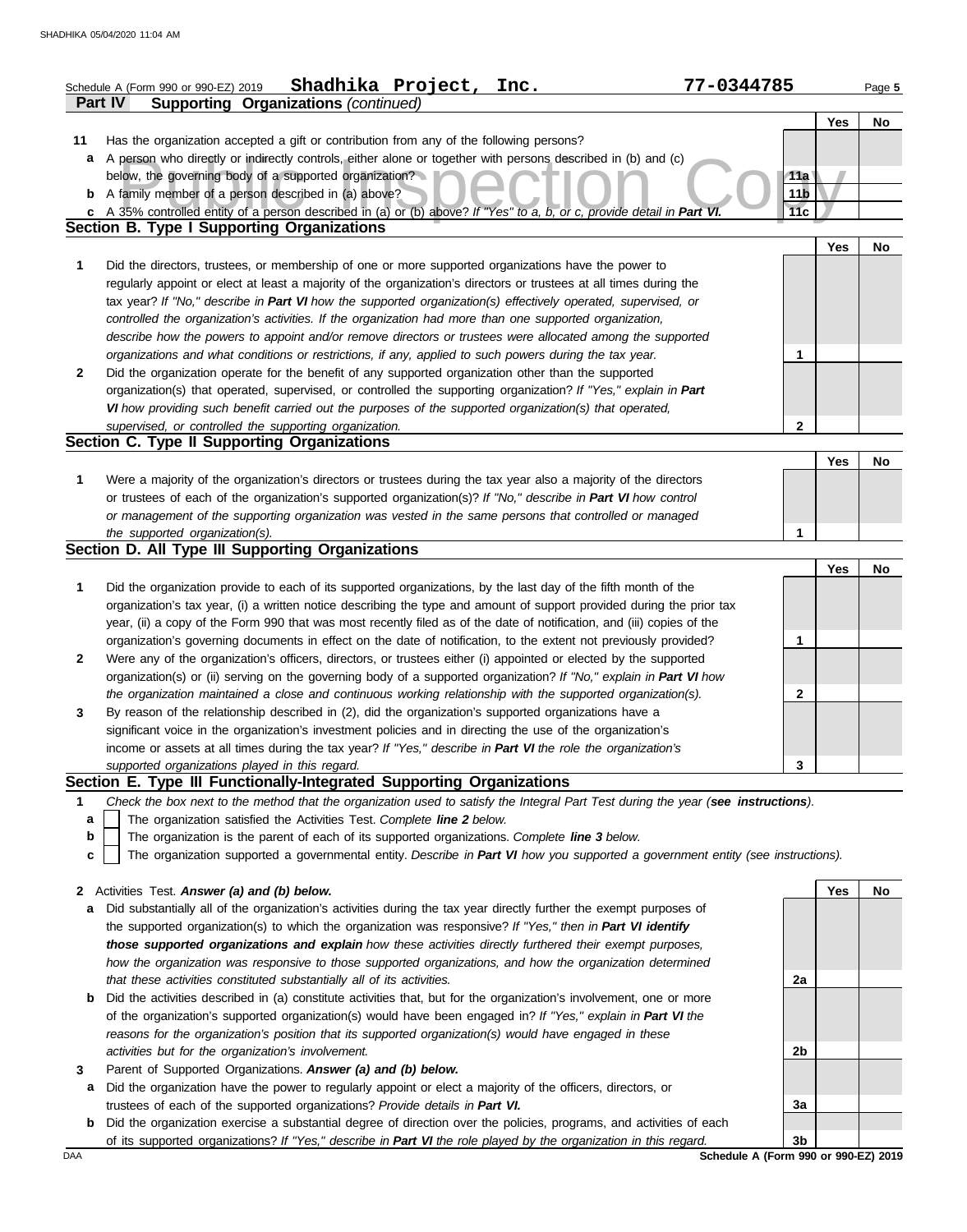| Shadhika Project, Inc.<br>Schedule A (Form 990 or 990-EZ) 2019                                                                                      |                | 77-0344785     | Page 6                         |
|-----------------------------------------------------------------------------------------------------------------------------------------------------|----------------|----------------|--------------------------------|
| <b>Part V</b><br>Type III Non-Functionally Integrated 509(a)(3) Supporting Organizations                                                            |                |                |                                |
| Check here if the organization satisfied the Integral Part Test as a qualifying trust on Nov. 20, 1970 (explain in Part VI). See<br>1               |                |                |                                |
| instructions. All other Type III non-functionally integrated supporting organizations must complete Sections A through E.                           |                |                |                                |
| Section A - Adjusted Net Income                                                                                                                     |                |                | (B) Current Year               |
|                                                                                                                                                     |                | (A) Prior Year | (optional)                     |
| Net short-term capital gain<br>1                                                                                                                    | 1              |                |                                |
| <u> Tanzania de la pro</u><br>Recoveries of prior-year distributions<br>2                                                                           | $\overline{2}$ |                |                                |
| Other gross income (see instructions)<br>3                                                                                                          | 3              |                |                                |
| Add lines 1 through 3.<br>4                                                                                                                         | 4              |                |                                |
| Depreciation and depletion<br>5                                                                                                                     | 5              |                |                                |
| Portion of operating expenses paid or incurred for production or<br>6                                                                               |                |                |                                |
| collection of gross income or for management, conservation, or                                                                                      |                |                |                                |
| maintenance of property held for production of income (see instructions)                                                                            | 6              |                |                                |
| 7<br>Other expenses (see instructions)                                                                                                              | $\overline{7}$ |                |                                |
| Adjusted Net Income (subtract lines 5, 6, and 7 from line 4)<br>8                                                                                   | 8              |                |                                |
| <b>Section B - Minimum Asset Amount</b>                                                                                                             |                | (A) Prior Year | (B) Current Year<br>(optional) |
| Aggregate fair market value of all non-exempt-use assets (see<br>1                                                                                  |                |                |                                |
| instructions for short tax year or assets held for part of year):                                                                                   |                |                |                                |
| Average monthly value of securities<br>a                                                                                                            | 1a             |                |                                |
| Average monthly cash balances<br>b                                                                                                                  | 1b             |                |                                |
| Fair market value of other non-exempt-use assets<br>c                                                                                               | 1c             |                |                                |
| Total (add lines 1a, 1b, and 1c)<br>d                                                                                                               | 1d             |                |                                |
| <b>Discount</b> claimed for blockage or other<br>е                                                                                                  |                |                |                                |
| factors (explain in detail in Part VI):                                                                                                             |                |                |                                |
| Acquisition indebtedness applicable to non-exempt-use assets<br>2                                                                                   | $\overline{2}$ |                |                                |
| Subtract line 2 from line 1d.<br>3                                                                                                                  | 3              |                |                                |
| Cash deemed held for exempt use. Enter 1-1/2% of line 3 (for greater amount,<br>4                                                                   |                |                |                                |
| see instructions).                                                                                                                                  | 4              |                |                                |
| Net value of non-exempt-use assets (subtract line 4 from line 3)<br>5                                                                               | 5              |                |                                |
| Multiply line 5 by .035.<br>6                                                                                                                       | 6              |                |                                |
| Recoveries of prior-year distributions<br>7                                                                                                         | $\overline{7}$ |                |                                |
| 8<br>Minimum Asset Amount (add line 7 to line 6)                                                                                                    | 8              |                |                                |
| Section C - Distributable Amount                                                                                                                    |                |                | <b>Current Year</b>            |
| Adjusted net income for prior year (from Section A, line 8, Column A)<br>1.                                                                         | $\mathbf 1$    |                |                                |
| Enter 85% of line 1.<br>2                                                                                                                           | $\mathbf{2}$   |                |                                |
| 3<br>Minimum asset amount for prior year (from Section B, line 8, Column A)                                                                         | 3              |                |                                |
| Enter greater of line 2 or line 3.<br>4                                                                                                             | 4              |                |                                |
| 5<br>Income tax imposed in prior year                                                                                                               | 5              |                |                                |
| Distributable Amount. Subtract line 5 from line 4, unless subject to<br>6                                                                           |                |                |                                |
| emergency temporary reduction (see instructions).                                                                                                   | 6              |                |                                |
| Check here if the current year is the organization's first as a non-functionally integrated Type III supporting organization (see<br>$\overline{7}$ |                |                |                                |

instructions).

**Schedule A (Form 990 or 990-EZ) 2019**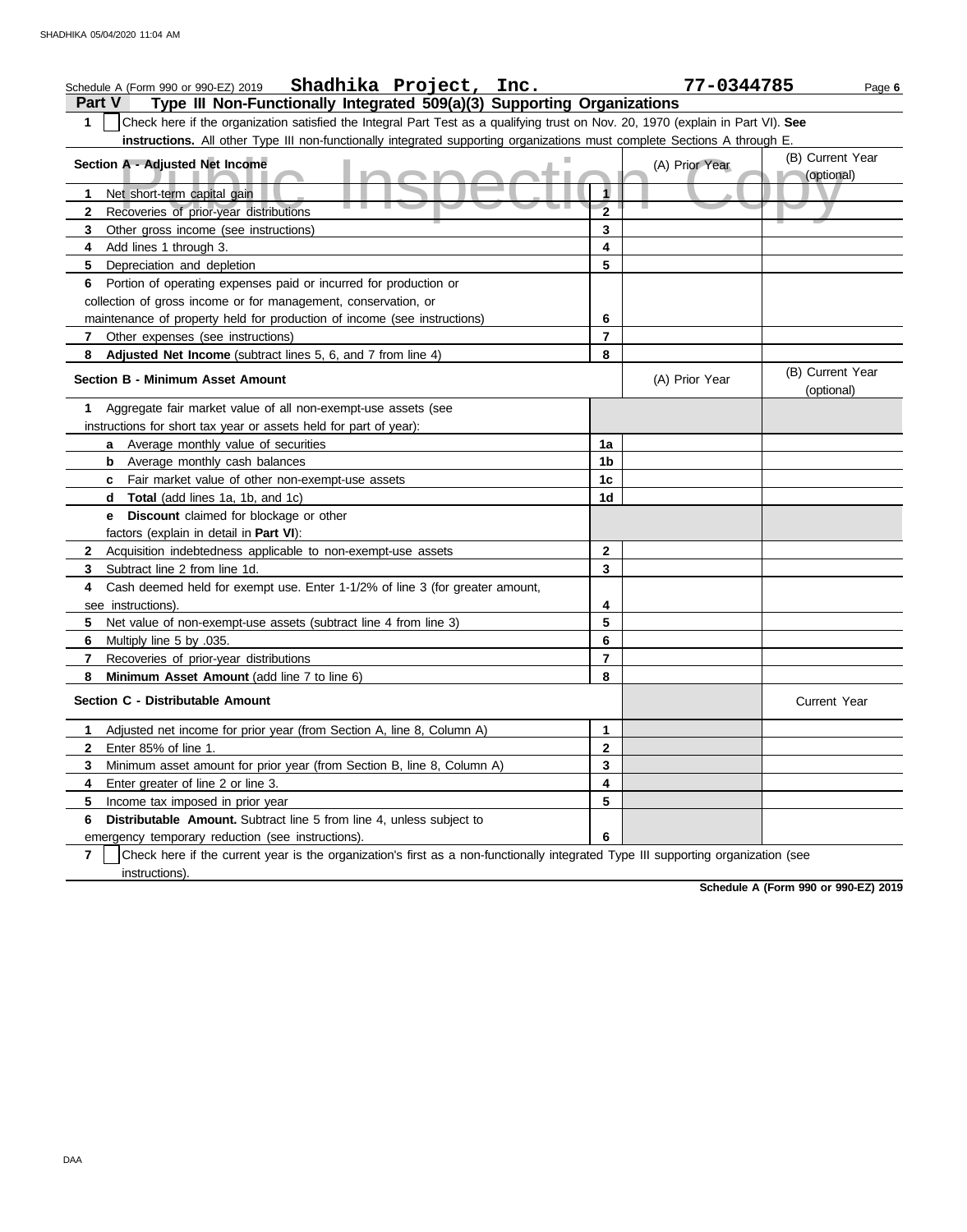|              | Shadhika Project, Inc.<br>Schedule A (Form 990 or 990-EZ) 2019                                                                           |                                    | 77-0344785                                    | Page 7                                           |
|--------------|------------------------------------------------------------------------------------------------------------------------------------------|------------------------------------|-----------------------------------------------|--------------------------------------------------|
|              | Type III Non-Functionally Integrated 509(a)(3) Supporting Organizations (continued)<br>Part V                                            |                                    |                                               |                                                  |
|              | <b>Section D - Distributions</b>                                                                                                         |                                    |                                               | <b>Current Year</b>                              |
| 1            | Amounts paid to supported organizations to accomplish exempt purposes                                                                    |                                    |                                               |                                                  |
| $\mathbf{2}$ | Amounts paid to perform activity that directly furthers exempt purposes of supported<br>organizations, in excess of income from activity |                                    |                                               |                                                  |
| 3            | Administrative expenses paid to accomplish exempt purposes of supported organizations                                                    |                                    |                                               |                                                  |
| 4            | Amounts paid to acquire exempt-use assets                                                                                                |                                    |                                               |                                                  |
| 5            | Qualified set-aside amounts (prior IRS approval required)                                                                                |                                    |                                               |                                                  |
| 6            | Other distributions (describe in Part VI). See instructions.                                                                             |                                    |                                               |                                                  |
| 7            | Total annual distributions. Add lines 1 through 6.                                                                                       |                                    |                                               |                                                  |
| 8            | Distributions to attentive supported organizations to which the organization is responsive                                               |                                    |                                               |                                                  |
|              | (provide details in Part VI). See instructions.                                                                                          |                                    |                                               |                                                  |
| 9            | Distributable amount for 2019 from Section C, line 6                                                                                     |                                    |                                               |                                                  |
| 10           | Line 8 amount divided by line 9 amount                                                                                                   |                                    |                                               |                                                  |
|              | Section E - Distribution Allocations (see instructions)                                                                                  | (i)<br><b>Excess Distributions</b> | (ii)<br><b>Underdistributions</b><br>Pre-2019 | (iii)<br><b>Distributable</b><br>Amount for 2019 |
| 1            | Distributable amount for 2019 from Section C, line 6                                                                                     |                                    |                                               |                                                  |
| $\mathbf{2}$ | Underdistributions, if any, for years prior to 2019                                                                                      |                                    |                                               |                                                  |
|              | (reasonable cause required-explain in Part VI). See                                                                                      |                                    |                                               |                                                  |
|              | instructions.                                                                                                                            |                                    |                                               |                                                  |
| 3            | Excess distributions carryover, if any, to 2019                                                                                          |                                    |                                               |                                                  |
|              |                                                                                                                                          |                                    |                                               |                                                  |
|              |                                                                                                                                          |                                    |                                               |                                                  |
|              |                                                                                                                                          |                                    |                                               |                                                  |
|              |                                                                                                                                          |                                    |                                               |                                                  |
|              | e From 2018                                                                                                                              |                                    |                                               |                                                  |
|              | f Total of lines 3a through e                                                                                                            |                                    |                                               |                                                  |
|              | g Applied to underdistributions of prior years                                                                                           |                                    |                                               |                                                  |
|              | <b>h</b> Applied to 2019 distributable amount                                                                                            |                                    |                                               |                                                  |
|              | <i>i</i> Carryover from 2014 not applied (see instructions)                                                                              |                                    |                                               |                                                  |
| 4            | Remainder. Subtract lines 3q, 3h, and 3i from 3f.<br>Distributions for 2019 from                                                         |                                    |                                               |                                                  |
|              | \$<br>Section D, line 7:                                                                                                                 |                                    |                                               |                                                  |
|              | a Applied to underdistributions of prior years                                                                                           |                                    |                                               |                                                  |
|              | <b>b</b> Applied to 2019 distributable amount                                                                                            |                                    |                                               |                                                  |
|              | c Remainder. Subtract lines 4a and 4b from 4.                                                                                            |                                    |                                               |                                                  |
| 5            | Remaining underdistributions for years prior to 2019, if                                                                                 |                                    |                                               |                                                  |
|              | any. Subtract lines 3g and 4a from line 2. For result                                                                                    |                                    |                                               |                                                  |
|              | greater than zero, explain in <b>Part VI</b> . See instructions.                                                                         |                                    |                                               |                                                  |
| 6            | Remaining underdistributions for 2019. Subtract lines 3h                                                                                 |                                    |                                               |                                                  |
|              | and 4b from line 1. For result greater than zero, explain in                                                                             |                                    |                                               |                                                  |
|              | Part VI. See instructions.                                                                                                               |                                    |                                               |                                                  |
| 7            | Excess distributions carryover to 2020. Add lines 3j                                                                                     |                                    |                                               |                                                  |
|              | and 4c.                                                                                                                                  |                                    |                                               |                                                  |
| 8            | Breakdown of line 7:                                                                                                                     |                                    |                                               |                                                  |
|              |                                                                                                                                          |                                    |                                               |                                                  |
|              | <b>b</b> Excess from 2016                                                                                                                |                                    |                                               |                                                  |
|              | c Excess from 2017                                                                                                                       |                                    |                                               |                                                  |
|              | d Excess from 2018                                                                                                                       |                                    |                                               |                                                  |
|              |                                                                                                                                          |                                    |                                               |                                                  |
|              |                                                                                                                                          |                                    |                                               |                                                  |

**Schedule A (Form 990 or 990-EZ) 2019**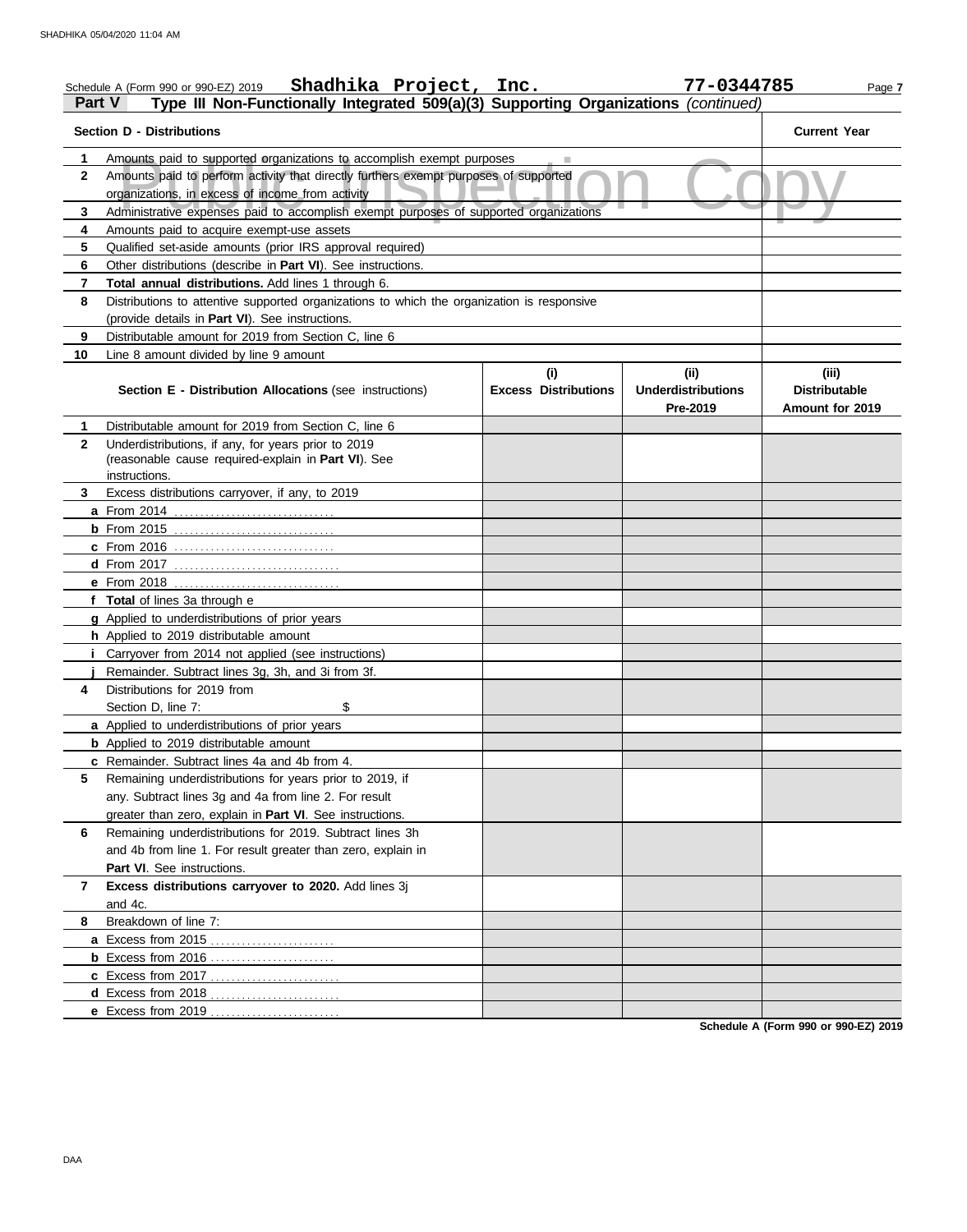|         | Schedule A (Form 990 or 990-EZ) 2019 | Shadhika Project, Inc. |  | 77-0344785                                                                                                                                                                                                                                                                                                                                       | Page 8 |  |
|---------|--------------------------------------|------------------------|--|--------------------------------------------------------------------------------------------------------------------------------------------------------------------------------------------------------------------------------------------------------------------------------------------------------------------------------------------------|--------|--|
| Part VI |                                      |                        |  | Supplemental Information. Provide the explanations required by Part II, line 10; Part II, line 17a or 17b; Part<br>III, line 12; Part IV, Section A, lines 1, 2, 3b, 3c, 4b, 4c, 5a, 6, 9a, 9b, 9c, 11a, 11b, and 11c; Part IV, Section                                                                                                          |        |  |
|         |                                      |                        |  | B, lines 1 and 2; Part IV, Section C, line 1; Part IV, Section D, lines 2 and 3; Part IV, Section E, lines 1c, 2a, 2b,<br>3a, and 3b; Part V, line 1; Part V, Section B, line 1e; Part V, Section D, lines 5, 6, and 8; and Part V, Section E,<br>lines 2, 5, and 6. Also complete this part for any additional information. (See instructions.) |        |  |
|         |                                      |                        |  |                                                                                                                                                                                                                                                                                                                                                  |        |  |
|         |                                      |                        |  |                                                                                                                                                                                                                                                                                                                                                  |        |  |
|         |                                      |                        |  |                                                                                                                                                                                                                                                                                                                                                  |        |  |
|         |                                      |                        |  |                                                                                                                                                                                                                                                                                                                                                  |        |  |
|         |                                      |                        |  |                                                                                                                                                                                                                                                                                                                                                  |        |  |
|         |                                      |                        |  |                                                                                                                                                                                                                                                                                                                                                  |        |  |
|         |                                      |                        |  |                                                                                                                                                                                                                                                                                                                                                  |        |  |
|         |                                      |                        |  |                                                                                                                                                                                                                                                                                                                                                  |        |  |
|         |                                      |                        |  |                                                                                                                                                                                                                                                                                                                                                  |        |  |
|         |                                      |                        |  |                                                                                                                                                                                                                                                                                                                                                  |        |  |
|         |                                      |                        |  |                                                                                                                                                                                                                                                                                                                                                  |        |  |
|         |                                      |                        |  |                                                                                                                                                                                                                                                                                                                                                  |        |  |
|         |                                      |                        |  |                                                                                                                                                                                                                                                                                                                                                  |        |  |
|         |                                      |                        |  |                                                                                                                                                                                                                                                                                                                                                  |        |  |
|         |                                      |                        |  |                                                                                                                                                                                                                                                                                                                                                  |        |  |
|         |                                      |                        |  |                                                                                                                                                                                                                                                                                                                                                  |        |  |
|         |                                      |                        |  |                                                                                                                                                                                                                                                                                                                                                  |        |  |
|         |                                      |                        |  |                                                                                                                                                                                                                                                                                                                                                  |        |  |
|         |                                      |                        |  |                                                                                                                                                                                                                                                                                                                                                  |        |  |
|         |                                      |                        |  |                                                                                                                                                                                                                                                                                                                                                  |        |  |
|         |                                      |                        |  |                                                                                                                                                                                                                                                                                                                                                  |        |  |
|         |                                      |                        |  |                                                                                                                                                                                                                                                                                                                                                  |        |  |
|         |                                      |                        |  |                                                                                                                                                                                                                                                                                                                                                  |        |  |
|         |                                      |                        |  |                                                                                                                                                                                                                                                                                                                                                  |        |  |
|         |                                      |                        |  |                                                                                                                                                                                                                                                                                                                                                  |        |  |
|         |                                      |                        |  |                                                                                                                                                                                                                                                                                                                                                  |        |  |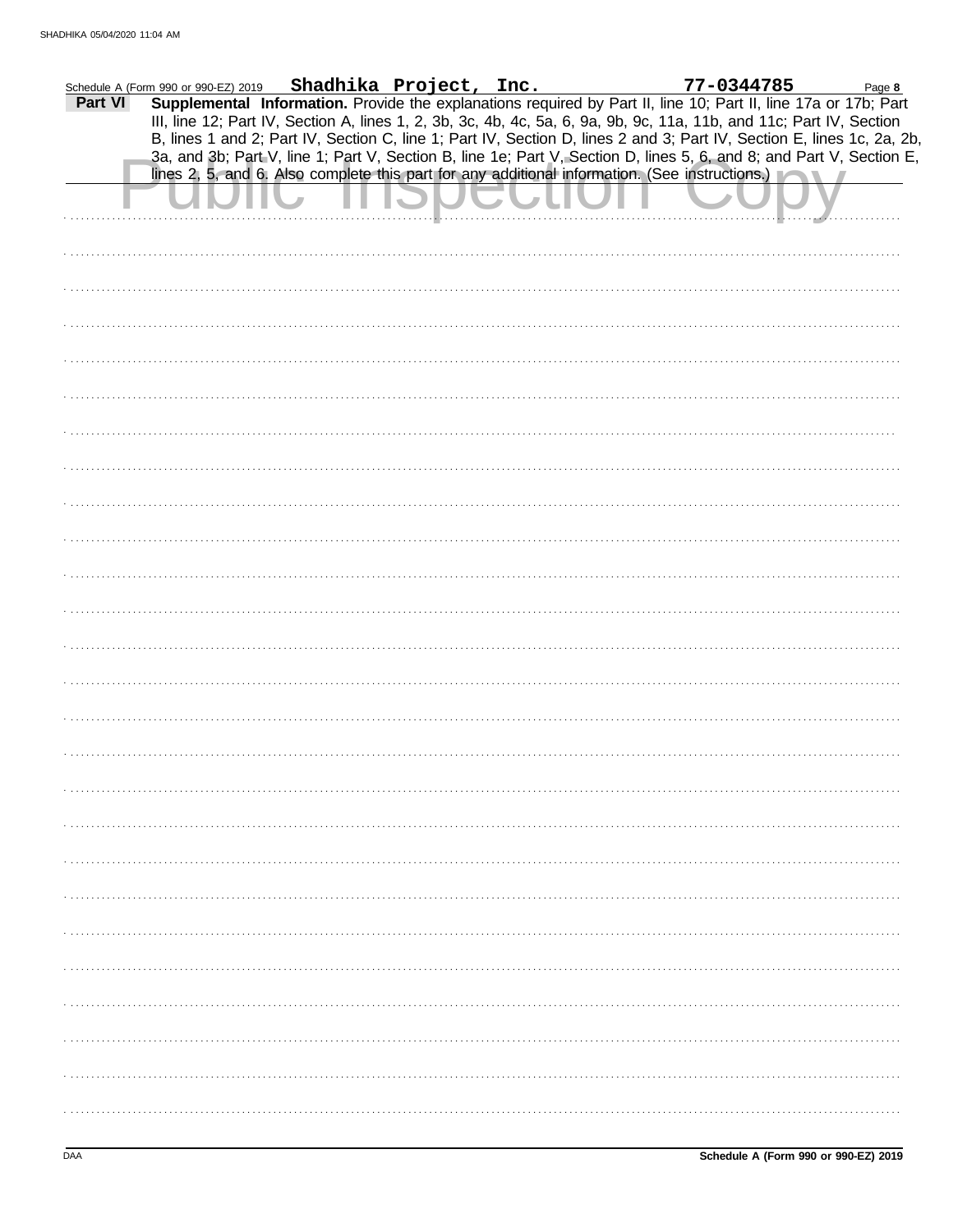| <b>Schedule B</b><br>(Form 990, 990-EZ,                                        | <b>Schedule of Contributors</b>                                                                                                                                                                             | OMB No. 1545-0047                                   |
|--------------------------------------------------------------------------------|-------------------------------------------------------------------------------------------------------------------------------------------------------------------------------------------------------------|-----------------------------------------------------|
| or 990-PF)<br>Department of the Treasury<br>Internal Revenue Service           | u Attach to Form 990, Form 990-EZ, or Form 990-PF.<br>u Go to www.irs.gov/Form990 for the latest information.                                                                                               | 2019                                                |
| Name of the organization<br>Shadhika Project<br>Organization type (check one): | Inc.                                                                                                                                                                                                        | <b>Employer identification number</b><br>77-0344785 |
| Filers of:                                                                     | Section:                                                                                                                                                                                                    |                                                     |
| Form 990 or 990-EZ                                                             | X <br>) (enter number) organization<br>501(c)<br>3                                                                                                                                                          |                                                     |
|                                                                                | $4947(a)(1)$ nonexempt charitable trust not treated as a private foundation                                                                                                                                 |                                                     |
|                                                                                | 527 political organization                                                                                                                                                                                  |                                                     |
| Form 990-PF                                                                    | 501(c)(3) exempt private foundation                                                                                                                                                                         |                                                     |
|                                                                                | 4947(a)(1) nonexempt charitable trust treated as a private foundation                                                                                                                                       |                                                     |
|                                                                                | 501(c)(3) taxable private foundation                                                                                                                                                                        |                                                     |
|                                                                                |                                                                                                                                                                                                             |                                                     |
| instructions.                                                                  | Check if your organization is covered by the General Rule or a Special Rule.<br>Note: Only a section 501(c)(7), (8), or (10) organization can check boxes for both the General Rule and a Special Rule. See |                                                     |
| <b>General Rule</b>                                                            |                                                                                                                                                                                                             |                                                     |
|                                                                                | For an organization filing Form 990, 990-FZ or 990-PF that received during the year contributions totaling \$5,000                                                                                          |                                                     |

For an organization filing that received, during the year, contributions totaling \$5,000 or more (in money or property) from any one contributor. Complete Parts I and II. See instructions for determining a contributor's total contributions.

## **Special Rules**

 $\overline{X}$  For an organization described in section 501(c)(3) filing Form 990 or 990-EZ that met the 33<sup>1</sup>/3% support test of the regulations under sections 509(a)(1) and 170(b)(1)(A)(vi), that checked Schedule A (Form 990 or 990-EZ), Part II, line 13, 16a, or 16b, and that received from any one contributor, during the year, total contributions of the greater of **(1)** \$5,000; or **(2)** 2% of the amount on (i) Form 990, Part VIII, line 1h; or (ii) Form 990-EZ, line 1. Complete Parts I and II.

literary, or educational purposes, or for the prevention of cruelty to children or animals. Complete Parts I (entering For an organization described in section  $501(c)(7)$ ,  $(8)$ , or  $(10)$  filing Form 990 or 990-EZ that received from any one contributor, during the year, total contributions of more than \$1,000 *exclusively* for religious, charitable, scientific, "N/A" in column (b) instead of the contributor name and address), II, and III.

For an organization described in section 501(c)(7), (8), or (10) filing Form 990 or 990-EZ that received from any one contributor, during the year, contributions *exclusively* for religious, charitable, etc., purposes, but no such contributions totaled more than \$1,000. If this box is checked, enter here the total contributions that were received during the year for an *exclusively* religious, charitable, etc., purpose. Don't complete any of the parts unless the **General Rule** applies to this organization because it received *nonexclusively* religious, charitable, etc., contributions totaling \$5,000 or more during the year . . . . . . . . . . . . . . . . . . . . . . . . . . . . . . . . . . . . . . . . . . . . . . . . . . . . . . . . . . . . . . . . . . . . . . . . . . . .  $\triangleright$  \$

990-EZ, or 990-PF), but it **must** answer "No" on Part IV, line 2, of its Form 990; or check the box on line H of its Form 990-EZ or on its Form 990-PF, Part I, line 2, to certify that it doesn't meet the filing requirements of Schedule B (Form 990, 990-EZ, or 990-PF). **Caution:** An organization that isn't covered by the General Rule and/or the Special Rules doesn't file Schedule B (Form 990,

**For Paperwork Reduction Act Notice, see the instructions for Form 990, 990-EZ, or 990-PF.**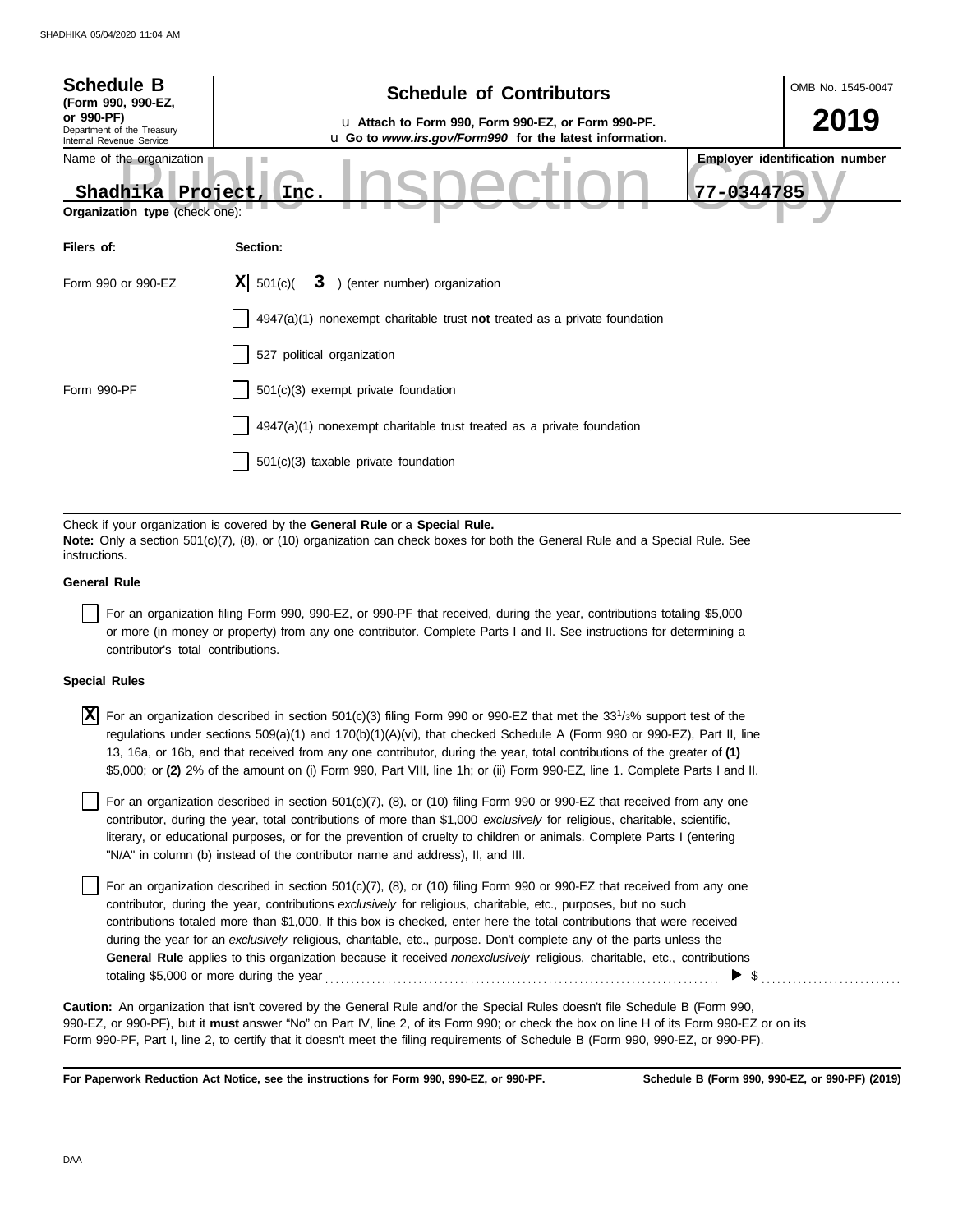|                  | Schedule B (Form 990, 990-EZ, or 990-PF) (2019)<br>Name of organization<br>Shadhika Project, Inc.     |                                   | Page 1 of 3<br>Page 2<br>Employer identification number<br>77-0344785                        |
|------------------|-------------------------------------------------------------------------------------------------------|-----------------------------------|----------------------------------------------------------------------------------------------|
| Part I           | <b>Contributors</b> (see instructions). Use duplicate copies of Part I if additional space is needed. |                                   |                                                                                              |
| (a)<br>No.       | (b)<br>Name, address, and ZIP + 4                                                                     | (c)<br><b>Total contributions</b> | (d)<br>Type of contribution                                                                  |
| $\frac{1}{2}$    |                                                                                                       | 62,077<br>$\mathsf{\$}$           | X<br>Person<br>Payroll<br><b>Noncash</b><br>(Complete Part II for<br>noncash contributions.) |
| (a)<br>No.       | (b)<br>Name, address, and ZIP + 4                                                                     | (c)<br><b>Total contributions</b> | (d)<br>Type of contribution                                                                  |
| $\mathbf{2}$     |                                                                                                       | 21,200<br>\$                      | X<br>Person<br>Payroll<br>Noncash<br>(Complete Part II for<br>noncash contributions.)        |
| (a)<br>No.       | (b)<br>Name, address, and ZIP + 4                                                                     | (c)<br><b>Total contributions</b> | (d)<br>Type of contribution                                                                  |
| $\mathbf{3}$     |                                                                                                       | 35,100<br>\$                      | Person<br>Payroll<br><b>Noncash</b><br>(Complete Part II for<br>noncash contributions.)      |
| (a)<br>No.       | (b)<br>Name, address, and ZIP + 4                                                                     | (c)<br><b>Total contributions</b> | (d)<br>Type of contribution                                                                  |
| $\overline{4}$   |                                                                                                       | 15,000<br>P.                      | Χ<br>Person<br>Payroll<br><b>Noncash</b><br>(Complete Part II for<br>noncash contributions.) |
| (a)<br>No.       | (b)<br>Name, address, and ZIP + 4                                                                     | (c)<br><b>Total contributions</b> | (d)<br>Type of contribution                                                                  |
| $\overline{5}$   |                                                                                                       | 15,000<br>\$                      | Х<br>Person<br>Payroll<br><b>Noncash</b><br>(Complete Part II for<br>noncash contributions.) |
| (a)<br>No.       | (b)<br>Name, address, and ZIP + 4                                                                     | (c)<br><b>Total contributions</b> | (d)<br>Type of contribution                                                                  |
| $6 \overline{6}$ |                                                                                                       | 12,500<br>\$                      | Х<br>Person<br>Payroll<br><b>Noncash</b><br>(Complete Part II for<br>noncash contributions.) |

**Schedule B (Form 990, 990-EZ, or 990-PF) (2019)**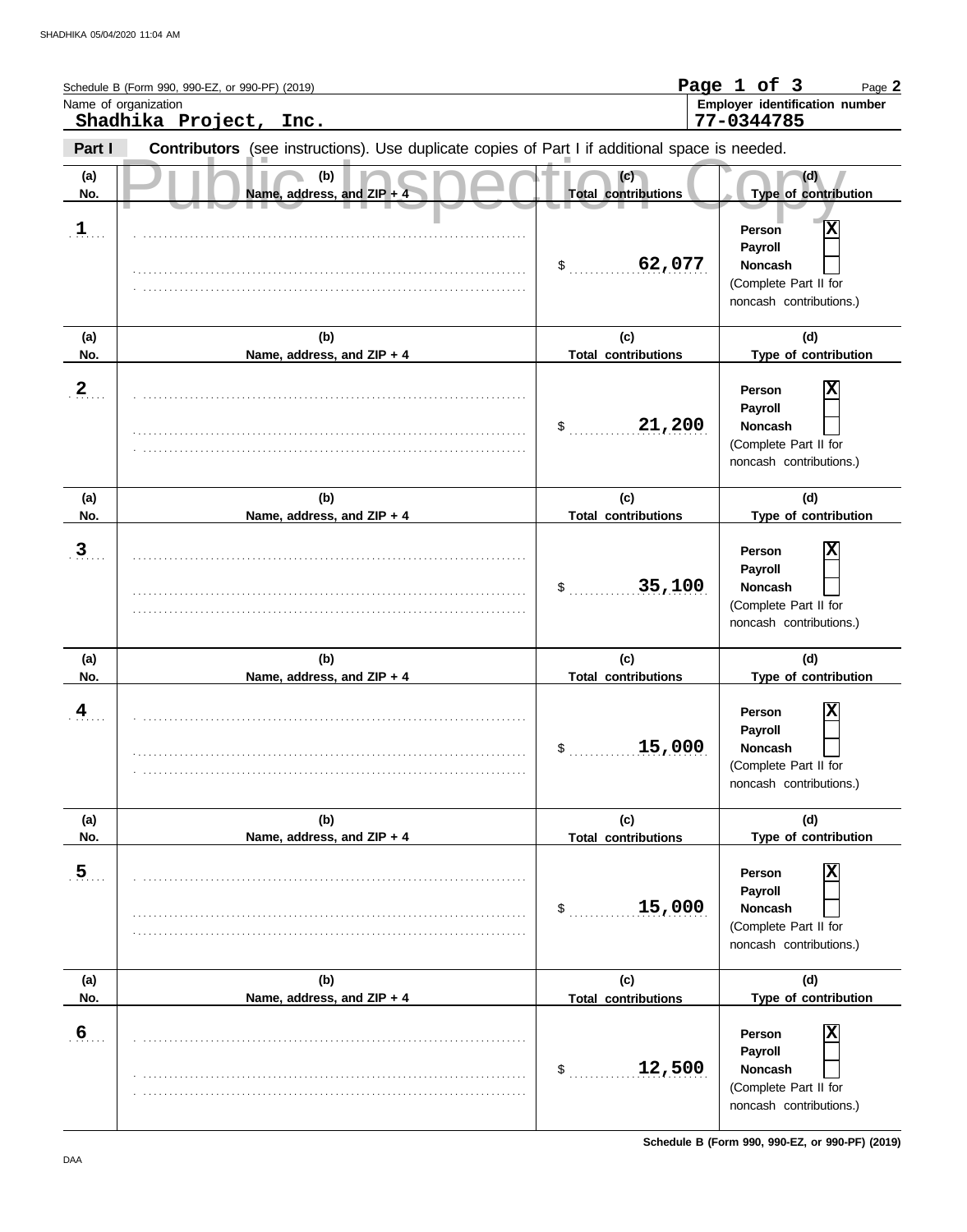|                | Schedule B (Form 990, 990-EZ, or 990-PF) (2019)<br>Name of organization                        |                                   | Page 2 of 3<br>Page 2<br>Employer identification number                                      |
|----------------|------------------------------------------------------------------------------------------------|-----------------------------------|----------------------------------------------------------------------------------------------|
|                | Shadhika Project, Inc.                                                                         |                                   | 77-0344785                                                                                   |
| Part I         | Contributors (see instructions). Use duplicate copies of Part I if additional space is needed. |                                   |                                                                                              |
| (a)<br>No.     | (b)<br>Name, address, and ZIP $+$ 4                                                            | (c)<br><b>Total contributions</b> | (d)<br>Type of contribution                                                                  |
| $\overline{7}$ |                                                                                                | 48,000<br>\$                      | X<br>Person<br>Payroll<br><b>Noncash</b><br>(Complete Part II for<br>noncash contributions.) |
| (a)            | (b)                                                                                            | (c)                               | (d)                                                                                          |
| No.            | Name, address, and ZIP + 4                                                                     | <b>Total contributions</b>        | Type of contribution                                                                         |
| 8              |                                                                                                | 36,000<br>\$                      | Person<br>Payroll<br><b>Noncash</b><br>(Complete Part II for<br>noncash contributions.)      |
| (a)            | (b)                                                                                            | (c)                               | (d)                                                                                          |
| No.            | Name, address, and ZIP + 4                                                                     | <b>Total contributions</b>        | Type of contribution                                                                         |
| 9              |                                                                                                | 15,000<br>\$                      | X<br>Person<br>Payroll<br><b>Noncash</b><br>(Complete Part II for<br>noncash contributions.) |
| (a)            | (b)                                                                                            | (c)                               | (d)                                                                                          |
| No.            | Name, address, and ZIP + 4                                                                     | <b>Total contributions</b>        | Type of contribution                                                                         |
| 10             |                                                                                                | 50,642<br>P.                      | Person<br>Payroll<br><b>Noncash</b><br>(Complete Part II for<br>noncash contributions.)      |
| (a)            | (b)                                                                                            | (c)                               | (d)                                                                                          |
| No.            | Name, address, and ZIP + 4                                                                     | <b>Total contributions</b>        | Type of contribution                                                                         |
| 11             |                                                                                                | 33,590<br>\$                      | Person<br>Payroll<br><b>Noncash</b><br>(Complete Part II for<br>noncash contributions.)      |
| (a)<br>No.     | (b)<br>Name, address, and ZIP + 4                                                              | (c)<br><b>Total contributions</b> | (d)<br>Type of contribution                                                                  |
|                |                                                                                                |                                   |                                                                                              |
| 12             |                                                                                                | 23,873<br>\$                      | Person<br>Payroll<br>Noncash<br>(Complete Part II for<br>noncash contributions.)             |

**Schedule B (Form 990, 990-EZ, or 990-PF) (2019)**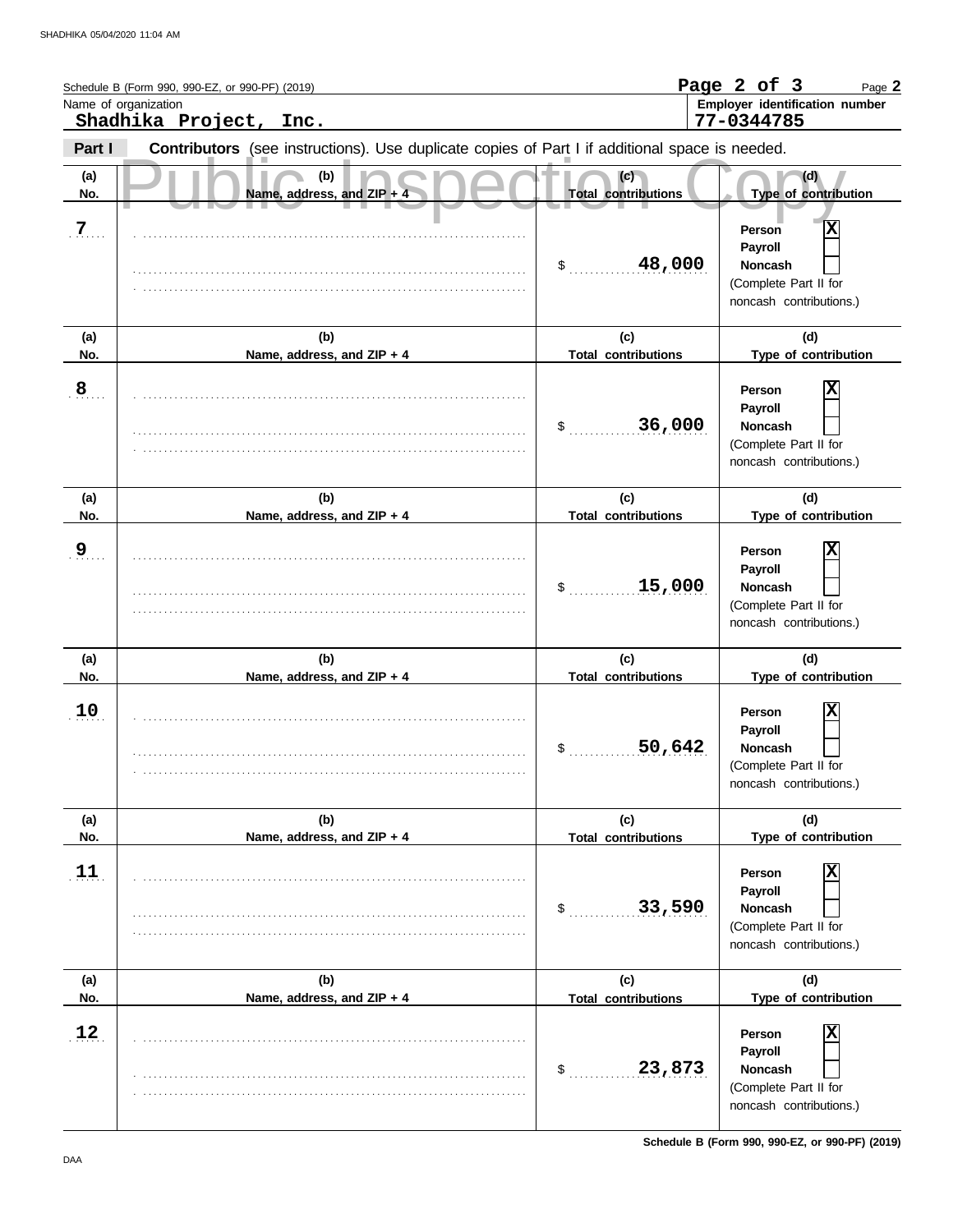|            | Schedule B (Form 990, 990-EZ, or 990-PF) (2019)<br>Name of organization                                                  |                                   | Page 3 of 3<br>Page 2<br>Employer identification number                                      |
|------------|--------------------------------------------------------------------------------------------------------------------------|-----------------------------------|----------------------------------------------------------------------------------------------|
| Part I     | Shadhika Project, Inc.<br>Contributors (see instructions). Use duplicate copies of Part I if additional space is needed. |                                   | 77-0344785                                                                                   |
| (a)<br>No. | (b)<br>Name, address, and ZIP + 4                                                                                        | (c)<br><b>Total contributions</b> | (d)<br>Type of contribution                                                                  |
| 13         |                                                                                                                          | 18,000<br>$\mathsf{\$}$           | X<br>Person<br>Payroll<br><b>Noncash</b><br>(Complete Part II for<br>noncash contributions.) |
| (a)<br>No. | (b)<br>Name, address, and ZIP + 4                                                                                        | (c)<br><b>Total contributions</b> | (d)<br>Type of contribution                                                                  |
| 14         |                                                                                                                          | 16,600<br>\$                      | X<br>Person<br>Payroll<br><b>Noncash</b><br>(Complete Part II for<br>noncash contributions.) |
| (a)<br>No. | (b)<br>Name, address, and ZIP + 4                                                                                        | (c)<br><b>Total contributions</b> | (d)<br>Type of contribution                                                                  |
|            |                                                                                                                          | \$                                | Person<br>Payroll<br><b>Noncash</b><br>(Complete Part II for<br>noncash contributions.)      |
| (a)<br>No. | (b)<br>Name, address, and ZIP + 4                                                                                        | (c)<br><b>Total contributions</b> | (d)<br>Type of contribution                                                                  |
|            |                                                                                                                          | \$                                | Person<br>Payroll<br><b>Noncash</b><br>(Complete Part II for<br>noncash contributions.)      |
| (a)<br>No. | (b)<br>Name, address, and ZIP + 4                                                                                        | (c)<br><b>Total contributions</b> | (d)<br>Type of contribution                                                                  |
|            |                                                                                                                          | \$                                | Person<br>Payroll<br><b>Noncash</b><br>(Complete Part II for<br>noncash contributions.)      |
| (a)<br>No. | (b)<br>Name, address, and ZIP + 4                                                                                        | (c)<br><b>Total contributions</b> | (d)<br>Type of contribution                                                                  |
|            |                                                                                                                          | \$                                | Person<br>Payroll<br><b>Noncash</b><br>(Complete Part II for<br>noncash contributions.)      |

**Schedule B (Form 990, 990-EZ, or 990-PF) (2019)**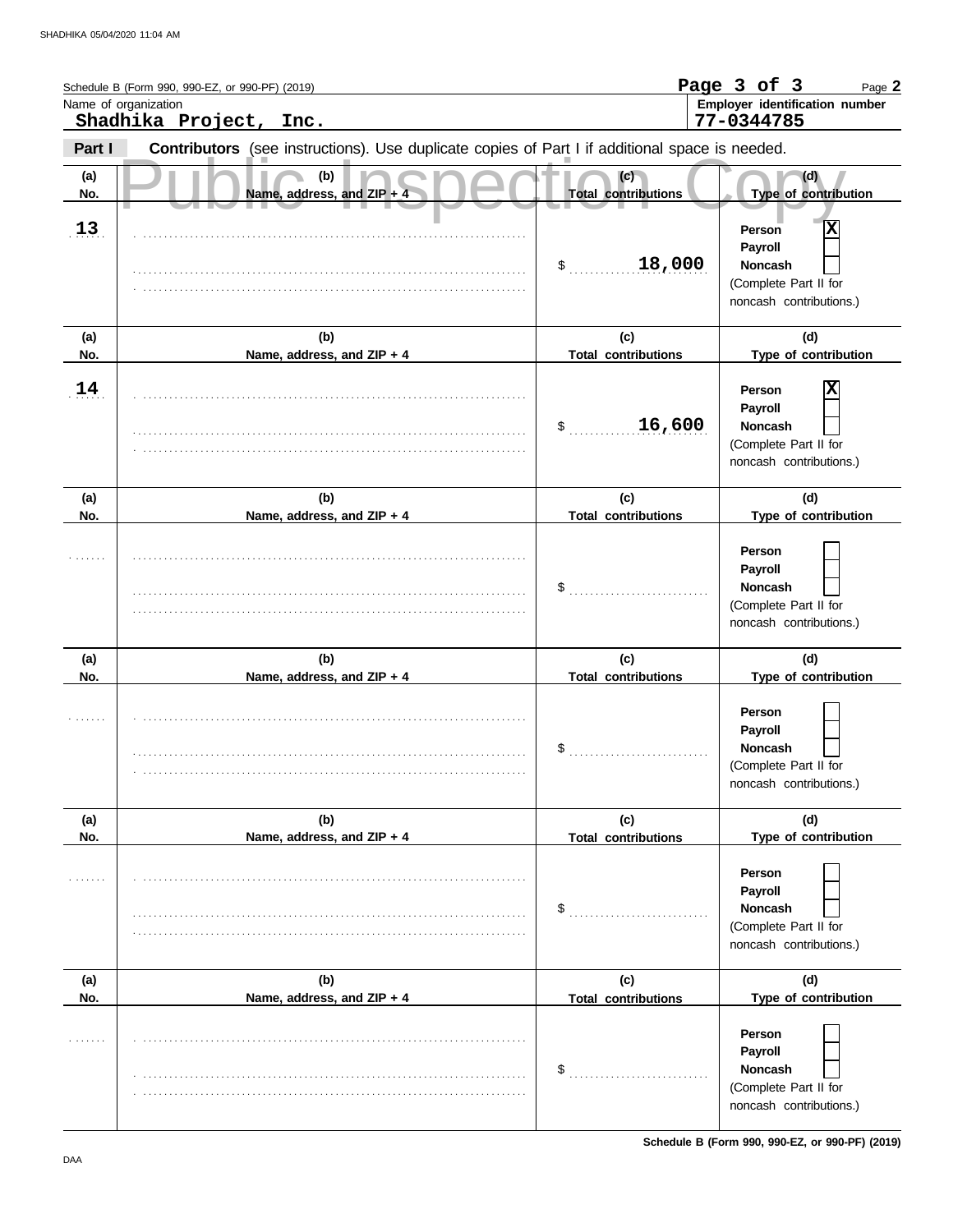| u Complete if the organization answered "Yes" on Form 990,<br>(Form 990)<br>Part IV, line 6, 7, 8, 9, 10, 11a, 11b, 11c, 11d, 11e, 11f, 12a, or 12b.<br><b>Open to Public</b><br>Department of the Treasury<br>u Attach to Form 990.<br><b>Inspection</b><br>Internal Revenue Service<br><b>u</b> Go to <i>www.irs.gov/Form990</i> for instructions and the latest information.<br>Name of the organization<br><b>Employer identification number</b><br>77-0344785<br>Shadhika Project, Inc.<br>Organizations Maintaining Donor Advised Funds or Other Similar Funds or Accounts.<br>Part I<br>Complete if the organization answered "Yes" on Form 990, Part IV, line 6.<br>(a) Donor advised funds<br>(b) Funds and other accounts<br>1<br>Aggregate value of contributions to (during year)<br>2<br>Aggregate value of grants from (during year) [[11][11] Aggregate value of grants from (during year)<br>3<br>4<br>Did the organization inform all donors and donor advisors in writing that the assets held in donor advised<br>5<br>Yes<br>No<br>Did the organization inform all grantees, donors, and donor advisors in writing that grant funds can be used<br>6<br>only for charitable purposes and not for the benefit of the donor or donor advisor, or for any other purpose<br><b>Yes</b><br><b>No</b><br>Part II<br><b>Conservation Easements.</b><br>Complete if the organization answered "Yes" on Form 990, Part IV, line 7.<br>Purpose(s) of conservation easements held by the organization (check all that apply).<br>1.<br>Preservation of land for public use (for example, recreation or education<br>Preservation of a historically important land area<br>Protection of natural habitat<br>Preservation of a certified historic structure<br>Preservation of open space<br>Complete lines 2a through 2d if the organization held a qualified conservation contribution in the form of a conservation<br>2<br>easement on the last day of the tax year.<br>Held at the End of the Tax Year<br>Total number of conservation easements<br>2a<br>a<br>2b<br>b<br>Number of conservation easements on a certified historic structure included in (a) [11] Number of conservation easements on a certified historic structure included in (a)<br>2c<br>c<br>d Number of conservation easements included in (c) acquired after 7/25/06, and not on a<br>historic structure listed in the National Register<br>2d<br>Number of conservation easements modified, transferred, released, extinguished, or terminated by the organization during the<br>3<br>tax year <b>u</b><br>Number of states where property subject to conservation easement is located $\mathbf u$<br>Does the organization have a written policy regarding the periodic monitoring, inspection, handling of<br>5<br>Yes $\Box$<br>No<br>Staff and volunteer hours devoted to monitoring, inspecting, handling of violations, and enforcing conservation easements during the year<br>6<br>u <sub></sub><br>Amount of expenses incurred in monitoring, inspecting, handling of violations, and enforcing conservation easements during the year<br>7<br>$\mathbf{u}$ \$ $\ldots$ $\ldots$ $\ldots$ $\ldots$ $\ldots$ $\ldots$ $\ldots$<br>Does each conservation easement reported on line 2(d) above satisfy the requirements of section 170(h)(4)(B)(i)<br>8<br>Yes  <br>No<br>In Part XIII, describe how the organization reports conservation easements in its revenue and expense statement and<br>9<br>balance sheet, and include, if applicable, the text of the footnote to the organization's financial statements that describes the<br>organization's accounting for conservation easements.<br>Organizations Maintaining Collections of Art, Historical Treasures, or Other Similar Assets.<br><b>Part III</b><br>Complete if the organization answered "Yes" on Form 990, Part IV, line 8.<br>1a If the organization elected, as permitted under FASB ASC 958, not to report in its revenue statement and balance sheet works<br>of art, historical treasures, or other similar assets held for public exhibition, education, or research in furtherance of public<br>service, provide in Part XIII the text of the footnote to its financial statements that describes these items.<br><b>b</b> If the organization elected, as permitted under FASB ASC 958, to report in its revenue statement and balance sheet works of<br>art, historical treasures, or other similar assets held for public exhibition, education, or research in furtherance of public service,<br>provide the following amounts relating to these items:<br>$\mathbf{u}$ \$<br>If the organization received or held works of art, historical treasures, or other similar assets for financial gain, provide the<br>2<br>following amounts required to be reported under FASB ASC 958 relating to these items:<br>a<br>b<br>For Paperwork Reduction Act Notice, see the Instructions for Form 990.<br>Schedule D (Form 990) 2019 | <b>SCHEDULE D</b> | Supplemental Financial Statements |  |  | OMB No. 1545-0047 |
|------------------------------------------------------------------------------------------------------------------------------------------------------------------------------------------------------------------------------------------------------------------------------------------------------------------------------------------------------------------------------------------------------------------------------------------------------------------------------------------------------------------------------------------------------------------------------------------------------------------------------------------------------------------------------------------------------------------------------------------------------------------------------------------------------------------------------------------------------------------------------------------------------------------------------------------------------------------------------------------------------------------------------------------------------------------------------------------------------------------------------------------------------------------------------------------------------------------------------------------------------------------------------------------------------------------------------------------------------------------------------------------------------------------------------------------------------------------------------------------------------------------------------------------------------------------------------------------------------------------------------------------------------------------------------------------------------------------------------------------------------------------------------------------------------------------------------------------------------------------------------------------------------------------------------------------------------------------------------------------------------------------------------------------------------------------------------------------------------------------------------------------------------------------------------------------------------------------------------------------------------------------------------------------------------------------------------------------------------------------------------------------------------------------------------------------------------------------------------------------------------------------------------------------------------------------------------------------------------------------------------------------------------------------------------------------------------------------------------------------------------------------------------------------------------------------------------------------------------------------------------------------------------------------------------------------------------------------------------------------------------------------------------------------------------------------------------------------------------------------------------------------------------------------------------------------------------------------------------------------------------------------------------------------------------------------------------------------------------------------------------------------------------------------------------------------------------------------------------------------------------------------------------------------------------------------------------------------------------------------------------------------------------------------------------------------------------------------------------------------------------------------------------------------------------------------------------------------------------------------------------------------------------------------------------------------------------------------------------------------------------------------------------------------------------------------------------------------------------------------------------------------------------------------------------------------------------------------------------------------------------------------------------------------------------------------------------------------------------------------------------------------------------------------------------------------------------------------------------------------------------------------------------------------------------------------------------------------------------------------------------------------------------------------------------------------------------------------------------------------------------------------------------------------------------------------------------------------------------------------------------------------------------------------------------------------------------------------------------------------------------------|-------------------|-----------------------------------|--|--|-------------------|
|                                                                                                                                                                                                                                                                                                                                                                                                                                                                                                                                                                                                                                                                                                                                                                                                                                                                                                                                                                                                                                                                                                                                                                                                                                                                                                                                                                                                                                                                                                                                                                                                                                                                                                                                                                                                                                                                                                                                                                                                                                                                                                                                                                                                                                                                                                                                                                                                                                                                                                                                                                                                                                                                                                                                                                                                                                                                                                                                                                                                                                                                                                                                                                                                                                                                                                                                                                                                                                                                                                                                                                                                                                                                                                                                                                                                                                                                                                                                                                                                                                                                                                                                                                                                                                                                                                                                                                                                                                                                                                                                                                                                                                                                                                                                                                                                                                                                                                                                                                                                            |                   |                                   |  |  |                   |
|                                                                                                                                                                                                                                                                                                                                                                                                                                                                                                                                                                                                                                                                                                                                                                                                                                                                                                                                                                                                                                                                                                                                                                                                                                                                                                                                                                                                                                                                                                                                                                                                                                                                                                                                                                                                                                                                                                                                                                                                                                                                                                                                                                                                                                                                                                                                                                                                                                                                                                                                                                                                                                                                                                                                                                                                                                                                                                                                                                                                                                                                                                                                                                                                                                                                                                                                                                                                                                                                                                                                                                                                                                                                                                                                                                                                                                                                                                                                                                                                                                                                                                                                                                                                                                                                                                                                                                                                                                                                                                                                                                                                                                                                                                                                                                                                                                                                                                                                                                                                            |                   |                                   |  |  |                   |
|                                                                                                                                                                                                                                                                                                                                                                                                                                                                                                                                                                                                                                                                                                                                                                                                                                                                                                                                                                                                                                                                                                                                                                                                                                                                                                                                                                                                                                                                                                                                                                                                                                                                                                                                                                                                                                                                                                                                                                                                                                                                                                                                                                                                                                                                                                                                                                                                                                                                                                                                                                                                                                                                                                                                                                                                                                                                                                                                                                                                                                                                                                                                                                                                                                                                                                                                                                                                                                                                                                                                                                                                                                                                                                                                                                                                                                                                                                                                                                                                                                                                                                                                                                                                                                                                                                                                                                                                                                                                                                                                                                                                                                                                                                                                                                                                                                                                                                                                                                                                            |                   |                                   |  |  |                   |
|                                                                                                                                                                                                                                                                                                                                                                                                                                                                                                                                                                                                                                                                                                                                                                                                                                                                                                                                                                                                                                                                                                                                                                                                                                                                                                                                                                                                                                                                                                                                                                                                                                                                                                                                                                                                                                                                                                                                                                                                                                                                                                                                                                                                                                                                                                                                                                                                                                                                                                                                                                                                                                                                                                                                                                                                                                                                                                                                                                                                                                                                                                                                                                                                                                                                                                                                                                                                                                                                                                                                                                                                                                                                                                                                                                                                                                                                                                                                                                                                                                                                                                                                                                                                                                                                                                                                                                                                                                                                                                                                                                                                                                                                                                                                                                                                                                                                                                                                                                                                            |                   |                                   |  |  |                   |
|                                                                                                                                                                                                                                                                                                                                                                                                                                                                                                                                                                                                                                                                                                                                                                                                                                                                                                                                                                                                                                                                                                                                                                                                                                                                                                                                                                                                                                                                                                                                                                                                                                                                                                                                                                                                                                                                                                                                                                                                                                                                                                                                                                                                                                                                                                                                                                                                                                                                                                                                                                                                                                                                                                                                                                                                                                                                                                                                                                                                                                                                                                                                                                                                                                                                                                                                                                                                                                                                                                                                                                                                                                                                                                                                                                                                                                                                                                                                                                                                                                                                                                                                                                                                                                                                                                                                                                                                                                                                                                                                                                                                                                                                                                                                                                                                                                                                                                                                                                                                            |                   |                                   |  |  |                   |
|                                                                                                                                                                                                                                                                                                                                                                                                                                                                                                                                                                                                                                                                                                                                                                                                                                                                                                                                                                                                                                                                                                                                                                                                                                                                                                                                                                                                                                                                                                                                                                                                                                                                                                                                                                                                                                                                                                                                                                                                                                                                                                                                                                                                                                                                                                                                                                                                                                                                                                                                                                                                                                                                                                                                                                                                                                                                                                                                                                                                                                                                                                                                                                                                                                                                                                                                                                                                                                                                                                                                                                                                                                                                                                                                                                                                                                                                                                                                                                                                                                                                                                                                                                                                                                                                                                                                                                                                                                                                                                                                                                                                                                                                                                                                                                                                                                                                                                                                                                                                            |                   |                                   |  |  |                   |
|                                                                                                                                                                                                                                                                                                                                                                                                                                                                                                                                                                                                                                                                                                                                                                                                                                                                                                                                                                                                                                                                                                                                                                                                                                                                                                                                                                                                                                                                                                                                                                                                                                                                                                                                                                                                                                                                                                                                                                                                                                                                                                                                                                                                                                                                                                                                                                                                                                                                                                                                                                                                                                                                                                                                                                                                                                                                                                                                                                                                                                                                                                                                                                                                                                                                                                                                                                                                                                                                                                                                                                                                                                                                                                                                                                                                                                                                                                                                                                                                                                                                                                                                                                                                                                                                                                                                                                                                                                                                                                                                                                                                                                                                                                                                                                                                                                                                                                                                                                                                            |                   |                                   |  |  |                   |
|                                                                                                                                                                                                                                                                                                                                                                                                                                                                                                                                                                                                                                                                                                                                                                                                                                                                                                                                                                                                                                                                                                                                                                                                                                                                                                                                                                                                                                                                                                                                                                                                                                                                                                                                                                                                                                                                                                                                                                                                                                                                                                                                                                                                                                                                                                                                                                                                                                                                                                                                                                                                                                                                                                                                                                                                                                                                                                                                                                                                                                                                                                                                                                                                                                                                                                                                                                                                                                                                                                                                                                                                                                                                                                                                                                                                                                                                                                                                                                                                                                                                                                                                                                                                                                                                                                                                                                                                                                                                                                                                                                                                                                                                                                                                                                                                                                                                                                                                                                                                            |                   |                                   |  |  |                   |
|                                                                                                                                                                                                                                                                                                                                                                                                                                                                                                                                                                                                                                                                                                                                                                                                                                                                                                                                                                                                                                                                                                                                                                                                                                                                                                                                                                                                                                                                                                                                                                                                                                                                                                                                                                                                                                                                                                                                                                                                                                                                                                                                                                                                                                                                                                                                                                                                                                                                                                                                                                                                                                                                                                                                                                                                                                                                                                                                                                                                                                                                                                                                                                                                                                                                                                                                                                                                                                                                                                                                                                                                                                                                                                                                                                                                                                                                                                                                                                                                                                                                                                                                                                                                                                                                                                                                                                                                                                                                                                                                                                                                                                                                                                                                                                                                                                                                                                                                                                                                            |                   |                                   |  |  |                   |
|                                                                                                                                                                                                                                                                                                                                                                                                                                                                                                                                                                                                                                                                                                                                                                                                                                                                                                                                                                                                                                                                                                                                                                                                                                                                                                                                                                                                                                                                                                                                                                                                                                                                                                                                                                                                                                                                                                                                                                                                                                                                                                                                                                                                                                                                                                                                                                                                                                                                                                                                                                                                                                                                                                                                                                                                                                                                                                                                                                                                                                                                                                                                                                                                                                                                                                                                                                                                                                                                                                                                                                                                                                                                                                                                                                                                                                                                                                                                                                                                                                                                                                                                                                                                                                                                                                                                                                                                                                                                                                                                                                                                                                                                                                                                                                                                                                                                                                                                                                                                            |                   |                                   |  |  |                   |
|                                                                                                                                                                                                                                                                                                                                                                                                                                                                                                                                                                                                                                                                                                                                                                                                                                                                                                                                                                                                                                                                                                                                                                                                                                                                                                                                                                                                                                                                                                                                                                                                                                                                                                                                                                                                                                                                                                                                                                                                                                                                                                                                                                                                                                                                                                                                                                                                                                                                                                                                                                                                                                                                                                                                                                                                                                                                                                                                                                                                                                                                                                                                                                                                                                                                                                                                                                                                                                                                                                                                                                                                                                                                                                                                                                                                                                                                                                                                                                                                                                                                                                                                                                                                                                                                                                                                                                                                                                                                                                                                                                                                                                                                                                                                                                                                                                                                                                                                                                                                            |                   |                                   |  |  |                   |
|                                                                                                                                                                                                                                                                                                                                                                                                                                                                                                                                                                                                                                                                                                                                                                                                                                                                                                                                                                                                                                                                                                                                                                                                                                                                                                                                                                                                                                                                                                                                                                                                                                                                                                                                                                                                                                                                                                                                                                                                                                                                                                                                                                                                                                                                                                                                                                                                                                                                                                                                                                                                                                                                                                                                                                                                                                                                                                                                                                                                                                                                                                                                                                                                                                                                                                                                                                                                                                                                                                                                                                                                                                                                                                                                                                                                                                                                                                                                                                                                                                                                                                                                                                                                                                                                                                                                                                                                                                                                                                                                                                                                                                                                                                                                                                                                                                                                                                                                                                                                            |                   |                                   |  |  |                   |
|                                                                                                                                                                                                                                                                                                                                                                                                                                                                                                                                                                                                                                                                                                                                                                                                                                                                                                                                                                                                                                                                                                                                                                                                                                                                                                                                                                                                                                                                                                                                                                                                                                                                                                                                                                                                                                                                                                                                                                                                                                                                                                                                                                                                                                                                                                                                                                                                                                                                                                                                                                                                                                                                                                                                                                                                                                                                                                                                                                                                                                                                                                                                                                                                                                                                                                                                                                                                                                                                                                                                                                                                                                                                                                                                                                                                                                                                                                                                                                                                                                                                                                                                                                                                                                                                                                                                                                                                                                                                                                                                                                                                                                                                                                                                                                                                                                                                                                                                                                                                            |                   |                                   |  |  |                   |
|                                                                                                                                                                                                                                                                                                                                                                                                                                                                                                                                                                                                                                                                                                                                                                                                                                                                                                                                                                                                                                                                                                                                                                                                                                                                                                                                                                                                                                                                                                                                                                                                                                                                                                                                                                                                                                                                                                                                                                                                                                                                                                                                                                                                                                                                                                                                                                                                                                                                                                                                                                                                                                                                                                                                                                                                                                                                                                                                                                                                                                                                                                                                                                                                                                                                                                                                                                                                                                                                                                                                                                                                                                                                                                                                                                                                                                                                                                                                                                                                                                                                                                                                                                                                                                                                                                                                                                                                                                                                                                                                                                                                                                                                                                                                                                                                                                                                                                                                                                                                            |                   |                                   |  |  |                   |
|                                                                                                                                                                                                                                                                                                                                                                                                                                                                                                                                                                                                                                                                                                                                                                                                                                                                                                                                                                                                                                                                                                                                                                                                                                                                                                                                                                                                                                                                                                                                                                                                                                                                                                                                                                                                                                                                                                                                                                                                                                                                                                                                                                                                                                                                                                                                                                                                                                                                                                                                                                                                                                                                                                                                                                                                                                                                                                                                                                                                                                                                                                                                                                                                                                                                                                                                                                                                                                                                                                                                                                                                                                                                                                                                                                                                                                                                                                                                                                                                                                                                                                                                                                                                                                                                                                                                                                                                                                                                                                                                                                                                                                                                                                                                                                                                                                                                                                                                                                                                            |                   |                                   |  |  |                   |
|                                                                                                                                                                                                                                                                                                                                                                                                                                                                                                                                                                                                                                                                                                                                                                                                                                                                                                                                                                                                                                                                                                                                                                                                                                                                                                                                                                                                                                                                                                                                                                                                                                                                                                                                                                                                                                                                                                                                                                                                                                                                                                                                                                                                                                                                                                                                                                                                                                                                                                                                                                                                                                                                                                                                                                                                                                                                                                                                                                                                                                                                                                                                                                                                                                                                                                                                                                                                                                                                                                                                                                                                                                                                                                                                                                                                                                                                                                                                                                                                                                                                                                                                                                                                                                                                                                                                                                                                                                                                                                                                                                                                                                                                                                                                                                                                                                                                                                                                                                                                            |                   |                                   |  |  |                   |
|                                                                                                                                                                                                                                                                                                                                                                                                                                                                                                                                                                                                                                                                                                                                                                                                                                                                                                                                                                                                                                                                                                                                                                                                                                                                                                                                                                                                                                                                                                                                                                                                                                                                                                                                                                                                                                                                                                                                                                                                                                                                                                                                                                                                                                                                                                                                                                                                                                                                                                                                                                                                                                                                                                                                                                                                                                                                                                                                                                                                                                                                                                                                                                                                                                                                                                                                                                                                                                                                                                                                                                                                                                                                                                                                                                                                                                                                                                                                                                                                                                                                                                                                                                                                                                                                                                                                                                                                                                                                                                                                                                                                                                                                                                                                                                                                                                                                                                                                                                                                            |                   |                                   |  |  |                   |
|                                                                                                                                                                                                                                                                                                                                                                                                                                                                                                                                                                                                                                                                                                                                                                                                                                                                                                                                                                                                                                                                                                                                                                                                                                                                                                                                                                                                                                                                                                                                                                                                                                                                                                                                                                                                                                                                                                                                                                                                                                                                                                                                                                                                                                                                                                                                                                                                                                                                                                                                                                                                                                                                                                                                                                                                                                                                                                                                                                                                                                                                                                                                                                                                                                                                                                                                                                                                                                                                                                                                                                                                                                                                                                                                                                                                                                                                                                                                                                                                                                                                                                                                                                                                                                                                                                                                                                                                                                                                                                                                                                                                                                                                                                                                                                                                                                                                                                                                                                                                            |                   |                                   |  |  |                   |
|                                                                                                                                                                                                                                                                                                                                                                                                                                                                                                                                                                                                                                                                                                                                                                                                                                                                                                                                                                                                                                                                                                                                                                                                                                                                                                                                                                                                                                                                                                                                                                                                                                                                                                                                                                                                                                                                                                                                                                                                                                                                                                                                                                                                                                                                                                                                                                                                                                                                                                                                                                                                                                                                                                                                                                                                                                                                                                                                                                                                                                                                                                                                                                                                                                                                                                                                                                                                                                                                                                                                                                                                                                                                                                                                                                                                                                                                                                                                                                                                                                                                                                                                                                                                                                                                                                                                                                                                                                                                                                                                                                                                                                                                                                                                                                                                                                                                                                                                                                                                            |                   |                                   |  |  |                   |
|                                                                                                                                                                                                                                                                                                                                                                                                                                                                                                                                                                                                                                                                                                                                                                                                                                                                                                                                                                                                                                                                                                                                                                                                                                                                                                                                                                                                                                                                                                                                                                                                                                                                                                                                                                                                                                                                                                                                                                                                                                                                                                                                                                                                                                                                                                                                                                                                                                                                                                                                                                                                                                                                                                                                                                                                                                                                                                                                                                                                                                                                                                                                                                                                                                                                                                                                                                                                                                                                                                                                                                                                                                                                                                                                                                                                                                                                                                                                                                                                                                                                                                                                                                                                                                                                                                                                                                                                                                                                                                                                                                                                                                                                                                                                                                                                                                                                                                                                                                                                            |                   |                                   |  |  |                   |
|                                                                                                                                                                                                                                                                                                                                                                                                                                                                                                                                                                                                                                                                                                                                                                                                                                                                                                                                                                                                                                                                                                                                                                                                                                                                                                                                                                                                                                                                                                                                                                                                                                                                                                                                                                                                                                                                                                                                                                                                                                                                                                                                                                                                                                                                                                                                                                                                                                                                                                                                                                                                                                                                                                                                                                                                                                                                                                                                                                                                                                                                                                                                                                                                                                                                                                                                                                                                                                                                                                                                                                                                                                                                                                                                                                                                                                                                                                                                                                                                                                                                                                                                                                                                                                                                                                                                                                                                                                                                                                                                                                                                                                                                                                                                                                                                                                                                                                                                                                                                            |                   |                                   |  |  |                   |
|                                                                                                                                                                                                                                                                                                                                                                                                                                                                                                                                                                                                                                                                                                                                                                                                                                                                                                                                                                                                                                                                                                                                                                                                                                                                                                                                                                                                                                                                                                                                                                                                                                                                                                                                                                                                                                                                                                                                                                                                                                                                                                                                                                                                                                                                                                                                                                                                                                                                                                                                                                                                                                                                                                                                                                                                                                                                                                                                                                                                                                                                                                                                                                                                                                                                                                                                                                                                                                                                                                                                                                                                                                                                                                                                                                                                                                                                                                                                                                                                                                                                                                                                                                                                                                                                                                                                                                                                                                                                                                                                                                                                                                                                                                                                                                                                                                                                                                                                                                                                            |                   |                                   |  |  |                   |
|                                                                                                                                                                                                                                                                                                                                                                                                                                                                                                                                                                                                                                                                                                                                                                                                                                                                                                                                                                                                                                                                                                                                                                                                                                                                                                                                                                                                                                                                                                                                                                                                                                                                                                                                                                                                                                                                                                                                                                                                                                                                                                                                                                                                                                                                                                                                                                                                                                                                                                                                                                                                                                                                                                                                                                                                                                                                                                                                                                                                                                                                                                                                                                                                                                                                                                                                                                                                                                                                                                                                                                                                                                                                                                                                                                                                                                                                                                                                                                                                                                                                                                                                                                                                                                                                                                                                                                                                                                                                                                                                                                                                                                                                                                                                                                                                                                                                                                                                                                                                            |                   |                                   |  |  |                   |
|                                                                                                                                                                                                                                                                                                                                                                                                                                                                                                                                                                                                                                                                                                                                                                                                                                                                                                                                                                                                                                                                                                                                                                                                                                                                                                                                                                                                                                                                                                                                                                                                                                                                                                                                                                                                                                                                                                                                                                                                                                                                                                                                                                                                                                                                                                                                                                                                                                                                                                                                                                                                                                                                                                                                                                                                                                                                                                                                                                                                                                                                                                                                                                                                                                                                                                                                                                                                                                                                                                                                                                                                                                                                                                                                                                                                                                                                                                                                                                                                                                                                                                                                                                                                                                                                                                                                                                                                                                                                                                                                                                                                                                                                                                                                                                                                                                                                                                                                                                                                            |                   |                                   |  |  |                   |
|                                                                                                                                                                                                                                                                                                                                                                                                                                                                                                                                                                                                                                                                                                                                                                                                                                                                                                                                                                                                                                                                                                                                                                                                                                                                                                                                                                                                                                                                                                                                                                                                                                                                                                                                                                                                                                                                                                                                                                                                                                                                                                                                                                                                                                                                                                                                                                                                                                                                                                                                                                                                                                                                                                                                                                                                                                                                                                                                                                                                                                                                                                                                                                                                                                                                                                                                                                                                                                                                                                                                                                                                                                                                                                                                                                                                                                                                                                                                                                                                                                                                                                                                                                                                                                                                                                                                                                                                                                                                                                                                                                                                                                                                                                                                                                                                                                                                                                                                                                                                            |                   |                                   |  |  |                   |
|                                                                                                                                                                                                                                                                                                                                                                                                                                                                                                                                                                                                                                                                                                                                                                                                                                                                                                                                                                                                                                                                                                                                                                                                                                                                                                                                                                                                                                                                                                                                                                                                                                                                                                                                                                                                                                                                                                                                                                                                                                                                                                                                                                                                                                                                                                                                                                                                                                                                                                                                                                                                                                                                                                                                                                                                                                                                                                                                                                                                                                                                                                                                                                                                                                                                                                                                                                                                                                                                                                                                                                                                                                                                                                                                                                                                                                                                                                                                                                                                                                                                                                                                                                                                                                                                                                                                                                                                                                                                                                                                                                                                                                                                                                                                                                                                                                                                                                                                                                                                            |                   |                                   |  |  |                   |
|                                                                                                                                                                                                                                                                                                                                                                                                                                                                                                                                                                                                                                                                                                                                                                                                                                                                                                                                                                                                                                                                                                                                                                                                                                                                                                                                                                                                                                                                                                                                                                                                                                                                                                                                                                                                                                                                                                                                                                                                                                                                                                                                                                                                                                                                                                                                                                                                                                                                                                                                                                                                                                                                                                                                                                                                                                                                                                                                                                                                                                                                                                                                                                                                                                                                                                                                                                                                                                                                                                                                                                                                                                                                                                                                                                                                                                                                                                                                                                                                                                                                                                                                                                                                                                                                                                                                                                                                                                                                                                                                                                                                                                                                                                                                                                                                                                                                                                                                                                                                            |                   |                                   |  |  |                   |
|                                                                                                                                                                                                                                                                                                                                                                                                                                                                                                                                                                                                                                                                                                                                                                                                                                                                                                                                                                                                                                                                                                                                                                                                                                                                                                                                                                                                                                                                                                                                                                                                                                                                                                                                                                                                                                                                                                                                                                                                                                                                                                                                                                                                                                                                                                                                                                                                                                                                                                                                                                                                                                                                                                                                                                                                                                                                                                                                                                                                                                                                                                                                                                                                                                                                                                                                                                                                                                                                                                                                                                                                                                                                                                                                                                                                                                                                                                                                                                                                                                                                                                                                                                                                                                                                                                                                                                                                                                                                                                                                                                                                                                                                                                                                                                                                                                                                                                                                                                                                            |                   |                                   |  |  |                   |
|                                                                                                                                                                                                                                                                                                                                                                                                                                                                                                                                                                                                                                                                                                                                                                                                                                                                                                                                                                                                                                                                                                                                                                                                                                                                                                                                                                                                                                                                                                                                                                                                                                                                                                                                                                                                                                                                                                                                                                                                                                                                                                                                                                                                                                                                                                                                                                                                                                                                                                                                                                                                                                                                                                                                                                                                                                                                                                                                                                                                                                                                                                                                                                                                                                                                                                                                                                                                                                                                                                                                                                                                                                                                                                                                                                                                                                                                                                                                                                                                                                                                                                                                                                                                                                                                                                                                                                                                                                                                                                                                                                                                                                                                                                                                                                                                                                                                                                                                                                                                            |                   |                                   |  |  |                   |
|                                                                                                                                                                                                                                                                                                                                                                                                                                                                                                                                                                                                                                                                                                                                                                                                                                                                                                                                                                                                                                                                                                                                                                                                                                                                                                                                                                                                                                                                                                                                                                                                                                                                                                                                                                                                                                                                                                                                                                                                                                                                                                                                                                                                                                                                                                                                                                                                                                                                                                                                                                                                                                                                                                                                                                                                                                                                                                                                                                                                                                                                                                                                                                                                                                                                                                                                                                                                                                                                                                                                                                                                                                                                                                                                                                                                                                                                                                                                                                                                                                                                                                                                                                                                                                                                                                                                                                                                                                                                                                                                                                                                                                                                                                                                                                                                                                                                                                                                                                                                            |                   |                                   |  |  |                   |
|                                                                                                                                                                                                                                                                                                                                                                                                                                                                                                                                                                                                                                                                                                                                                                                                                                                                                                                                                                                                                                                                                                                                                                                                                                                                                                                                                                                                                                                                                                                                                                                                                                                                                                                                                                                                                                                                                                                                                                                                                                                                                                                                                                                                                                                                                                                                                                                                                                                                                                                                                                                                                                                                                                                                                                                                                                                                                                                                                                                                                                                                                                                                                                                                                                                                                                                                                                                                                                                                                                                                                                                                                                                                                                                                                                                                                                                                                                                                                                                                                                                                                                                                                                                                                                                                                                                                                                                                                                                                                                                                                                                                                                                                                                                                                                                                                                                                                                                                                                                                            |                   |                                   |  |  |                   |
|                                                                                                                                                                                                                                                                                                                                                                                                                                                                                                                                                                                                                                                                                                                                                                                                                                                                                                                                                                                                                                                                                                                                                                                                                                                                                                                                                                                                                                                                                                                                                                                                                                                                                                                                                                                                                                                                                                                                                                                                                                                                                                                                                                                                                                                                                                                                                                                                                                                                                                                                                                                                                                                                                                                                                                                                                                                                                                                                                                                                                                                                                                                                                                                                                                                                                                                                                                                                                                                                                                                                                                                                                                                                                                                                                                                                                                                                                                                                                                                                                                                                                                                                                                                                                                                                                                                                                                                                                                                                                                                                                                                                                                                                                                                                                                                                                                                                                                                                                                                                            |                   |                                   |  |  |                   |
|                                                                                                                                                                                                                                                                                                                                                                                                                                                                                                                                                                                                                                                                                                                                                                                                                                                                                                                                                                                                                                                                                                                                                                                                                                                                                                                                                                                                                                                                                                                                                                                                                                                                                                                                                                                                                                                                                                                                                                                                                                                                                                                                                                                                                                                                                                                                                                                                                                                                                                                                                                                                                                                                                                                                                                                                                                                                                                                                                                                                                                                                                                                                                                                                                                                                                                                                                                                                                                                                                                                                                                                                                                                                                                                                                                                                                                                                                                                                                                                                                                                                                                                                                                                                                                                                                                                                                                                                                                                                                                                                                                                                                                                                                                                                                                                                                                                                                                                                                                                                            |                   |                                   |  |  |                   |
|                                                                                                                                                                                                                                                                                                                                                                                                                                                                                                                                                                                                                                                                                                                                                                                                                                                                                                                                                                                                                                                                                                                                                                                                                                                                                                                                                                                                                                                                                                                                                                                                                                                                                                                                                                                                                                                                                                                                                                                                                                                                                                                                                                                                                                                                                                                                                                                                                                                                                                                                                                                                                                                                                                                                                                                                                                                                                                                                                                                                                                                                                                                                                                                                                                                                                                                                                                                                                                                                                                                                                                                                                                                                                                                                                                                                                                                                                                                                                                                                                                                                                                                                                                                                                                                                                                                                                                                                                                                                                                                                                                                                                                                                                                                                                                                                                                                                                                                                                                                                            |                   |                                   |  |  |                   |
|                                                                                                                                                                                                                                                                                                                                                                                                                                                                                                                                                                                                                                                                                                                                                                                                                                                                                                                                                                                                                                                                                                                                                                                                                                                                                                                                                                                                                                                                                                                                                                                                                                                                                                                                                                                                                                                                                                                                                                                                                                                                                                                                                                                                                                                                                                                                                                                                                                                                                                                                                                                                                                                                                                                                                                                                                                                                                                                                                                                                                                                                                                                                                                                                                                                                                                                                                                                                                                                                                                                                                                                                                                                                                                                                                                                                                                                                                                                                                                                                                                                                                                                                                                                                                                                                                                                                                                                                                                                                                                                                                                                                                                                                                                                                                                                                                                                                                                                                                                                                            |                   |                                   |  |  |                   |
|                                                                                                                                                                                                                                                                                                                                                                                                                                                                                                                                                                                                                                                                                                                                                                                                                                                                                                                                                                                                                                                                                                                                                                                                                                                                                                                                                                                                                                                                                                                                                                                                                                                                                                                                                                                                                                                                                                                                                                                                                                                                                                                                                                                                                                                                                                                                                                                                                                                                                                                                                                                                                                                                                                                                                                                                                                                                                                                                                                                                                                                                                                                                                                                                                                                                                                                                                                                                                                                                                                                                                                                                                                                                                                                                                                                                                                                                                                                                                                                                                                                                                                                                                                                                                                                                                                                                                                                                                                                                                                                                                                                                                                                                                                                                                                                                                                                                                                                                                                                                            |                   |                                   |  |  |                   |
|                                                                                                                                                                                                                                                                                                                                                                                                                                                                                                                                                                                                                                                                                                                                                                                                                                                                                                                                                                                                                                                                                                                                                                                                                                                                                                                                                                                                                                                                                                                                                                                                                                                                                                                                                                                                                                                                                                                                                                                                                                                                                                                                                                                                                                                                                                                                                                                                                                                                                                                                                                                                                                                                                                                                                                                                                                                                                                                                                                                                                                                                                                                                                                                                                                                                                                                                                                                                                                                                                                                                                                                                                                                                                                                                                                                                                                                                                                                                                                                                                                                                                                                                                                                                                                                                                                                                                                                                                                                                                                                                                                                                                                                                                                                                                                                                                                                                                                                                                                                                            |                   |                                   |  |  |                   |
|                                                                                                                                                                                                                                                                                                                                                                                                                                                                                                                                                                                                                                                                                                                                                                                                                                                                                                                                                                                                                                                                                                                                                                                                                                                                                                                                                                                                                                                                                                                                                                                                                                                                                                                                                                                                                                                                                                                                                                                                                                                                                                                                                                                                                                                                                                                                                                                                                                                                                                                                                                                                                                                                                                                                                                                                                                                                                                                                                                                                                                                                                                                                                                                                                                                                                                                                                                                                                                                                                                                                                                                                                                                                                                                                                                                                                                                                                                                                                                                                                                                                                                                                                                                                                                                                                                                                                                                                                                                                                                                                                                                                                                                                                                                                                                                                                                                                                                                                                                                                            |                   |                                   |  |  |                   |
|                                                                                                                                                                                                                                                                                                                                                                                                                                                                                                                                                                                                                                                                                                                                                                                                                                                                                                                                                                                                                                                                                                                                                                                                                                                                                                                                                                                                                                                                                                                                                                                                                                                                                                                                                                                                                                                                                                                                                                                                                                                                                                                                                                                                                                                                                                                                                                                                                                                                                                                                                                                                                                                                                                                                                                                                                                                                                                                                                                                                                                                                                                                                                                                                                                                                                                                                                                                                                                                                                                                                                                                                                                                                                                                                                                                                                                                                                                                                                                                                                                                                                                                                                                                                                                                                                                                                                                                                                                                                                                                                                                                                                                                                                                                                                                                                                                                                                                                                                                                                            |                   |                                   |  |  |                   |
|                                                                                                                                                                                                                                                                                                                                                                                                                                                                                                                                                                                                                                                                                                                                                                                                                                                                                                                                                                                                                                                                                                                                                                                                                                                                                                                                                                                                                                                                                                                                                                                                                                                                                                                                                                                                                                                                                                                                                                                                                                                                                                                                                                                                                                                                                                                                                                                                                                                                                                                                                                                                                                                                                                                                                                                                                                                                                                                                                                                                                                                                                                                                                                                                                                                                                                                                                                                                                                                                                                                                                                                                                                                                                                                                                                                                                                                                                                                                                                                                                                                                                                                                                                                                                                                                                                                                                                                                                                                                                                                                                                                                                                                                                                                                                                                                                                                                                                                                                                                                            |                   |                                   |  |  |                   |
|                                                                                                                                                                                                                                                                                                                                                                                                                                                                                                                                                                                                                                                                                                                                                                                                                                                                                                                                                                                                                                                                                                                                                                                                                                                                                                                                                                                                                                                                                                                                                                                                                                                                                                                                                                                                                                                                                                                                                                                                                                                                                                                                                                                                                                                                                                                                                                                                                                                                                                                                                                                                                                                                                                                                                                                                                                                                                                                                                                                                                                                                                                                                                                                                                                                                                                                                                                                                                                                                                                                                                                                                                                                                                                                                                                                                                                                                                                                                                                                                                                                                                                                                                                                                                                                                                                                                                                                                                                                                                                                                                                                                                                                                                                                                                                                                                                                                                                                                                                                                            |                   |                                   |  |  |                   |
|                                                                                                                                                                                                                                                                                                                                                                                                                                                                                                                                                                                                                                                                                                                                                                                                                                                                                                                                                                                                                                                                                                                                                                                                                                                                                                                                                                                                                                                                                                                                                                                                                                                                                                                                                                                                                                                                                                                                                                                                                                                                                                                                                                                                                                                                                                                                                                                                                                                                                                                                                                                                                                                                                                                                                                                                                                                                                                                                                                                                                                                                                                                                                                                                                                                                                                                                                                                                                                                                                                                                                                                                                                                                                                                                                                                                                                                                                                                                                                                                                                                                                                                                                                                                                                                                                                                                                                                                                                                                                                                                                                                                                                                                                                                                                                                                                                                                                                                                                                                                            |                   |                                   |  |  |                   |
|                                                                                                                                                                                                                                                                                                                                                                                                                                                                                                                                                                                                                                                                                                                                                                                                                                                                                                                                                                                                                                                                                                                                                                                                                                                                                                                                                                                                                                                                                                                                                                                                                                                                                                                                                                                                                                                                                                                                                                                                                                                                                                                                                                                                                                                                                                                                                                                                                                                                                                                                                                                                                                                                                                                                                                                                                                                                                                                                                                                                                                                                                                                                                                                                                                                                                                                                                                                                                                                                                                                                                                                                                                                                                                                                                                                                                                                                                                                                                                                                                                                                                                                                                                                                                                                                                                                                                                                                                                                                                                                                                                                                                                                                                                                                                                                                                                                                                                                                                                                                            |                   |                                   |  |  |                   |
|                                                                                                                                                                                                                                                                                                                                                                                                                                                                                                                                                                                                                                                                                                                                                                                                                                                                                                                                                                                                                                                                                                                                                                                                                                                                                                                                                                                                                                                                                                                                                                                                                                                                                                                                                                                                                                                                                                                                                                                                                                                                                                                                                                                                                                                                                                                                                                                                                                                                                                                                                                                                                                                                                                                                                                                                                                                                                                                                                                                                                                                                                                                                                                                                                                                                                                                                                                                                                                                                                                                                                                                                                                                                                                                                                                                                                                                                                                                                                                                                                                                                                                                                                                                                                                                                                                                                                                                                                                                                                                                                                                                                                                                                                                                                                                                                                                                                                                                                                                                                            |                   |                                   |  |  |                   |
|                                                                                                                                                                                                                                                                                                                                                                                                                                                                                                                                                                                                                                                                                                                                                                                                                                                                                                                                                                                                                                                                                                                                                                                                                                                                                                                                                                                                                                                                                                                                                                                                                                                                                                                                                                                                                                                                                                                                                                                                                                                                                                                                                                                                                                                                                                                                                                                                                                                                                                                                                                                                                                                                                                                                                                                                                                                                                                                                                                                                                                                                                                                                                                                                                                                                                                                                                                                                                                                                                                                                                                                                                                                                                                                                                                                                                                                                                                                                                                                                                                                                                                                                                                                                                                                                                                                                                                                                                                                                                                                                                                                                                                                                                                                                                                                                                                                                                                                                                                                                            |                   |                                   |  |  |                   |
|                                                                                                                                                                                                                                                                                                                                                                                                                                                                                                                                                                                                                                                                                                                                                                                                                                                                                                                                                                                                                                                                                                                                                                                                                                                                                                                                                                                                                                                                                                                                                                                                                                                                                                                                                                                                                                                                                                                                                                                                                                                                                                                                                                                                                                                                                                                                                                                                                                                                                                                                                                                                                                                                                                                                                                                                                                                                                                                                                                                                                                                                                                                                                                                                                                                                                                                                                                                                                                                                                                                                                                                                                                                                                                                                                                                                                                                                                                                                                                                                                                                                                                                                                                                                                                                                                                                                                                                                                                                                                                                                                                                                                                                                                                                                                                                                                                                                                                                                                                                                            |                   |                                   |  |  |                   |
|                                                                                                                                                                                                                                                                                                                                                                                                                                                                                                                                                                                                                                                                                                                                                                                                                                                                                                                                                                                                                                                                                                                                                                                                                                                                                                                                                                                                                                                                                                                                                                                                                                                                                                                                                                                                                                                                                                                                                                                                                                                                                                                                                                                                                                                                                                                                                                                                                                                                                                                                                                                                                                                                                                                                                                                                                                                                                                                                                                                                                                                                                                                                                                                                                                                                                                                                                                                                                                                                                                                                                                                                                                                                                                                                                                                                                                                                                                                                                                                                                                                                                                                                                                                                                                                                                                                                                                                                                                                                                                                                                                                                                                                                                                                                                                                                                                                                                                                                                                                                            |                   |                                   |  |  |                   |
|                                                                                                                                                                                                                                                                                                                                                                                                                                                                                                                                                                                                                                                                                                                                                                                                                                                                                                                                                                                                                                                                                                                                                                                                                                                                                                                                                                                                                                                                                                                                                                                                                                                                                                                                                                                                                                                                                                                                                                                                                                                                                                                                                                                                                                                                                                                                                                                                                                                                                                                                                                                                                                                                                                                                                                                                                                                                                                                                                                                                                                                                                                                                                                                                                                                                                                                                                                                                                                                                                                                                                                                                                                                                                                                                                                                                                                                                                                                                                                                                                                                                                                                                                                                                                                                                                                                                                                                                                                                                                                                                                                                                                                                                                                                                                                                                                                                                                                                                                                                                            |                   |                                   |  |  |                   |
|                                                                                                                                                                                                                                                                                                                                                                                                                                                                                                                                                                                                                                                                                                                                                                                                                                                                                                                                                                                                                                                                                                                                                                                                                                                                                                                                                                                                                                                                                                                                                                                                                                                                                                                                                                                                                                                                                                                                                                                                                                                                                                                                                                                                                                                                                                                                                                                                                                                                                                                                                                                                                                                                                                                                                                                                                                                                                                                                                                                                                                                                                                                                                                                                                                                                                                                                                                                                                                                                                                                                                                                                                                                                                                                                                                                                                                                                                                                                                                                                                                                                                                                                                                                                                                                                                                                                                                                                                                                                                                                                                                                                                                                                                                                                                                                                                                                                                                                                                                                                            |                   |                                   |  |  |                   |
|                                                                                                                                                                                                                                                                                                                                                                                                                                                                                                                                                                                                                                                                                                                                                                                                                                                                                                                                                                                                                                                                                                                                                                                                                                                                                                                                                                                                                                                                                                                                                                                                                                                                                                                                                                                                                                                                                                                                                                                                                                                                                                                                                                                                                                                                                                                                                                                                                                                                                                                                                                                                                                                                                                                                                                                                                                                                                                                                                                                                                                                                                                                                                                                                                                                                                                                                                                                                                                                                                                                                                                                                                                                                                                                                                                                                                                                                                                                                                                                                                                                                                                                                                                                                                                                                                                                                                                                                                                                                                                                                                                                                                                                                                                                                                                                                                                                                                                                                                                                                            |                   |                                   |  |  |                   |
|                                                                                                                                                                                                                                                                                                                                                                                                                                                                                                                                                                                                                                                                                                                                                                                                                                                                                                                                                                                                                                                                                                                                                                                                                                                                                                                                                                                                                                                                                                                                                                                                                                                                                                                                                                                                                                                                                                                                                                                                                                                                                                                                                                                                                                                                                                                                                                                                                                                                                                                                                                                                                                                                                                                                                                                                                                                                                                                                                                                                                                                                                                                                                                                                                                                                                                                                                                                                                                                                                                                                                                                                                                                                                                                                                                                                                                                                                                                                                                                                                                                                                                                                                                                                                                                                                                                                                                                                                                                                                                                                                                                                                                                                                                                                                                                                                                                                                                                                                                                                            |                   |                                   |  |  |                   |
|                                                                                                                                                                                                                                                                                                                                                                                                                                                                                                                                                                                                                                                                                                                                                                                                                                                                                                                                                                                                                                                                                                                                                                                                                                                                                                                                                                                                                                                                                                                                                                                                                                                                                                                                                                                                                                                                                                                                                                                                                                                                                                                                                                                                                                                                                                                                                                                                                                                                                                                                                                                                                                                                                                                                                                                                                                                                                                                                                                                                                                                                                                                                                                                                                                                                                                                                                                                                                                                                                                                                                                                                                                                                                                                                                                                                                                                                                                                                                                                                                                                                                                                                                                                                                                                                                                                                                                                                                                                                                                                                                                                                                                                                                                                                                                                                                                                                                                                                                                                                            |                   |                                   |  |  |                   |
|                                                                                                                                                                                                                                                                                                                                                                                                                                                                                                                                                                                                                                                                                                                                                                                                                                                                                                                                                                                                                                                                                                                                                                                                                                                                                                                                                                                                                                                                                                                                                                                                                                                                                                                                                                                                                                                                                                                                                                                                                                                                                                                                                                                                                                                                                                                                                                                                                                                                                                                                                                                                                                                                                                                                                                                                                                                                                                                                                                                                                                                                                                                                                                                                                                                                                                                                                                                                                                                                                                                                                                                                                                                                                                                                                                                                                                                                                                                                                                                                                                                                                                                                                                                                                                                                                                                                                                                                                                                                                                                                                                                                                                                                                                                                                                                                                                                                                                                                                                                                            |                   |                                   |  |  |                   |
|                                                                                                                                                                                                                                                                                                                                                                                                                                                                                                                                                                                                                                                                                                                                                                                                                                                                                                                                                                                                                                                                                                                                                                                                                                                                                                                                                                                                                                                                                                                                                                                                                                                                                                                                                                                                                                                                                                                                                                                                                                                                                                                                                                                                                                                                                                                                                                                                                                                                                                                                                                                                                                                                                                                                                                                                                                                                                                                                                                                                                                                                                                                                                                                                                                                                                                                                                                                                                                                                                                                                                                                                                                                                                                                                                                                                                                                                                                                                                                                                                                                                                                                                                                                                                                                                                                                                                                                                                                                                                                                                                                                                                                                                                                                                                                                                                                                                                                                                                                                                            |                   |                                   |  |  |                   |
|                                                                                                                                                                                                                                                                                                                                                                                                                                                                                                                                                                                                                                                                                                                                                                                                                                                                                                                                                                                                                                                                                                                                                                                                                                                                                                                                                                                                                                                                                                                                                                                                                                                                                                                                                                                                                                                                                                                                                                                                                                                                                                                                                                                                                                                                                                                                                                                                                                                                                                                                                                                                                                                                                                                                                                                                                                                                                                                                                                                                                                                                                                                                                                                                                                                                                                                                                                                                                                                                                                                                                                                                                                                                                                                                                                                                                                                                                                                                                                                                                                                                                                                                                                                                                                                                                                                                                                                                                                                                                                                                                                                                                                                                                                                                                                                                                                                                                                                                                                                                            |                   |                                   |  |  |                   |

DAA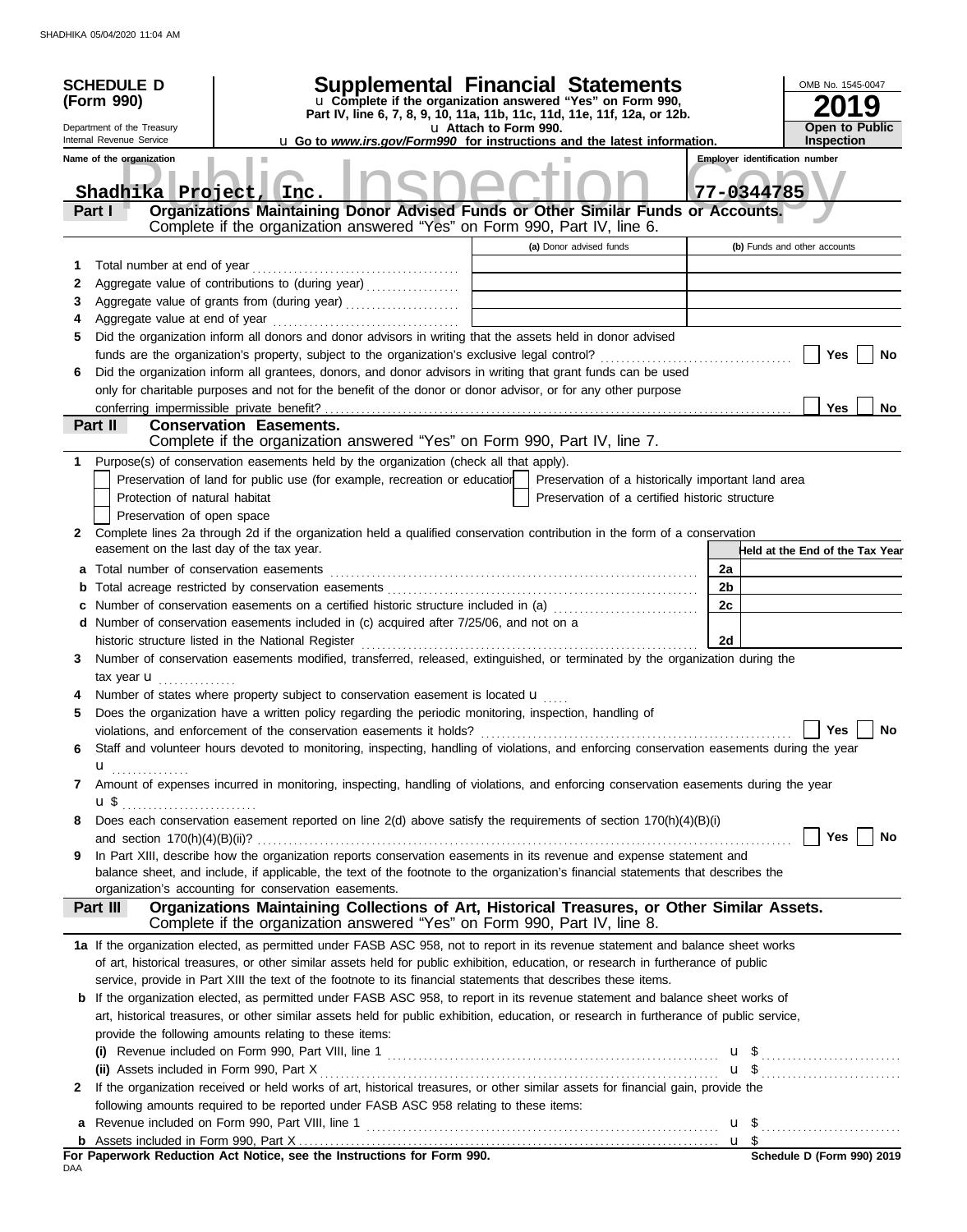|                   | Schedule D (Form 990) 2019 Shadhika Project, Inc.                                                                                                                                                                                                                                                                                                                                          |                         |                                                         |                    | 77-0344785           | Page 2              |
|-------------------|--------------------------------------------------------------------------------------------------------------------------------------------------------------------------------------------------------------------------------------------------------------------------------------------------------------------------------------------------------------------------------------------|-------------------------|---------------------------------------------------------|--------------------|----------------------|---------------------|
| 3                 | Organizations Maintaining Collections of Art, Historical Treasures, or Other Similar Assets (continued)<br>Part III<br>Using the organization's acquisition, accession, and other records, check any of the following that make significant use of its                                                                                                                                     |                         |                                                         |                    |                      |                     |
| a<br>b<br>c<br>5. | collection items (check all that apply):<br>Public exhibition<br>Scholarly research<br>Preservation for future generations<br>Provide a description of the organization's collections and explain how they further the organization's exempt purpose in Part<br>XIII.<br>During the year, did the organization solicit or receive donations of art, historical treasures, or other similar | d<br>e                  | Loan or exchange program<br>Other <b>Contract Lines</b> |                    |                      |                     |
|                   | assets to be sold to raise funds rather than to be maintained as part of the organization's collection?                                                                                                                                                                                                                                                                                    |                         |                                                         |                    |                      | Yes<br>No           |
|                   | Part IV<br><b>Escrow and Custodial Arrangements.</b><br>Complete if the organization answered "Yes" on Form 990, Part IV, line 9, or reported an amount on Form<br>990, Part X, line 21.                                                                                                                                                                                                   |                         |                                                         |                    |                      |                     |
|                   | 1a Is the organization an agent, trustee, custodian or other intermediary for contributions or other assets not                                                                                                                                                                                                                                                                            |                         |                                                         |                    |                      |                     |
|                   | included on Form 990, Part X?<br><b>b</b> If "Yes," explain the arrangement in Part XIII and complete the following table:                                                                                                                                                                                                                                                                 |                         |                                                         |                    |                      | Yes<br>No           |
|                   |                                                                                                                                                                                                                                                                                                                                                                                            |                         |                                                         |                    |                      | Amount              |
|                   | c Beginning balance                                                                                                                                                                                                                                                                                                                                                                        |                         |                                                         |                    | 1c                   |                     |
|                   |                                                                                                                                                                                                                                                                                                                                                                                            |                         |                                                         |                    | 1 <sub>d</sub>       |                     |
|                   | e Distributions during the year manufactured contains and the year manufactured with the set of the set of the                                                                                                                                                                                                                                                                             |                         |                                                         |                    | 1e                   |                     |
| f                 |                                                                                                                                                                                                                                                                                                                                                                                            |                         |                                                         |                    | 1f                   |                     |
|                   | 2a Did the organization include an amount on Form 990, Part X, line 21, for escrow or custodial account liability?                                                                                                                                                                                                                                                                         |                         |                                                         |                    |                      | <b>Yes</b><br>No    |
|                   | <b>Endowment Funds.</b><br>Part V                                                                                                                                                                                                                                                                                                                                                          |                         |                                                         |                    |                      |                     |
|                   | Complete if the organization answered "Yes" on Form 990, Part IV, line 10.                                                                                                                                                                                                                                                                                                                 |                         |                                                         |                    |                      |                     |
|                   |                                                                                                                                                                                                                                                                                                                                                                                            | (a) Current year        | (b) Prior year                                          | (c) Two years back | (d) Three years back | (e) Four years back |
|                   | 1a Beginning of year balance                                                                                                                                                                                                                                                                                                                                                               |                         |                                                         |                    |                      |                     |
|                   | <b>b</b> Contributions                                                                                                                                                                                                                                                                                                                                                                     |                         |                                                         |                    |                      |                     |
|                   | c Net investment earnings, gains, and<br>losses                                                                                                                                                                                                                                                                                                                                            |                         |                                                         |                    |                      |                     |
|                   | d Grants or scholarships                                                                                                                                                                                                                                                                                                                                                                   |                         |                                                         |                    |                      |                     |
|                   | e Other expenditures for facilities and                                                                                                                                                                                                                                                                                                                                                    |                         |                                                         |                    |                      |                     |
|                   |                                                                                                                                                                                                                                                                                                                                                                                            |                         |                                                         |                    |                      |                     |
|                   | f Administrative expenses                                                                                                                                                                                                                                                                                                                                                                  |                         |                                                         |                    |                      |                     |
| g<br>2            | Provide the estimated percentage of the current year end balance (line 1g, column (a)) held as:                                                                                                                                                                                                                                                                                            |                         |                                                         |                    |                      |                     |
|                   | a Board designated or quasi-endowment <b>u</b> %                                                                                                                                                                                                                                                                                                                                           |                         |                                                         |                    |                      |                     |
|                   | <b>b</b> Permanent endowment <b>u</b> %                                                                                                                                                                                                                                                                                                                                                    |                         |                                                         |                    |                      |                     |
|                   | <b>c</b> Term endowment $\mathbf{u}$                                                                                                                                                                                                                                                                                                                                                       |                         |                                                         |                    |                      |                     |
|                   | The percentages on lines 2a, 2b, and 2c should equal 100%.                                                                                                                                                                                                                                                                                                                                 |                         |                                                         |                    |                      |                     |
|                   | 3a Are there endowment funds not in the possession of the organization that are held and administered for the                                                                                                                                                                                                                                                                              |                         |                                                         |                    |                      |                     |
|                   | organization by:                                                                                                                                                                                                                                                                                                                                                                           |                         |                                                         |                    |                      | <b>Yes</b><br>No    |
|                   |                                                                                                                                                                                                                                                                                                                                                                                            |                         |                                                         |                    |                      | 3a(i)               |
|                   |                                                                                                                                                                                                                                                                                                                                                                                            |                         |                                                         |                    |                      | 3a(ii)              |
|                   | Describe in Part XIII the intended uses of the organization's endowment funds.                                                                                                                                                                                                                                                                                                             |                         |                                                         |                    |                      | 3b                  |
|                   | Land, Buildings, and Equipment.<br><b>Part VI</b>                                                                                                                                                                                                                                                                                                                                          |                         |                                                         |                    |                      |                     |
|                   | Complete if the organization answered "Yes" on Form 990, Part IV, line 11a. See Form 990, Part X, line 10.                                                                                                                                                                                                                                                                                 |                         |                                                         |                    |                      |                     |
|                   | Description of property                                                                                                                                                                                                                                                                                                                                                                    | (a) Cost or other basis | (b) Cost or other basis                                 |                    | (c) Accumulated      | (d) Book value      |
|                   |                                                                                                                                                                                                                                                                                                                                                                                            | (investment)            | (other)                                                 |                    | depreciation         |                     |
|                   |                                                                                                                                                                                                                                                                                                                                                                                            |                         |                                                         |                    |                      |                     |
|                   |                                                                                                                                                                                                                                                                                                                                                                                            |                         |                                                         |                    |                      |                     |
|                   | c Leasehold improvements                                                                                                                                                                                                                                                                                                                                                                   |                         |                                                         |                    |                      |                     |
|                   | d Equipment                                                                                                                                                                                                                                                                                                                                                                                |                         |                                                         |                    |                      |                     |
|                   |                                                                                                                                                                                                                                                                                                                                                                                            |                         |                                                         |                    | $\mathbf{u}$         |                     |

**Schedule D (Form 990) 2019**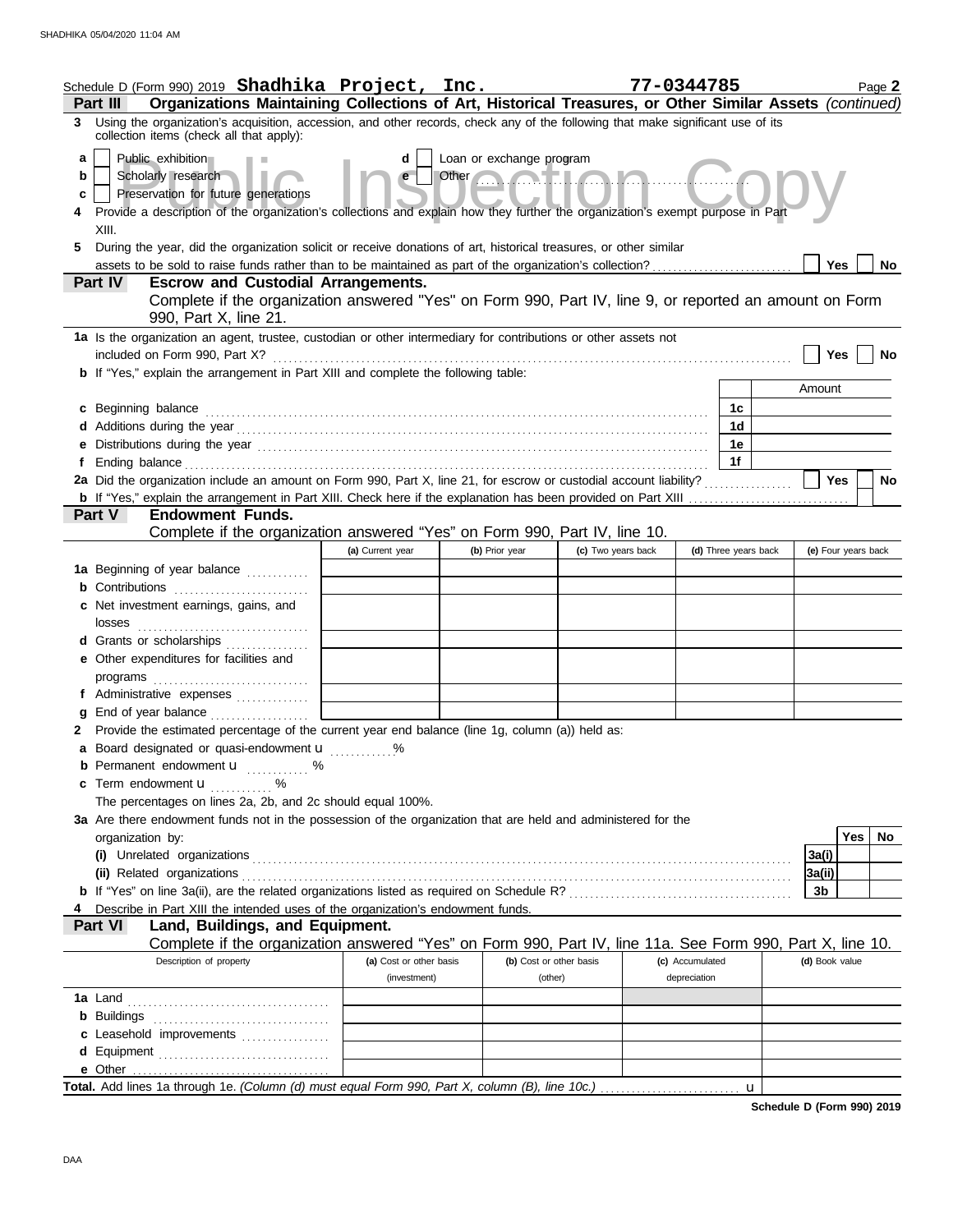| Schedule D (Form 990) 2019 Shadhika Project, Inc.                                                          |  | 77-0344785 |                                                     | Page 3 |
|------------------------------------------------------------------------------------------------------------|--|------------|-----------------------------------------------------|--------|
| Part VII Investments - Other Securities.                                                                   |  |            |                                                     |        |
| Complete if the organization answered "Yes" on Form 990, Part IV, line 11b. See Form 990, Part X, line 12. |  |            |                                                     |        |
|                                                                                                            |  |            | $f = 1$ . A $f = 1$ $f = 1$ and $f = 1$ and $f = 1$ |        |

|                           | (a) Description of security or category                                                                                                              | (b) Book value | (c) Method of valuation:         |                |
|---------------------------|------------------------------------------------------------------------------------------------------------------------------------------------------|----------------|----------------------------------|----------------|
|                           | (including name of security)                                                                                                                         |                | Cost or end-of-year market value |                |
| (1) Financial derivatives |                                                                                                                                                      |                |                                  |                |
|                           | (2) Closely held equity interests<br>.                                                                                                               |                |                                  |                |
| (3) Other                 |                                                                                                                                                      |                |                                  |                |
| $\ldots$ (A).             |                                                                                                                                                      |                |                                  |                |
| $(B)$ .                   |                                                                                                                                                      |                |                                  |                |
| (C)                       |                                                                                                                                                      |                |                                  |                |
| (D)                       |                                                                                                                                                      |                |                                  |                |
| (E)<br>$(F)$ .            |                                                                                                                                                      |                |                                  |                |
| (G)                       |                                                                                                                                                      |                |                                  |                |
| (H)                       |                                                                                                                                                      |                |                                  |                |
|                           | Total. (Column (b) must equal Form 990, Part X, col. (B) line 12.)<br>u                                                                              |                |                                  |                |
| <b>Part VIII</b>          | Investments - Program Related.                                                                                                                       |                |                                  |                |
|                           | Complete if the organization answered "Yes" on Form 990, Part IV, line 11c. See Form 990, Part X, line 13.                                           |                |                                  |                |
|                           | (a) Description of investment                                                                                                                        | (b) Book value | (c) Method of valuation:         |                |
|                           |                                                                                                                                                      |                | Cost or end-of-year market value |                |
| (1)                       |                                                                                                                                                      |                |                                  |                |
| (2)                       |                                                                                                                                                      |                |                                  |                |
| (3)                       |                                                                                                                                                      |                |                                  |                |
| (4)                       |                                                                                                                                                      |                |                                  |                |
| (5)                       |                                                                                                                                                      |                |                                  |                |
| (6)                       |                                                                                                                                                      |                |                                  |                |
| (7)                       |                                                                                                                                                      |                |                                  |                |
| (8)                       |                                                                                                                                                      |                |                                  |                |
| (9)                       |                                                                                                                                                      |                |                                  |                |
|                           | Total. (Column (b) must equal Form 990, Part X, col. (B) line 13.)<br>u                                                                              |                |                                  |                |
| Part IX                   | Other Assets.                                                                                                                                        |                |                                  |                |
|                           | Complete if the organization answered "Yes" on Form 990, Part IV, line 11d. See Form 990, Part X, line 15.<br>(a) Description                        |                |                                  | (b) Book value |
|                           |                                                                                                                                                      |                |                                  |                |
| (1)<br>(2)                |                                                                                                                                                      |                |                                  |                |
| (3)                       |                                                                                                                                                      |                |                                  |                |
| (4)                       |                                                                                                                                                      |                |                                  |                |
| (5)                       |                                                                                                                                                      |                |                                  |                |
| (6)                       |                                                                                                                                                      |                |                                  |                |
| (7)                       |                                                                                                                                                      |                |                                  |                |
| (8)                       |                                                                                                                                                      |                |                                  |                |
| (9)                       |                                                                                                                                                      |                |                                  |                |
|                           | Total. (Column (b) must equal Form 990, Part X, col. (B) line 15.)                                                                                   |                | u                                |                |
| Part X                    | Other Liabilities.                                                                                                                                   |                |                                  |                |
|                           | Complete if the organization answered "Yes" on Form 990, Part IV, line 11e or 11f. See Form 990, Part X,                                             |                |                                  |                |
|                           | line $25$ .                                                                                                                                          |                |                                  |                |
| 1.                        | (a) Description of liability                                                                                                                         |                |                                  | (b) Book value |
| (1)                       | Federal income taxes                                                                                                                                 |                |                                  |                |
| (2)                       |                                                                                                                                                      |                |                                  |                |
| (3)                       |                                                                                                                                                      |                |                                  |                |
| (4)                       |                                                                                                                                                      |                |                                  |                |
| (5)                       |                                                                                                                                                      |                |                                  |                |
| (6)                       |                                                                                                                                                      |                |                                  |                |
| (7)                       |                                                                                                                                                      |                |                                  |                |
| (8)<br>(9)                |                                                                                                                                                      |                |                                  |                |
|                           | Total. (Column (b) must equal Form 990, Part X, col. (B) line 25.)                                                                                   |                | u                                |                |
|                           | 2. Liability for uncertain tax positions. In Part XIII, provide the text of the footnote to the organization's financial statements that reports the |                |                                  |                |

organization's liability for uncertain tax positions under FASB ASC 740. Check here if the text of the footnote has been provided in Part XIII . . . . . .

 $\Box$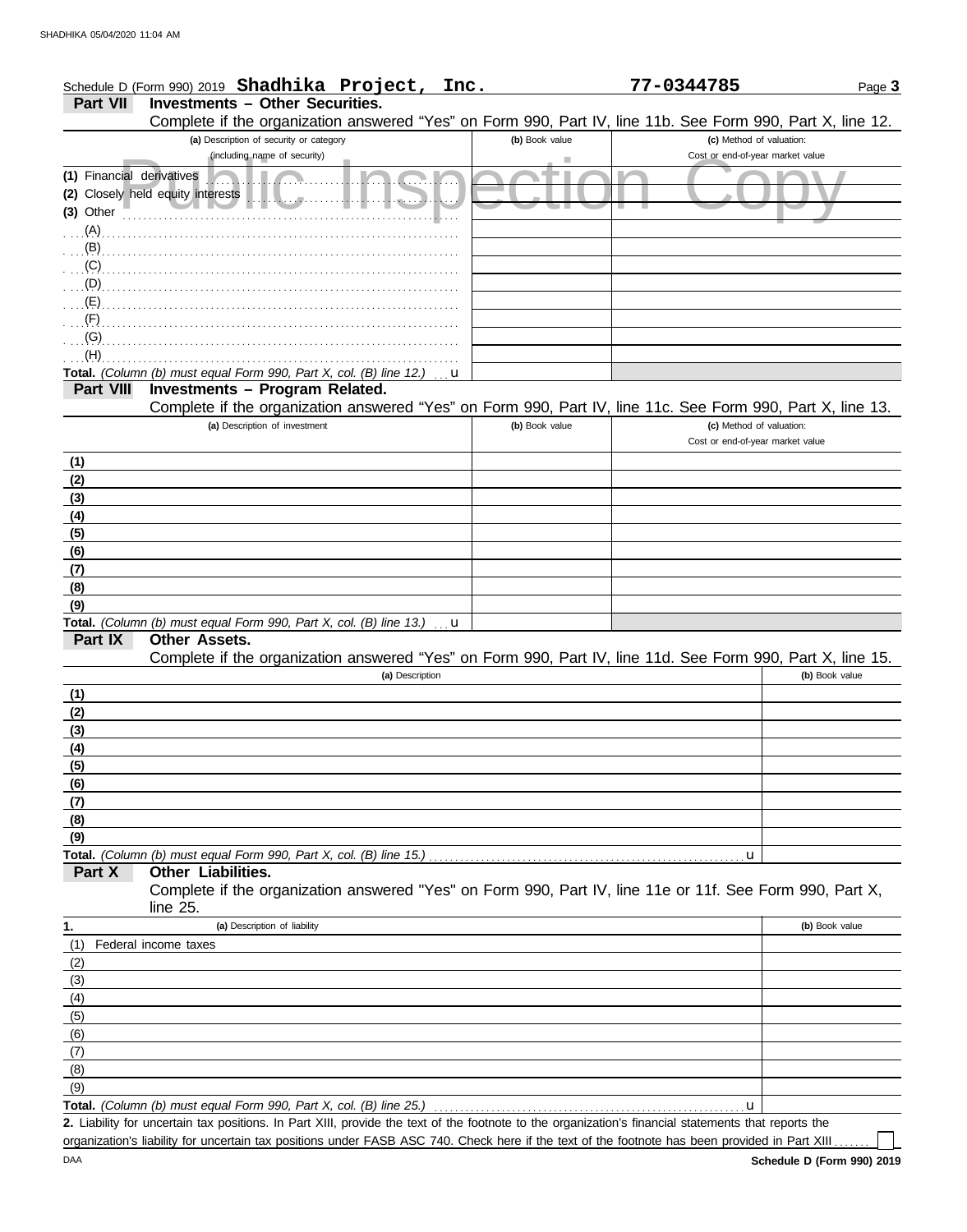|    | Schedule D (Form 990) 2019 Shadhika Project, Inc.                                                                                                                                                                                    |                | 77-0344785 |    | Page 4  |
|----|--------------------------------------------------------------------------------------------------------------------------------------------------------------------------------------------------------------------------------------|----------------|------------|----|---------|
|    | Reconciliation of Revenue per Audited Financial Statements With Revenue per Return.<br>Part XI                                                                                                                                       |                |            |    |         |
| 1. | Complete if the organization answered "Yes" on Form 990, Part IV, line 12a.                                                                                                                                                          |                |            |    | 677,875 |
| 2  | Amounts included on line 1 but not on Form 990, Part VIII, line 12:                                                                                                                                                                  |                |            |    |         |
| a  | Net unrealized gains (losses) on investments <b>and a state of the state of the state of the state of the state of the state of the state of the state of the state of the state of the state of the state of the state of the s</b> | 2a             |            |    |         |
|    |                                                                                                                                                                                                                                      | 2 <sub>b</sub> | 24,055     |    |         |
| c  |                                                                                                                                                                                                                                      | 2c             |            |    |         |
| d  |                                                                                                                                                                                                                                      | 2d             |            |    |         |
| е  |                                                                                                                                                                                                                                      |                |            | 2e | 24,055  |
| 3  |                                                                                                                                                                                                                                      |                |            | 3  | 653,820 |
|    | Amounts included on Form 990, Part VIII, line 12, but not on line 1:                                                                                                                                                                 |                |            |    |         |
|    | a Investment expenses not included on Form 990, Part VIII, line 7b                                                                                                                                                                   | 4a             |            |    |         |
|    | <b>b</b> Other (Describe in Part XIII.) <b>CONSIDENT DESCRIPTION</b>                                                                                                                                                                 | 4 <sub>b</sub> |            |    |         |
| c  |                                                                                                                                                                                                                                      |                |            | 4с |         |
|    | 5 Total revenue. Add lines 3 and 4c. (This must equal Form 990, Part I, line 12.)                                                                                                                                                    |                |            | 5  | 653,820 |
|    | Reconciliation of Expenses per Audited Financial Statements With Expenses per Return.<br><b>Part XII</b>                                                                                                                             |                |            |    |         |
|    | Complete if the organization answered "Yes" on Form 990, Part IV, line 12a.                                                                                                                                                          |                |            |    |         |
| 1. |                                                                                                                                                                                                                                      |                |            | 1  | 574,249 |
| 2  | Amounts included on line 1 but not on Form 990, Part IX, line 25:                                                                                                                                                                    | 2a             |            |    |         |
| a  |                                                                                                                                                                                                                                      | 2 <sub>b</sub> | 24,055     |    |         |
| c  |                                                                                                                                                                                                                                      | 2c             |            |    |         |
| d  |                                                                                                                                                                                                                                      | 2d             |            |    |         |
| е  |                                                                                                                                                                                                                                      |                |            | 2e | 24,055  |
| 3  |                                                                                                                                                                                                                                      |                |            | 3  | 550,194 |
|    | Amounts included on Form 990, Part IX, line 25, but not on line 1:                                                                                                                                                                   |                |            |    |         |
|    |                                                                                                                                                                                                                                      | 4a             |            |    |         |
|    |                                                                                                                                                                                                                                      | 4 <sub>b</sub> |            |    |         |
|    | c Add lines 4a and 4b (a) and the contract of the contract of the contract of the contract of the contract of the contract of the contract of the contract of the contract of the contract of the contract of the contract of        |                |            | 4с |         |
|    |                                                                                                                                                                                                                                      |                |            | 5  | 550,194 |
|    | Part XIII Supplemental Information.                                                                                                                                                                                                  |                |            |    |         |
|    | Provide the descriptions required for Part II, lines 3, 5, and 9; Part III, lines 1a and 4; Part IV, lines 1b and 2b; Part V, line 4; Part X, line                                                                                   |                |            |    |         |
|    | 2; Part XI, lines 2d and 4b; and Part XII, lines 2d and 4b. Also complete this part to provide any additional information.                                                                                                           |                |            |    |         |
|    |                                                                                                                                                                                                                                      |                |            |    |         |
|    |                                                                                                                                                                                                                                      |                |            |    |         |
|    |                                                                                                                                                                                                                                      |                |            |    |         |
|    |                                                                                                                                                                                                                                      |                |            |    |         |
|    |                                                                                                                                                                                                                                      |                |            |    |         |
|    |                                                                                                                                                                                                                                      |                |            |    |         |
|    |                                                                                                                                                                                                                                      |                |            |    |         |
|    |                                                                                                                                                                                                                                      |                |            |    |         |
|    |                                                                                                                                                                                                                                      |                |            |    |         |
|    |                                                                                                                                                                                                                                      |                |            |    |         |
|    |                                                                                                                                                                                                                                      |                |            |    |         |
|    |                                                                                                                                                                                                                                      |                |            |    |         |
|    |                                                                                                                                                                                                                                      |                |            |    |         |
|    |                                                                                                                                                                                                                                      |                |            |    |         |
|    |                                                                                                                                                                                                                                      |                |            |    |         |
|    |                                                                                                                                                                                                                                      |                |            |    |         |
|    |                                                                                                                                                                                                                                      |                |            |    |         |
|    |                                                                                                                                                                                                                                      |                |            |    |         |
|    |                                                                                                                                                                                                                                      |                |            |    |         |
|    |                                                                                                                                                                                                                                      |                |            |    |         |
|    |                                                                                                                                                                                                                                      |                |            |    |         |
|    |                                                                                                                                                                                                                                      |                |            |    |         |
|    |                                                                                                                                                                                                                                      |                |            |    |         |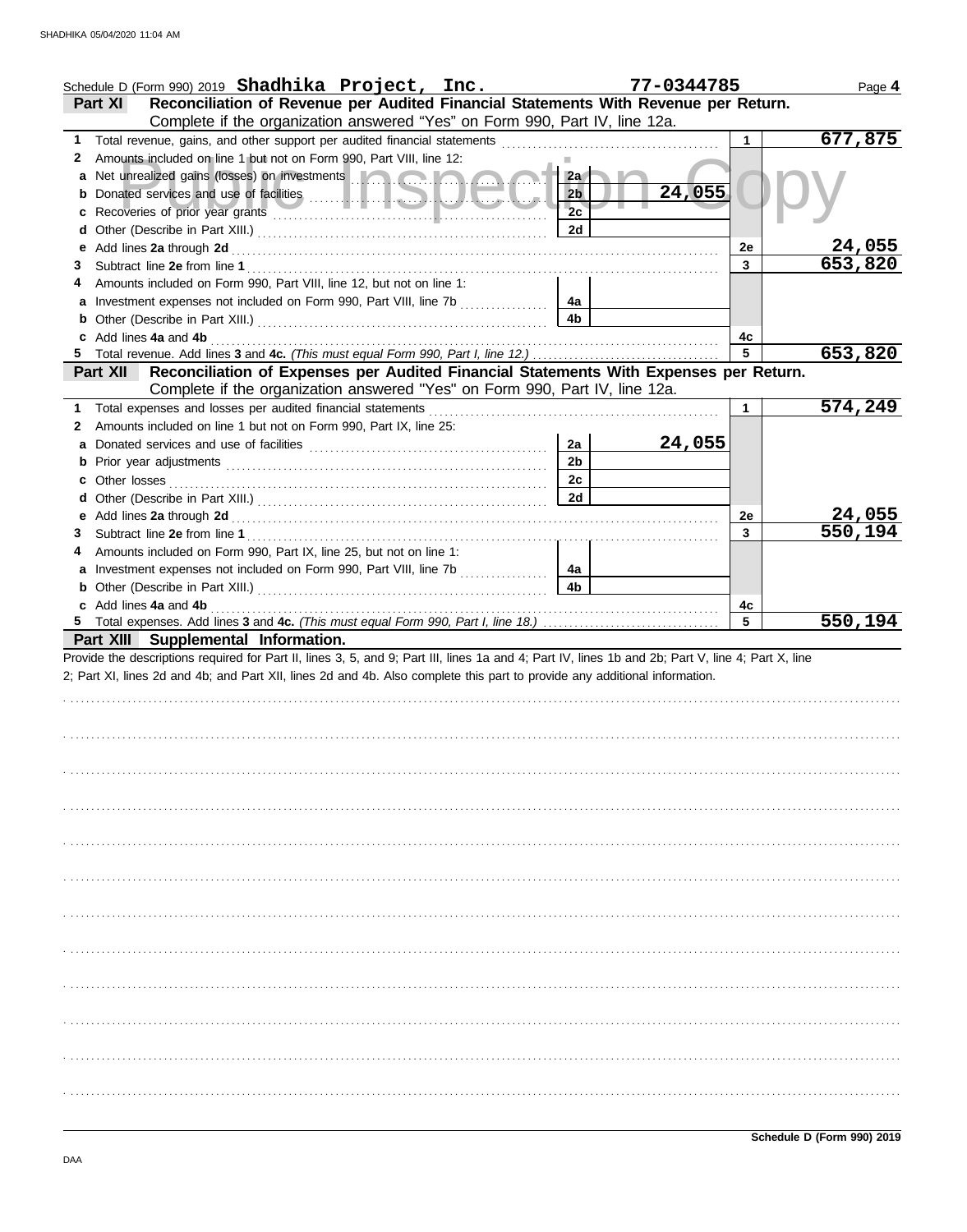|                                                                                                     |            |  | 77-0344785 | Page 5 |
|-----------------------------------------------------------------------------------------------------|------------|--|------------|--------|
| Schedule D (Form 990) 2019 Shadhika Project, Inc.<br>Part XIII Supplemental Information (continued) |            |  |            |        |
|                                                                                                     |            |  |            |        |
|                                                                                                     |            |  |            |        |
|                                                                                                     | c Inspecti |  | $\cdots$   |        |
|                                                                                                     |            |  |            |        |
|                                                                                                     |            |  |            |        |
|                                                                                                     |            |  |            |        |
|                                                                                                     |            |  |            |        |
|                                                                                                     |            |  |            |        |
|                                                                                                     |            |  |            |        |
|                                                                                                     |            |  |            |        |
|                                                                                                     |            |  |            |        |
|                                                                                                     |            |  |            |        |
|                                                                                                     |            |  |            |        |
|                                                                                                     |            |  |            |        |
|                                                                                                     |            |  |            |        |
|                                                                                                     |            |  |            |        |
|                                                                                                     |            |  |            |        |
|                                                                                                     |            |  |            |        |
|                                                                                                     |            |  |            |        |
|                                                                                                     |            |  |            |        |
|                                                                                                     |            |  |            |        |
|                                                                                                     |            |  |            |        |
|                                                                                                     |            |  |            |        |
|                                                                                                     |            |  |            |        |
|                                                                                                     |            |  |            |        |
|                                                                                                     |            |  |            |        |
|                                                                                                     |            |  |            |        |
|                                                                                                     |            |  |            |        |
|                                                                                                     |            |  |            |        |
|                                                                                                     |            |  |            |        |
|                                                                                                     |            |  |            |        |
|                                                                                                     |            |  |            |        |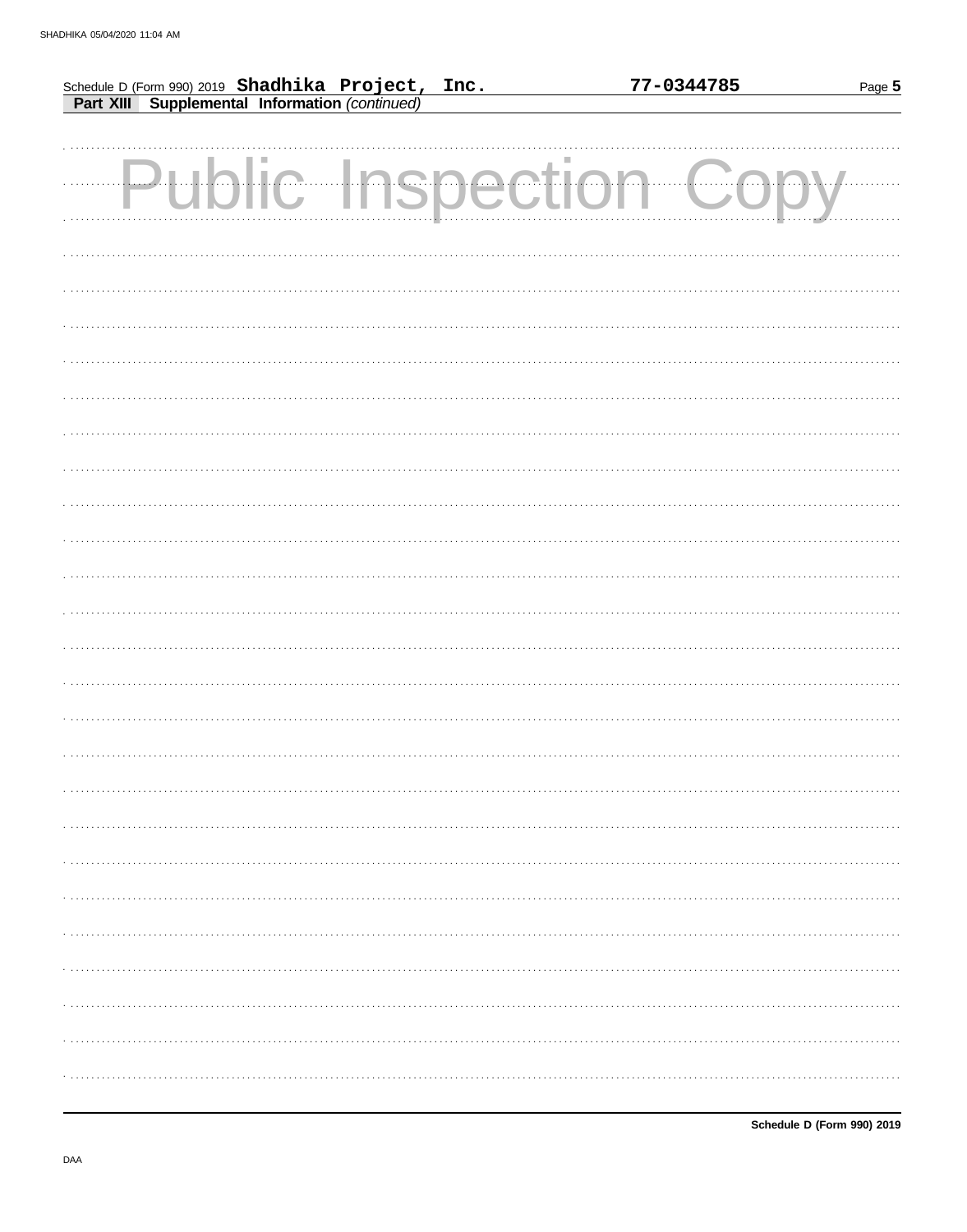| <b>SCHEDULE F</b><br>(Form 990)                        |                                                                                                   |                                                                                           |                                                                                                                                                                | <b>Statement of Activities Outside the United States</b><br>u Complete if the organization answered "Yes" on Form 990, Part IV, line 14b, 15, or 16. | OMB No. 1545-0047<br>019                                          |  |  |  |  |
|--------------------------------------------------------|---------------------------------------------------------------------------------------------------|-------------------------------------------------------------------------------------------|----------------------------------------------------------------------------------------------------------------------------------------------------------------|------------------------------------------------------------------------------------------------------------------------------------------------------|-------------------------------------------------------------------|--|--|--|--|
| Department of the Treasury<br>Internal Revenue Service | u Attach to Form 990.<br>u Go to www.irs.gov/Form990 for instructions and the latest information. |                                                                                           |                                                                                                                                                                |                                                                                                                                                      |                                                                   |  |  |  |  |
| Name of the organization                               |                                                                                                   | Shadhika Project,                                                                         |                                                                                                                                                                | 77-0344785                                                                                                                                           | Employer identification number                                    |  |  |  |  |
| Part I                                                 |                                                                                                   |                                                                                           | Inc.                                                                                                                                                           | General Information on Activities Outside the United States. Complete if the organization answered "Yes" on                                          |                                                                   |  |  |  |  |
| 1.                                                     | Form 990, Part IV, line 14b.                                                                      |                                                                                           | For grantmakers. Does the organization maintain records to substantiate the amount of its grants and                                                           |                                                                                                                                                      |                                                                   |  |  |  |  |
|                                                        |                                                                                                   |                                                                                           | other assistance, the grantees' eligibility for the grants or assistance, and the selection criteria used to                                                   |                                                                                                                                                      | $ X $ Yes<br>No                                                   |  |  |  |  |
| outside the United States.                             |                                                                                                   |                                                                                           |                                                                                                                                                                | 2 For grantmakers. Describe in Part V the organization's procedures for monitoring the use of its grants and other assistance                        |                                                                   |  |  |  |  |
| 3                                                      |                                                                                                   |                                                                                           | Activities per Region. (The following Part I, line 3 table can be duplicated if additional space is needed.)                                                   |                                                                                                                                                      |                                                                   |  |  |  |  |
| (a) Region                                             | (b) Number<br>of offices in<br>the region                                                         | (c) Number of<br>employees,<br>agents, and<br>independent<br>contractors<br>in the region | (d) Activities conducted in the<br>region (by type) (such as,<br>fundraising, program services,<br>investments, grants to recipients<br>located in the region) | (e) If activity listed in (d) is<br>a program service,<br>describe specific type of<br>service(s) in the region                                      | (f) Total<br>expenditures for<br>and investments<br>in the region |  |  |  |  |
| South Asia<br>(1)                                      |                                                                                                   |                                                                                           | 1 Educational grants                                                                                                                                           | Educational                                                                                                                                          | 199,817                                                           |  |  |  |  |
| (2)                                                    |                                                                                                   |                                                                                           |                                                                                                                                                                |                                                                                                                                                      |                                                                   |  |  |  |  |
| (3)                                                    |                                                                                                   |                                                                                           |                                                                                                                                                                |                                                                                                                                                      |                                                                   |  |  |  |  |
| (4)                                                    |                                                                                                   |                                                                                           |                                                                                                                                                                |                                                                                                                                                      |                                                                   |  |  |  |  |
| (5)                                                    |                                                                                                   |                                                                                           |                                                                                                                                                                |                                                                                                                                                      |                                                                   |  |  |  |  |
| (6)                                                    |                                                                                                   |                                                                                           |                                                                                                                                                                |                                                                                                                                                      |                                                                   |  |  |  |  |
| (7)                                                    |                                                                                                   |                                                                                           |                                                                                                                                                                |                                                                                                                                                      |                                                                   |  |  |  |  |
| (8)                                                    |                                                                                                   |                                                                                           |                                                                                                                                                                |                                                                                                                                                      |                                                                   |  |  |  |  |
| <u>(9)</u>                                             |                                                                                                   |                                                                                           |                                                                                                                                                                |                                                                                                                                                      |                                                                   |  |  |  |  |
| (10)                                                   |                                                                                                   |                                                                                           |                                                                                                                                                                |                                                                                                                                                      |                                                                   |  |  |  |  |
| (11)                                                   |                                                                                                   |                                                                                           |                                                                                                                                                                |                                                                                                                                                      |                                                                   |  |  |  |  |
| (12)                                                   |                                                                                                   |                                                                                           |                                                                                                                                                                |                                                                                                                                                      |                                                                   |  |  |  |  |
| (13)                                                   |                                                                                                   |                                                                                           |                                                                                                                                                                |                                                                                                                                                      |                                                                   |  |  |  |  |
| (14)                                                   |                                                                                                   |                                                                                           |                                                                                                                                                                |                                                                                                                                                      |                                                                   |  |  |  |  |
| (15)                                                   |                                                                                                   |                                                                                           |                                                                                                                                                                |                                                                                                                                                      |                                                                   |  |  |  |  |
| (16)                                                   |                                                                                                   |                                                                                           |                                                                                                                                                                |                                                                                                                                                      |                                                                   |  |  |  |  |
| (17)<br>3a Subtotal                                    |                                                                                                   | 1                                                                                         |                                                                                                                                                                |                                                                                                                                                      | 199,817                                                           |  |  |  |  |
| <b>b</b> Total from continuation<br>sheets to Part $I$ |                                                                                                   |                                                                                           |                                                                                                                                                                |                                                                                                                                                      |                                                                   |  |  |  |  |
| c Totals (add<br>lines 3a and 3b                       |                                                                                                   | 1                                                                                         |                                                                                                                                                                |                                                                                                                                                      | 199,817                                                           |  |  |  |  |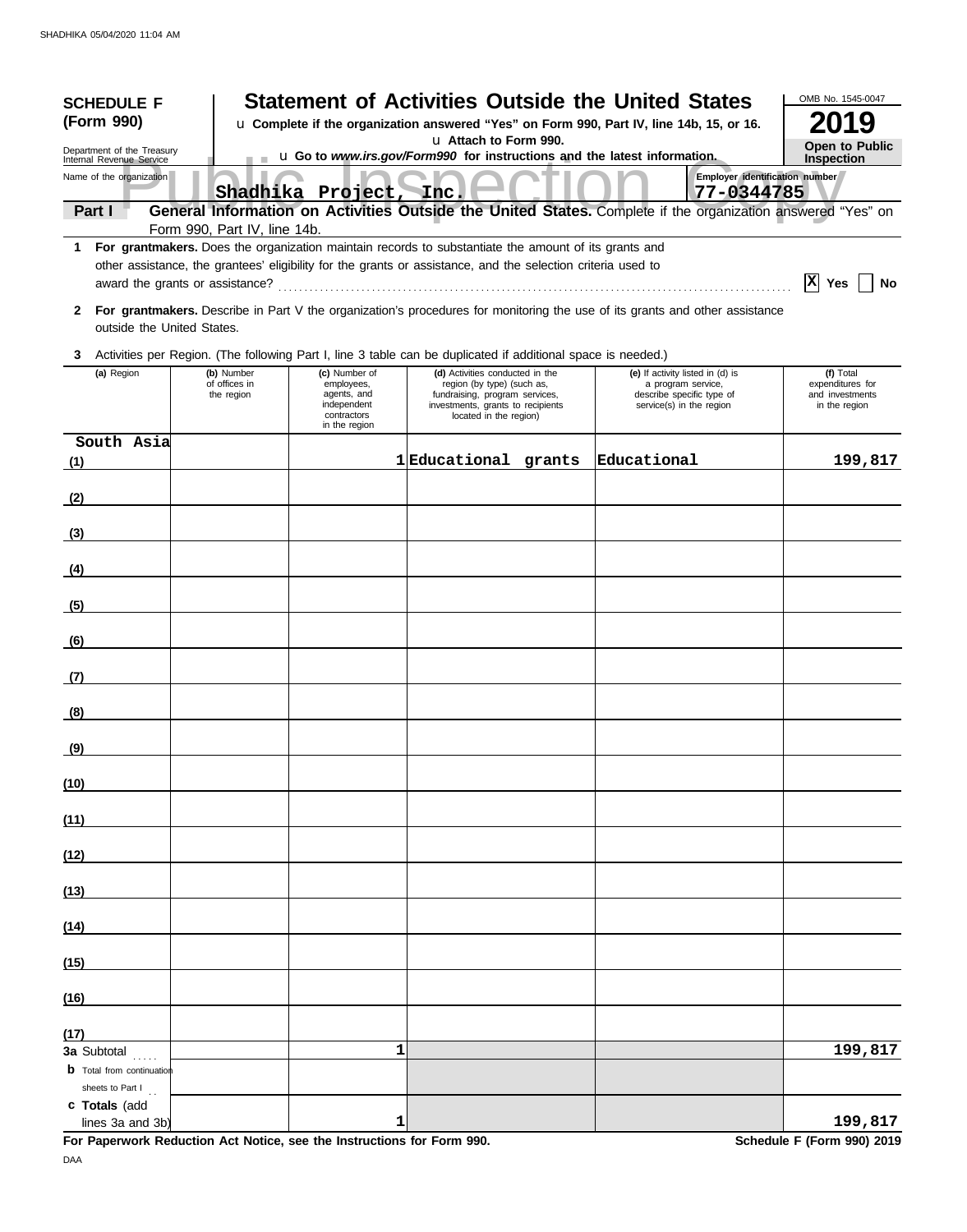## Part IV, line 15, for any recipient who received more than \$5,000. Part II can be duplicated if additional space is needed.<br>
(a) Purpose of the Amount of the Amount of the Amount of the Amount of the Amount of the Amount o **(h)** Description noncash of noncash assistance **(a)** Name of **(b)** IRS code **(c)** Region **(d)** Purpose of **(e)** Amount of **(f)** Manner of **(g)** Amount of section and EIN grant cash grant cash grant cash grant cash grant cash grant cash grant cash grant cash grant cash grant cash grant cash grant cash grant cash grant cash grant cash grant cash grant cash grant cash grant ca disbursement **1 Part II Grants and Other Assistance to Organizations or Entities Outside the United States.** Complete if the organization answered "Yes" on Form 990, Schedule F (Form 990) 2019 Page **2 Shadhika Project, Inc. 77-0344785 2** Enter total number of recipient organizations listed above that are recognized as charities by the foreign country, recognized as tax-exempt **3** Enter total number of other organizations or entities . . . . . . . . . . . . . . . . . . . . . . . . . . . . . . . . . . . . . . . . . . . . . . . . . . . . . . . . . . . . . . . . . . . . . . . . . . . . . . . . . . . . . . . . . . . . . . . . . . . . . . . . . . . . . . . . . . . . by the IRS, or for which the grantee or counsel has provided a section 501(c)(3) equivalency letter . . . . . . . . . . . . . . . . . . . . . . . . . . . . . . . . . . . . . . . . . . . . . . . . . . . . . . . . . . . . . . . . . .  $\mathbf{u}$   $\qquad$ u (if applicable) **(16) (15) (14) (13) (12) (11) (10) (9) (8) (7) (6) (5) (4) (3) (2) (1)** appraisal, other) (book, FMV, valuation **(i)** Method of organization assistance **General support 40,000 Wire transfer General support 25,000 Wire transfer General support 12,847 Wire transfer General support 63,970 Wire transfer General support 12,000 Wire Transfer General support 12,000 Wire transfer General support 8,000 Wire transfer General support 20,000 Wire transfer General support 6,000 Wire Transfer 9**

**Schedule F (Form 990) 2019**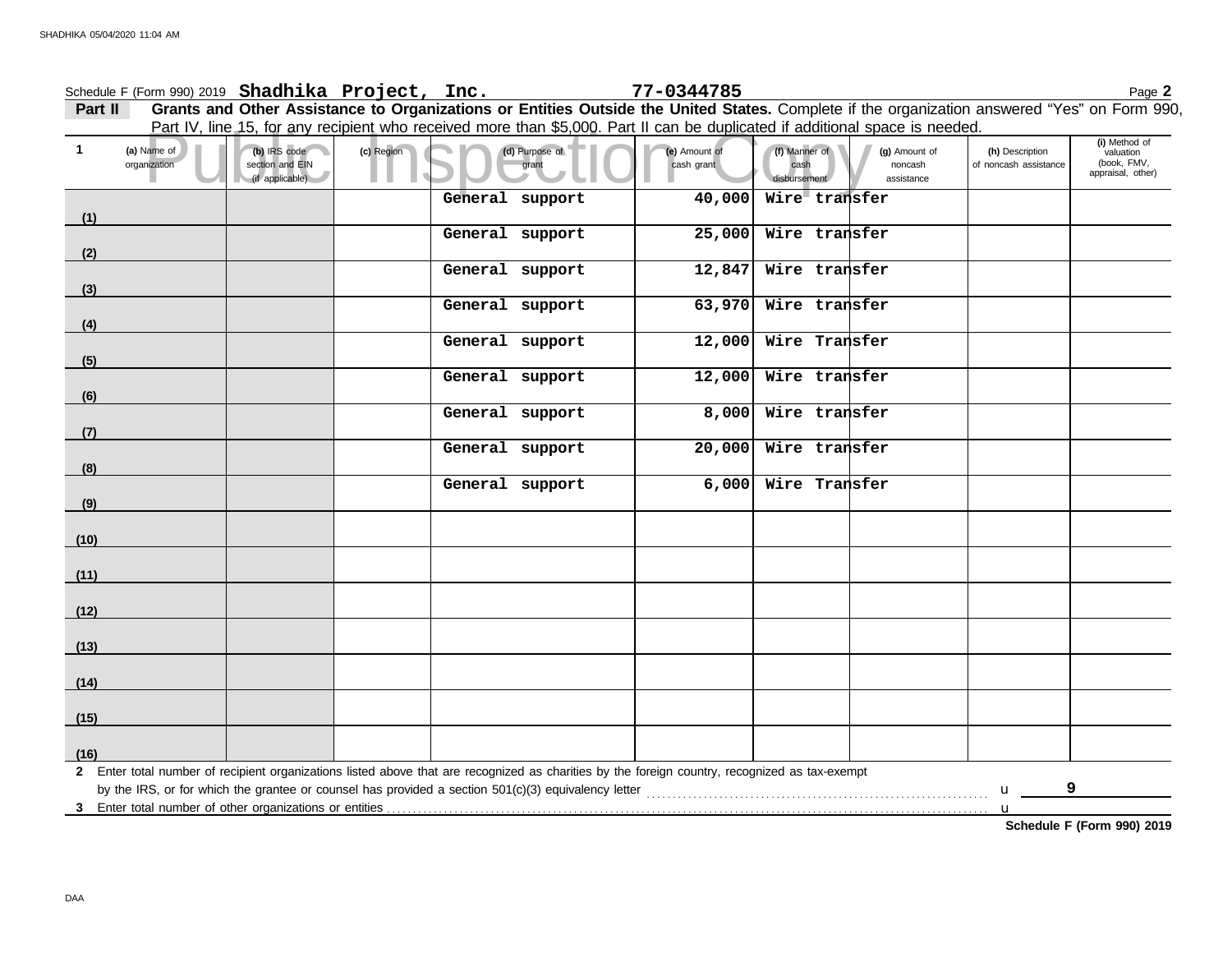|              | Schedule F (Form 990) 2019 Shadhika Project, Inc.                                                                                                |            |                             |                             | 77-0344785                            |                                        |                                          | Page 3                                                         |
|--------------|--------------------------------------------------------------------------------------------------------------------------------------------------|------------|-----------------------------|-----------------------------|---------------------------------------|----------------------------------------|------------------------------------------|----------------------------------------------------------------|
| Part III     | Grants and Other Assistance to Individuals Outside the United States. Complete if the organization answered "Yes" on Form 990, Part IV, line 16. |            |                             |                             |                                       |                                        |                                          |                                                                |
|              | Part III can be duplicated if additional space is needed.                                                                                        |            |                             |                             |                                       |                                        |                                          |                                                                |
|              | (a) Type of grant or assistance                                                                                                                  | (b) Region | (c) Number of<br>recipients | (d) Amount of<br>cash grant | (e) Manner of<br>cash<br>disbursement | (f) Amount of<br>noncash<br>assistance | (g) Description<br>of noncash assistance | (h) Method of<br>valuation<br>(book, FMV,<br>appraisal, other) |
| (1)          |                                                                                                                                                  |            |                             |                             |                                       |                                        |                                          |                                                                |
| (2)          |                                                                                                                                                  |            |                             |                             |                                       |                                        |                                          |                                                                |
| (3)          |                                                                                                                                                  |            |                             |                             |                                       |                                        |                                          |                                                                |
| (4)          |                                                                                                                                                  |            |                             |                             |                                       |                                        |                                          |                                                                |
| (5)          |                                                                                                                                                  |            |                             |                             |                                       |                                        |                                          |                                                                |
| (6)          |                                                                                                                                                  |            |                             |                             |                                       |                                        |                                          |                                                                |
| (7)          |                                                                                                                                                  |            |                             |                             |                                       |                                        |                                          |                                                                |
| (8)          |                                                                                                                                                  |            |                             |                             |                                       |                                        |                                          |                                                                |
| (9)          |                                                                                                                                                  |            |                             |                             |                                       |                                        |                                          |                                                                |
| (10)         |                                                                                                                                                  |            |                             |                             |                                       |                                        |                                          |                                                                |
| (11)         |                                                                                                                                                  |            |                             |                             |                                       |                                        |                                          |                                                                |
| (12)         |                                                                                                                                                  |            |                             |                             |                                       |                                        |                                          |                                                                |
| (13)         |                                                                                                                                                  |            |                             |                             |                                       |                                        |                                          |                                                                |
| (14)         |                                                                                                                                                  |            |                             |                             |                                       |                                        |                                          |                                                                |
| (15)         |                                                                                                                                                  |            |                             |                             |                                       |                                        |                                          |                                                                |
| (16)         |                                                                                                                                                  |            |                             |                             |                                       |                                        |                                          |                                                                |
| (17)<br>(18) |                                                                                                                                                  |            |                             |                             |                                       |                                        |                                          |                                                                |

**Schedule F (Form 990) 2019**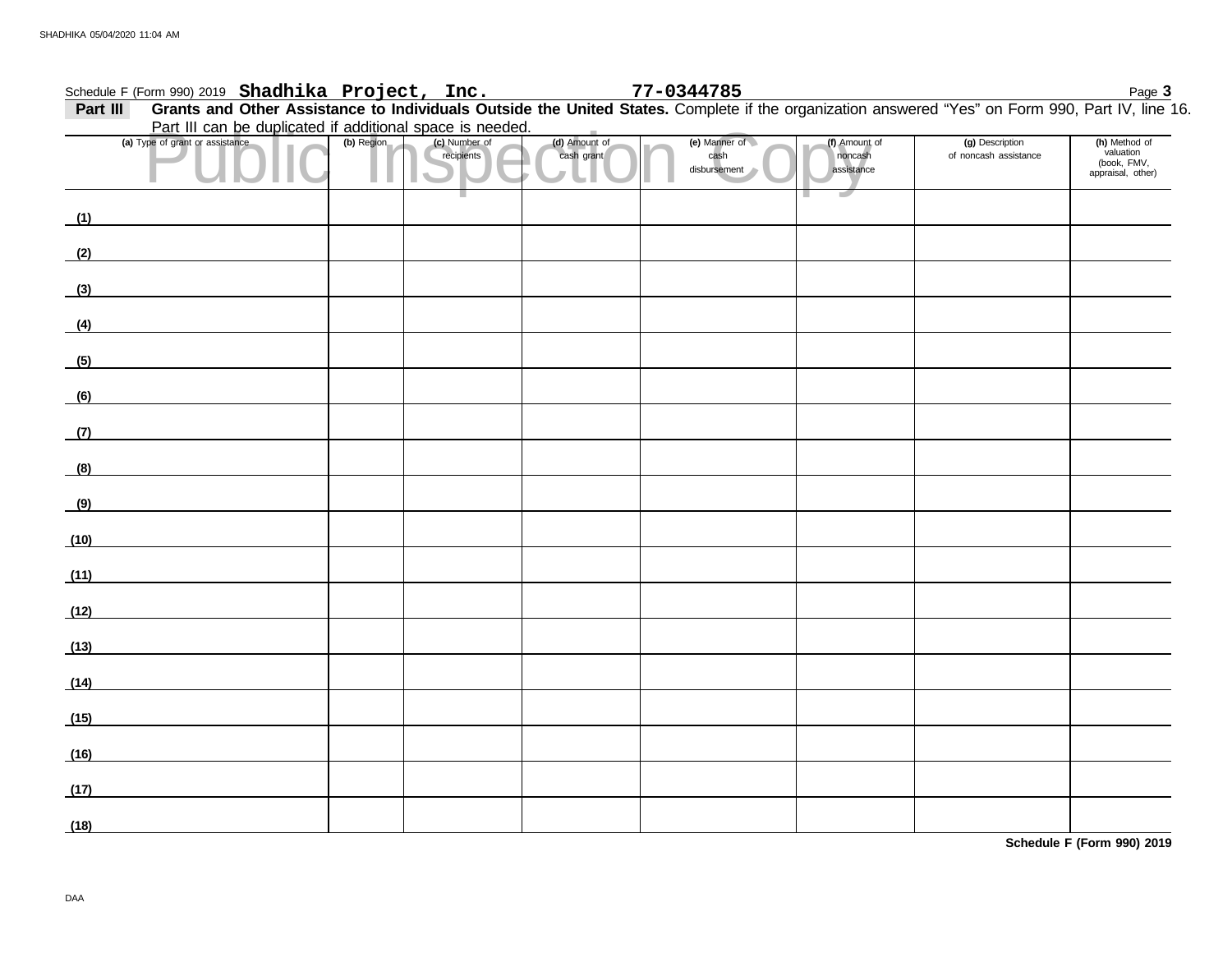|        | 77-0344785<br>Schedule F (Form 990) 2019 Shadhika Project, Inc.                                                                                                                                                                                                                                                                                                                                                                     |            | Page 4          |
|--------|-------------------------------------------------------------------------------------------------------------------------------------------------------------------------------------------------------------------------------------------------------------------------------------------------------------------------------------------------------------------------------------------------------------------------------------|------------|-----------------|
|        | Part IV<br><b>Foreign Forms</b>                                                                                                                                                                                                                                                                                                                                                                                                     |            |                 |
| 1<br>2 | Was the organization a U.S. transferor of property to a foreign corporation during the tax year? If "Yes,"<br>the organization may be required to file Form 926, Return by a U.S. Transferor of Property to a Foreign<br>Corporation (see Instructions for Form 926) <b>The Corporation Corporation Corporation</b><br>Did the organization have an interest in a foreign trust during the tax year? If "Yes," the organization may | <b>Yes</b> | X <br><b>No</b> |
|        | be required to separately file Form 3520, Annual Return To Report Transactions With Foreign Trusts and<br>Receipt of Certain Foreign Gifts, and/or Form 3520-A, Annual Information Return of Foreign Trust With a                                                                                                                                                                                                                   | Yes        | X<br>No         |
| 3      | Did the organization have an ownership interest in a foreign corporation during the tax year? If "Yes,"<br>the organization may be required to file Form 5471, Information Return of U.S. Persons With Respect to<br>Certain Foreign Corporations (see Instructions for Form 5471)                                                                                                                                                  | <b>Yes</b> | X<br>No         |
| 4      | Was the organization a direct or indirect shareholder of a passive foreign investment company or a<br>qualified electing fund during the tax year? If "Yes," the organization may be required to file Form 8621,<br>Information Return by a Shareholder of a Passive Foreign Investment Company or Qualified Electing                                                                                                               | Yes        | X<br>No         |
| 5      | Did the organization have an ownership interest in a foreign partnership during the tax year? If "Yes,"<br>the organization may be required to file Form 8865, Return of U.S. Persons With Respect to Certain<br>Foreign Partnerships (see Instructions for Form 8865) [11] Consumer Consumer Consumer Consumer Consumer Consum                                                                                                     | Yes        | x <br>No        |
| 6      | Did the organization have any operations in or related to any boycotting countries during the tax year? If<br>"Yes," the organization may be required to separately file Form 5713, International Boycott Report (see<br>Instructions for Form 5713; don't file with Form 990)                                                                                                                                                      | Yes        | <b>No</b>       |

**Schedule F (Form 990) 2019**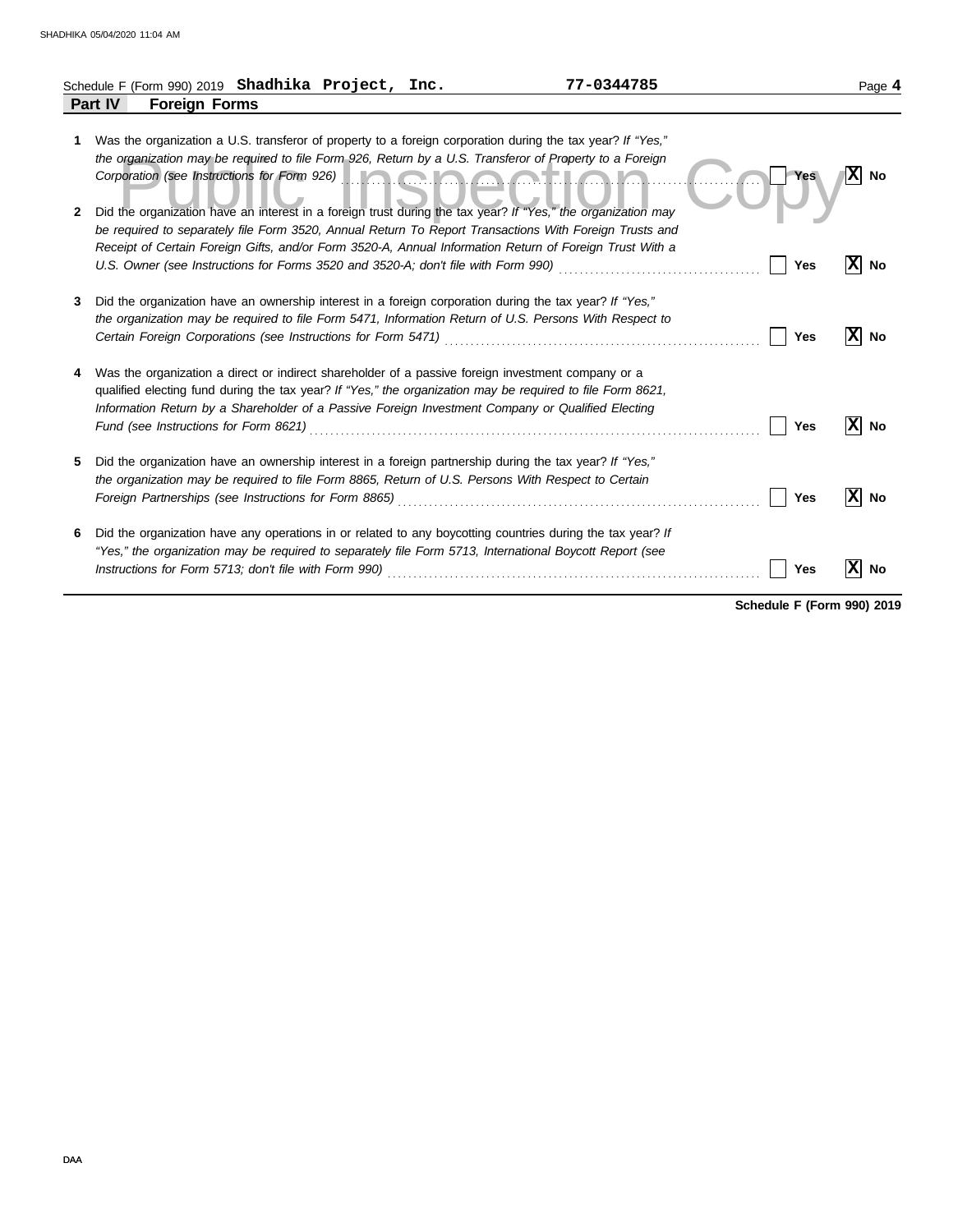|        | Schedule F (Form 990) 2019 Shadhika Project, Inc.                           | 77-0344785                                                                                                                                                                                                                                             | Page 5      |
|--------|-----------------------------------------------------------------------------|--------------------------------------------------------------------------------------------------------------------------------------------------------------------------------------------------------------------------------------------------------|-------------|
| Part V | Supplemental Information                                                    | Provide the information required by Part I, line 2 (monitoring of funds); Part I, line 3, column (f) (accounting method;                                                                                                                               |             |
|        |                                                                             | amounts of investments vs. expenditures per region); Part II, line 1 (accounting method); Part III (accounting method); and<br>Part III, column (c) (estimated number of recipients), as applicable. Also complete this part to provide any additional |             |
|        | information. See instructions.                                              |                                                                                                                                                                                                                                                        |             |
|        | Part I, Line 2 - Procedures for Monitoring the Use of Grant Funds           |                                                                                                                                                                                                                                                        |             |
|        | Grantee organizations are required to report how granted funds were used.   |                                                                                                                                                                                                                                                        |             |
|        | In addition, reviews of grantees' independent audits are performed, as well |                                                                                                                                                                                                                                                        |             |
|        | as two in-person site visits per year.                                      |                                                                                                                                                                                                                                                        |             |
|        | Part I, Line 3 - Activities per Region                                      |                                                                                                                                                                                                                                                        |             |
| Region |                                                                             | Expenditures                                                                                                                                                                                                                                           | Investments |
|        | South Asia                                                                  | 199,817 \$<br>\$                                                                                                                                                                                                                                       | $\mathbf 0$ |
|        |                                                                             |                                                                                                                                                                                                                                                        |             |
|        |                                                                             |                                                                                                                                                                                                                                                        |             |
|        |                                                                             |                                                                                                                                                                                                                                                        |             |
|        |                                                                             |                                                                                                                                                                                                                                                        |             |
|        |                                                                             |                                                                                                                                                                                                                                                        |             |
|        |                                                                             |                                                                                                                                                                                                                                                        |             |
|        |                                                                             |                                                                                                                                                                                                                                                        |             |
|        |                                                                             |                                                                                                                                                                                                                                                        |             |
|        |                                                                             |                                                                                                                                                                                                                                                        |             |
|        |                                                                             |                                                                                                                                                                                                                                                        |             |
|        |                                                                             |                                                                                                                                                                                                                                                        |             |
|        |                                                                             |                                                                                                                                                                                                                                                        |             |
|        |                                                                             |                                                                                                                                                                                                                                                        |             |
|        |                                                                             |                                                                                                                                                                                                                                                        |             |
|        |                                                                             |                                                                                                                                                                                                                                                        |             |
|        |                                                                             |                                                                                                                                                                                                                                                        |             |
|        |                                                                             |                                                                                                                                                                                                                                                        |             |
|        |                                                                             |                                                                                                                                                                                                                                                        |             |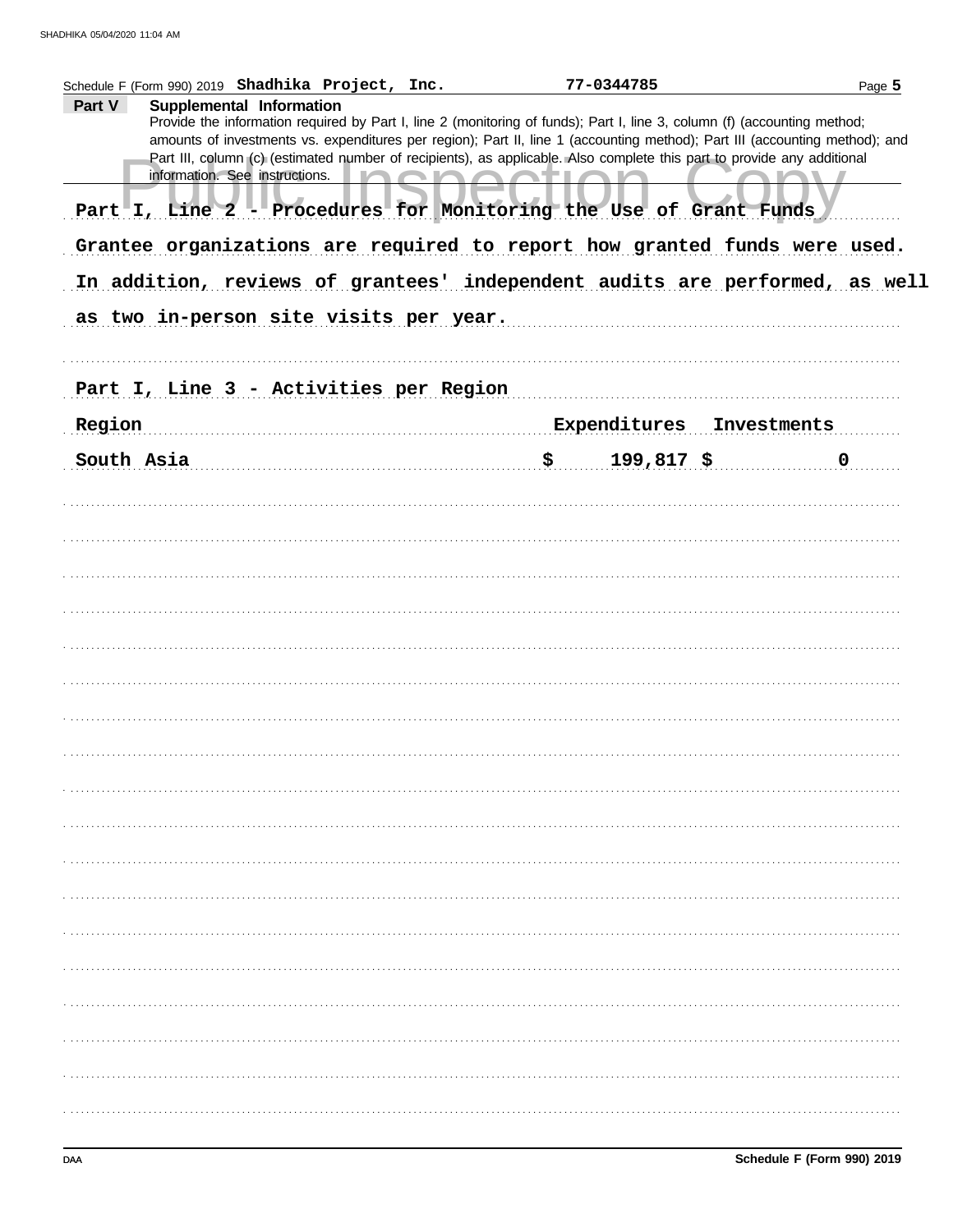| <b>SCHEDULE G</b><br>Supplemental Information Regarding Fundraising or Gaming Activities<br>Complete if the organization answered "Yes" on Form 990, Part IV, line 17, 18, or 19, or if the<br>(Form 990 or 990-EZ)<br>organization entered more than \$15,000 on Form 990-EZ, line 6a. |                                                                                                                                                                                                                                                                |                                       |                                                            |                | OMB No. 1545-0047                     |                                                                |                                         |  |
|-----------------------------------------------------------------------------------------------------------------------------------------------------------------------------------------------------------------------------------------------------------------------------------------|----------------------------------------------------------------------------------------------------------------------------------------------------------------------------------------------------------------------------------------------------------------|---------------------------------------|------------------------------------------------------------|----------------|---------------------------------------|----------------------------------------------------------------|-----------------------------------------|--|
| Department of the Treasury                                                                                                                                                                                                                                                              |                                                                                                                                                                                                                                                                | LI Attach to Form 990 or Form 990-EZ. |                                                            |                |                                       |                                                                | Open to Public                          |  |
| <b>u</b> Go to www.irs.gov/Form990 for instructions and the latest information.<br>Internal Revenue Service<br>Inspection<br>Employer identification number<br>Name of the organization                                                                                                 |                                                                                                                                                                                                                                                                |                                       |                                                            |                |                                       |                                                                |                                         |  |
| Part I                                                                                                                                                                                                                                                                                  | Shadhika Project, Inc.<br>Fundraising Activities. Complete if the organization answered "Yes" on Form 990, Part IV, line 17.                                                                                                                                   |                                       |                                                            |                |                                       | 77-0344785                                                     |                                         |  |
|                                                                                                                                                                                                                                                                                         | Form 990-EZ filers are not required to complete this part.                                                                                                                                                                                                     |                                       |                                                            |                |                                       |                                                                |                                         |  |
| 1.                                                                                                                                                                                                                                                                                      | Indicate whether the organization raised funds through any of the following activities. Check all that apply.                                                                                                                                                  |                                       |                                                            |                |                                       |                                                                |                                         |  |
| Mail solicitations<br>a                                                                                                                                                                                                                                                                 |                                                                                                                                                                                                                                                                | e                                     |                                                            |                | Solicitation of non-government grants |                                                                |                                         |  |
| Internet and email solicitations<br>b                                                                                                                                                                                                                                                   |                                                                                                                                                                                                                                                                |                                       |                                                            |                | Solicitation of government grants     |                                                                |                                         |  |
|                                                                                                                                                                                                                                                                                         | Special fundraising events<br>Phone solicitations<br>g                                                                                                                                                                                                         |                                       |                                                            |                |                                       |                                                                |                                         |  |
| In-person solicitations<br>d                                                                                                                                                                                                                                                            |                                                                                                                                                                                                                                                                |                                       |                                                            |                |                                       |                                                                |                                         |  |
|                                                                                                                                                                                                                                                                                         | 2a Did the organization have a written or oral agreement with any individual (including officers, directors, trustees,                                                                                                                                         |                                       |                                                            |                |                                       |                                                                |                                         |  |
|                                                                                                                                                                                                                                                                                         | or key employees listed in Form 990, Part VII) or entity in connection with professional fundraising services?<br><b>b</b> If "Yes," list the 10 highest paid individuals or entities (fundraisers) pursuant to agreements under which the fundraiser is to be |                                       |                                                            |                |                                       |                                                                | Yes<br>No                               |  |
|                                                                                                                                                                                                                                                                                         | compensated at least \$5,000 by the organization.                                                                                                                                                                                                              |                                       |                                                            |                |                                       |                                                                |                                         |  |
|                                                                                                                                                                                                                                                                                         | (i) Name and address of individual                                                                                                                                                                                                                             | (ii) Activity                         | (iii) Did fund-<br>raiser have<br>custody or<br>control of |                | (iv) Gross receipts<br>from activity  | (v) Amount paid to<br>(or retained by)<br>fundraiser listed in | (vi) Amount paid to<br>(or retained by) |  |
|                                                                                                                                                                                                                                                                                         | or entity (fundraiser)                                                                                                                                                                                                                                         |                                       |                                                            |                |                                       |                                                                | organization                            |  |
|                                                                                                                                                                                                                                                                                         |                                                                                                                                                                                                                                                                |                                       |                                                            | contributions? |                                       | col. (i)                                                       |                                         |  |
| 1                                                                                                                                                                                                                                                                                       |                                                                                                                                                                                                                                                                |                                       |                                                            | Yes  No        |                                       |                                                                |                                         |  |
|                                                                                                                                                                                                                                                                                         |                                                                                                                                                                                                                                                                |                                       |                                                            |                |                                       |                                                                |                                         |  |
| $\mathbf{2}$                                                                                                                                                                                                                                                                            |                                                                                                                                                                                                                                                                |                                       |                                                            |                |                                       |                                                                |                                         |  |
|                                                                                                                                                                                                                                                                                         |                                                                                                                                                                                                                                                                |                                       |                                                            |                |                                       |                                                                |                                         |  |
| 3                                                                                                                                                                                                                                                                                       |                                                                                                                                                                                                                                                                |                                       |                                                            |                |                                       |                                                                |                                         |  |
|                                                                                                                                                                                                                                                                                         |                                                                                                                                                                                                                                                                |                                       |                                                            |                |                                       |                                                                |                                         |  |
|                                                                                                                                                                                                                                                                                         |                                                                                                                                                                                                                                                                |                                       |                                                            |                |                                       |                                                                |                                         |  |
| 4                                                                                                                                                                                                                                                                                       |                                                                                                                                                                                                                                                                |                                       |                                                            |                |                                       |                                                                |                                         |  |
|                                                                                                                                                                                                                                                                                         |                                                                                                                                                                                                                                                                |                                       |                                                            |                |                                       |                                                                |                                         |  |
| 5                                                                                                                                                                                                                                                                                       |                                                                                                                                                                                                                                                                |                                       |                                                            |                |                                       |                                                                |                                         |  |
|                                                                                                                                                                                                                                                                                         |                                                                                                                                                                                                                                                                |                                       |                                                            |                |                                       |                                                                |                                         |  |
| 6                                                                                                                                                                                                                                                                                       |                                                                                                                                                                                                                                                                |                                       |                                                            |                |                                       |                                                                |                                         |  |
|                                                                                                                                                                                                                                                                                         |                                                                                                                                                                                                                                                                |                                       |                                                            |                |                                       |                                                                |                                         |  |
|                                                                                                                                                                                                                                                                                         |                                                                                                                                                                                                                                                                |                                       |                                                            |                |                                       |                                                                |                                         |  |
| 7                                                                                                                                                                                                                                                                                       |                                                                                                                                                                                                                                                                |                                       |                                                            |                |                                       |                                                                |                                         |  |
|                                                                                                                                                                                                                                                                                         |                                                                                                                                                                                                                                                                |                                       |                                                            |                |                                       |                                                                |                                         |  |
| 8                                                                                                                                                                                                                                                                                       |                                                                                                                                                                                                                                                                |                                       |                                                            |                |                                       |                                                                |                                         |  |
|                                                                                                                                                                                                                                                                                         |                                                                                                                                                                                                                                                                |                                       |                                                            |                |                                       |                                                                |                                         |  |
|                                                                                                                                                                                                                                                                                         |                                                                                                                                                                                                                                                                |                                       |                                                            |                |                                       |                                                                |                                         |  |
| 9                                                                                                                                                                                                                                                                                       |                                                                                                                                                                                                                                                                |                                       |                                                            |                |                                       |                                                                |                                         |  |
|                                                                                                                                                                                                                                                                                         |                                                                                                                                                                                                                                                                |                                       |                                                            |                |                                       |                                                                |                                         |  |
| 10                                                                                                                                                                                                                                                                                      |                                                                                                                                                                                                                                                                |                                       |                                                            |                |                                       |                                                                |                                         |  |
|                                                                                                                                                                                                                                                                                         |                                                                                                                                                                                                                                                                |                                       |                                                            |                |                                       |                                                                |                                         |  |
| Total                                                                                                                                                                                                                                                                                   |                                                                                                                                                                                                                                                                |                                       |                                                            |                |                                       |                                                                |                                         |  |
| 3<br>registration or licensing.                                                                                                                                                                                                                                                         | List all states in which the organization is registered or licensed to solicit contributions or has been notified it is exempt from                                                                                                                            |                                       |                                                            |                |                                       |                                                                |                                         |  |
|                                                                                                                                                                                                                                                                                         |                                                                                                                                                                                                                                                                |                                       |                                                            |                |                                       |                                                                |                                         |  |
|                                                                                                                                                                                                                                                                                         |                                                                                                                                                                                                                                                                |                                       |                                                            |                |                                       |                                                                |                                         |  |
|                                                                                                                                                                                                                                                                                         |                                                                                                                                                                                                                                                                |                                       |                                                            |                |                                       |                                                                |                                         |  |
|                                                                                                                                                                                                                                                                                         |                                                                                                                                                                                                                                                                |                                       |                                                            |                |                                       |                                                                |                                         |  |
|                                                                                                                                                                                                                                                                                         | <b>Donorwork Poduction, Act Notice, can the Instructions for Ferm 000 or 000 F7</b>                                                                                                                                                                            |                                       |                                                            |                |                                       |                                                                | Schodule G (Form 000 or 000 FZ) 2010    |  |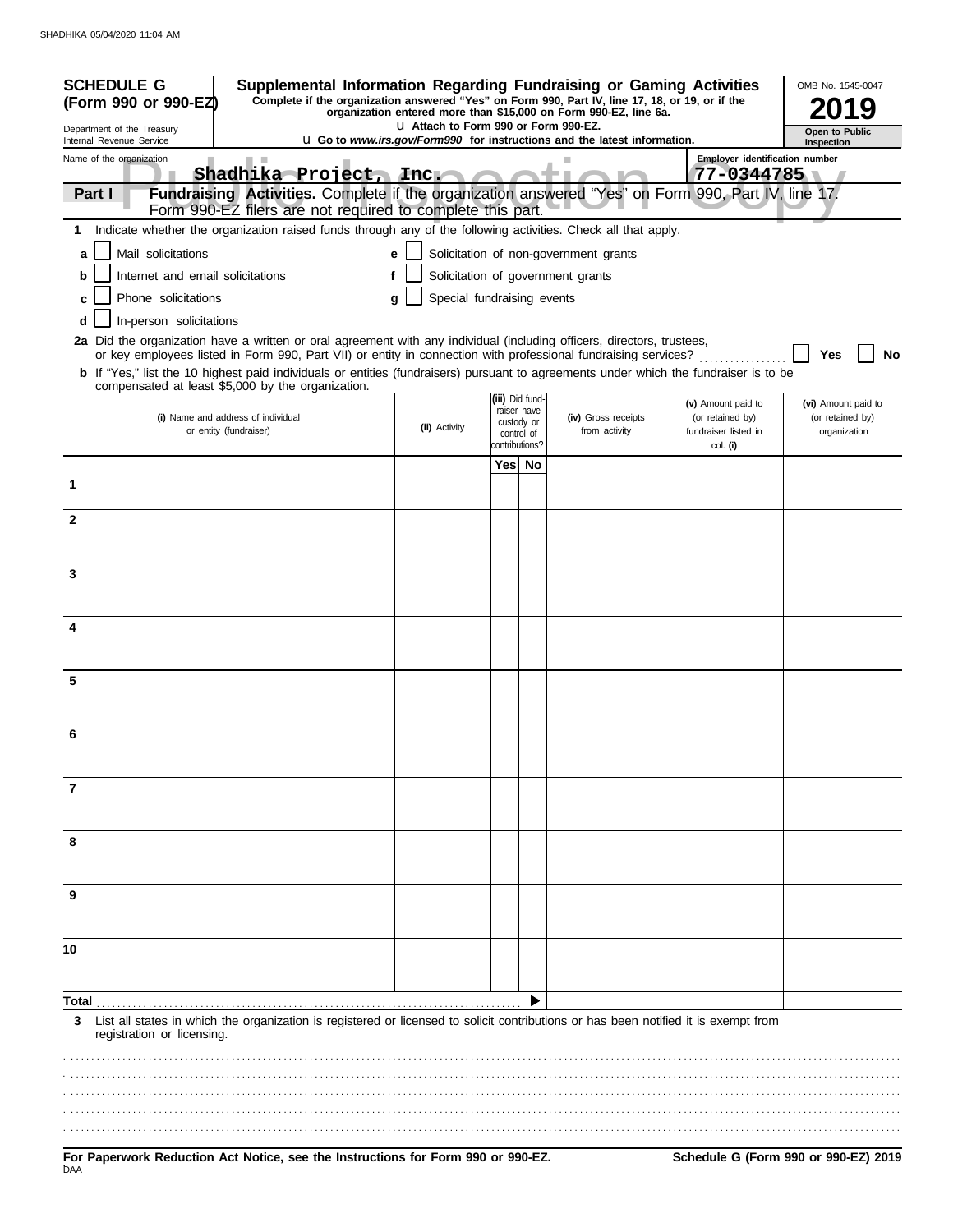|                                                                                                                                                                                                                                                                                          | Schedule G (Form 990 or 990-EZ) 2019 Shadhika Project, Inc.<br>77-0344785<br>Page 2 |                              |                                                                                                                                               |      |                                                  |                                         |                                                       |
|------------------------------------------------------------------------------------------------------------------------------------------------------------------------------------------------------------------------------------------------------------------------------------------|-------------------------------------------------------------------------------------|------------------------------|-----------------------------------------------------------------------------------------------------------------------------------------------|------|--------------------------------------------------|-----------------------------------------|-------------------------------------------------------|
| Fundraising Events. Complete if the organization answered "Yes" on Form 990, Part IV, line 18, or reported more<br>Part II<br>than \$15,000 of fundraising event contributions and gross income on Form 990-EZ, lines 1 and 6b. List events with<br>gross receipts greater than \$5,000. |                                                                                     |                              |                                                                                                                                               |      |                                                  |                                         |                                                       |
|                                                                                                                                                                                                                                                                                          |                                                                                     |                              | (a) Event $#1$<br><b>I</b><br>Here for Her CA Here for Her WA<br>(event type)                                                                 |      | (b) Event $#2$<br>ш<br>(event type)              | (c) Other events<br>1<br>(total number) | (d) Total events<br>(add col. (a) through<br>col. (c) |
| Revenue                                                                                                                                                                                                                                                                                  |                                                                                     | 1 Gross receipts             | 60,682                                                                                                                                        |      | 15,000                                           | 12,500                                  | 88,182                                                |
|                                                                                                                                                                                                                                                                                          |                                                                                     | 2 Less: Contributions        | 33,000                                                                                                                                        |      |                                                  |                                         | 33,000                                                |
|                                                                                                                                                                                                                                                                                          |                                                                                     | 3 Gross income (line 1 minus | 27,682                                                                                                                                        |      | 15,000                                           | 12,500                                  | 55,182                                                |
|                                                                                                                                                                                                                                                                                          |                                                                                     | 4 Cash prizes                |                                                                                                                                               |      |                                                  |                                         |                                                       |
|                                                                                                                                                                                                                                                                                          |                                                                                     | 5 Noncash prizes             |                                                                                                                                               |      |                                                  |                                         |                                                       |
| Expenses                                                                                                                                                                                                                                                                                 |                                                                                     | 6 Rent/facility costs        |                                                                                                                                               |      |                                                  |                                         |                                                       |
|                                                                                                                                                                                                                                                                                          |                                                                                     | 7 Food and beverages         |                                                                                                                                               |      |                                                  |                                         |                                                       |
| Direct                                                                                                                                                                                                                                                                                   |                                                                                     | 8 Entertainment              |                                                                                                                                               |      |                                                  |                                         |                                                       |
|                                                                                                                                                                                                                                                                                          |                                                                                     | 9 Other direct expenses      | 4,211                                                                                                                                         |      | 1,225                                            | 1,225                                   | 6,661                                                 |
|                                                                                                                                                                                                                                                                                          |                                                                                     |                              |                                                                                                                                               |      |                                                  |                                         | $\frac{6,661}{48,521}$                                |
|                                                                                                                                                                                                                                                                                          |                                                                                     | Part III                     | Gaming. Complete if the organization answered "Yes" on Form 990, Part IV, line 19, or reported more than<br>\$15,000 on Form 990-EZ, line 6a. |      |                                                  |                                         |                                                       |
| Revenue                                                                                                                                                                                                                                                                                  |                                                                                     |                              | (a) Bingo                                                                                                                                     |      | (b) Pull tabs/instant<br>bingo/progressive bingo | (c) Other gaming                        | (d) Total gaming (add<br>col. (a) through col. (c))   |
|                                                                                                                                                                                                                                                                                          |                                                                                     | 1 Gross revenue              |                                                                                                                                               |      |                                                  |                                         |                                                       |
| 89                                                                                                                                                                                                                                                                                       |                                                                                     | 2 Cash prizes                |                                                                                                                                               |      |                                                  |                                         |                                                       |
| Direct Expens                                                                                                                                                                                                                                                                            |                                                                                     | 3 Noncash prizes             |                                                                                                                                               |      |                                                  |                                         |                                                       |
|                                                                                                                                                                                                                                                                                          |                                                                                     | 4 Rent/facility costs        |                                                                                                                                               |      |                                                  |                                         |                                                       |
|                                                                                                                                                                                                                                                                                          |                                                                                     | 5 Other direct expenses      | Yes                                                                                                                                           | $\%$ | ℅                                                | Yes                                     | $\%$                                                  |
|                                                                                                                                                                                                                                                                                          |                                                                                     | 6 Volunteer labor            | No                                                                                                                                            | No   |                                                  | No                                      |                                                       |
|                                                                                                                                                                                                                                                                                          |                                                                                     |                              |                                                                                                                                               |      |                                                  |                                         |                                                       |
|                                                                                                                                                                                                                                                                                          |                                                                                     |                              |                                                                                                                                               |      |                                                  |                                         |                                                       |
| 9                                                                                                                                                                                                                                                                                        |                                                                                     | <b>b</b> If "No," explain:   |                                                                                                                                               |      |                                                  |                                         | Yes $\vert \ \vert$<br>No                             |
|                                                                                                                                                                                                                                                                                          |                                                                                     | <b>b</b> If "Yes," explain:  | 10a Were any of the organization's gaming licenses revoked, suspended, or terminated during the tax year?                                     |      |                                                  |                                         | Yes  <br>No                                           |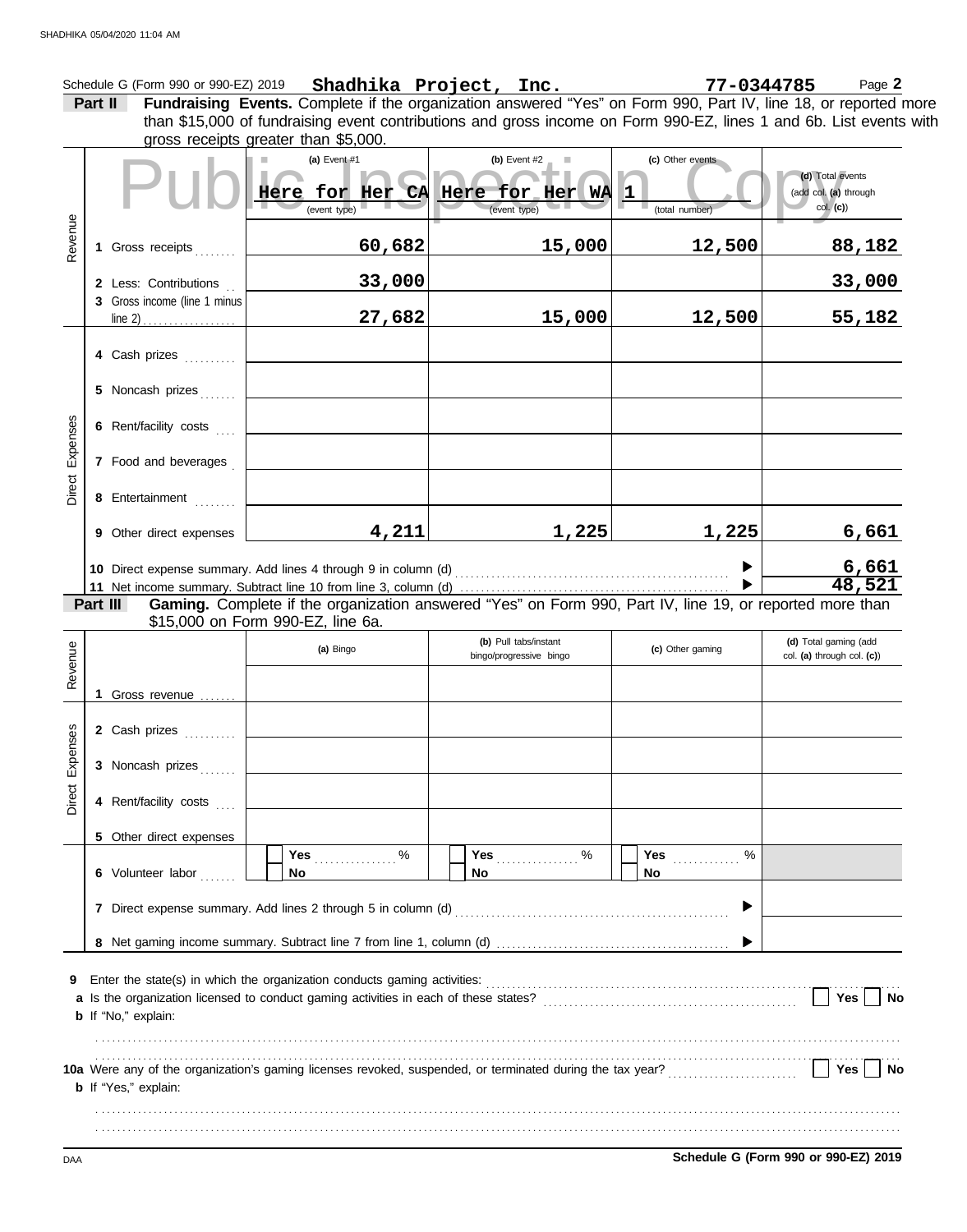|    |                                                                          |          |                        | Schedule G (Form 990 or 990-EZ) 2019 Shadhika Project, Inc. 77-0344785                                                                                                                                                               |                                      |       | Page 3    |
|----|--------------------------------------------------------------------------|----------|------------------------|--------------------------------------------------------------------------------------------------------------------------------------------------------------------------------------------------------------------------------------|--------------------------------------|-------|-----------|
| 11 |                                                                          |          |                        |                                                                                                                                                                                                                                      |                                      | Yes   | <b>No</b> |
| 12 |                                                                          |          |                        | Is the organization a grantor, beneficiary or trustee of a trust, or a member of a partnership or other entity                                                                                                                       |                                      |       |           |
|    |                                                                          |          |                        |                                                                                                                                                                                                                                      |                                      | Yes   | <b>No</b> |
| 13 | Indicate the percentage of gaming activity conducted in:                 |          |                        |                                                                                                                                                                                                                                      |                                      |       |           |
| a  |                                                                          |          |                        | The organization's facility <b>and a community of the organization's facility</b>                                                                                                                                                    | $\vert$ 13a                          |       | %         |
| b  |                                                                          |          |                        | An outside facility <b>And the Contract of the Contract of the Contract of Andrew Contract of Andrew Contract of Andrew Contract of Andrew Contract of Andrew Contract of Andrew Contract of Andrew Contract of Andrew Contract </b> | 13b                                  |       | $\%$      |
| 14 |                                                                          |          |                        | Enter the name and address of the person who prepares the organization's gaming/special events books and                                                                                                                             |                                      |       |           |
|    | records:                                                                 |          |                        |                                                                                                                                                                                                                                      |                                      |       |           |
|    |                                                                          |          |                        |                                                                                                                                                                                                                                      |                                      |       |           |
|    |                                                                          |          |                        |                                                                                                                                                                                                                                      |                                      |       |           |
|    |                                                                          |          |                        |                                                                                                                                                                                                                                      |                                      |       |           |
|    |                                                                          |          |                        |                                                                                                                                                                                                                                      |                                      |       |           |
|    |                                                                          |          |                        | 15a Does the organization have a contract with a third party from whom the organization receives gaming                                                                                                                              |                                      |       |           |
|    | revenue?                                                                 |          |                        |                                                                                                                                                                                                                                      |                                      | Yes   | No        |
| b  |                                                                          |          |                        |                                                                                                                                                                                                                                      |                                      |       |           |
|    | amount of gaming revenue retained by the third party <b>u</b> \$         |          |                        |                                                                                                                                                                                                                                      |                                      |       |           |
|    | If "Yes," enter name and address of the third party:                     |          |                        |                                                                                                                                                                                                                                      |                                      |       |           |
|    |                                                                          |          |                        |                                                                                                                                                                                                                                      |                                      |       |           |
|    |                                                                          |          |                        |                                                                                                                                                                                                                                      |                                      |       |           |
|    |                                                                          |          |                        |                                                                                                                                                                                                                                      |                                      |       |           |
|    |                                                                          |          |                        |                                                                                                                                                                                                                                      |                                      |       |           |
| 16 | Gaming manager information:                                              |          |                        |                                                                                                                                                                                                                                      |                                      |       |           |
|    |                                                                          |          |                        |                                                                                                                                                                                                                                      |                                      |       |           |
|    |                                                                          |          |                        |                                                                                                                                                                                                                                      |                                      |       |           |
|    |                                                                          |          |                        |                                                                                                                                                                                                                                      |                                      |       |           |
|    |                                                                          |          |                        |                                                                                                                                                                                                                                      |                                      |       |           |
|    |                                                                          |          |                        |                                                                                                                                                                                                                                      |                                      |       |           |
|    |                                                                          |          |                        |                                                                                                                                                                                                                                      |                                      |       |           |
|    |                                                                          |          |                        |                                                                                                                                                                                                                                      |                                      |       |           |
|    | Director/officer                                                         | Employee | Independent contractor |                                                                                                                                                                                                                                      |                                      |       |           |
| 17 | Mandatory distributions:                                                 |          |                        |                                                                                                                                                                                                                                      |                                      |       |           |
|    |                                                                          |          |                        | Is the organization required under state law to make charitable distributions from the gaming proceeds to                                                                                                                            |                                      |       |           |
|    | retain the state gaming license?                                         |          |                        |                                                                                                                                                                                                                                      |                                      | Yes I | No        |
|    |                                                                          |          |                        | <b>b</b> Enter the amount of distributions required under state law to be distributed to other exempt organizations or                                                                                                               |                                      |       |           |
|    | spent in the organization's own exempt activities during the tax year uf |          |                        |                                                                                                                                                                                                                                      |                                      |       |           |
|    | Part IV                                                                  |          |                        | Supplemental Information. Provide the explanations required by Part I, line 2b, columns (iii) and (v); and                                                                                                                           |                                      |       |           |
|    |                                                                          |          |                        | Part III, lines 9, 9b, 10b, 15b, 15c, 16, and 17b, as applicable. Also provide any additional information.                                                                                                                           |                                      |       |           |
|    | See instructions.                                                        |          |                        |                                                                                                                                                                                                                                      |                                      |       |           |
|    |                                                                          |          |                        |                                                                                                                                                                                                                                      |                                      |       |           |
|    |                                                                          |          |                        |                                                                                                                                                                                                                                      |                                      |       |           |
|    |                                                                          |          |                        |                                                                                                                                                                                                                                      |                                      |       |           |
|    |                                                                          |          |                        |                                                                                                                                                                                                                                      |                                      |       |           |
|    |                                                                          |          |                        |                                                                                                                                                                                                                                      |                                      |       |           |
|    |                                                                          |          |                        |                                                                                                                                                                                                                                      |                                      |       |           |
|    |                                                                          |          |                        |                                                                                                                                                                                                                                      |                                      |       |           |
|    |                                                                          |          |                        |                                                                                                                                                                                                                                      |                                      |       |           |
|    |                                                                          |          |                        |                                                                                                                                                                                                                                      |                                      |       |           |
|    |                                                                          |          |                        |                                                                                                                                                                                                                                      |                                      |       |           |
|    |                                                                          |          |                        |                                                                                                                                                                                                                                      |                                      |       |           |
|    |                                                                          |          |                        |                                                                                                                                                                                                                                      |                                      |       |           |
|    |                                                                          |          |                        |                                                                                                                                                                                                                                      | Schedule G (Form 990 or 990-EZ) 2019 |       |           |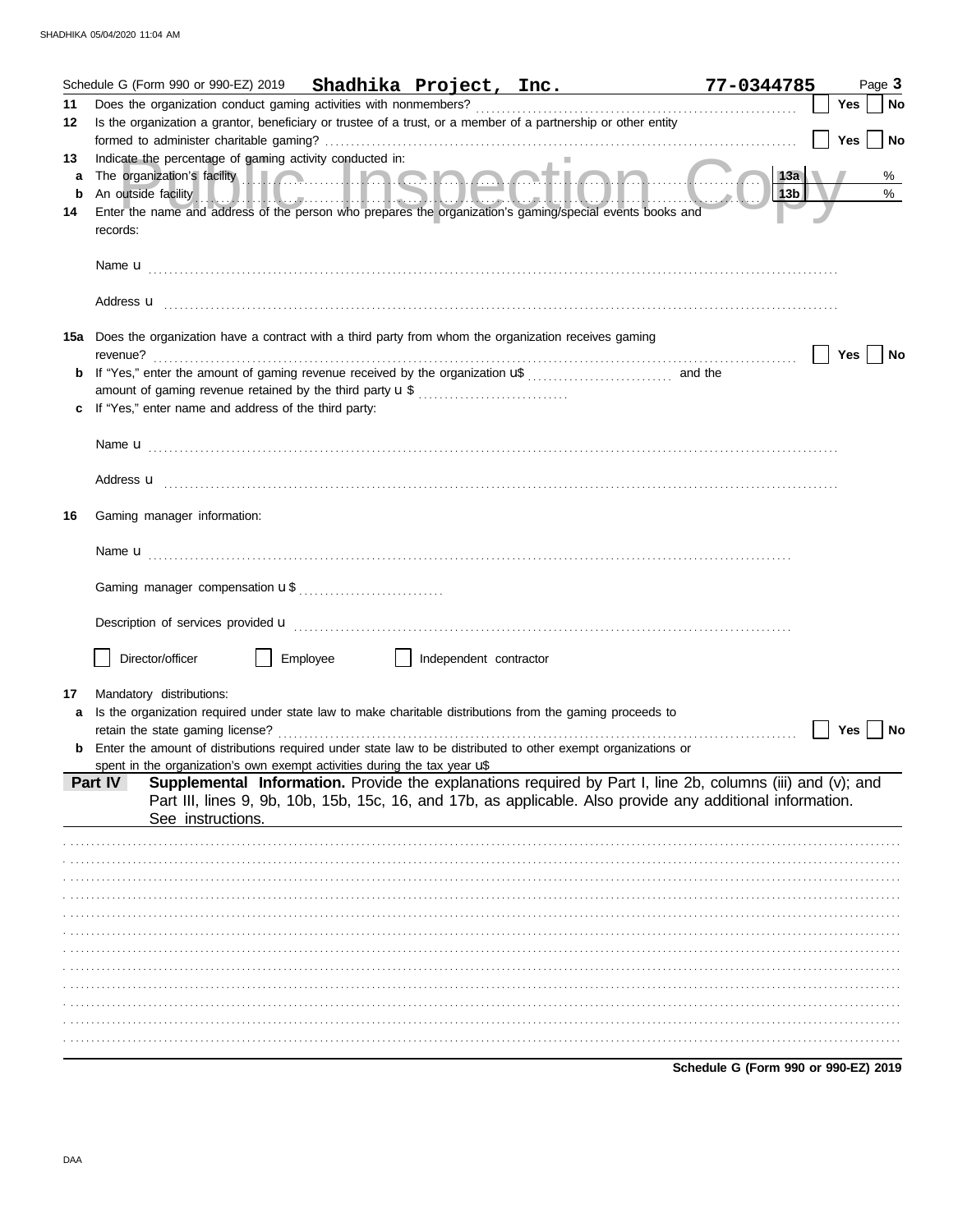| <b>SCHEDULE O</b><br>(Form 990 or 990-EZ)<br>Department of the Treasury<br>Internal Revenue Service<br>Name of the organization<br>Kimberley Burnett<br>President | Supplemental Information to Form 990 or 990-EZ<br>Complete to provide information for responses to specific questions on<br>Shadhika Project, Inc.<br>Form 990, Part VI, Line 2 - Related Party Information Among Officers                                                                                                                                                                                                                                                                                                                                                                                                                                                                | Form 990 or 990-EZ or to provide any additional information.<br>u Attach to Form 990 or 990-EZ.<br>u Go to www.irs.gov/Form990 for the latest information.<br>Paul Anondo Stangl<br>Board member | <b>Employer identification number</b><br>77-0344785 | OMB No. 1545-0047<br>2019<br>Open to Public<br><b>Inspection</b> |
|-------------------------------------------------------------------------------------------------------------------------------------------------------------------|-------------------------------------------------------------------------------------------------------------------------------------------------------------------------------------------------------------------------------------------------------------------------------------------------------------------------------------------------------------------------------------------------------------------------------------------------------------------------------------------------------------------------------------------------------------------------------------------------------------------------------------------------------------------------------------------|--------------------------------------------------------------------------------------------------------------------------------------------------------------------------------------------------|-----------------------------------------------------|------------------------------------------------------------------|
| Spousal                                                                                                                                                           |                                                                                                                                                                                                                                                                                                                                                                                                                                                                                                                                                                                                                                                                                           |                                                                                                                                                                                                  |                                                     |                                                                  |
|                                                                                                                                                                   | Form 990, Part VI, Line 11b - Organization's Process to Review Form 990<br>An outside CPA prepares the 990 and the state tax returns and sends them to<br>the staff and current Board Treasurer. The Treasurer may elect to have the<br>past Treasurer review the return if the past Treasurer was in office during<br>the year of the tax return. The staff and the Treasurer review the<br>documents and send their comments, corrections and suggestions to the CPA<br>for any revisions. The final tax documents are presented at a board meeting<br>for approval. The current Board President signs the returns, and the CPA<br>files them with the IRS and the state of California. |                                                                                                                                                                                                  |                                                     |                                                                  |
|                                                                                                                                                                   | Form 990, Part VI, Line 12c - Enforcement of Conflicts Policy                                                                                                                                                                                                                                                                                                                                                                                                                                                                                                                                                                                                                             |                                                                                                                                                                                                  |                                                     |                                                                  |
|                                                                                                                                                                   | Members of the Board of Directors are annually required to review the                                                                                                                                                                                                                                                                                                                                                                                                                                                                                                                                                                                                                     |                                                                                                                                                                                                  |                                                     |                                                                  |
|                                                                                                                                                                   | conflict of interest policy and disclose any potential conflicts of                                                                                                                                                                                                                                                                                                                                                                                                                                                                                                                                                                                                                       |                                                                                                                                                                                                  |                                                     |                                                                  |
| interest.                                                                                                                                                         |                                                                                                                                                                                                                                                                                                                                                                                                                                                                                                                                                                                                                                                                                           |                                                                                                                                                                                                  |                                                     |                                                                  |
|                                                                                                                                                                   | Form 990, Part VI, Line 15a - Compensation Process for Top Official                                                                                                                                                                                                                                                                                                                                                                                                                                                                                                                                                                                                                       |                                                                                                                                                                                                  |                                                     |                                                                  |
|                                                                                                                                                                   | Compensation for the President/CEO is set by the Board of Directors based                                                                                                                                                                                                                                                                                                                                                                                                                                                                                                                                                                                                                 |                                                                                                                                                                                                  |                                                     |                                                                  |
|                                                                                                                                                                   | upon research regarding compensation from similar organizations in the                                                                                                                                                                                                                                                                                                                                                                                                                                                                                                                                                                                                                    |                                                                                                                                                                                                  |                                                     |                                                                  |
| Denver area.                                                                                                                                                      |                                                                                                                                                                                                                                                                                                                                                                                                                                                                                                                                                                                                                                                                                           |                                                                                                                                                                                                  |                                                     |                                                                  |
|                                                                                                                                                                   |                                                                                                                                                                                                                                                                                                                                                                                                                                                                                                                                                                                                                                                                                           |                                                                                                                                                                                                  |                                                     |                                                                  |